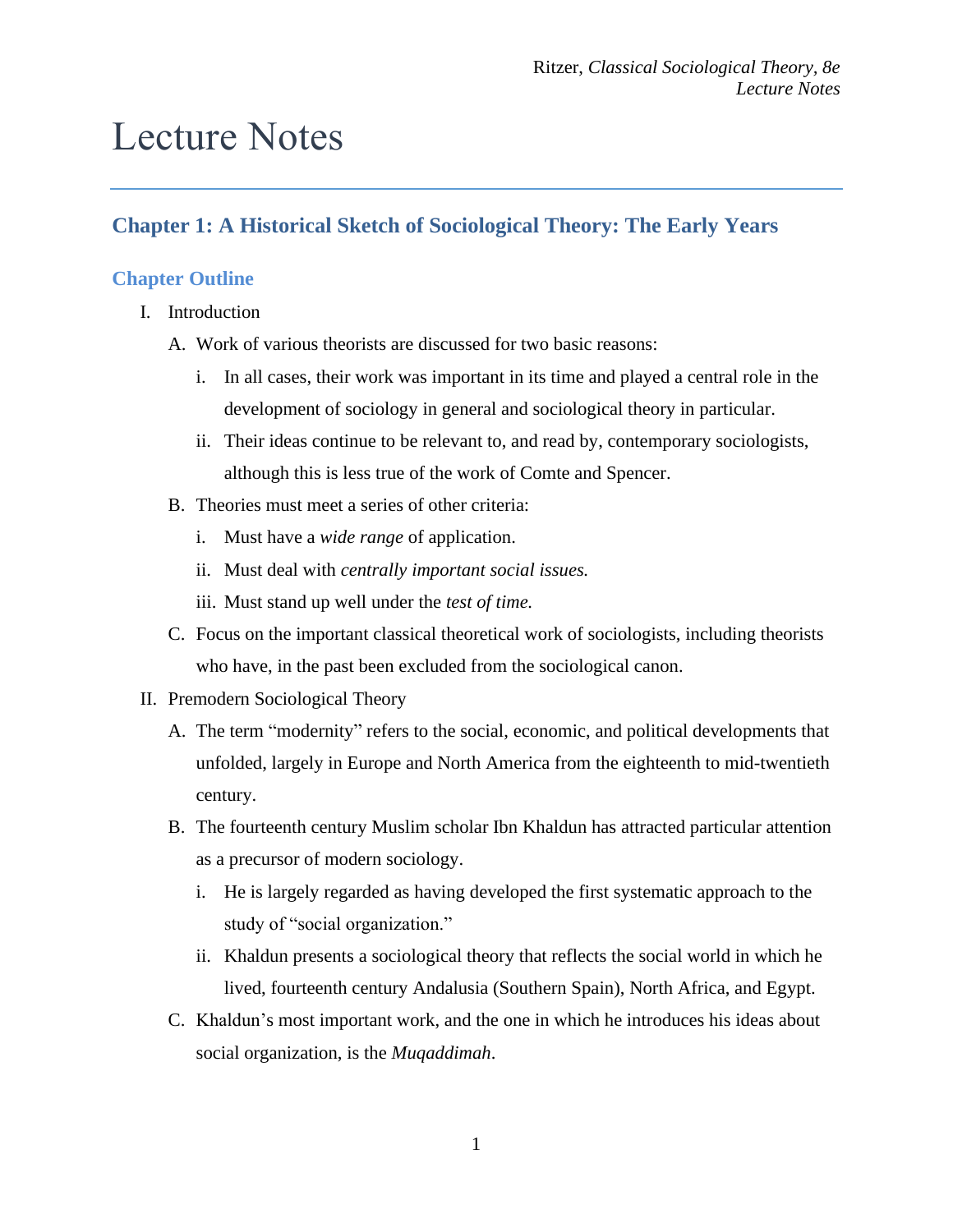- i. The *Muqaddimah* is the introductory section to a larger history of North Africa and the Middle East.
- ii. In the *Muqaddimah* Khaldun distinguishes himself from previous Arab historians by seeking the "inner meaning of history."
- iii. This "involves speculation and attempt to get at the truth, subtle explanation of the causes and origins of existing things, and deep knowledge of the how and why of events."
- D. Khaldun argued that different societies had different natures, or essences.
	- i. Khaldun identified two such societies: desert, nomadic, tribal society, and urban, sedentary society.
	- ii. Tribal society:
		- a. Nomadic societies had a relatively simple social organization, were based in strong kinship ties, and gave rise to brave fighters.
		- b. He seemed to regard tribal society as the superior and more admirable social form.
		- c. It was prior to sedentary society and provided the social bond out of which more complex social organization grew.
	- iii. Sedentary society:
		- a. Sedentary societies were based in urban centers.
		- b. In comparison to the tribal society, the sedentary society had a more complex division of labor.
		- c. Craftwork provided a wider range of luxury items, and therefore generated greater economic wealth than tribal societies.
		- d. In character though, those who lived in sedentary societies were weaker than those who lived in the desert.
- E. A crucial Khaldunian concept, one most often cited by contemporary sociologists, is *'asibayya*.
	- i. This word is interpreted as "group feeling", other times as "social solidarity" or "social cohesion."
	- ii. It refers to the bond that holds social groups together, and ultimately gives a community and the individuals within it, especially its leader, strength.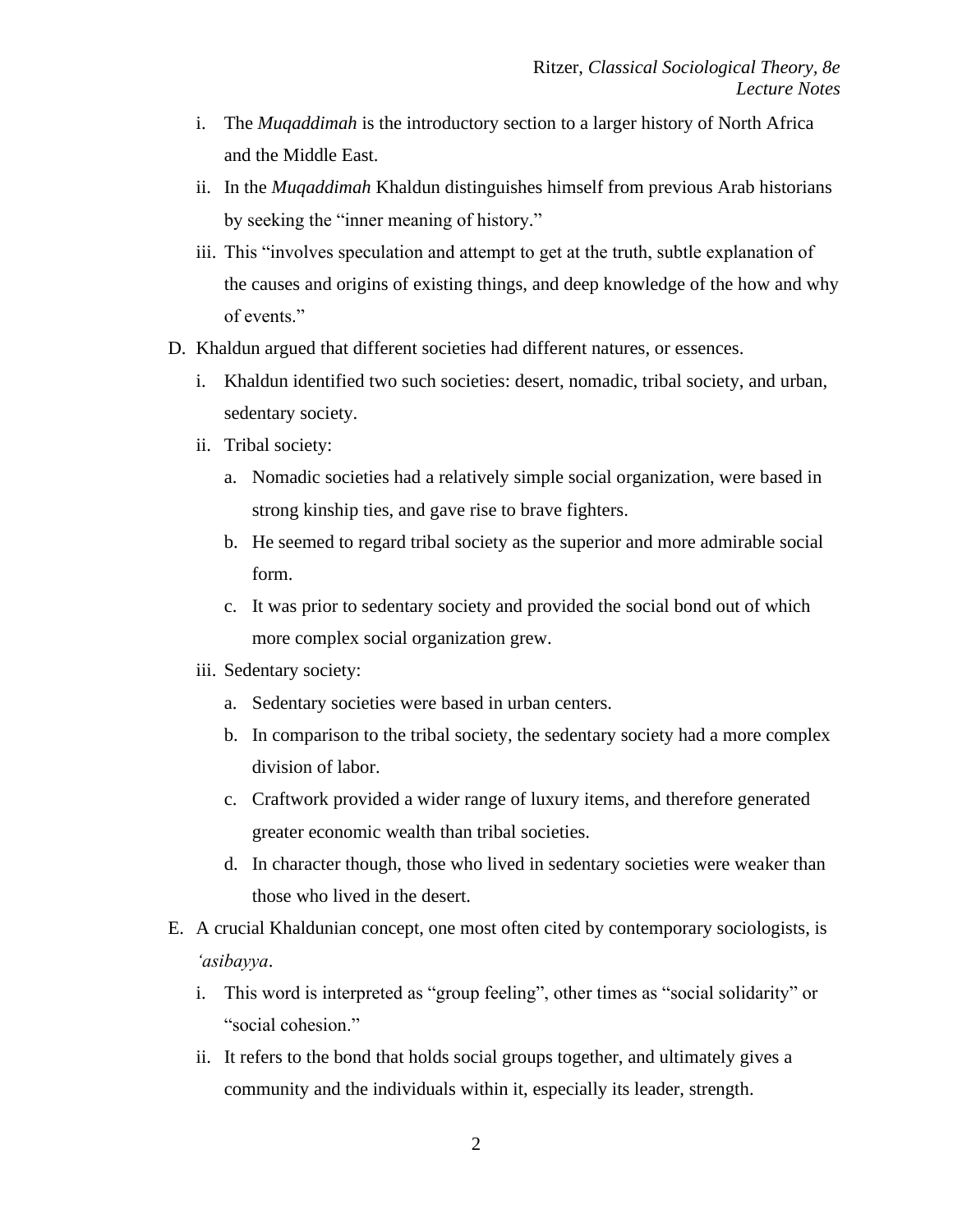- iii. In his theory of four generations Khaldun argues that societies grow and then collapse across four generations.
	- a. The cycle begins with the nomadic tribes that possess the strongest *'asibayya*.
	- b. Strong group feeling translates into strong leaders and strong military strength and enables nomadic tribes to claim political power.
	- c. At this point, the tribal society begins the process of becoming a sedentary society.
	- d. The descendants of the original tribal leaders, now a royal authority, engage in the increasingly luxurious lifestyles demanded by city life.
	- e. The royal authority no longer has the power and support to defend itself against the insurgent tribal groups that are animated by much stronger *'asibayya*.
- F. Khaldun was taught philosophy, math, logic, and religion by his father and the mathematician Al-Abili.
- G. He also studied Maliki religious law, a particularly conservative version of Islamic jurisprudence.
- H. Khaldun joined a political delegation at Damascus to negotiate with the invading army of Turco-Mongol leader Amir Timur.
- III. Social Forces in the development of Sociological Theory
	- A. Political Revolutions
		- i. The long series of political revolutions ushered in by the French Revolution in 1789 and carrying over through the nineteenth century was the most immediate factor in the rise of modern sociological theorizing.
		- ii. The impact of these revolutions on many societies was enormous, and many positive changes resulted.
		- iii. However, what attracted the attention of many early theorists was not the positive consequences, but the negative effects of such changes.
		- iv. Thus, they sought instead to find new bases of order in societies that had been overturned by the political revolutions of the eighteenth and nineteenth centuries.
	- B. The Industrial Revolution and the Rise of Capitalism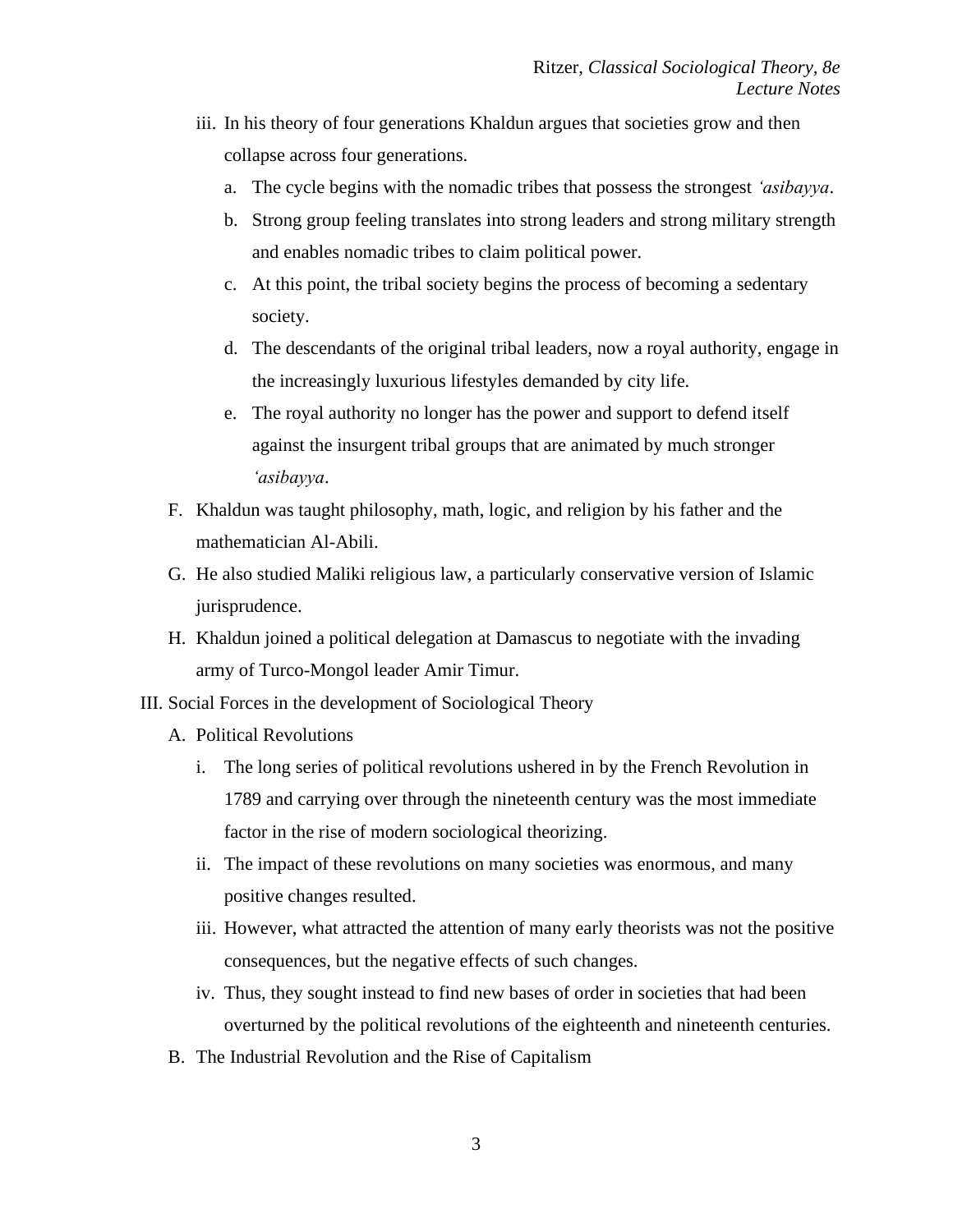- i. The Industrial Revolution was many interrelated developments that culminated in the transformation of the Western world from a largely agricultural system to an overwhelmingly industrial one.
- ii. Large numbers of people left farms and agricultural work for the industrial occupations offered in the burgeoning factories.
- iii. Large economic bureaucracies arose to provide the many services needed by industry and the emerging capitalist economic system.
	- a. In this economy, the ideal was a free marketplace where the many products of an industrial system could be exchanged.
	- b. A few profited greatly, while the majority worked long hours for low wages.
- C. Colonialism
	- i. A key force in the development of modern, capitalist societies was colonialism, which "refers to the direct political control of a society and its people by a foreign ruling state."
	- ii. Colonialism led to "colonization," which was when foreign nations established permanent settlements in a colonial possession.
	- iii. In *Capital*, Karl Marx argued that the development of capitalism was fueled by the "primitive accumulation" of gold and silver in the colonies.
	- iv. Once the Industrial Revolution was further advanced, colonies became stable sources of raw materials, such as the cotton used in textile manufacture.
- D. The Rise of Socialism
	- i. Although some sociologists favored socialism as a solution to industrial problems, most were personally and intellectually opposed to it.
	- ii. On the one side, Karl Marx was an active supporter of the overthrow of the capitalist system and its replacement by a socialist system.
	- iii. Most of the early theorists, such as Weber and Durkheim, were opposed to socialism.
		- a. They feared socialism more than they did capitalism.
		- b. This fear played a far greater role in shaping sociological theory than did Marx's support of the socialist alternative to capitalism.
- E. Feminism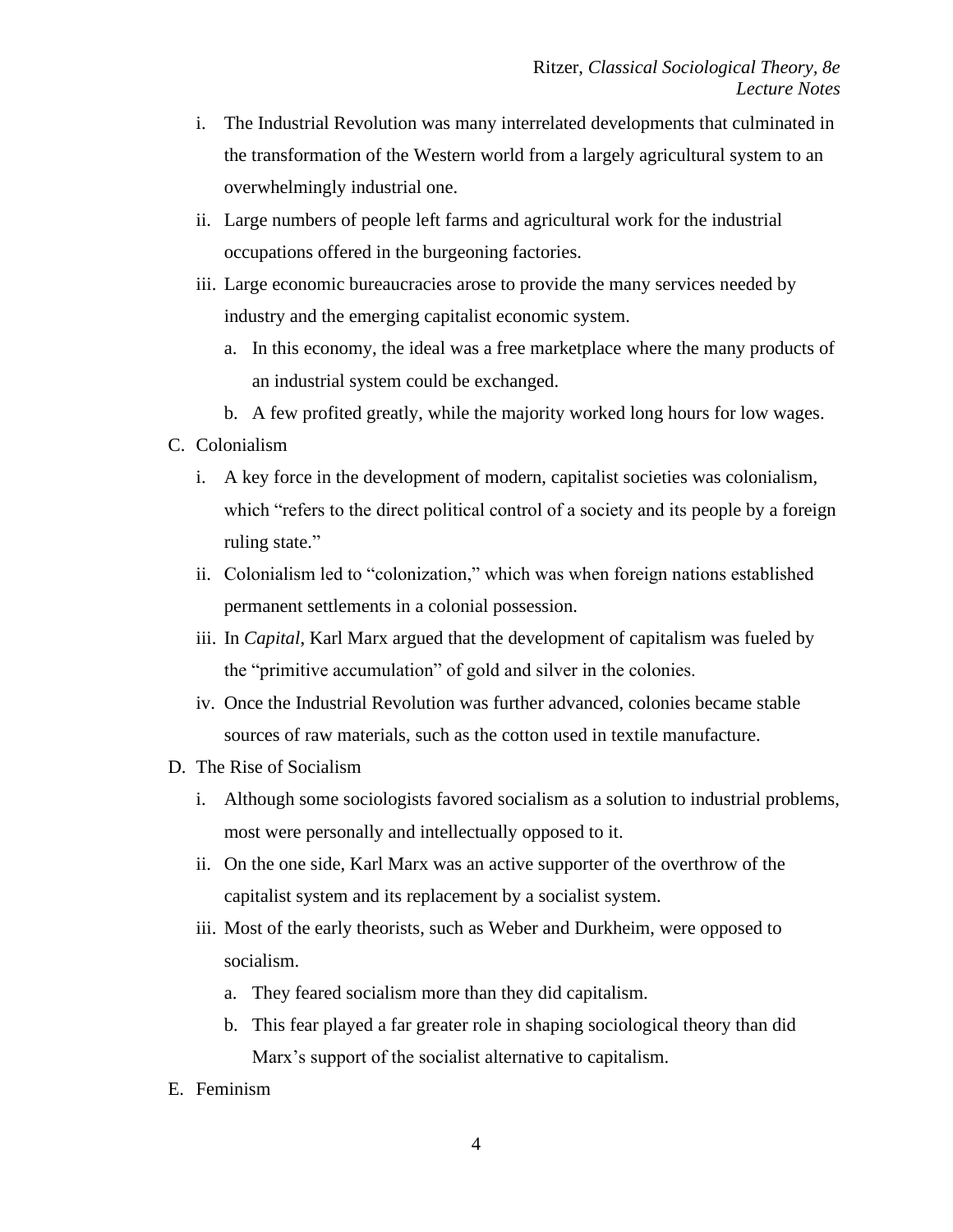- i. High points of feminist activity and writing occurred in the liberationist moments of modern Western history:
	- a. A first flurry of productivity in the 1780s and 1790s with the debates surrounding the American and French revolutions.
	- b. A far more organized, focused effort in the 1850s as part of the mobilization against slavery and for political rights for the middle class.
	- c. The massive mobilization for women's suffrage and for industrial and civic reform legislation in the early twentieth century, especially the Progressive Era in the United States.
- ii. Feminist concerns filtered into sociology only on the margins, in the work of marginal male theorists or of the increasingly marginalized female theorists.
- F. Urbanization
	- i. Partly as a result of the Industrial Revolution, large numbers of people in the nineteenth and twentieth centuries were uprooted from their rural homes and moved to urban settings.
	- ii. This massive migration was caused, in large part, by the jobs created by the industrial system in the urban areas.
	- iii. The expansion of the cities produced a seemingly endless list of urban problems, including overcrowding, pollution, noise, and traffic.
- G. Religious Change
	- i. Social changes brought on by political revolutions, the Industrial Revolution, and urbanization had a profound effect on religiosity.
	- ii. Involvement of sociologists:
		- a. Durkheim wrote one of his major works on religion.
		- b. Morality played a key role not only in Durkheim's sociology but also in the work of Talcott Parsons.
		- c. A large portion of Weber's work also was devoted to the religions of the world.
		- d. Marx had an interest in religiosity, but his orientation was far more critical.
		- e. Spencer discussed religion as a significant component of society.
- H. The Growth of Science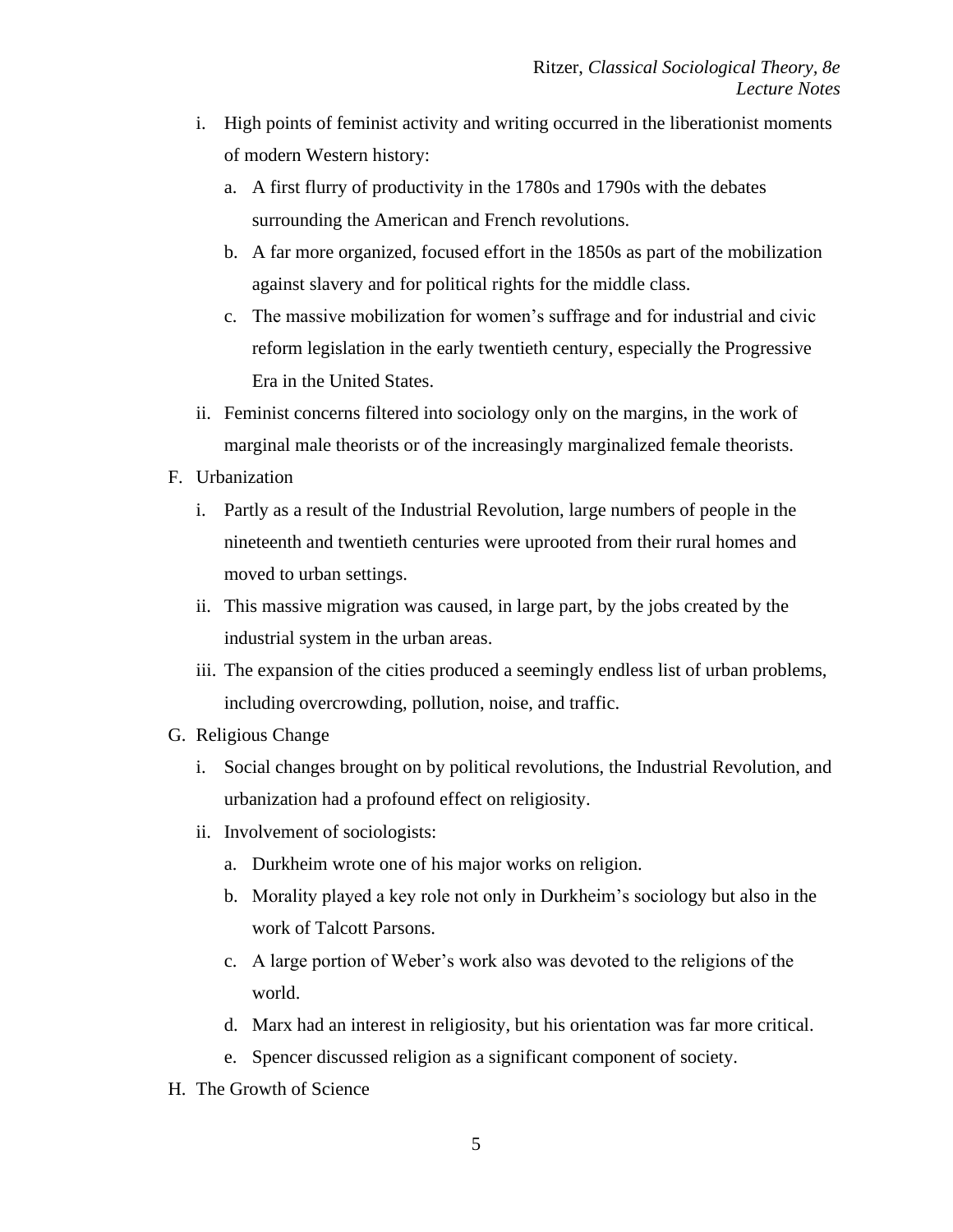- i. As sociological theory was being developed, there was an increasing emphasis on science, not only in colleges and universities but in society as a whole.
- ii. Sociologists from the beginning were preoccupied with science, and many wanted to model sociology after the successful physical and biological sciences.
- iii. A debate soon developed between those who wholeheartedly accepted the scientific model and those who thought that distinctive characteristics of social life made a wholesale adoption of a scientific model difficult and unwise.

IV. Intellectual Forces and the Rise of Sociological Theory

- A. The Enlightenment
	- i. The Enlightenment was a period of remarkable intellectual development and change in philosophical thought.
	- ii. The influence of the Enlightenment on sociological theory, however, was more indirect and negative than it was direct and positive.
	- iii. The thinkers associated with the Enlightenment were influenced, above all, by two intellectual currents: seventeenth-century philosophy and science.
		- a. Seventeenth-century philosophy was associated with the work of thinkers such as René Descartes, Thomas Hobbes, and John Locke.
		- b. The emphasis was on producing grand, general, and very abstract systems of ideas that made rational sense.
		- c. The model for this was science, especially Newtonian physics.
	- iv. The Enlightenment thinkers had a practical goal of creating a "better," more rational world.
		- a. The Enlightenment was characterized by the belief that people could comprehend and control the universe by means of reason and empirical research.
		- b. The view was that because the physical world was dominated by natural laws, it was likely that the social world was, too.
		- c. It was up to the philosopher, using reason and research, to discover these social laws.
- B. The Conservative Reaction to the Enlightenment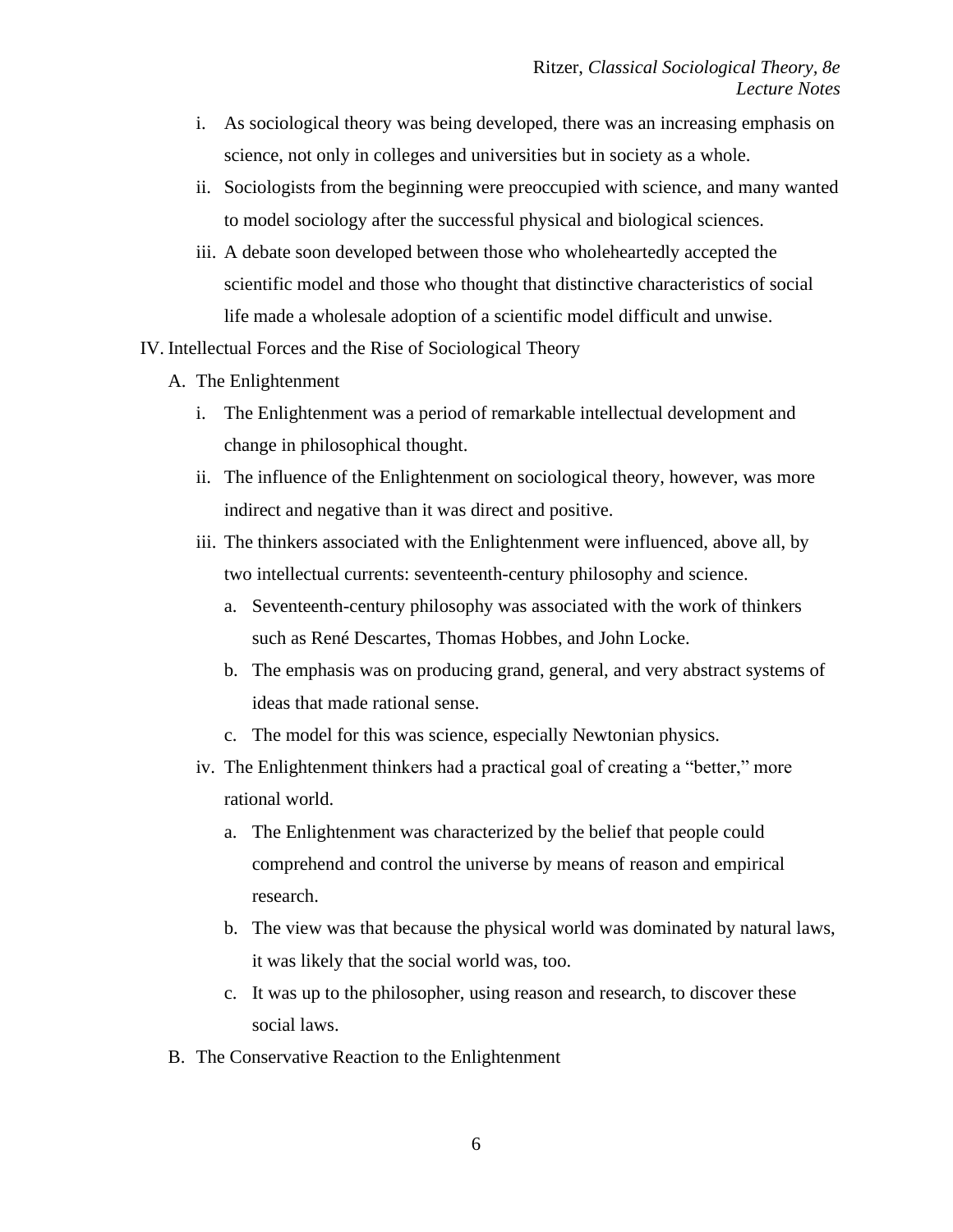- i. French sociology became rational, empirical, scientific, and change-oriented, but not before it was also shaped by a set of ideas that developed in reaction to the Enlightenment.
- ii. French Catholic counterrevolutionary philosophy represented by the ideas of Louis de Bonald and Joseph de Maistre.
	- a. In this view, God was the source of society; therefore, reason, which was so important to the Enlightenment philosophers, was seen as inferior to traditional religious beliefs.
	- b. It was believed that because God had created society, people should not tamper with it and should not try to change a holy creation.
	- c. De Bonald opposed anything that undermined such traditional institutions as patriarchy, the monogamous family, the monarchy, and the Catholic Church.
- iii. The conservatives turned away from what they considered the "naive" rationalism of the Enlightenment.
- iv. They regarded such phenomena as tradition, imagination, emotionalism, and religion as useful and necessary components of social life.
- v. The conservatives tended to emphasize social order, an emphasis that became one of the central themes of the work of several sociological theorists.
- V. The Development of French Sociology
	- A. Alexis de Tocqueville (1805–1859)
		- i. Tocqueville has long been seen as a political scientist, not a sociologist, and many have not perceived the existence of a social theory in his work.
		- ii. Three interrelated issues lie at the heart of Tocqueville's theory.
			- a. As a product of the Enlightenment, he was first and foremost a great supporter of, and advocate for, *freedom.*
			- b. He was much more critical of *equality*, which he saw as tending to produce mediocrity in comparison to better political and cultural products produced by the aristocrats of a prior, less egalitarian era.
			- c. More importantly, it is also linked to what most concerned him, and that is the growth of *centralization*, especially in the government, and the threat centralized government poses to freedom.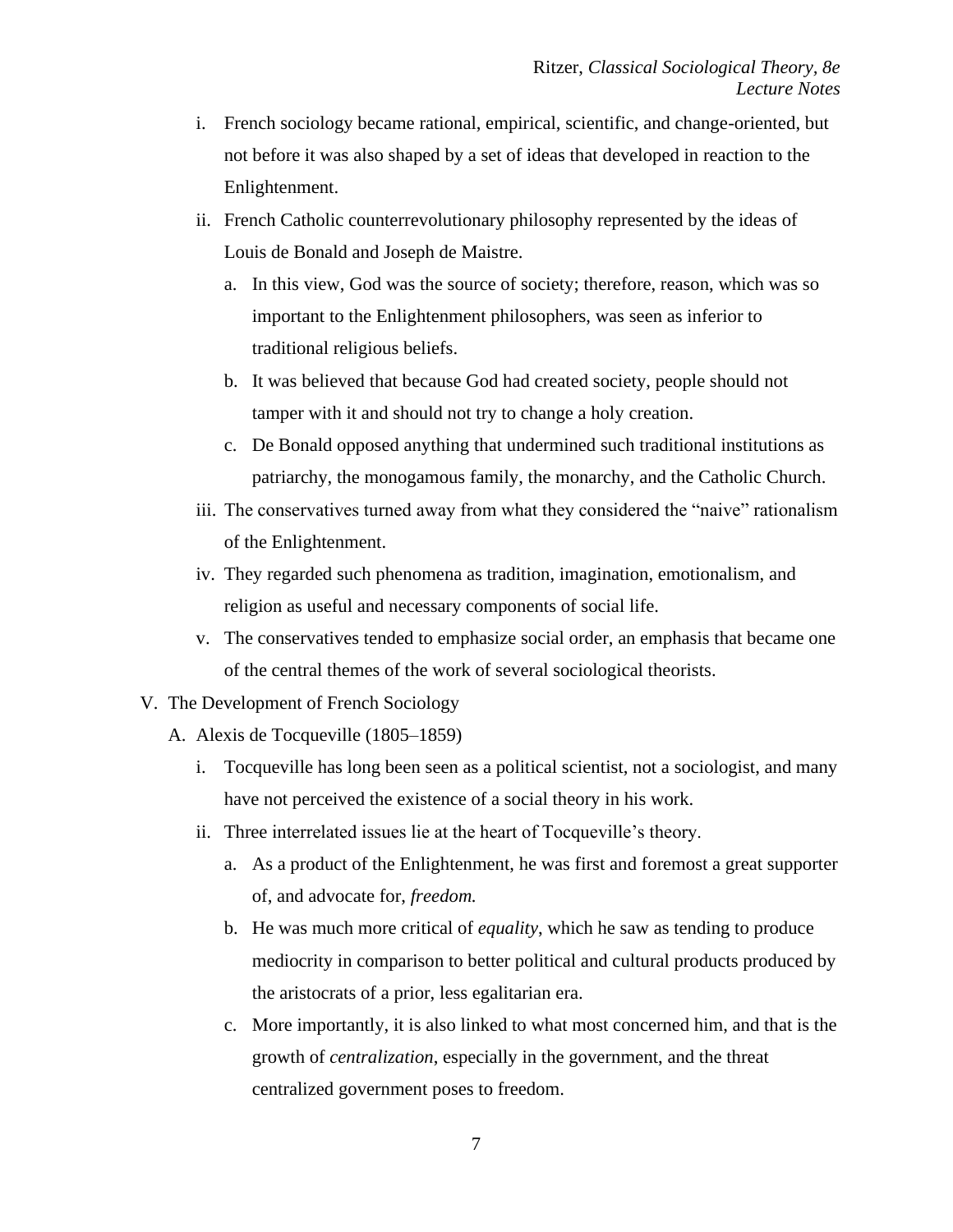- iii. Democracy's commitment to freedom is ultimately threatened by its parallel commitment to equality and its tendency toward centralized government.
- iv. The strength of Tocqueville's theory lies in the interrelated ideas of freedom, equality, and, especially, centralization.
- B. Claude Henri Saint-Simon (1760–1825)
	- i. The most interesting aspect of Saint-Simon was his significance to the development of *both* conservative (like Comte's) and radical Marxian theory.
		- a. On the conservative side, Saint-Simon wanted to preserve society as it was, but he did not seek a return to life as it had been in the Middle Ages, as did de Bonald and de Maistre.
		- b. On the radical side, Saint-Simon saw the need for socialist reforms, especially the centralized planning of the economic system.
- C. Auguste Comte (1798–1857)
	- i. Comte was the first to use the term *sociology.*
	- ii. He developed his scientific view, *positivism*, or *positive philosophy*, to combat what he considered to be the negative and destructive philosophy of the Enlightenment.
	- iii. The use of the term *social physics* made it clear that Comte sought to model sociology after the "hard sciences."
	- iv. *Law of the three stages:* The theory proposes that there are three intellectual stages through which the world has gone throughout its history.
		- a. *Theological* stage: During this period, the major idea system emphasized the belief that supernatural powers and religious figures, modeled after humankind, are at the root of everything.
		- b. *Metaphysical* stage: This era was characterized by the belief that abstract forces like "nature," rather than personalized gods, explain virtually everything.
		- c. *Positivistic stage*: Characterized by belief in science. People now tended to give up the search for absolute causes (God or nature) and concentrated instead on observation of the social and physical world in the search for the laws governing them.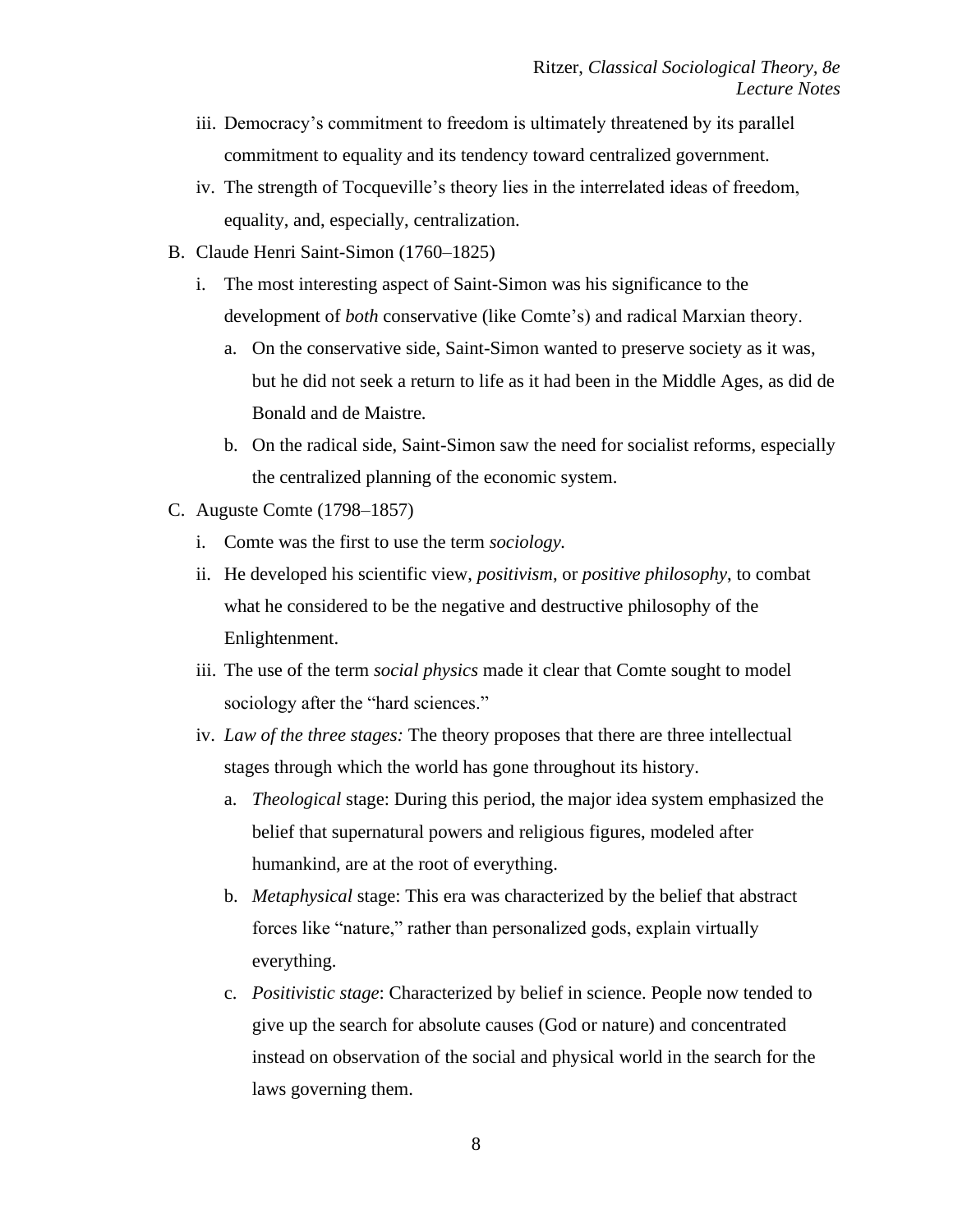- v. Comte emphasized the need to engage in abstract theorizing and to go out and do sociological research.
	- a. He urged that sociologists use observation, experimentation, and comparative historical analysis.
- D. Emile Durkheim (1858–1917)
	- i. Durkheim also has been seen as the inheritor of the conservative tradition, especially as it was manifested in Comte's work.
	- ii. Durkheim legitimized sociology in France, and his work ultimately became a dominant force in the development of sociology in general and of sociological theory in particular.
	- iii. As classical sociological theory developed, it was the Durkheimian interest on order and reform that came to dominate, while the Marxian position was eclipsed.
	- iv. Social Facts
		- a. He conceived of social facts as forces and structures that are external to, and coercive of, the individual.
		- b. In *The Rules of Sociological Method*, Durkheim differentiated between two types of social facts, material and nonmaterial.
		- c. Although he dealt with both in the course of his work, his main focus was on *nonmaterial social facts* (e.g., culture, social institutions) rather than *material social facts* (e.g., bureaucracy, law).
		- d. Earlier societies were held together primarily by nonmaterial social facts, specifically, a strongly held common morality, or what he called a strong *collective conscience.*
	- v. Religion
		- a. Durkheim examined primitive society to find the roots of religion.
			- $\Box$ He believed that he would be better able to find those roots in the comparative simplicity of primitive society than in the complexity of the modern world.
			- $\Box$ Box Society comes to define certain things as religious and others as profane.
		- b. Case study on totemism: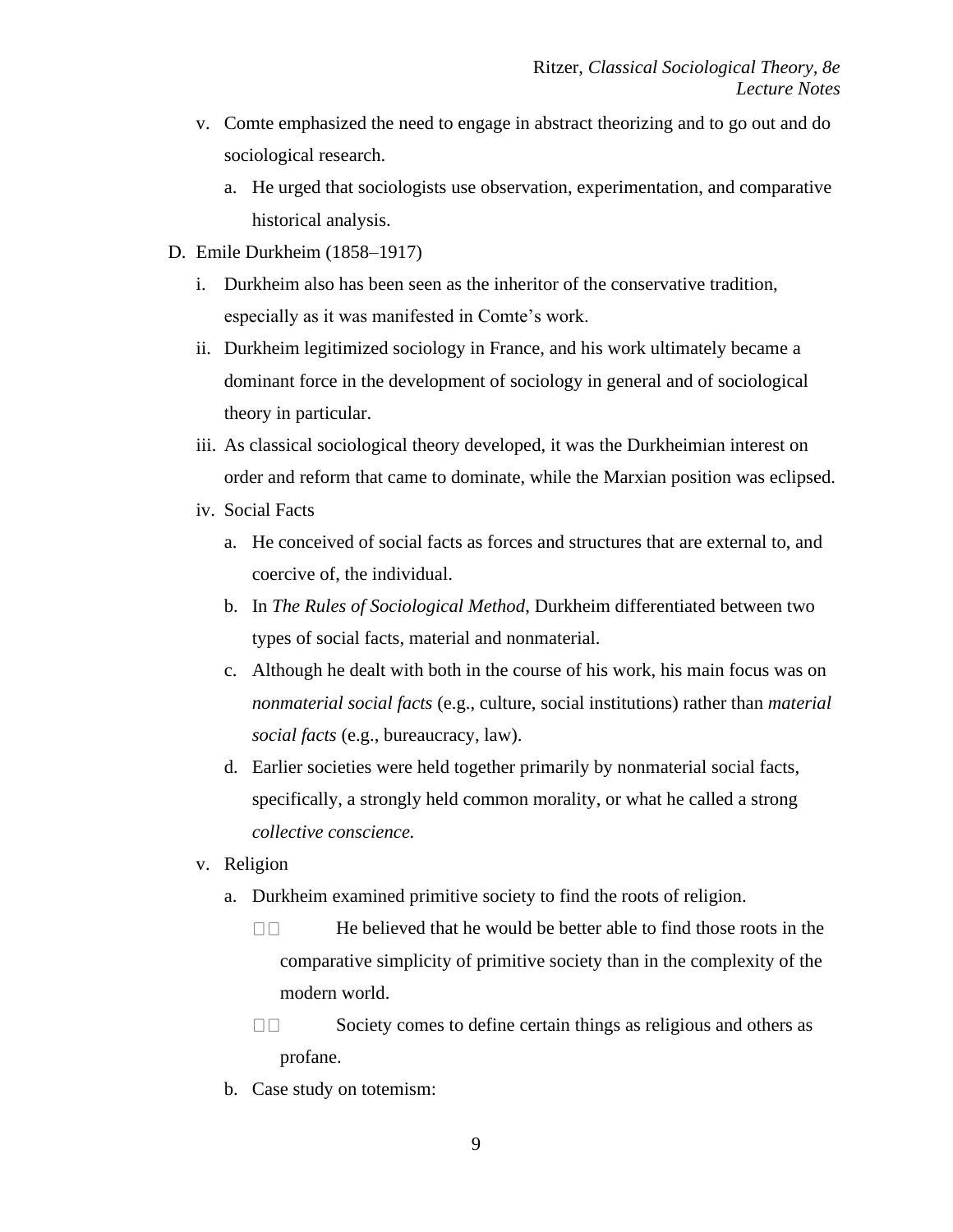- $\Box$ The clan was the source of a primitive kind of religion, totemism, in which things such as plants and animals are deified.
- $\Box$  $\Box$ Totemism, in turn, was seen as a specific type of nonmaterial social fact, a form of the collective conscience.
- In the end, Durkheim came to argue that society and religion were **TIP** one and the same.
- VI. The Development of German Sociology
	- A. A split developed between Marx, who remained on the edge of sociology, and the early giants of mainstream German sociology, Max Weber and Georg Simmel.
	- B. The Roots and Nature of the Theories of Karl Marx (1818–1883)
		- i. Hegel
			- a. Two concepts represent the essence of Hegel's philosophy, the dialectic and idealism.
			- b. The *dialectic* is both a way of thinking and an image of the world.
				- $\Box \Box$ On the one hand, it is a way of thinking that stresses the importance of processes, relations, dynamics, conflicts, and contradictions.
				- $\Box$ On the other hand, it is a view that the world is made up not of static structures but of processes, relationships, dynamics, conflicts, and contradictions.
			- c. The philosophy of *idealism*, which emphasizes the importance of the mind and mental products rather than the material world.
				- 1. Idealists emphasize not only mental processes but also the ideas produced by these processes.
			- d. Hegel offered a general theory of the evolution of the world.
				- 1. It is a subjective theory in which change is held to occur at the level of consciousness.
				- 2. However, that change occurs largely beyond the control of actors.
				- 3. Actors are reduced to little more than vessels swept along by the inevitable evolution of consciousness.
		- ii. Feuerbach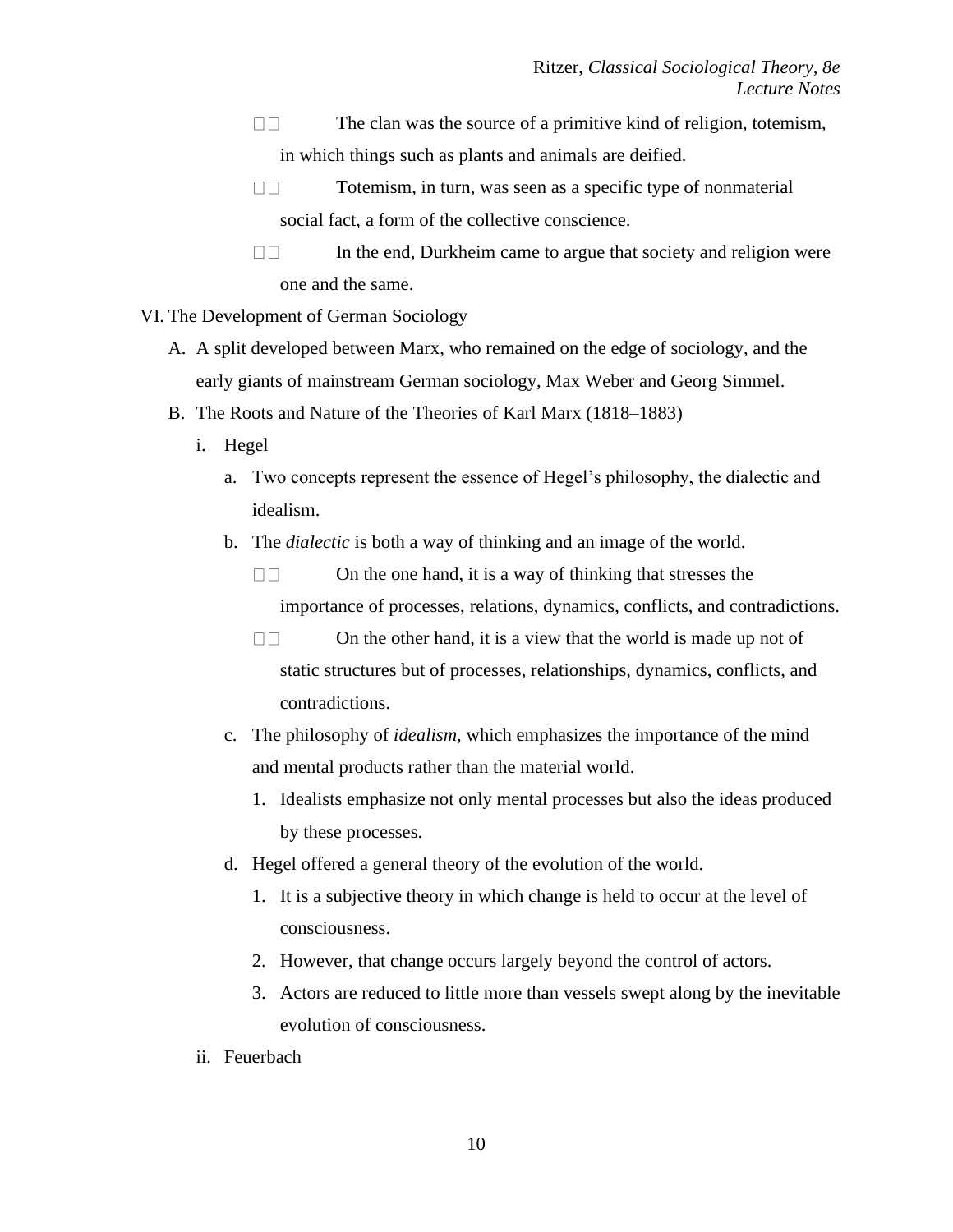- a. Feuerbach was critical of Hegel for, among other things, his excessive emphasis on consciousness and the spirit of society.
- b. To Feuerbach, God is simply a projection by people of their human essence onto an impersonal force.
- c. People set God over and above themselves, and project a series of positive characteristics onto God (that He is perfect, almighty, and holy), while they reduce themselves to being imperfect, powerless, and sinful.
- d. Real people, not abstract ideas like religion, are deified by a materialist philosophy.
- iii. Marx, Hegel, and Feuerbach
	- a. Marx was simultaneously influenced by and critical of both Hegel and Feuerbach.
	- b. Social facts such as wealth and the state are treated by Hegel as ideas rather than as real, material entities.
	- c. Marx extracted what he considered to be the two most important elements from these two thinkers, Hegel's dialectic and Feuerbach's materialism.
		- 1. He fused them into his own distinctive orientation, dialectical materialism, which focuses on dialectical relationships within the material world.
- iv. Political Economy
	- a. Marx's materialism and his consequent focus on the economic sector led him rather naturally to the work of a group of *political economists.*
	- b. Capitalists performed the rather simple trick of paying the workers less than they deserved, because they received a pay lesser than the value of what they actually produced in a work period.
	- c. The capitalist system grew by continually increasing the level of exploitation of the workers (and therefore the amount of surplus value) and investing the profits for the expansion of the system.
- v. Marx and Sociology
	- a. From the beginning, there were those who were heavily influenced by Marx, and there has been a continuous strand of Marxian sociology, primarily in Europe.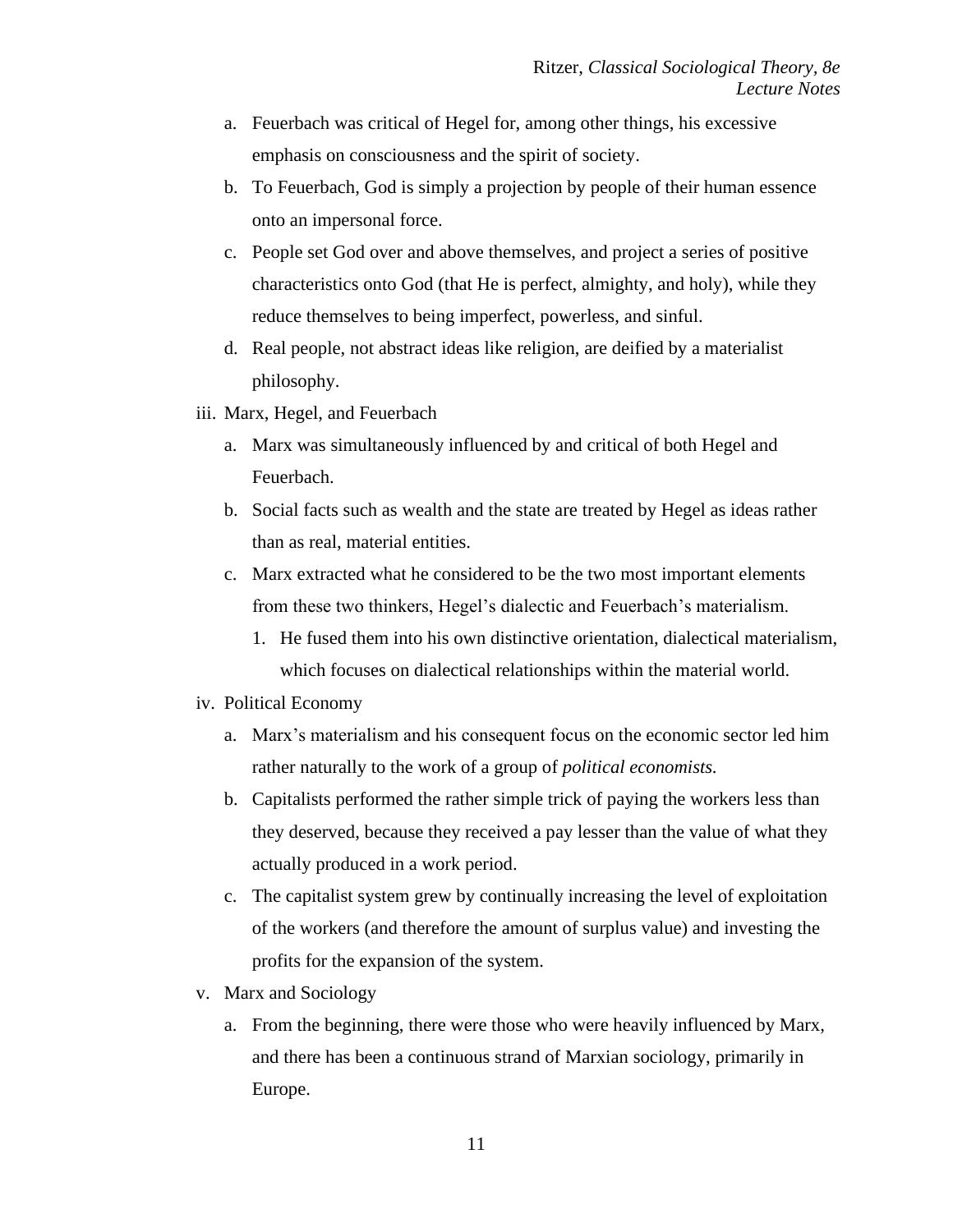- b. The basic reason for this rejection of Marx was ideological.
- c. Another reason for the early rejection of Marx was the nature of his interests.
- d. Another difference worth noting is the difference in philosophical roots between Marxian and conservative sociological theory.
- vi. Marx's Theory
	- a. Marx offered a theory of capitalist society based on his image of the basic nature of human beings.
	- b. Marx believed that people are basically productive; that is, in order to survive, people need to work in, and with, nature.
	- c. Alienation occurs because capitalism has evolved into a two-class system in which a few capitalists own the production process, the products, and the labor time of those who work for them.
	- d. He believed that the contradictions and conflicts within capitalism would lead dialectically to its ultimate collapse, but he did not think that the process was inevitable.
- C. The Roots and Nature of the Theories of Max Weber (1864–1920) and Georg Simmel (1858–1918)
	- i. Weber and Marx
		- a. Marxian theory played a negative role in Weberian theory.
		- b. In other ways, however, Weber was working within the Marxian tradition, trying to "round out" Marx's theory.
		- c. A second view of Weber's relationship to Marx, is that he did not so much oppose Marx as try to round out Marx's theoretical perspective.
			- 1. Weber is seen as working more within the Marxian tradition than in opposition to it.
			- 2. His work on religion, interpreted from this point of view, was simply an effort to show that not only do material factors affect ideas, but ideas themselves affect material structures.
		- d. A good example of the view that Weber was engaged in a process of rounding out Marxian theory is in the area of stratification theory.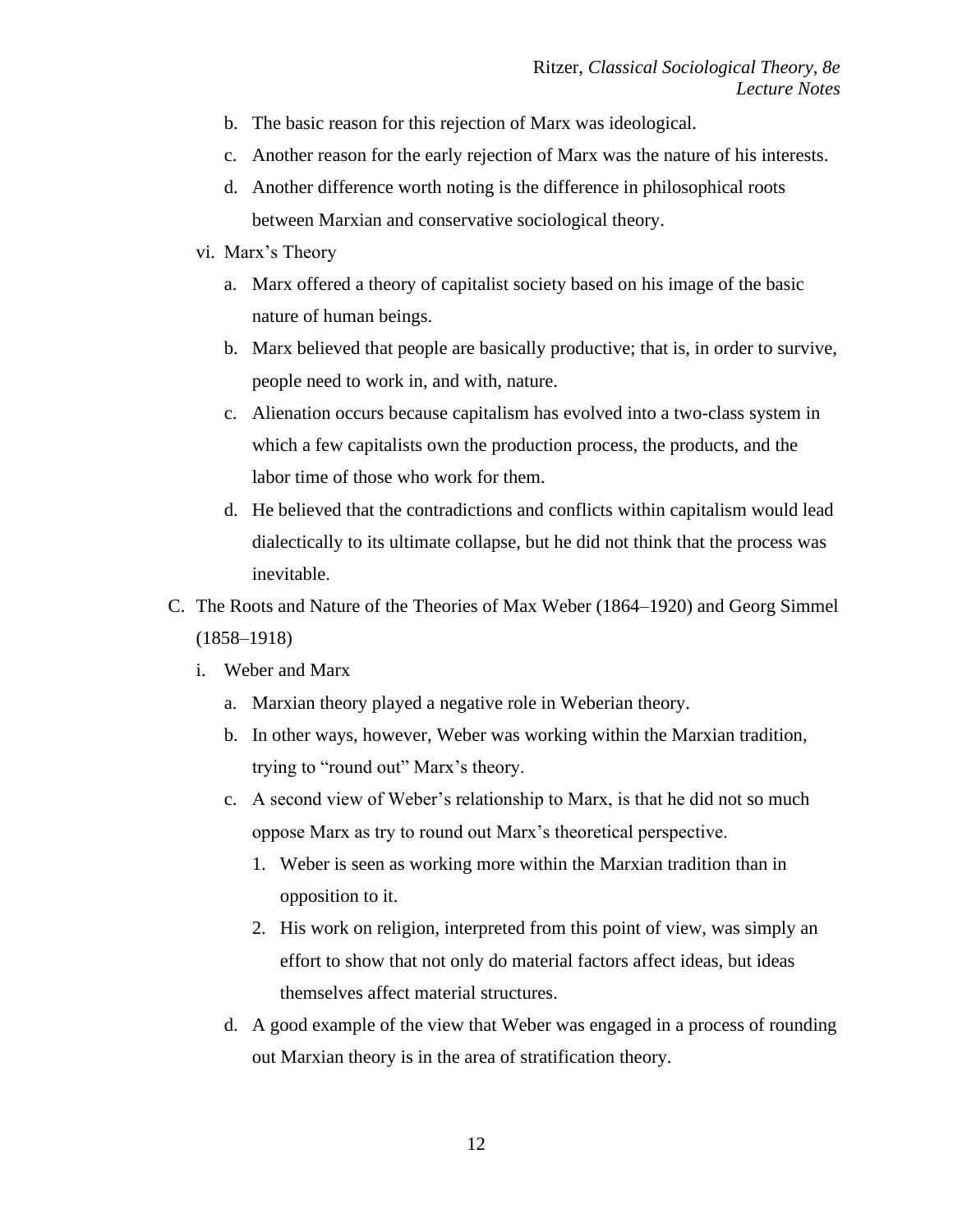- 1. In this work on stratification, Marx focused on social class, the economic dimension of stratification.
- 2. Although Weber accepted the importance of this factor, he argued that other dimensions of stratification were also important.
- 3. He argued that the notion of social stratification should be extended to include stratification on the basis of prestige (status) and political power.
- 4. The inclusion of these other dimensions does not constitute a refutation of Marx but is simply an extension of his ideas.
- ii. Other Influences on Weber
	- a. The influence of Immanuel Kant on Weber, and on German sociology in general, shows that German sociology and Marxism grew from different philosophical roots.
	- b. Kantian philosophy led at least some German sociologists to take a more static perspective.
	- c. To Kant the world was a buzzing confusion of events that could never be known directly.
	- d. The emphasis on these forms gave the work of those sociologists within the Kantian tradition a more static quality than that of the Marxists within the Hegelian tradition.
- iii. Weber's Theory
	- a. Weber developed his theories in the context of a large number of comparative historical studies of the West, China, India, and many other regions of the world.
	- b. Weber saw the bureaucracy (and the historical process of bureaucratization) as the classic example of rationalization.
	- c. He differentiated among three types of authority systems, traditional, charismatic, and rational-legal.
	- d. Weber found more irrational religious systems (e.g., Confucianism, Taoism, Hinduism), which helped inhibit the development of a rational economic system.
- iv. The Acceptance of Weber's Theory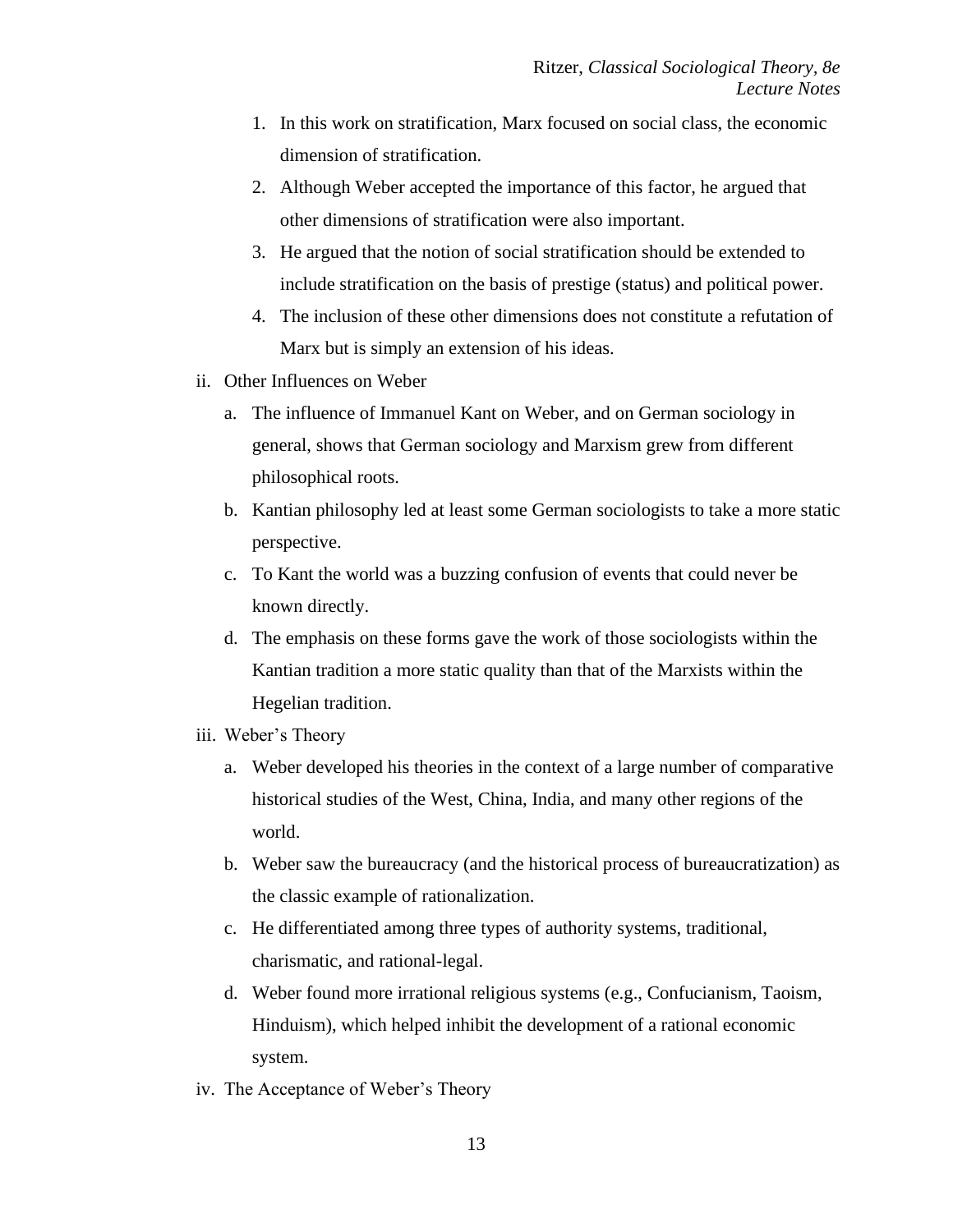- a. Instead of espousing Marxian radicalism, Weber was more of a liberal on some issues and a conservative on others.
- b. From Weber's point of view, rationalization constituted an even greater problem in socialist than in capitalist societies.
- c. He operated in a philosophical tradition that also helped shape the work of later sociologists.
- d. Weber appeared to offer a much more rounded approach to the social world than did Marx.
	- 1. Whereas Marx appeared to be almost totally preoccupied with the economy, Weber was interested in a wide range of social phenomena.
- v. Simmel's Theory
	- a. Simmel's work helped shape the development of one of the early centers of American sociology, the University of Chicago and its major theory, symbolic interactionism.
	- b. Another atypical aspect of Simmel's work is his "level" of analysis, or at least that level for which he became best known in America.
	- c. Simmel was best known for his work on smaller-scale issues, especially individual action and interaction.
		- 1. He became famous early for his thinking, derived from Kantian philosophy, on *forms* of interaction (e.g., conflict) and *types* of interactants (e.g., the stranger).
		- 2. Simmel felt that he could isolate a limited number of forms of interaction that could be found in a large number of social settings.
	- d. Early American focus on Simmel's microsociology had the negative effect of obscuring two further aspects of Simmel's work.
		- 1. First, Simmel was an influential figure in the *Lebensphilosophie* (life philosophy) movement.
		- 2. Second, the focus on Simmel's smaller essays had the negative effect of obscuring Simmel's more massive, and macrosociological, works.

VII. The Origins of British Sociology

A. Political Economy, Ameliorism, and Social Evolution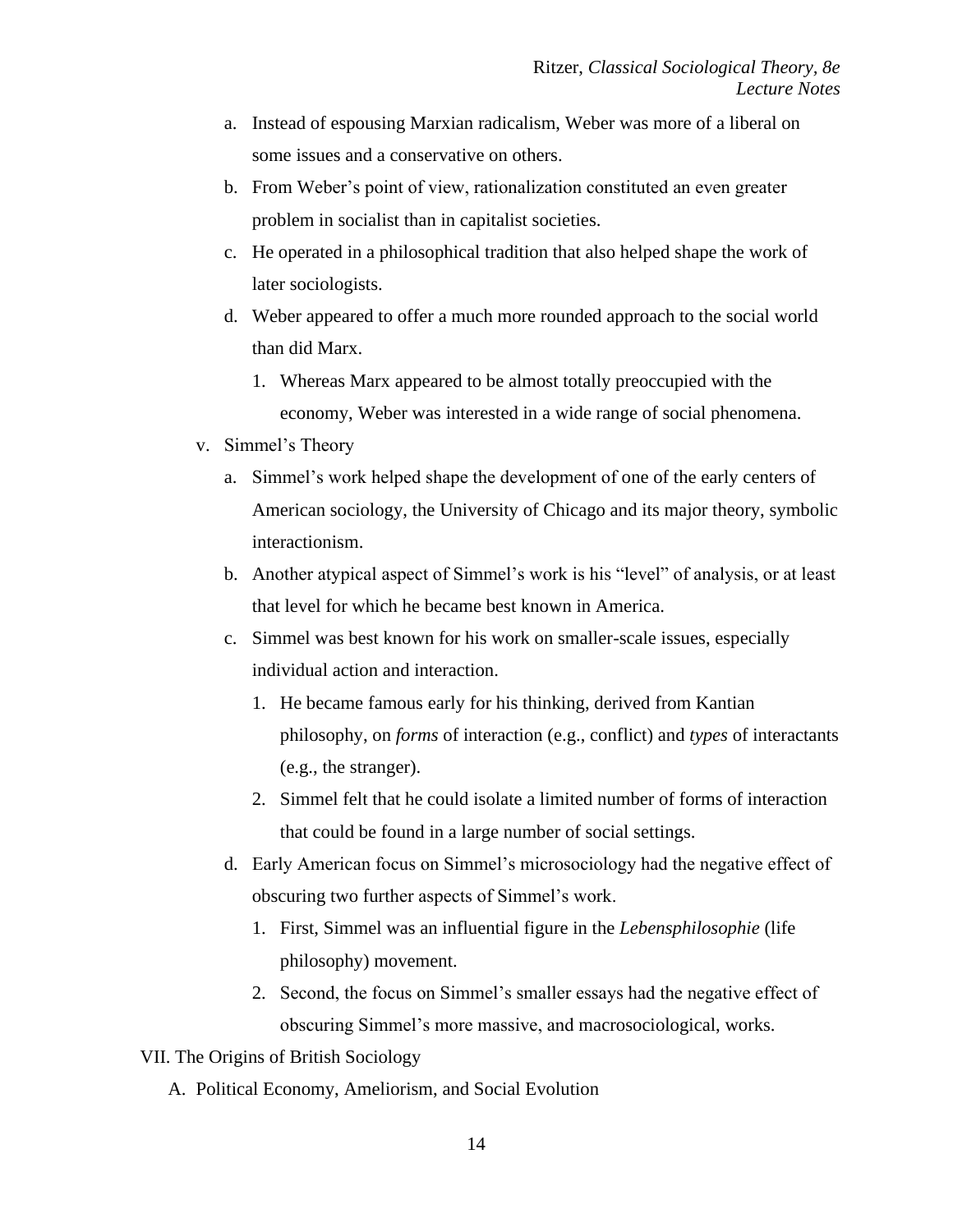- i. Political Economy
	- a. The British sociologists, like the political economists and unlike Marx, saw the market as a positive force, as a source of order, harmony, and integration in society.
	- b. The goal was to provide the government with the facts it needed to understand the way the system worked and to direct its workings wisely.
	- c. In dealing with large-scale structures, they tended to collect individual-level data and then combine them to form a collective portrait.
- ii. Ameliorism
	- a. A desire to solve social problems by reforming individuals.
	- b. Although British scholars began to recognize that there were problems in society (e.g., poverty), they still believed in that society and wanted to preserve it.
	- c. Like French sociology and some branches of German sociology, British sociology was conservatively oriented.
- iii. Social Evolution
	- a. One important influence was the work of Auguste Comte, part of which had been translated into English in the 1850s by Harriet Martineau.
	- b. A number of British thinkers sharpened their own conception of the world in opposition to some of the excesses of Comtian theory.
	- c. The real importance of Comte lay in his providing one of the bases on which opposition could be mounted against the "oppressive genius of Herbert Spencer."
- B. Herbert Spencer (1820–1903)
	- i. Spencer and Comte
		- a. Spencer is often categorized with Comte in terms of their influence on the development of sociological theory, but there are some important differences between them.
		- b. Spencer, like Comte, had an evolutionary conception of historical development.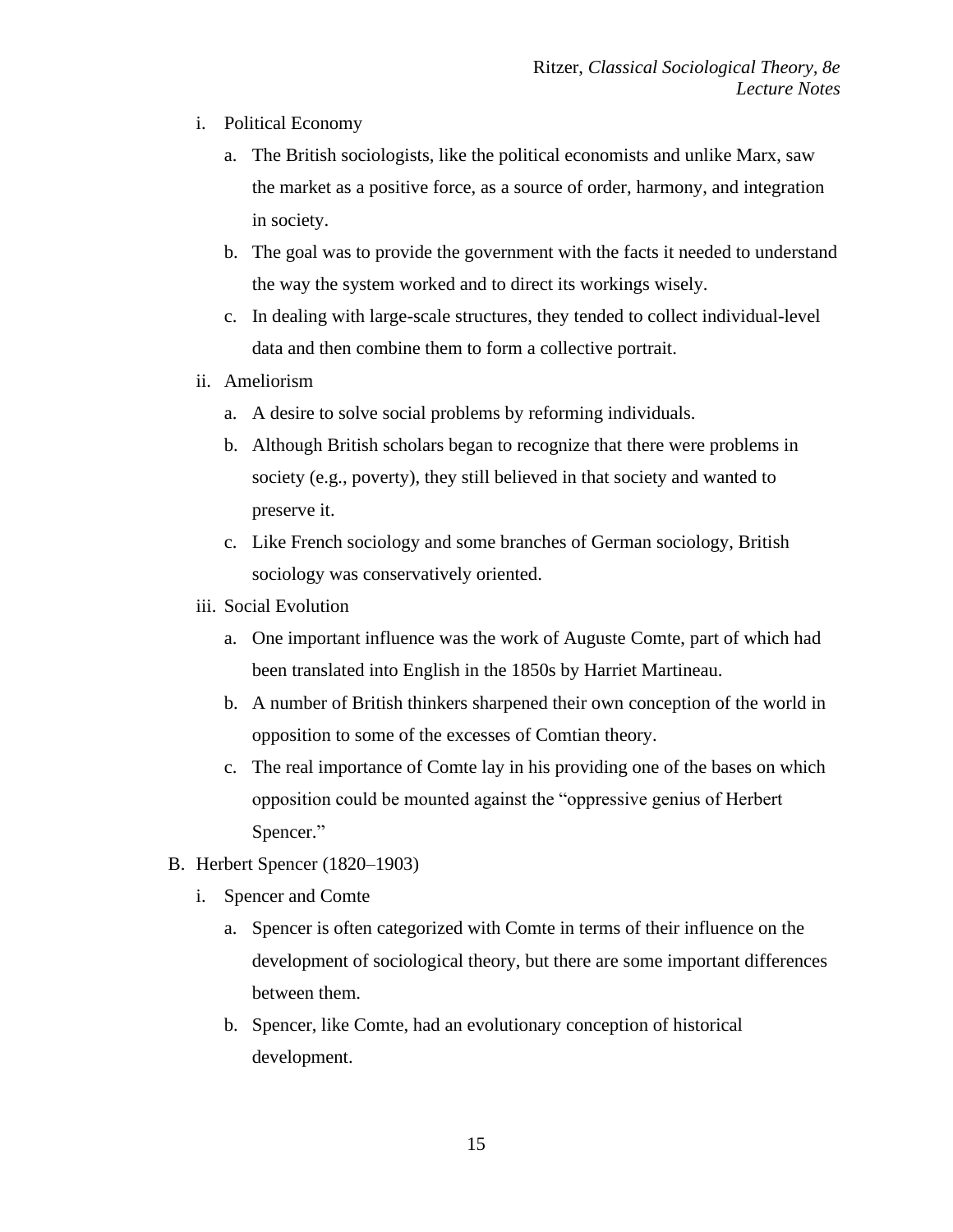- 1. However, Spencer was critical of Comte's evolutionary theory on several grounds.
- 2. Specifically, he rejected Comte's Law of the Three Stages.
- 3. He argued that Comte was content to deal with evolution in the realm of ideas, in terms of intellectual development.
- 4. Spencer, however, sought to develop an evolutionary theory in the real, material world.
- ii. Evolutionary Theory
	- a. Society grows through both the multiplication of individuals and the union of groups.
	- b. Spencer talked of the evolutionary movement from simple to compound, doubly compound, and trebly compound societies.
	- c. Spencer also offered a theory of evolution from *militant* to *industrial* societies.
		- 1. Earlier, militant societies are defined by being structured for offensive and defensive warfare.
		- 2. With the emergence of industrial society, warfare ceases to be functional and serves to impede further evolution.
		- 3. Industrial society is based on friendship, altruism, elaborate specialization, recognition for achievements rather than the characteristics one is born with, and voluntary cooperation among highly disciplined individuals.
- iii. The Reaction against Spencer in Britain
	- a. Despite his emphasis on the individual, Spencer was best known for his largescale theory of social evolution.
	- b. The reaction against Spencer was based more on the threat that his idea of survival of the fittest posed to the ameliorism so dear to most early British sociologists.
- C. Harriet Martineau (1802–1876)
	- i. Harriet Martineau studied the relationship between economics, politics, and *social morality*.
	- ii. One of her main aims was to make the arguments of political economists relevant to a wide swath of people.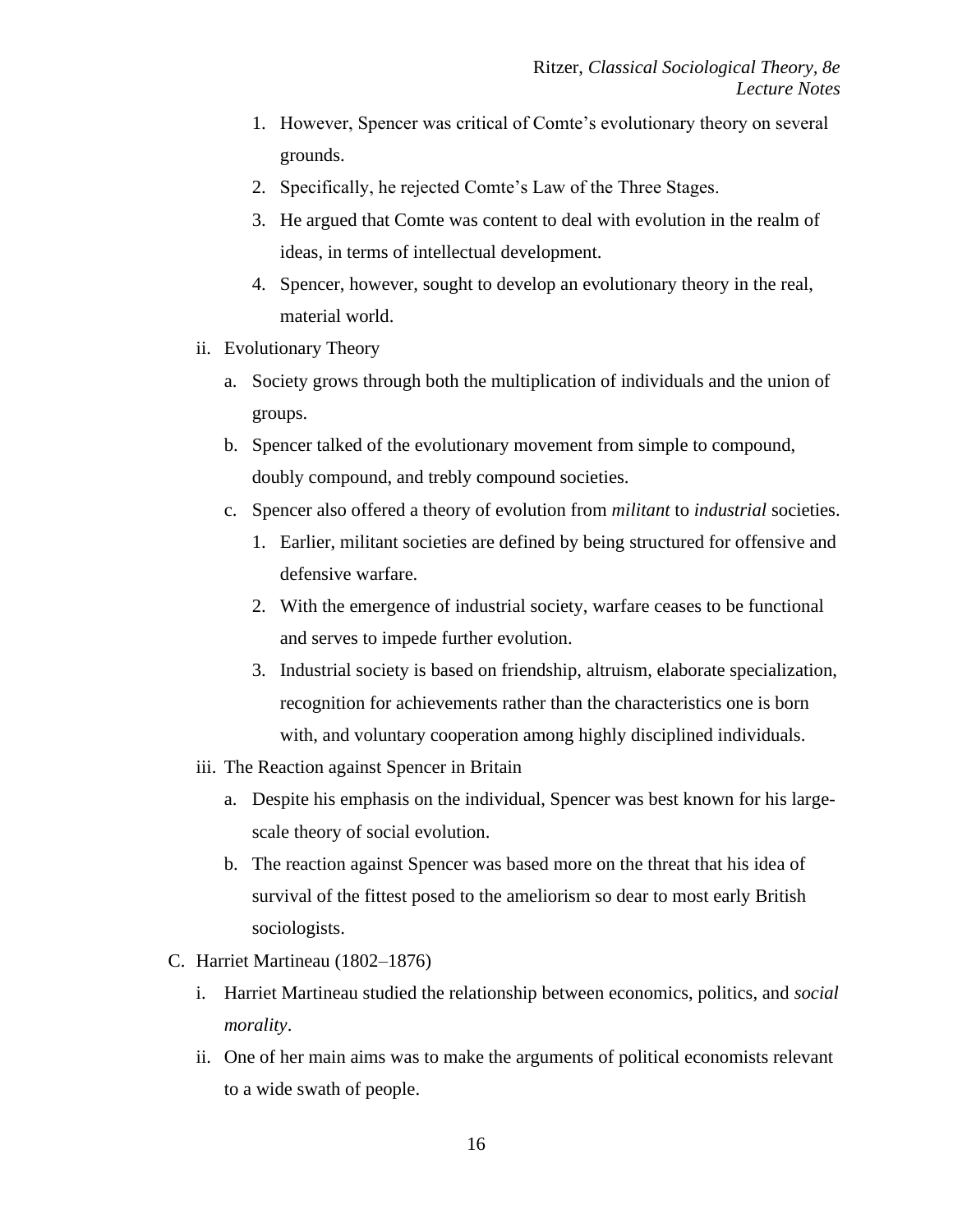- iii. One of the ways she did this was through short novels "which illustrated the principles of production, distribution, consumption, and exchange."
- iv. She believed that scientific research could be the "basis for social progress and reform."
- v. She devoted particular attention to the study of women's lives, including topics such as marriage, women's education, violence against women, women's fashion, prostitution, and the inequalities of women's work.
- VIII. The Key Figure in Early Italian Sociology
	- A. Vilfred Pareto (1848–1923) had an impact on early sociologists.
	- i. Pareto was rejecting not only Marx but also a good portion of Enlightenment philosophy.
	- ii. Pareto emphasized the role of nonrational factors such as human instincts.
	- iii. Pareto also developed a theory of social change that stood in stark contrast to Marxian theory.
	- a. Whereas Marx's theory focused on the role of the masses, Pareto offered an elite theory of social change, which held that society inevitably is dominated by a small elite that operates on the basis of enlightened self-interest.
	- b. It rules over the masses of people, who are dominated by nonrational forces.
	- c. Pareto's theory played a central role in the development of Parsons's theory and, more generally, in structural functionalism.

IX. Non-European Classical Theory

- A. Alatas and Sinha (2017) argue that it is important to consider the ideas of these non-European social theorists because they provide a perspective on social life not described in most European theory.
- B. Non-European theorists introduce ideas about society unique to the cultures and traditions out of which they wrote.
	- i. In this respect, while some of the ideas introduced by these non-European theorists are inspired by and complement those developed by European theorists, they also provide ideas not found in European sociological theory.
- C. A common theme among these social thinkers is the criticism of European colonialism.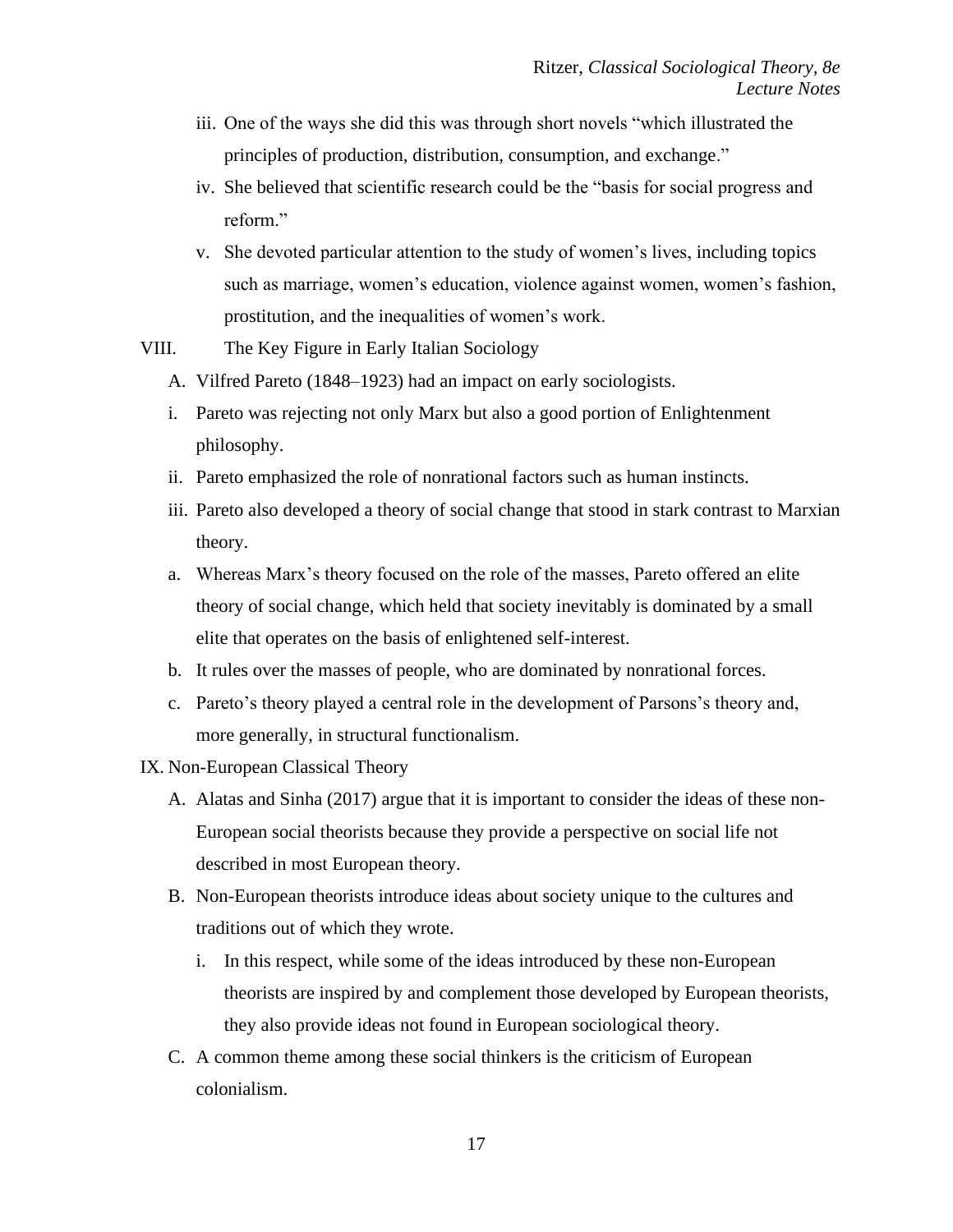- D. Pandita Ramabai's main interest was the status of women in Indian caste society.
	- i. She developed a criticism of patriarchy in Indian society and the Hindu religion.
	- ii. Ramabai relies on her personal experiences to analyze the social world.
	- iii. Ramabai's study of America is remarkable because it reverses this relationship.
	- iv. She analyzes western society from the perspective of "a colonized subject, a woman with feminist leanings."
	- v. Among Muslim nations, Nursi said, naturalism created "despair" a rough equivalent to Durkheim's concept of anomie, or Weber's concept of disenchantment.
- E. Sarkar is the only one who has a background in the social sciences.
	- i. Like the other thinkers described in this section, Sarkar opposed European colonialism and American imperialism.
	- ii. Sarkar challenged the view commonly expressed in European scholarship that the west (Europe) is the source of reason and progress, and the East is a "mystical and spiritual" place.
	- iii. He rejected Comte's evolutionary theory to argue instead for a view of history as *creative disequilibrium*.
- X. The Contemporary Relevance of Classical Sociological Theory
	- A. Edward Tiryakian (1994) has outlined three criteria for judging a sociological work a classic.
		- i. First, it is "must reading" for beginners because it demonstrates "the power and imagination of sociological analysis."
		- ii. Second, it is useful to both contemporary theorists and researchers.
		- iii. Third, it is of sufficient richness and depth that it is worth rereading at a later point in a sociologist's career.
	- B. Durkheim's concept of the social fact remains one of the most important contributions of the classical sociologists.
		- i. It provides a clear social science alternative to research, coming from disciplines like psychology and economics, which place the individual person at the center of social analysis.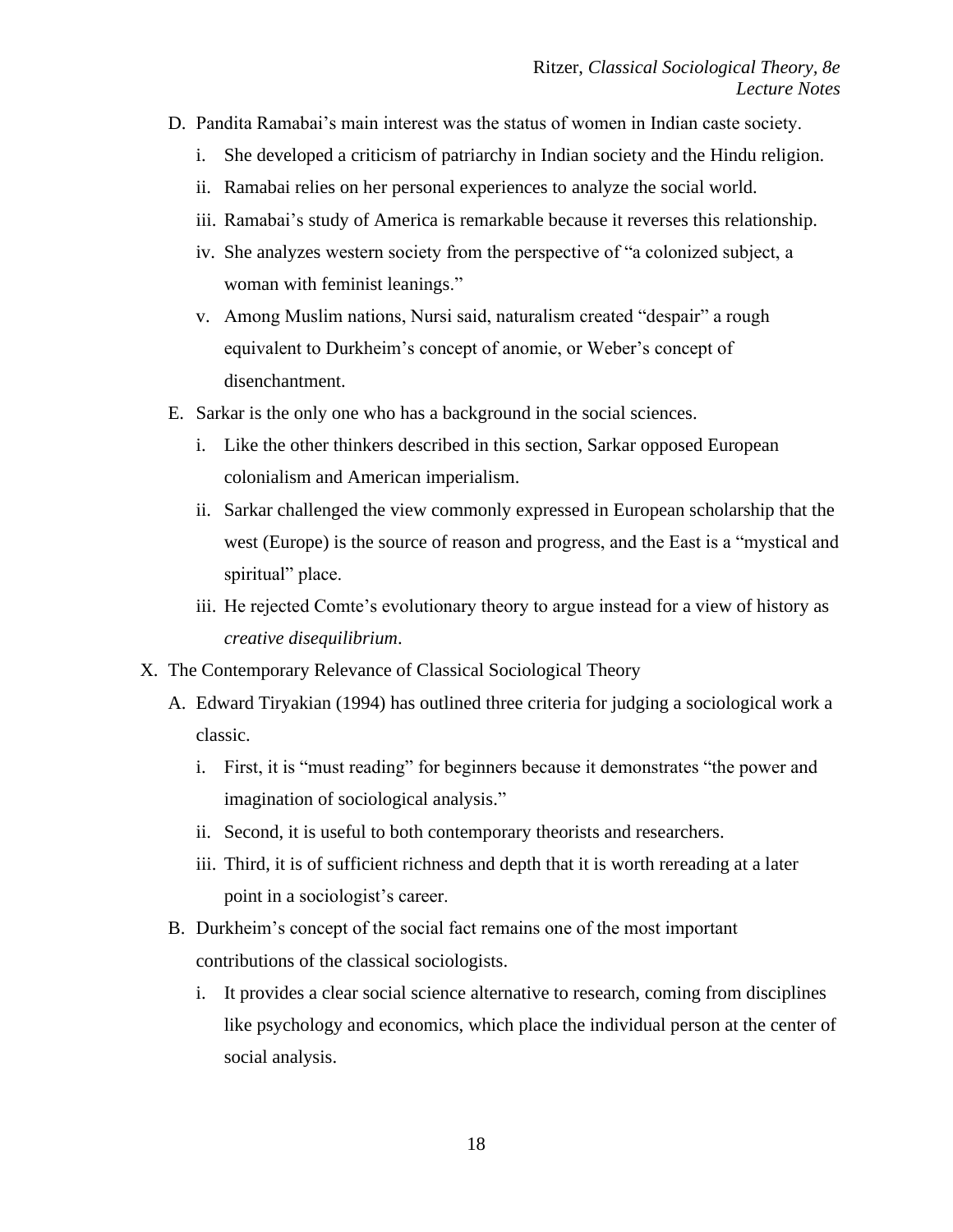- ii. Durkheim demonstrated how the social fact can be used to study phenomena like suicide and subsequent studies have developed these ideas.
- C. Jeffery Alexander (2001) has placed Durkheim's work front and center in the development of his cultural sociology.
	- i. Using ideas from Durkheim's later work on religion, in combination with other theorists, Alexander shows how symbols, rituals, and performances structure social life.
- D. Sociologists have also come to appreciate the importance of the concept of rationalization to the development of modern societies.
- E. Simmel is a perennial favorite for sociologists interested in dynamic, philosophically rich interpretations of everyday life and interaction.
	- i. Simmel's ideas have been reintroduced as a variety of "affect theory", a perspective that emphasizes the effervescent, difficult to conceptualize, aspects of social life.
	- ii. To understand the processes of globalization and recent economic crisis, sociologists have made use of Simmel's *Philosophy of Money.*
- F. Race and racialization are also major areas of contemporary sociological interest.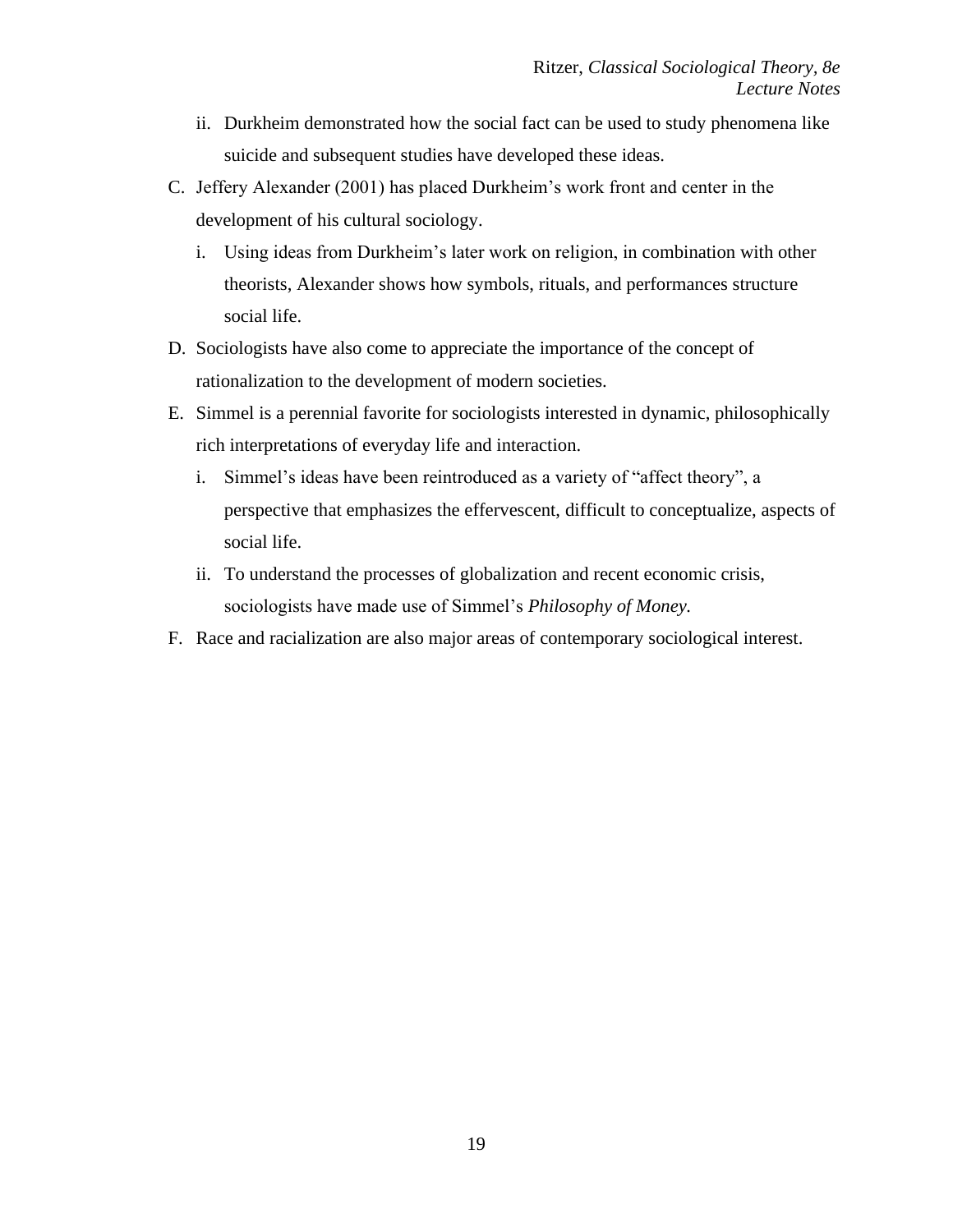# Lecture Notes

### **Chapter 2: A Historical Sketch of Sociological Theory: The Later Years**

#### **Chapter Outline**

- I. Introduction
	- A. The term *sociology* was used as early as 1854.
	- B. During the 1880s, courses specifically bearing the title "Sociology" began to appear.
- II. Early American Sociological Theory
	- A. Politics
		- i. Early American sociologists are best described as political liberals, and early European theorists, as conservatives.
		- ii. The liberalism characteristic of early American sociology had two basic elements:
			- a. Belief in the freedom and welfare of the individual.
			- b. Associated with an evolutionary view of social progress.
		- iii. Liberalism, taken to its extreme, comes very close to conservatism.
			- a. Instead of imminent class struggle, the early sociologists saw a future of class harmony and class cooperation.
			- b. Early American sociological theory helped rationalize exploitation, domestic and international imperialism, and social inequality.
	- B. Social change and Intellectual Currents
		- i. The social changes that occurred in American society after the Civil War are of utmost importance.
		- ii. The early American sociologists saw the positive possibilities of industrialization, but they also were well aware of its dangers.
		- iii. American sociologists retained the Protestant interest in saving the world and merely substituted one language (science) for another (religion).
		- iv. Another major factor is the simultaneous emergence of academic professions (including sociology) and the modern university system, in the late 1800s.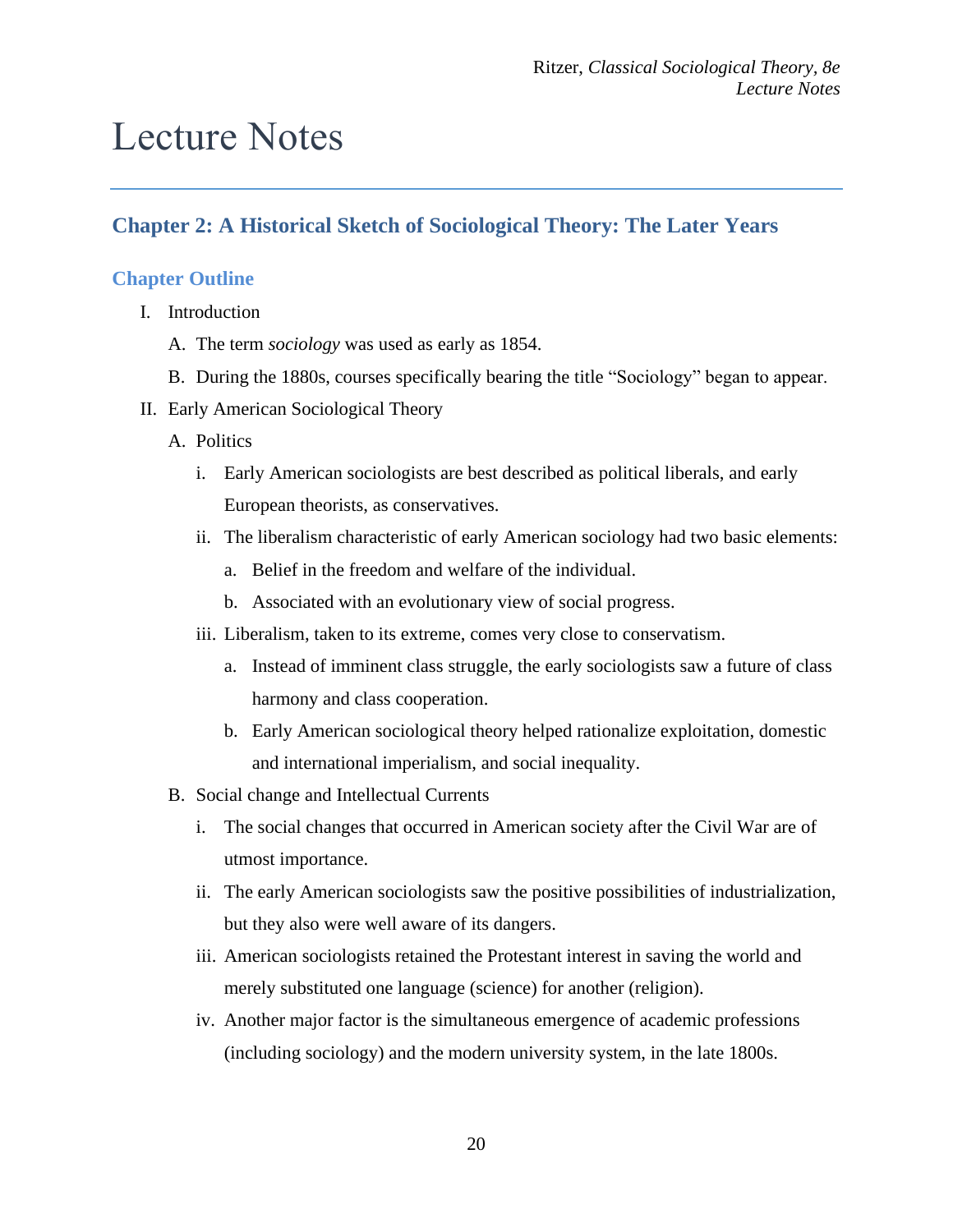- v. Another characteristic of early American sociology was its turn away from a historical perspective and in the direction of a positivistic, or "scientistic," orientation.
- vi. Another factor was the impact of established European theory on American sociological theory.
- vii. Herbert Spencer's Influence on Sociology
	- a. Spencer's ideas were so much more influential in the early years of American sociology than those of Comte, Durkheim, Marx, and Weber.
		- 1. He wrote in English, and in non-technical terms, making his work broadly accessible.
		- 2. He offered a comprehensive theory that seemed to deal with the entire sweep of human history.
		- 3. The breadth of his ideas, allowed his theory to be many different things to many different people.
		- 4. Society was, according to Spencer, steadily moving in the direction of greater and greater progress.
	- b. Spencer influenced many early American sociologists, and his most famous American disciple was William Graham Sumner.
	- c. His Social Darwinist ideas seemed ridiculous in the light of massive social problems, a world war, and a major economic depression.
- viii. William Graham Sumner (1840–1910)
	- a. William Graham Sumner taught the first course in the United States that could be called sociology.
	- b. Sumner contended that he had begun teaching sociology "years before any such attempt was made at any other university in the world."
	- c. Sumner adopted a survival-of-the-fittest approach to the social world.
	- d. He was a supporter of human aggressiveness and competitiveness.
	- e. He is little remembered today, as he failed to establish a solid enough base at Yale to build a school of sociology with many disciples.
- ix. Lester F. Ward (1841–1913)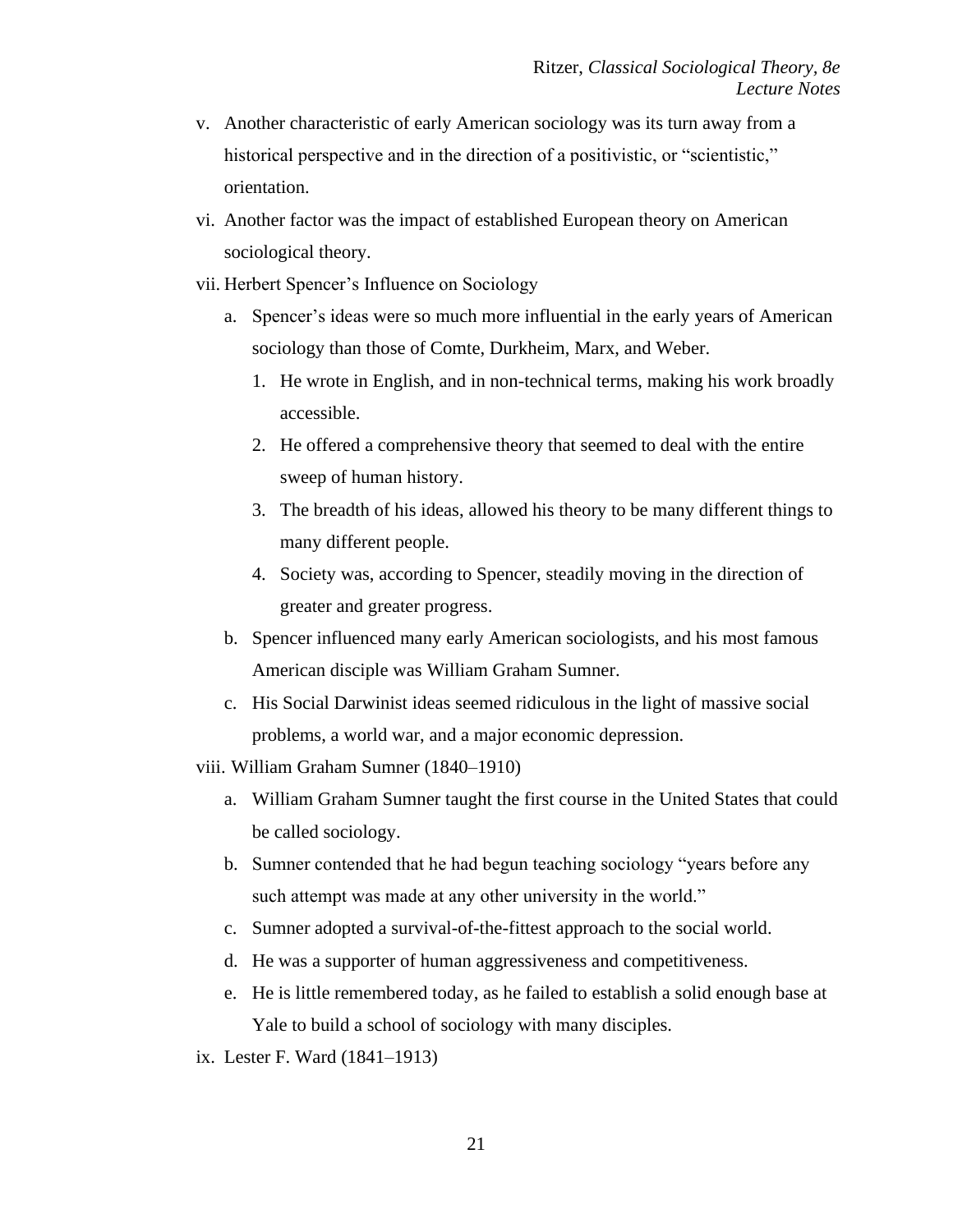- a. Ward believed that early society was characterized by its simplicity and its moral poverty, whereas modern society was more complex, was happier, and offered greater freedom.
- b. One task of sociology, *pure sociology*, was to study the basic laws of social change and social structure.
- c. He believed that sociology should have a practical side; there should also be an *applied sociology*.
- d. This applied sociology involved the conscious use of scientific knowledge to attain a better society.
- x. Thorstein Veblen (1857–1929)
	- a. Thorstein Veblen produced a body of social theory that is of enduring significance to those in a number of disciplines, including sociology.
	- b. The central problem for Veblen was the clash between "business" and "industry."
	- c. Thus, it anticipated the current shift in social theory away from a focus on production and toward a focus on consumption.
- xi. Joseph Schumpeter (1883–1950)
	- a. Joseph Schumpeter is best known for his work on the nature of capitalism, especially the process of "creative destruction" that, in his view, lies at the heart of the capitalist system.
	- b. He contrasted his approach to the more static theories that he saw as dominant in the field of economics and of which he was highly critical.
- C. The Chicago School
	- i. The Department of Sociology at the University of Chicago was founded in 1892 by Albion Small.
	- ii. Early Chicago Sociology
		- a. The early Chicago department had several distinctive characteristics:
			- 1. Strong connection with religion.
			- 2. Small believed that "the ultimate goal of sociology must be essentially Christian."
	- iii. W. I. Thomas (1863–1947)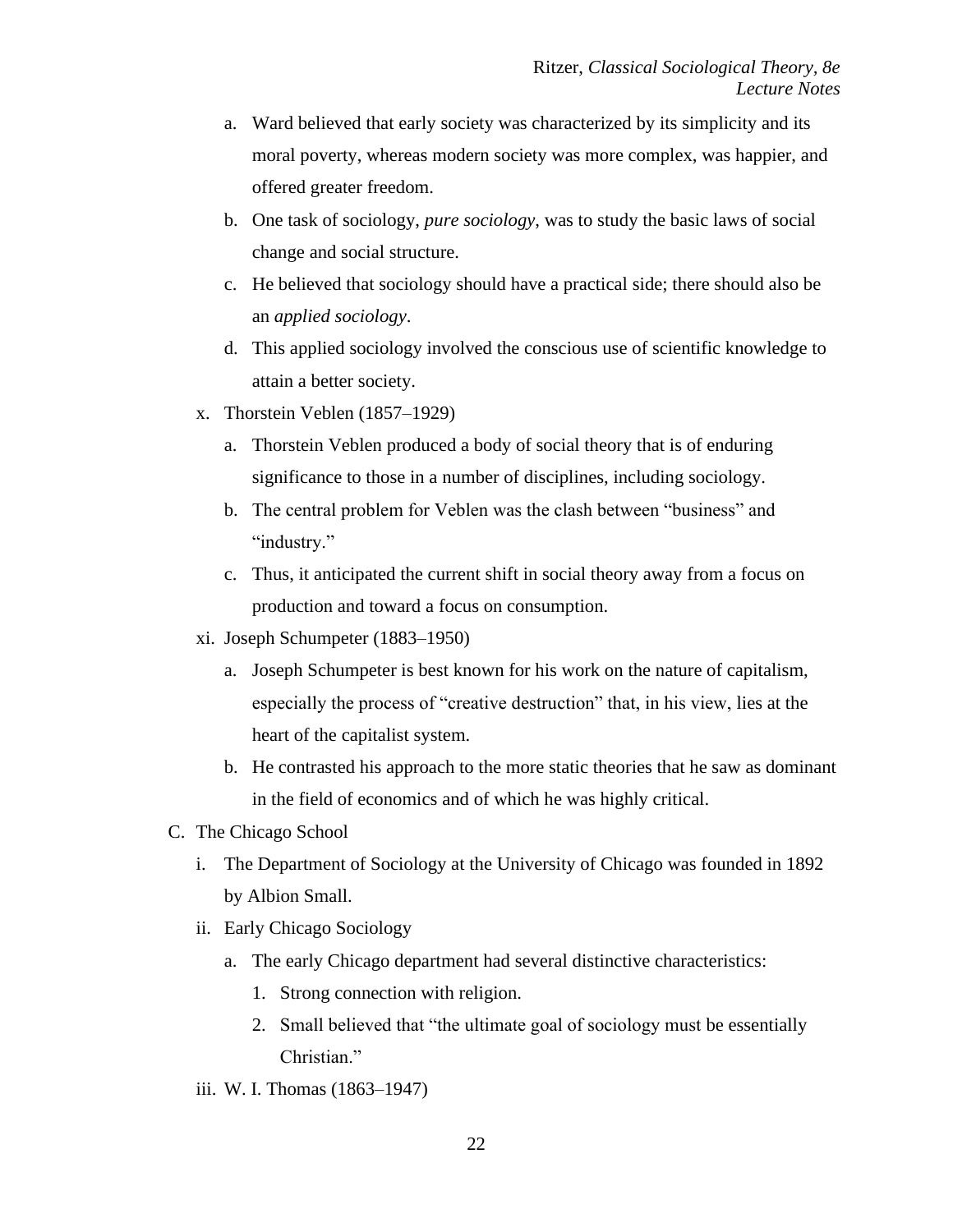- a. Thomas's lasting significance was in his emphasis on the need to do scientific research on sociological issues.
- b. It moved sociology away from "abstract theory and library research and toward the study of the empirical world utilizing a theoretical framework."
- c. *The Polish Peasant* was primarily a macrosociological study of social institutions.
- d. It was to become one of the defining characteristics of Chicago's theoretical product, symbolic interactionism.
- iv. Robert Park (1864–1944)
	- a. Park's importance in the development of sociology lay in several areas:
		- 1 He became the dominant figure in the Chicago department and dominated sociology into the 1930s.
		- 2. Second, he was instrumental in bringing continental European thinkers to the attention of Chicago sociologists.
		- 3. Third, Park had been a reporter, and that experience gave him a sense of the importance of urban problems and of the need to go out into the field to collect data through personal observation.
		- 4. Fourth, Park played a key role in guiding graduate students and helping develop "a cumulative program of graduate research."
		- 5. In 1921, Park and Ernest W. Burgess published the first sociology textbook, *Introduction to the Science of Sociology*.
- v. Charles Horton Cooley (1864–1929)
	- a. Cooley theorized about large-scale phenomena such as social classes, social structures, and social institutions.
	- b. He is remembered today mainly for his insights into the social-psychological aspects of social life.
	- c. This is best exemplified by a concept of his that survives to this day—*the looking-glass self.*
	- d. Cooley's concept the *primary groups:* they are intimate, face-to-face groups that play a key role in linking the actor to the larger society.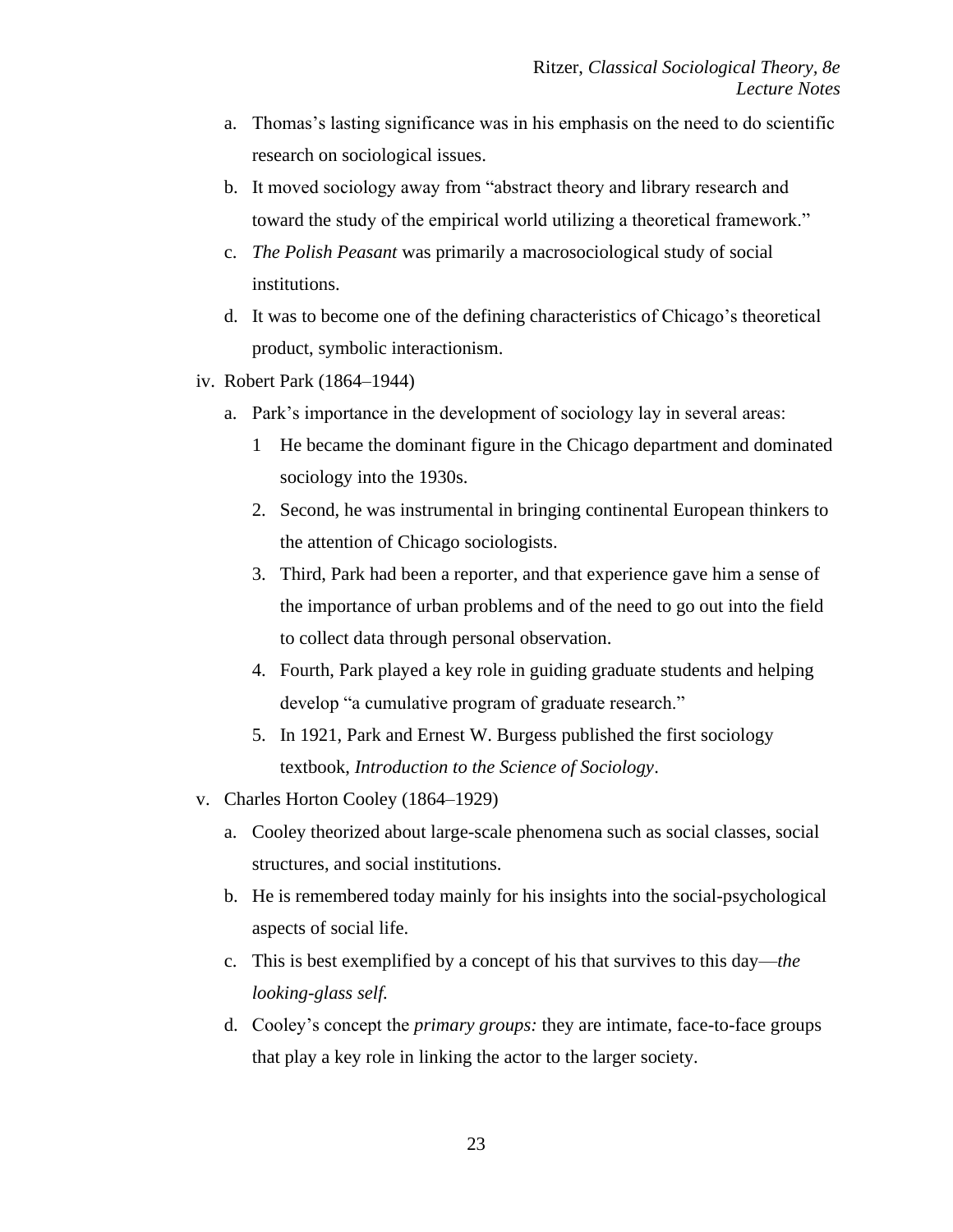- e. It is within the primary group that the looking-glass self emerges and that the ego-centered child learns to take others into account.
- f. Cooley urged sociologists to use the method of sympathetic introspection, in order to analyze consciousness.
- vi. George Herbert Mead (1863–1931)
	- a. Mead had a deep, personal impact on the people who were later to develop symbolic interactionism.
	- b. The work, *Mind, Self and Society*, moved his ideas from the realm of oral to that of written tradition.
	- c. Mead's ideas need to be seen in the context of psychological behaviorism.
	- d. Mead offered American sociology a social-psychological theory that stood in stark contrast to the primarily societal theories offered by most of the major European theorists.
- vii. The Waning of Chicago Sociology
	- a. First, the discipline had grown increasingly preoccupied with being scientific, that is, using sophisticated methods and employing statistical analysis.
	- b. Second, more and more individuals outside Chicago grew increasingly resentful of Chicago's dominance of both the American Sociological Society and the American Journal of Sociology.
- D. Women in Early American Sociology
	- i. Jane Addams, Charlotte Perkins Gilman, Anna Julia Cooper, Ida Wells-Barnett, Marianne Weber, and Beatrice Potter Webb formed a broad and surprisingly connected network of social reformers were also developing pioneering sociological theories.
	- ii. When the theories are read collectively, they represent a coherent and complementary statement of early feminist sociological theory.
	- iii. The chief hallmarks of their theories:
		- a. An emphasis on women's experience and women's lives and works being equal in importance to men's.
		- b. An awareness that they spoke from a situated and embodied standpoint.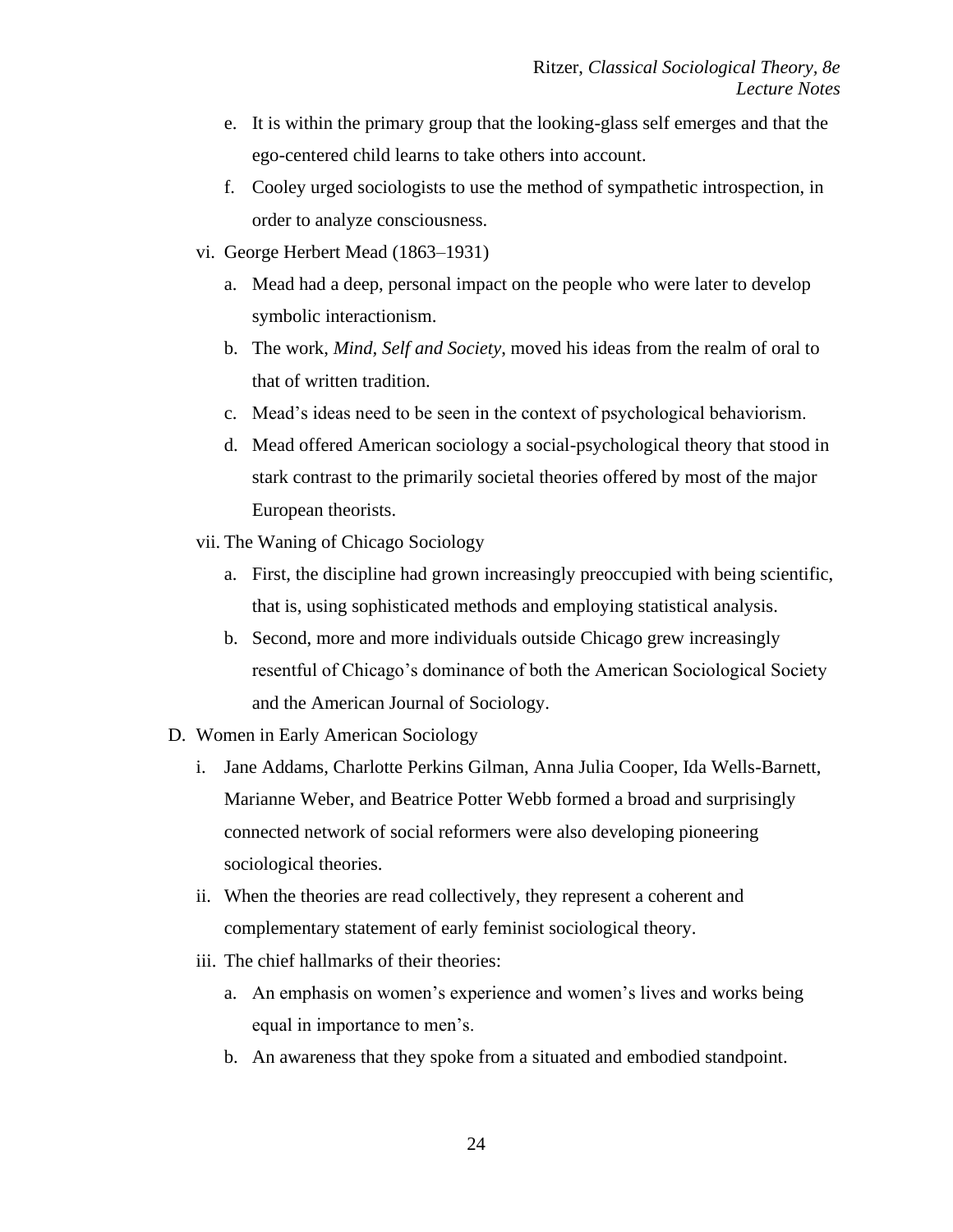- c. The idea that the purpose of sociology and sociological theory is social reform.
- d. The claim that the chief problem for amelioration in their time was inequality.
- iv. Charlotte Perkins Gilman (1860–1935)
	- a. In her most comprehensive theoretical statement was *Women and Economics,*  she described the evolution of what she called the sexuo-economic relation, and in particular, how modern society distorts basic human needs.
	- b. Informed by her theoretical ideas, she worked toward the establishment of a gender equitable social order.
- E. The Du Bois-Atlanta School
	- i. African American Sociologist W. E. B. Du Bois built the Du Bois-Atlanta school of sociology, which was dedicated to the study of black urban life.
	- ii. Mission: "sociological and economic factors were hypothesized to be the main causes of racial inequality that relegated black people to the bottom of the social order."
	- iii. Throughout this varied career, Du Bois's overarching interest was in the "race idea," which he considered the "the central thought of all history."
	- iv. One of his best-known theoretical ideas is the *veil*, which creates a clear separation, or barrier, between African Americans and whites.
	- v. Another key theoretical idea is *double consciousness*, a sense of "two-ness," or a feeling among African Americans of seeing and measuring themselves through others' eyes.
- III. Sociological Theory to Midcentury
	- A. The Rise of Harvard, the Ivy League, and Structural Functionalism
		- i. We can trace the rise of sociology at Harvard from the arrival of Pitirim Sorokin.
		- ii. Parsons became the dominant figure in American sociology for introducing European theorists to an American audience, for his own sociological theories, and for his many students who became major sociological theorists.
		- iii. Talcott Parsons (1902–1979)
			- a. His major contribution in the early years was his influence on graduate students.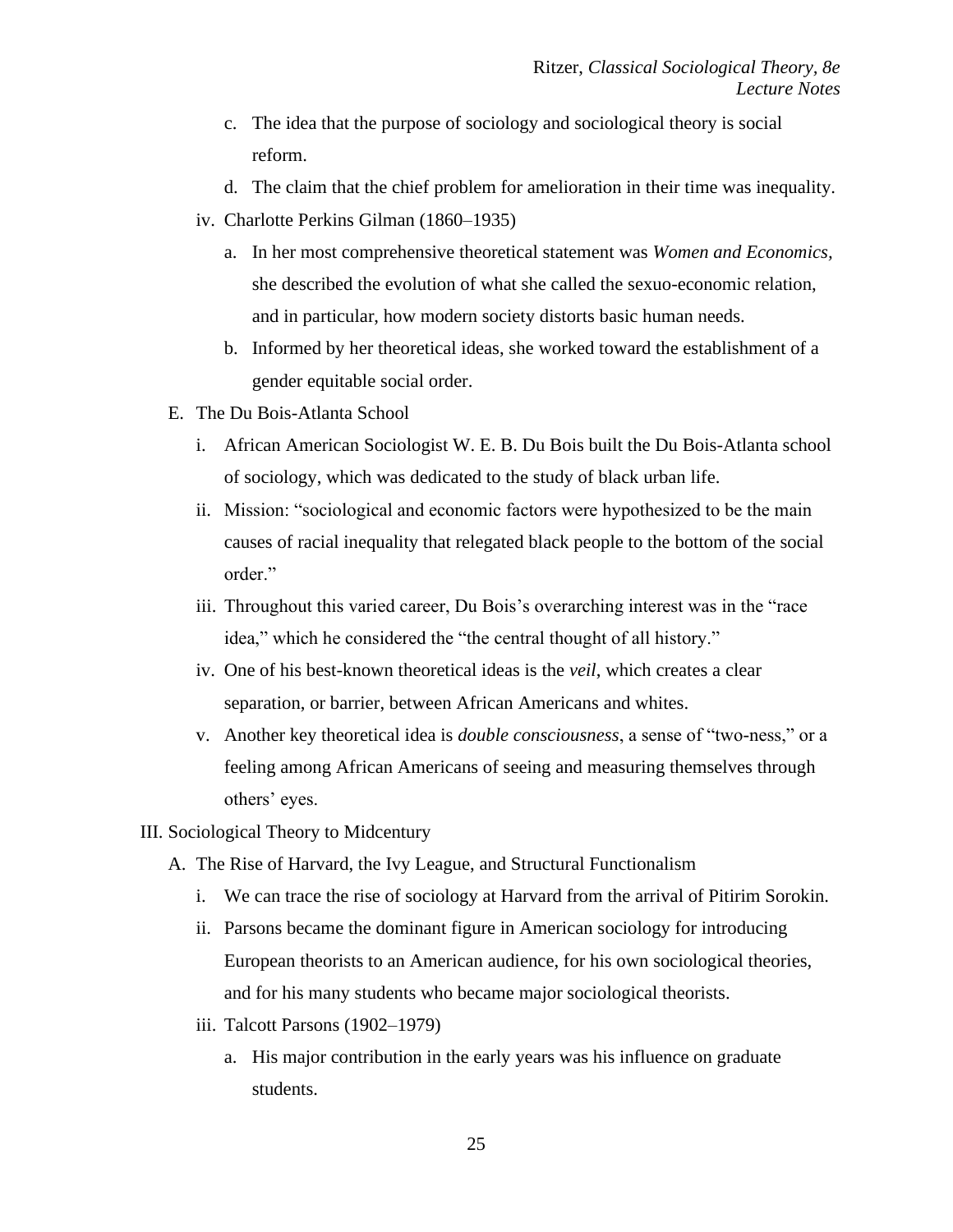- b. His book The Structure of Social Action:
	- 1. Introduced grand European theorizing to a large American audience.
	- 2. Marxian theory continued to be largely excluded from legitimate sociology.
	- 3. It made the case for sociological theorizing as a legitimate and significant sociological activity.
	- 4. Parsons argued for specific sociological theories that were to have a profound influence on sociology.
- c. Parsons tended to concentrate on the structures of society and their relationship to each other.
- d. His basic view on intersystemic relations was essentially the same as his view of intrasystemic relations.
- e. His work also had negative consequences:
	- 1. His interpretations of European theorists seemed to reflect his own theoretical orientation more than theirs.
	- 2. Parsons largely ignored Marx.
	- 3. His own theory had a number of serious weaknesses.
- iv. George Homans (1910–1989)
	- a. The publication of "*An Introduction to Pareto"* made Homans a sociologist even though Pareto's work was virtually the only sociology he had read up to that point.
	- b. Homans argued that Parsons's theory was not a theory at all but rather a vast system of intellectual categories into which most aspects of the social world fit.
	- c. In his own work, Homans amassed a large number of empirical observations over the years.
	- d. In the 1950s he hit upon a satisfactory theoretical approach with which to analyze those data, which was psychological behaviorism.
- B. Developments in Marxian Theory
	- i. Marxian theory was first dominated by those who saw in his theory scientific and economic determinism.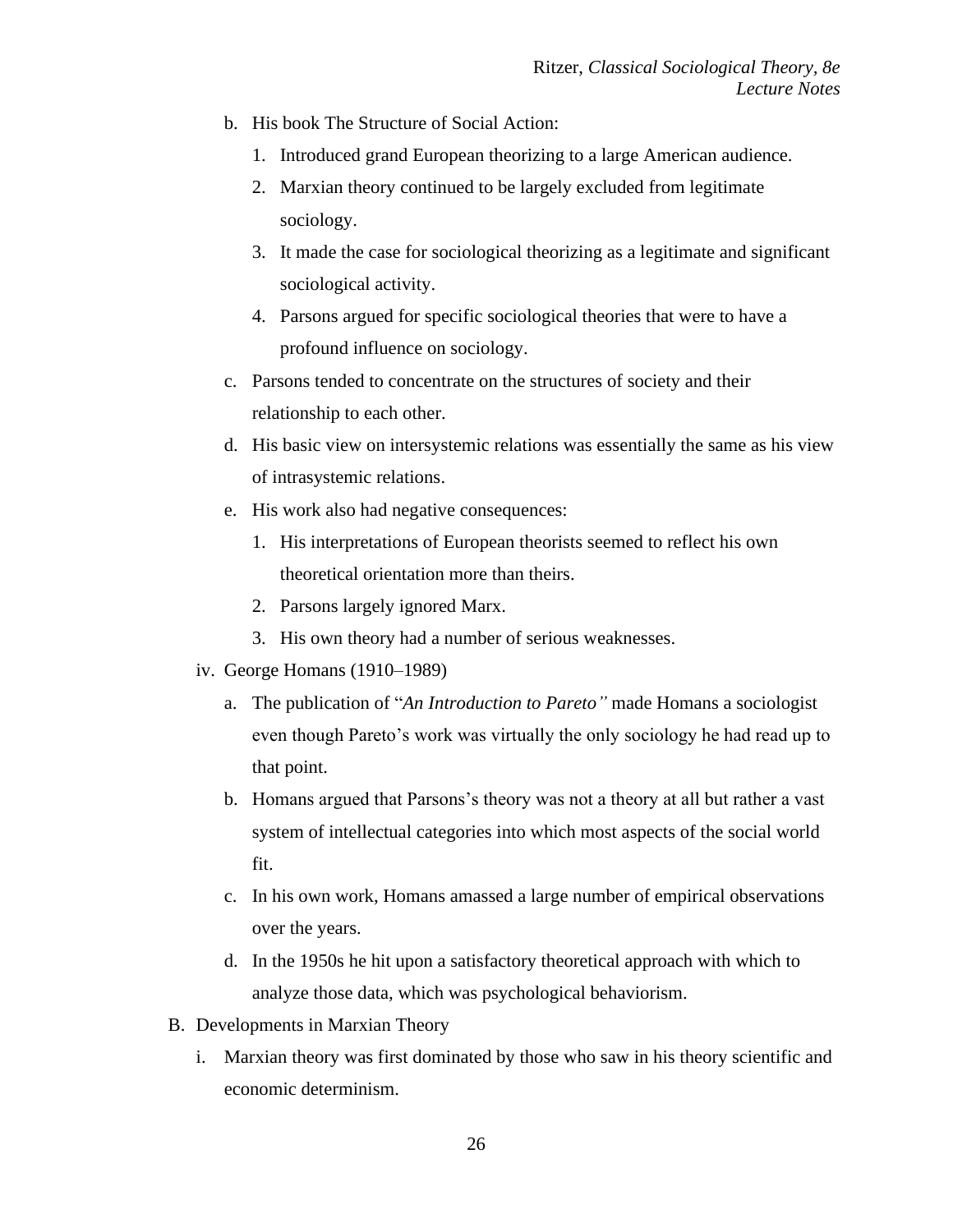- ii. Immanuel Wallerstein called this the era of "orthodox Marxism."
- iii. There were several problems with this perspective:
	- a. For one thing, it seemed to rule out political action, a cornerstone of Marx's position.
	- b. Deterministic Marxism seemed to rule out the dialectical relationship between individuals and larger social structures.
	- c. These problems led to a reaction among Marxian theorists and to the development of "Hegelian Marxism."
- iv. The Hegelian theorists were significant for both theoretical and practical reasons.
- v. One major exponent of this point of view was Georg Lukács, the founding father of Western Marxism.
- vi. Over the years, a number of the most famous thinkers in Marxian theory were associated with the critical school.
	- a. In its early years, those associated with the institute tended to be fairly traditional Marxists, devoting a good portion of their attention to the economic domain.
	- b. Around 1930, a major change took place as this group of thinkers began to shift its attention from the economy to the cultural system.
	- c. A major step was to employ the rigorous social-scientific techniques developed by American sociologists to research issues of interest to Marxists.
	- d. Critical theorists made an effort to integrate individually oriented Freudian theory with the societal and cultural-level insights of Marx and Weber.

vii. Karl Mannheim and the Sociology of Knowledge

- a. He is best known, as the founder of an area of sociology called the sociology of knowledge.
- b. The sociology of knowledge involves the systematic study of knowledge, ideas, or intellectual phenomena in general.
- c. Mannheim is perhaps best known for his distinction between two idea systems, ideology and utopia.
	- 1. An ideology is an idea system that seeks to conceal and conserve the present by interpreting it from the point of view of the past.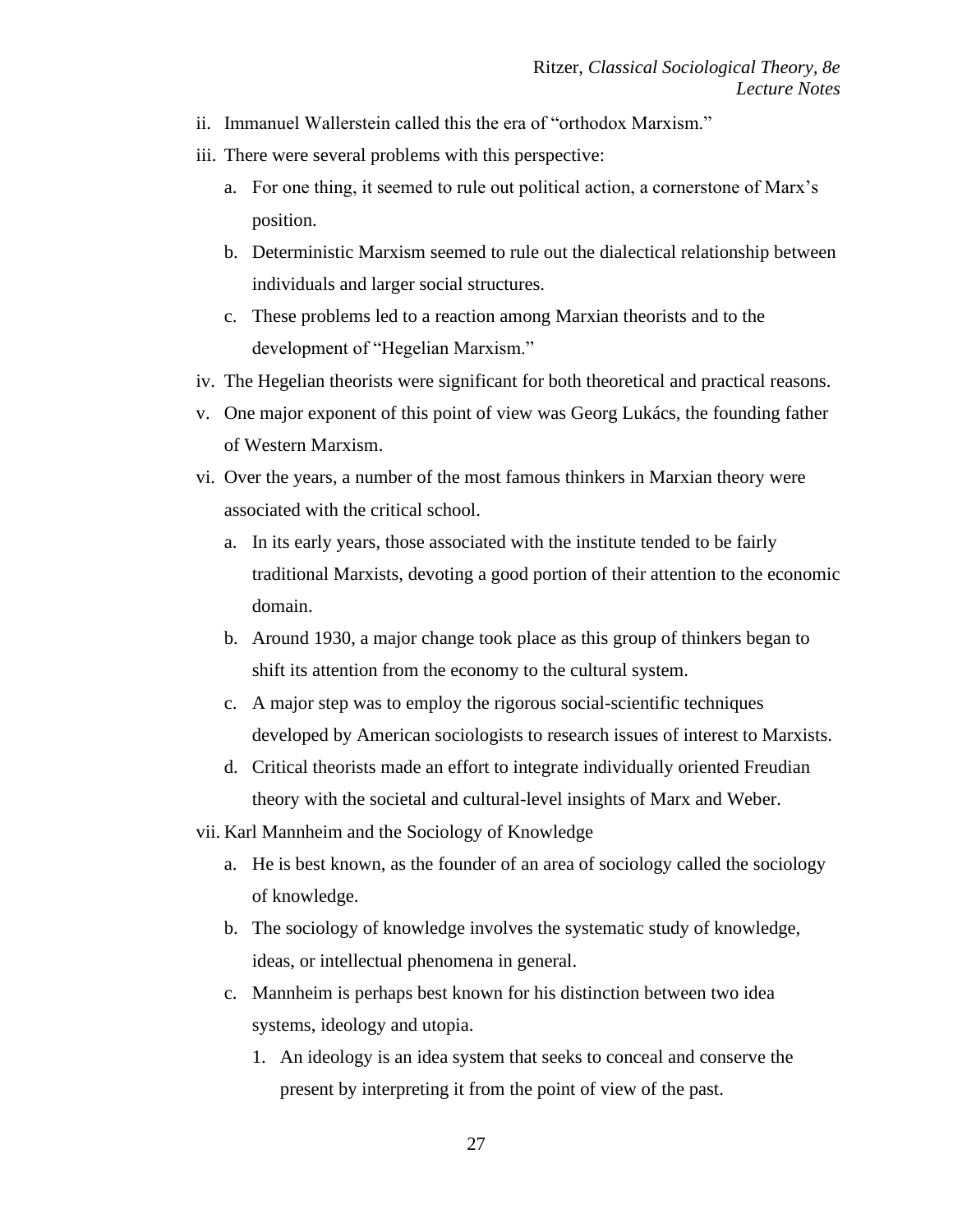- 2. A utopia, in contrast, is a system of ideas that seeks to transcend the present by focusing on the future.
- IV. Sociological Theory from Midcentury
	- A. Structural Functionalism: Peak and Decline
		- i. The 1940s and 1950s were paradoxically the years of greatest dominance and the beginnings of the decline of structural functionalism.
		- ii. In the 1950s, these attacks were seen as little more than "guerrilla raids," but as sociology moved into the 1960s, the dominance of structural functionalism was clearly in jeopardy.
		- iii. Structural functionalism supported America's dominant position in the world in two ways:
			- a. Its view was a celebration of the United States and its world hegemony.
			- b. Its emphasis on equilibrium meshed well with the interests of the United States.
	- B. Radical Sociology in America: C. Wright Mills
		- i. Mills is noteworthy for his almost single-handed effort to keep a Marxian tradition alive in sociological theory.
		- ii. Mills published two major works: White Collar and Character and Social Structure.
		- iii. Mills's radicalism put him on the periphery of American sociology.
	- C. The Development of Conflict Theory
		- i. There was an effort on the part of a number of sociologists to overcome the problems of structural functionalism by integrating a concern for structure with an interest in conflict.
		- ii. This work constituted the development of *conflict theory* as an alternative to structural-functional theory.
		- iii. The biggest problem with most of conflict theory was that it lacked what it needed most, a sound basis in Marxian theory.
		- iv. Conflict theory should be seen as little more than a transitional development in the history of sociological theory.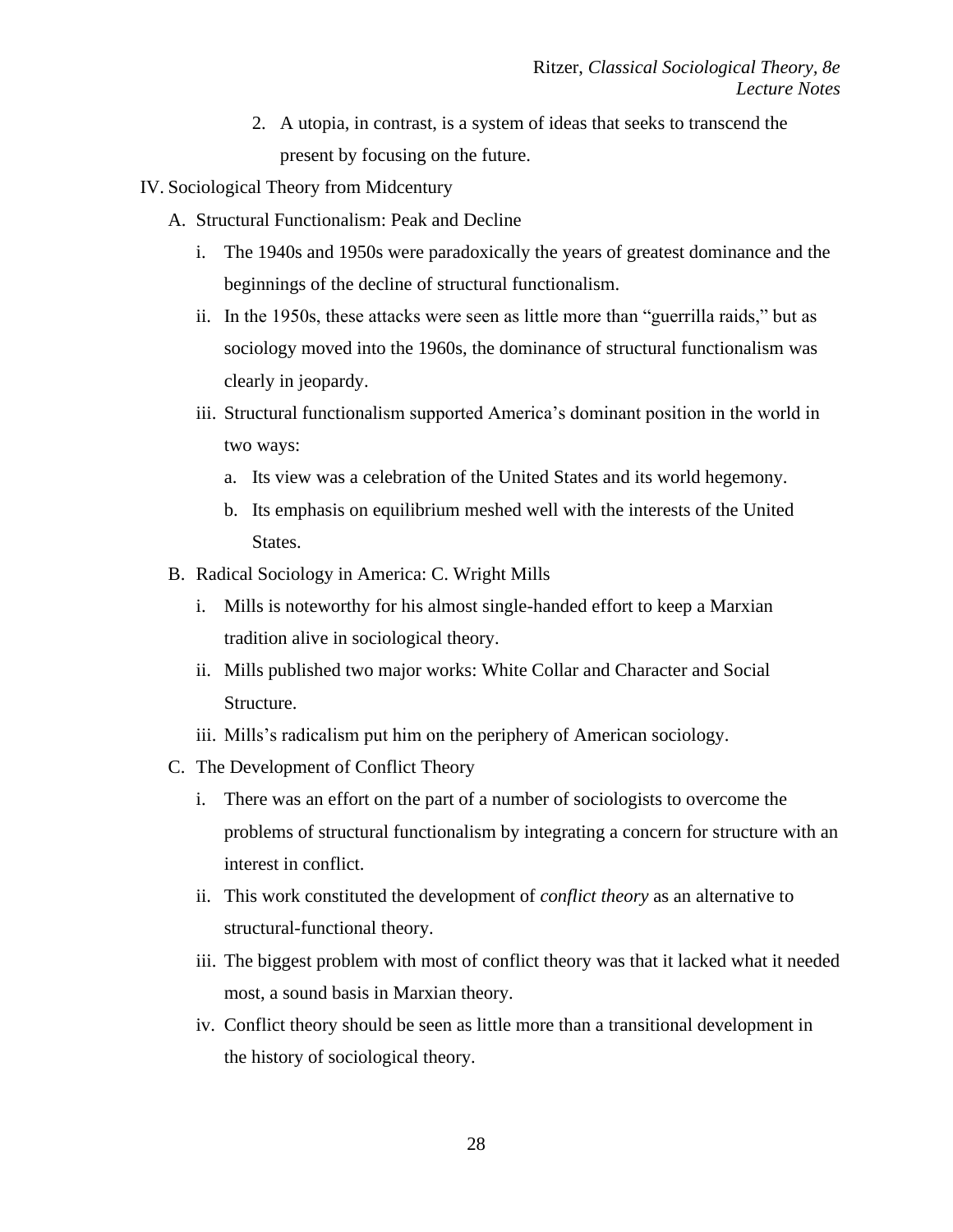- v. It was helpful in setting the stage for the beginning of that acceptance by the late 1960s.
- D. The Birth of Exchange Theory
	- i. The major figure in this development is George Homans.
	- ii. He found out that Skinner's behaviorism was applicable and that it provided a theoretical alternative to Parsonsian-style structural functionalism.
	- iii. Homans's basic view was that the heart of sociology lies in the study of individual behavior and interaction.
	- iv. Exchange theory is concerned not only with individual behavior but also with interaction between people involving an exchange of rewards and costs.
	- v. Peter Blau wanted to integrate this with exchange at the structural and cultural levels, beginning with exchanges among actors but quickly moving on to the larger structures that emerge out of this exchange.
	- vi. Exchange theory has now developed into a significant strand of sociological theory, and it continues to attract new adherents and to take new directions.
- E. Dramaturgical Analysis: The Work of Erving Goffman
	- i. Erving Goffman is often thought of as the last major thinker associated with the original Chicago school.
	- ii. Goffman saw much in common between theatrical performances and the kinds of "acts" we all put on in our day-to-day actions and interactions.
	- iii. Dramaturgical analysis is clearly consistent with its symbolic-interactionist roots.
	- iv. Goffman found a brilliant metaphor in the theater to shed new light on small-scale social processes.
- F. The Development of Sociologies of Everyday Life
	- i. Phenomenological Sociology and the Work of Alfred Schutz (1899–1959)
		- a. The effort to develop a sociological variant of phenomenology can be traced to the publication of Alfred Schutz's "The Phenomenology of the Social World."
		- b. Much of Schutz's work focuses on an aspect of the social world called the *life-world*, or the world of everyday life.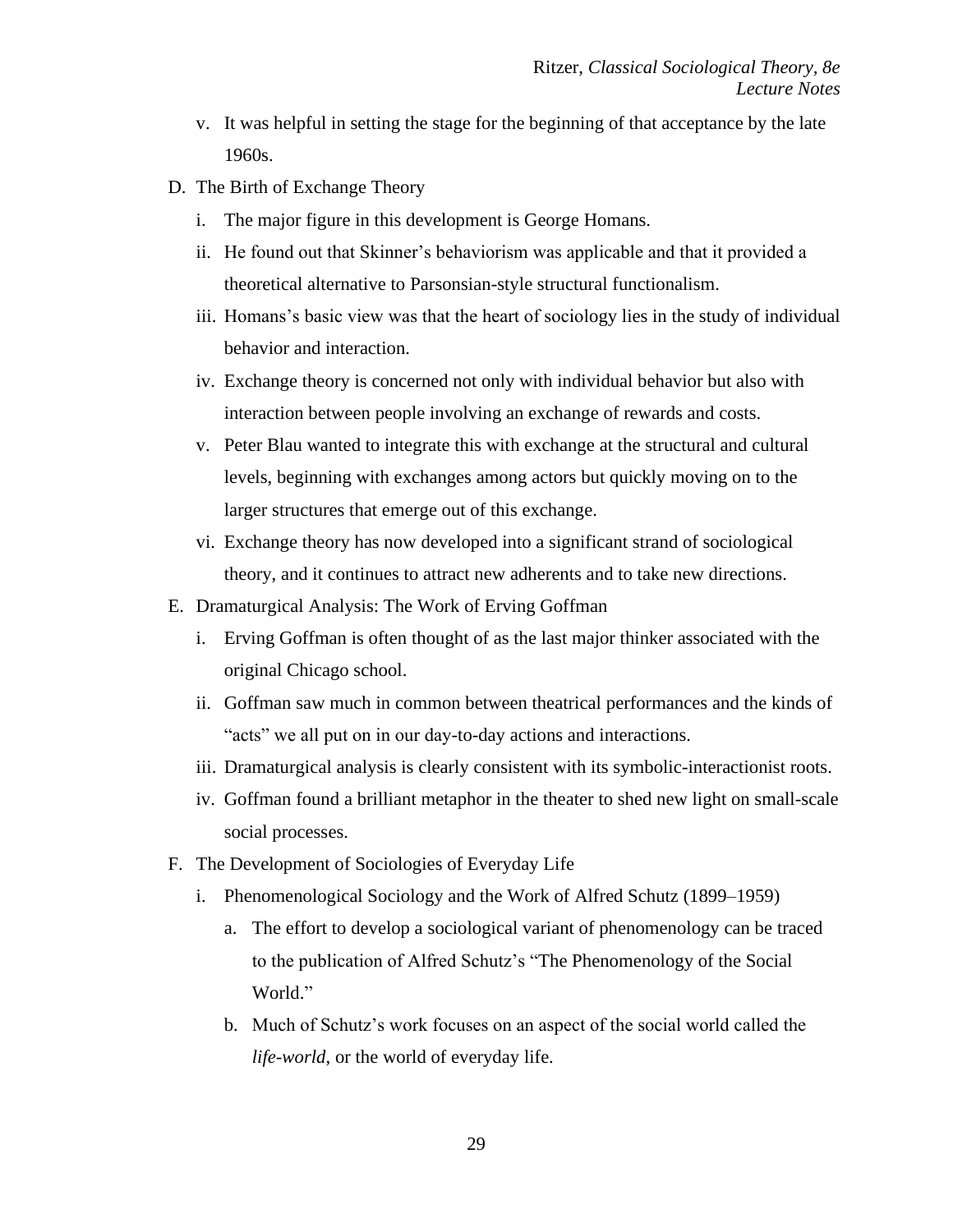- c. Within the life-world, Schutz differentiated between intimate face-to-face relationships ("we-relations") and distant and impersonal relationships ("theyrelations").
- ii. Ethnomethodology
	- a. Ethnomethodology and phenomenology are often seen as closely aligned, because Harold Garfinkel was a student of Alfred Schutz.
	- b. *Ethnomethodology* is the study of "the body of common-sense knowledge and the range of procedures and considerations [the methods] by means of which the ordinary members of society make sense of, find their way about in, and act on the circumstances in which they find themselves."
	- c. Whereas phenomenological sociologists tend to focus on what people think, ethnomethodologists are more concerned with what people actually do.
	- d. Ethnomethodologists might be interested in the way a sense of these structures is created in everyday life; they are not interested in such structures as phenomena in themselves.
- G. Marxian Sociology
	- i. In the late 1960s, Marxian theory finally began to make significant inroads into American sociological theory.
	- ii. Along with an increase in interest came institutional support for such an orientation.
	- iii. Of considerable importance was the development of significant pieces of American sociology done from a Marxian point of view.
	- iv. The development of significant pieces of American sociology done from a Marxian point of view and spatial Marxism were important achievements.
	- v. In a response to Great Recession of 2018, and the growing economic inequality that has stemmed from the Recession, Marxian theory has undergone something of a revival.
	- vi. Marxist theory has been updated to include analyses of cutting-edge problems such as environmental crisis.
	- vii. Though it is constantly changing to address problems of the present, it is clear that Marxist social theory is not going to disappear anytime soon.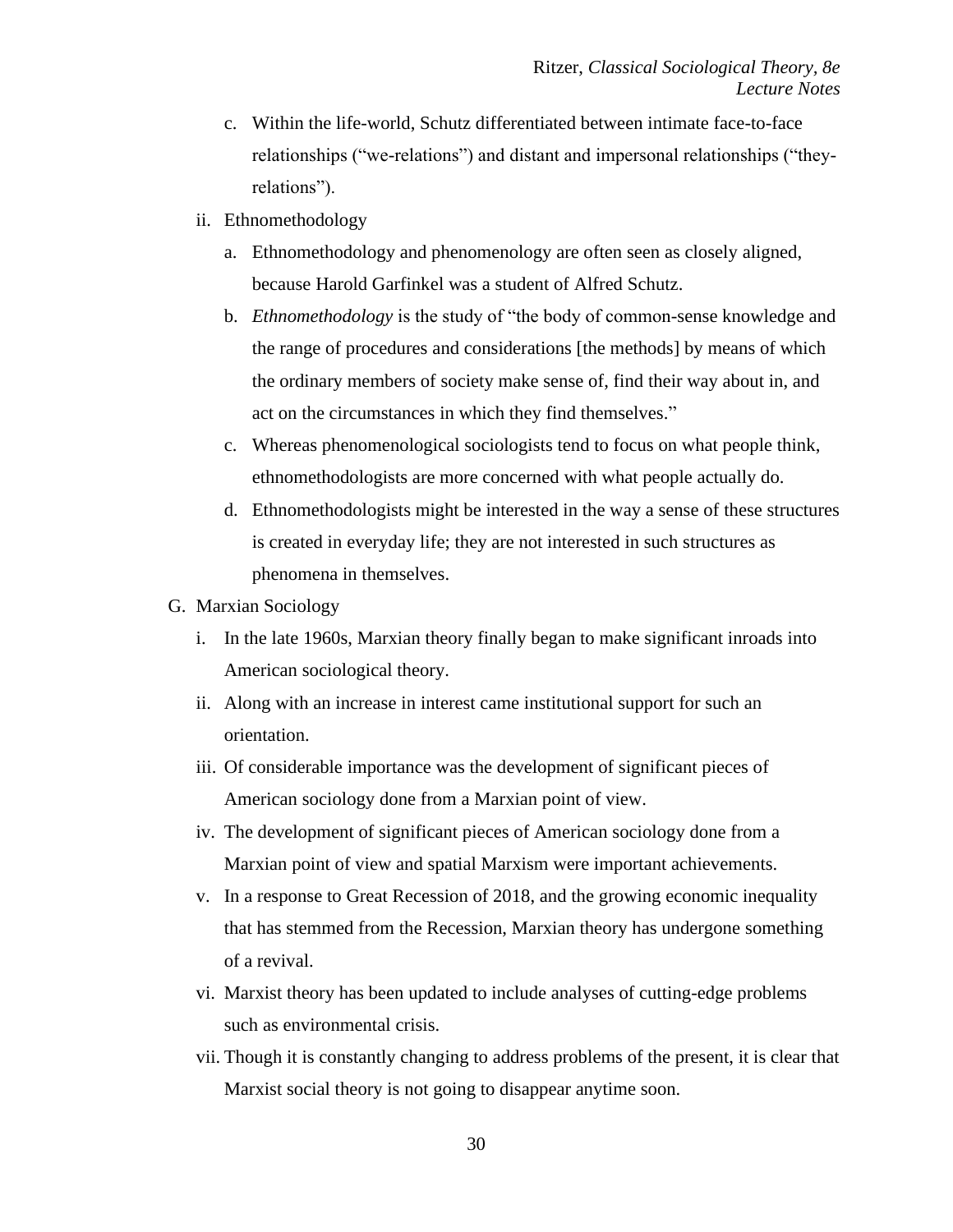- H. The Challenge of Feminist Theory
	- i. In Western societies, one can trace the record of critical feminist writings back almost 500 years.
	- ii. In America in 1920, the movement finally won the right for women to vote, fiftyfive years after that right had been constitutionally extended to all men.
	- iii. Three factors helped create this new wave of feminist activism:
		- a. The general climate of critical thinking that characterized the period;
		- b. The anger of women activists who flocked to the antiwar, civil rights, and student movements only to encounter the sexist attitudes of the liberal and radical men in those movements;
		- c. Women's experience of prejudice and discrimination as they moved in everlarger numbers into wage work and higher education.
		- d. Initially, a major feature of this international women's movement was a literature on women that made visible all aspects of women's hitherto unconsidered lives and experiences.
		- e. Most recently, feminist theories have expanded beyond the focus on women to include research on the categories of gender and sexuality more broadly.
		- f. *Queer theory* contends that identities, especially gender and sex identities are not fixed and stable and do not determine who we.
		- g. It also shows how ideas about "normal" sex and gender identity often connected to broader social structures like capitalism and patriarchy, and often help to perpetuate inequalities that are a part of those social structures.
- I. Theories of Race and Colonialism
	- i. All modern race theorists agree that race is not a natural, biological category.
	- ii. Instead, it is a social construction that changes over time and place.
	- iii. Racial hierarchies, supported by scientific theories, such as Social Darwinism, were used to legitimate the racial violence and domination that oftentimes accompanied colonization.
	- iv. One of the most important theorists of race and, more specifically, colonialism was Frantz Fanon.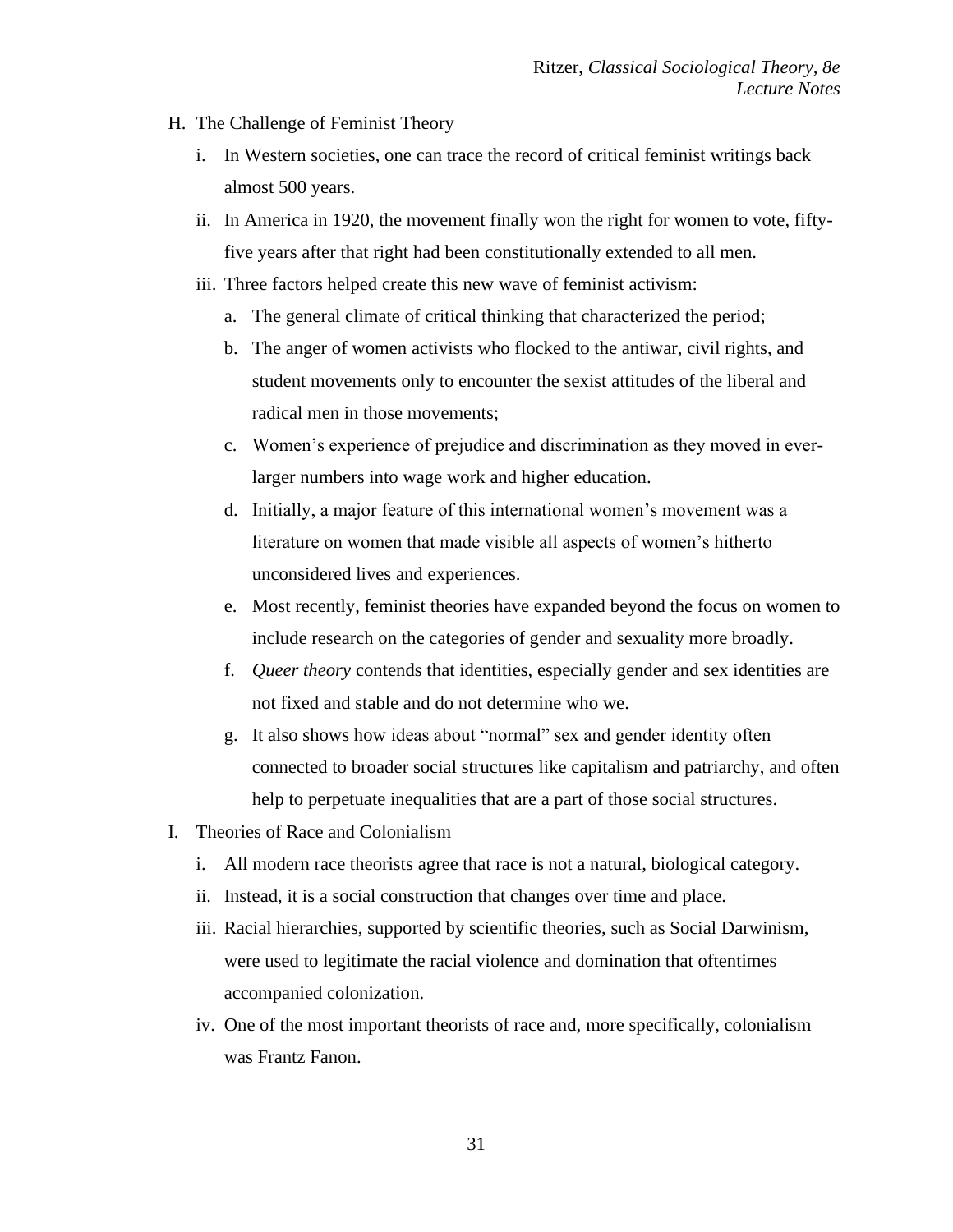- v. Postcolonial theorists argue that even though most of the world was decolonized by the 1960s, the basic power structures of colonialism remain intact.
- vi. Some sociologists have shown how postcolonial ideas can inform contemporary sociological thought in important ways.
- vii. Sociological theorists have also developed more specific theories of race, such as a social constructionist *theory of racial formation*, a *theory of color-blind racism*, and *a systematic theory of race*.
- viii. There is an emerging field of scholarship that attempts to overcome the legacies of racism and colonialism through a rejection, or at least reformulation, of Western knowledge.
- ix. These theories challenge conventional ideas about what theory is and how it should be done.
- J. Structuralism and Poststructuralism
	- i. We can get a preliminary feeling for structuralism by delineating the basic differences that exist among those who support a structuralist perspective.
	- ii. As structuralism grew within sociology, outside sociology a movement was developing beyond the early premises of structuralism: poststructuralism.
	- iii. The major representative of poststructuralism is Michel Foucault and Giorgio Agamben.
	- iv. Poststructuralists accept the importance of structure but go beyond it to encompass a wide range of other concerns such as the role that disciplinary knowledge.
- V. Late Twentieth Century Integrative Theory
	- A. Starting roughly in the 1980s sociologists and social theorists in both Europe and the United States began to develop theories that attempted to bridge this micro-macro or structure-agency gap.
	- B. The idea was that a complete and comprehensive theory must be able to conceptualize the relationship between small and large scale aspects of society at the same time.
	- C. Micro-Macro Integration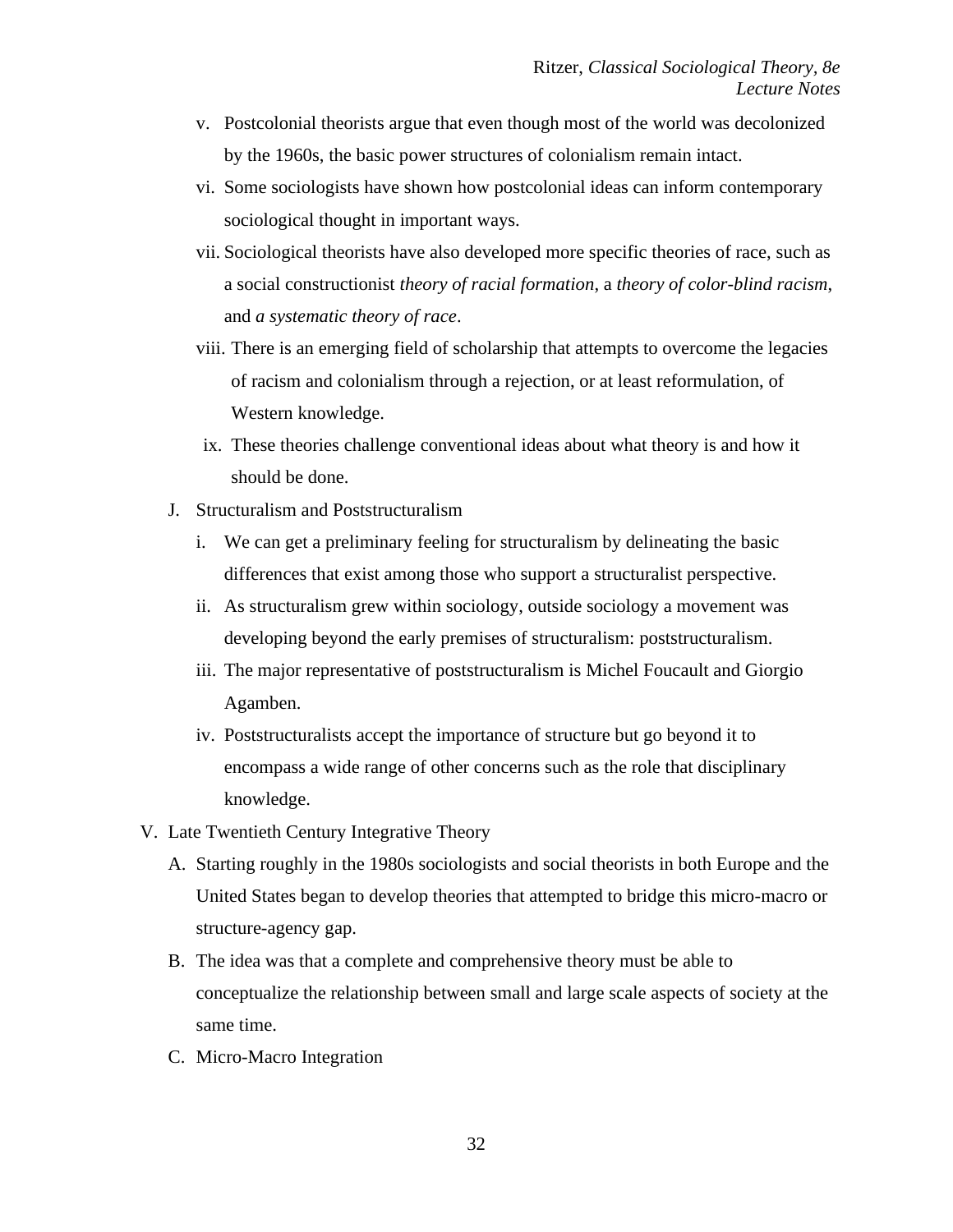- i. George Ritzer argued that micro-macro linkage emerged as the central problematic in American sociological theory in the 1980s, and it continued to be of focal concern in the 1990s.
- ii. There are four major levels of social analysis that must be dealt with in an integrated manner, macro subjectivity, macro objectivity, micro subjectivity, and micro objectivity.
- D. Agency-Structure Integration
	- i. While there are many similarities between the micro-macro and agency-structure literatures, there are also substantial differences.
	- ii. Giddens's approach sees agency and structure as a "duality." That is, they cannot be separated from one another: agency is implicated in structure, and structure is involved in agency.
	- iii. Margaret Archer rejected the idea that agency and structure can be viewed as a duality, but instead sees them as a dualism. That is, agency and structure can and should be separated.
	- iv. Pierre Bourdieu from France: the agency-structure issue translates into a concern for the relationship between habitus and field.
		- a. *Habitus* is an internalized mental, or cognitive, structure through which people deal with the social world.
		- b. The *field* is a network of relations among objective positions.
		- c. Thus, there is a dialectical relationship between habitus and field.
	- v. The final major theorist of the agency-structure linkage is the German social thinker Jürgen Habermas.
	- vi. The system has its roots in the life-world, but it ultimately comes to develop its own structural characteristics.
- E. Theoretical Syntheses
	- i. The movements toward micro-macro integration and agency-structure integration set the stage for the broader movement toward theoretical syntheses.
	- ii. What is involved here is a wide-ranging effort to synthesize two or more different theories (e.g., structural functionalism and symbolic interactionism).
	- iii. First, it is very widespread and not restricted to isolated attempts at synthesis.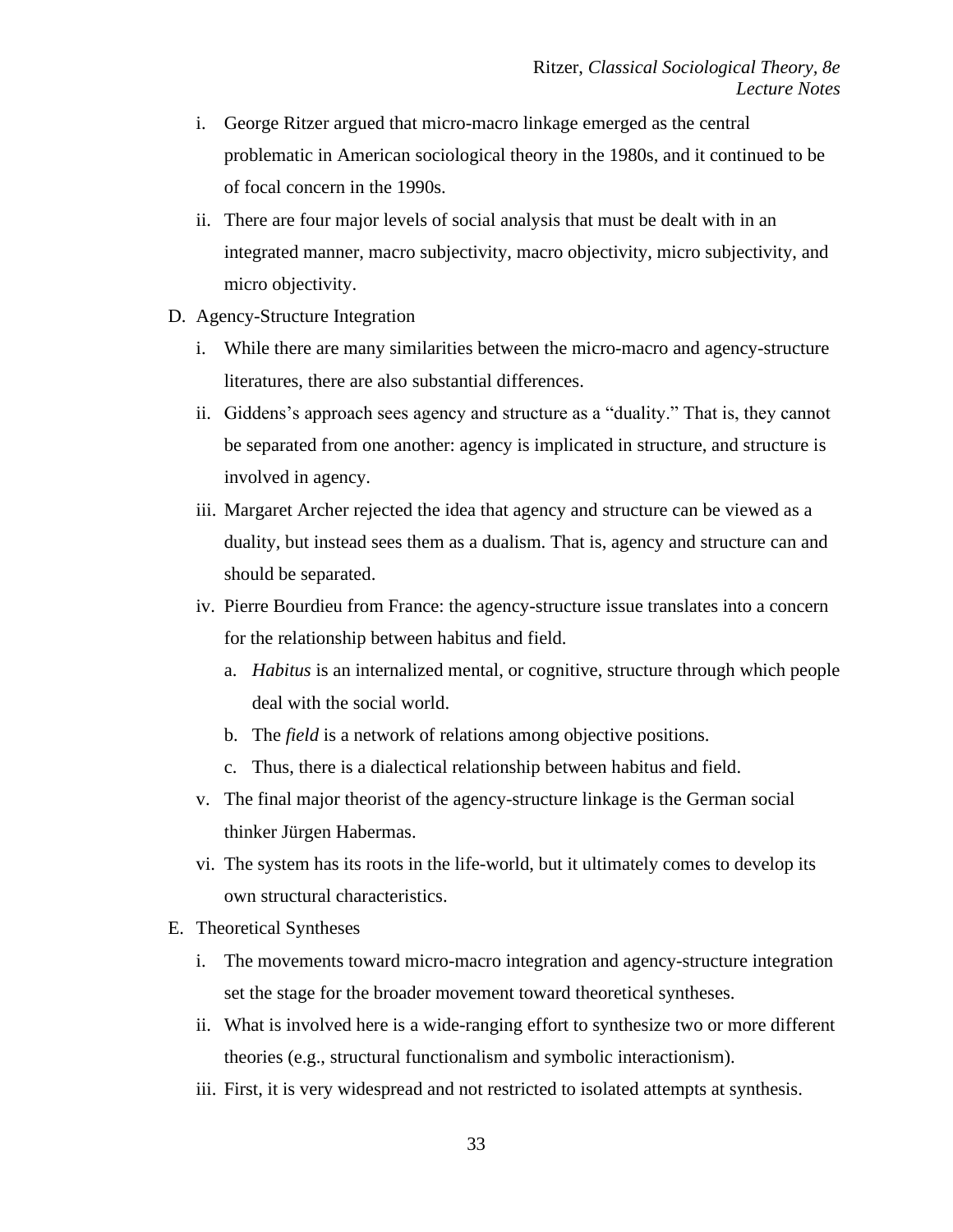- iv. Second, the goal is generally a relatively narrow synthesis of theoretical ideas.
- v. There are efforts to bring perspectives from outside sociology into sociological theory.
- vi. Rational choice theory is based in economics, but it has made inroads into a number of fields, including sociology; Systems theory has its roots in the hard sciences.
- VI. Theories of Modernity and Postmodernity
	- A. On one side is a group of theorists who believe that we continue to live in a society that still can best be described as modern and about which we can theorize in much the same way that social thinkers have long contemplated society.
	- B. On the other side is a group of thinkers who contend that society has changed so dramatically that we now live in a qualitatively different, postmodern society.
	- C. The Defenders of Modernity
		- i. Although contemporary theorists recognize these dramatic changes, there are some who believe that there is more continuity than discontinuity between the world today and the world that existed around the last *fin de siècle.*
		- ii. Giddens sees modernity today as a "juggernaut," that is, at least to some degree, out of control.
		- iii. Beck contends that whereas the classical stage of modernity was associated with industrial society, the emerging new modernity is best described as a "risk society."
		- iv. Habermas sees modernity as an "unfinished project." That is, the central issue in the modern world continues, as it was in Weber's day, to be rationality.
		- v. Taylor argues that contemporary selves and societies emerge out of cultural frameworks and moral ideals developed across the modern era.
		- vi. Weber focused on the bureaucracy.
	- D. The Proponents of Postmodernity
		- i. *Postmodernity* is a historical epoch that is supposed to have succeeded the modern era, or modernity.
		- ii. *Postmodern social theory* is a way of thinking about postmodernity; the world is so different that it requires entirely new ways of thinking.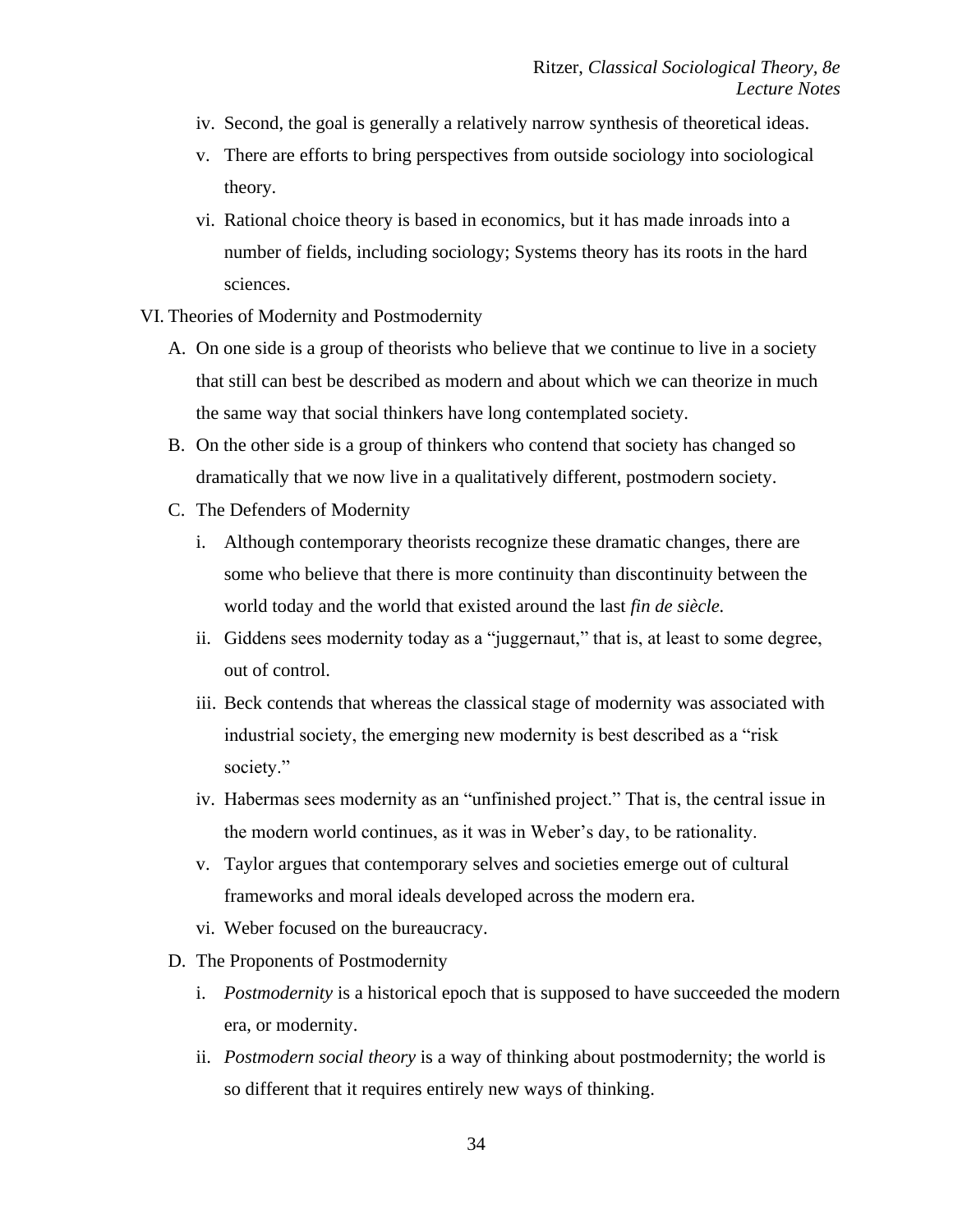- iii. Rosenau defined the postmodern mode of thought in terms of the things that it opposes, largely characteristics of the modern way of thinking.
	- a. Postmodernists reject the kind of grand narratives that characterize much of classical sociological theory.
	- b. There is a rejection of the tendency to mark boundaries between disciplines.
	- c. Postmodernists are often more interested in shocking or startling the reader than they are in engaging in careful, reasoned academic discourse.
- VII. Social Theory in the Twenty-First Century
	- A. Theories of Consumption
		- i. Productivist bias: theories have tended to focus on industry, industrial organizations, work, and workers.
		- ii. This bias is most obvious in Marxian and neo-Marxian theory.
		- iii. Postmodern social theory has tended to define postmodern society as a consumer society, with the result that consumption plays a central role in that theory.
		- iv. A very new direction in this domain is work on *prosumers*, those who simultaneously produce and consume, especially on the Internet.
	- B. Theories of Globalization
		- i. Theories of globalization can be categorized under three main headings economic, political, and cultural theories.
			- a. Economic theories, undoubtedly the best known, can be broadly divided into two categories: theories that celebrate the neoliberal global economic market, and theories, often from a Marxian perspective, that are critical of it.
			- b. In political theory, one position is represented by the liberal approach, and on the other side are thinkers more on the left.
				- 1. A central issue in political theory is the continued viability of the nationstate.
			- c. We can divide cultural theories into three broad approaches: cultural differentialism, cultural convergence, and cultural hybridization.
	- C. Theories of Science, Technology, and Society
		- i. Some theorists in this field prefer to use the term technoscience to indicate the fusion of scientific knowledge with practical interventions into everyday life.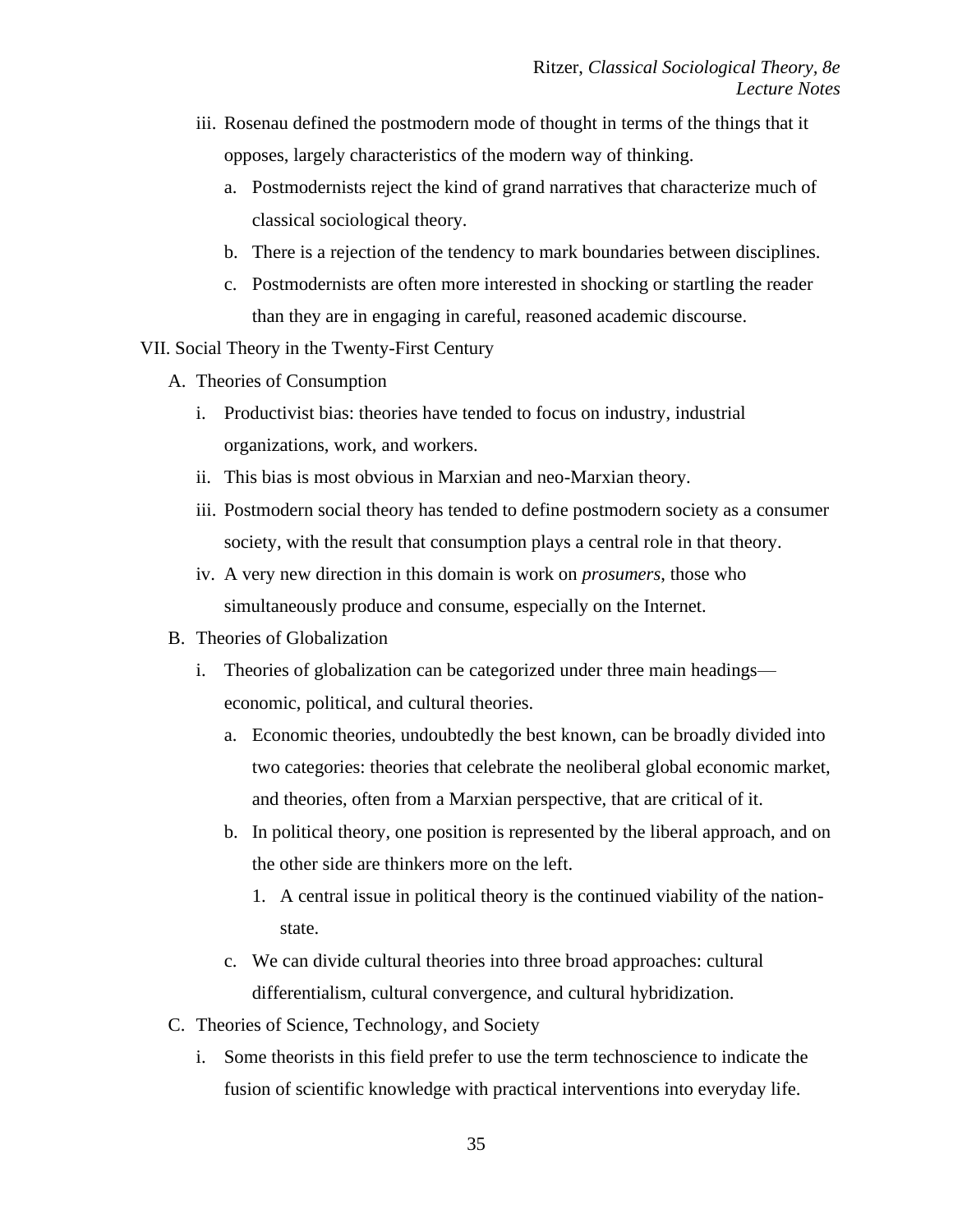- ii. This field studies how science and technology impacts social, cultural, and personal life.
- iii. Many contemporary theories of science also focus on the interrelationship among capitalism, politics, and technoscience, using the terms *biopolitics* and *biocapital*.
- iv. In terms of contributions to social theory more generally, actor-network theory is likely the most important perspective in science and technology studies.
- v. The study of science and technology has also led theorists to a more interdisciplinary engagement with the findings of the natural sciences.
- vi. This emphasis on the variety of agents (especially techno-agents) involved in social life is in line with increasing scholarly interest in, the *posthuman* and the *postsocial*.
- vii. Most recently, theorists in the area of *affect theory* combine research in the life sciences with postmodern and poststructuralist ideas.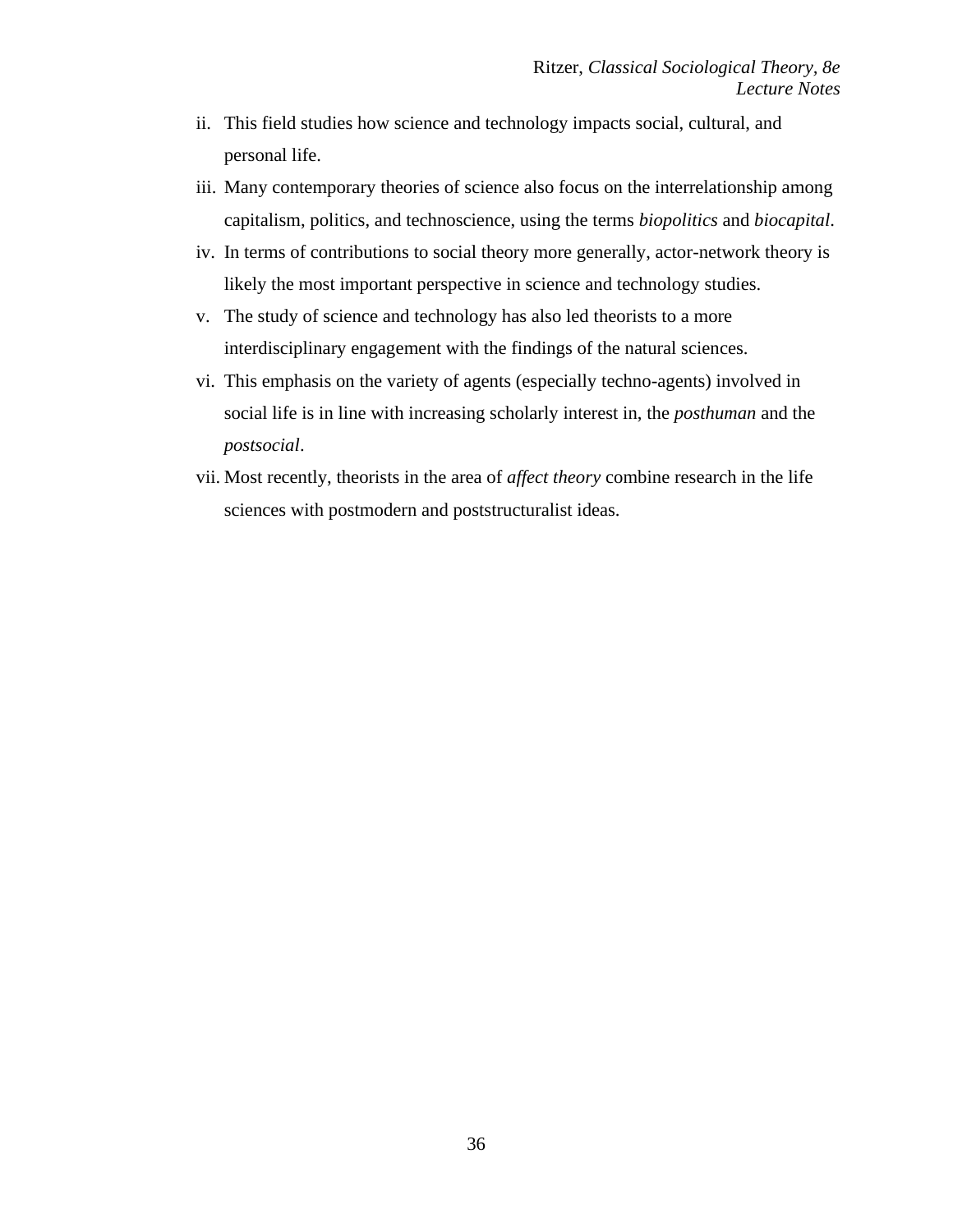# Lecture Notes

# **Chapter 5: Herbert Spencer**

### **Chapter Outline**

- I. Introduction
	- A. In the theoretical ideas of Herbert Spencer, we see a considerable advance over those of Auguste Comte.
	- B. Jonathan Turner, who has agreed with many of Spencer's ideas, pointed out that modern sociological theorists have been disinclined to take Spencer seriously, relegating him, like Comte, to the "dustbin" of history.
		- 1. Spencer and Comte
	- C. Spencer began with great praise for Comte's work: "In working out this conception [of positivism] he has shown remarkable breadth of view, great originality, immense fertility of thought, unusual powers of generalization."
	- D. Spencer was concerned mainly with positioning himself as one of Comte's "antagonists" and with distinguishing his own ideas from those of Comte because their work was "so utterly different in nature."
	- E. Spencer and Comte derived the terms *structure* and *function* largely from biology, and they tended to use them in similar ways.
		- i. In utilizing these terms and the perspective they imply, both Spencer and Comte played key historic roles in the development of structural functionalism.
	- F. Social statics and social dynamics: For Comte, these terms referred to all types of societies, whereas Spencer related them specifically to his future ideal society.
	- G. Although Spencer saw himself as a positivist, he did not accept Comte's version of positivism, especially Comte's sense of a positivist religion.
	- H. Spencer, like Comte, dealt with a wide range of sciences, but Spencer viewed the sciences as being interconnected and interdependent.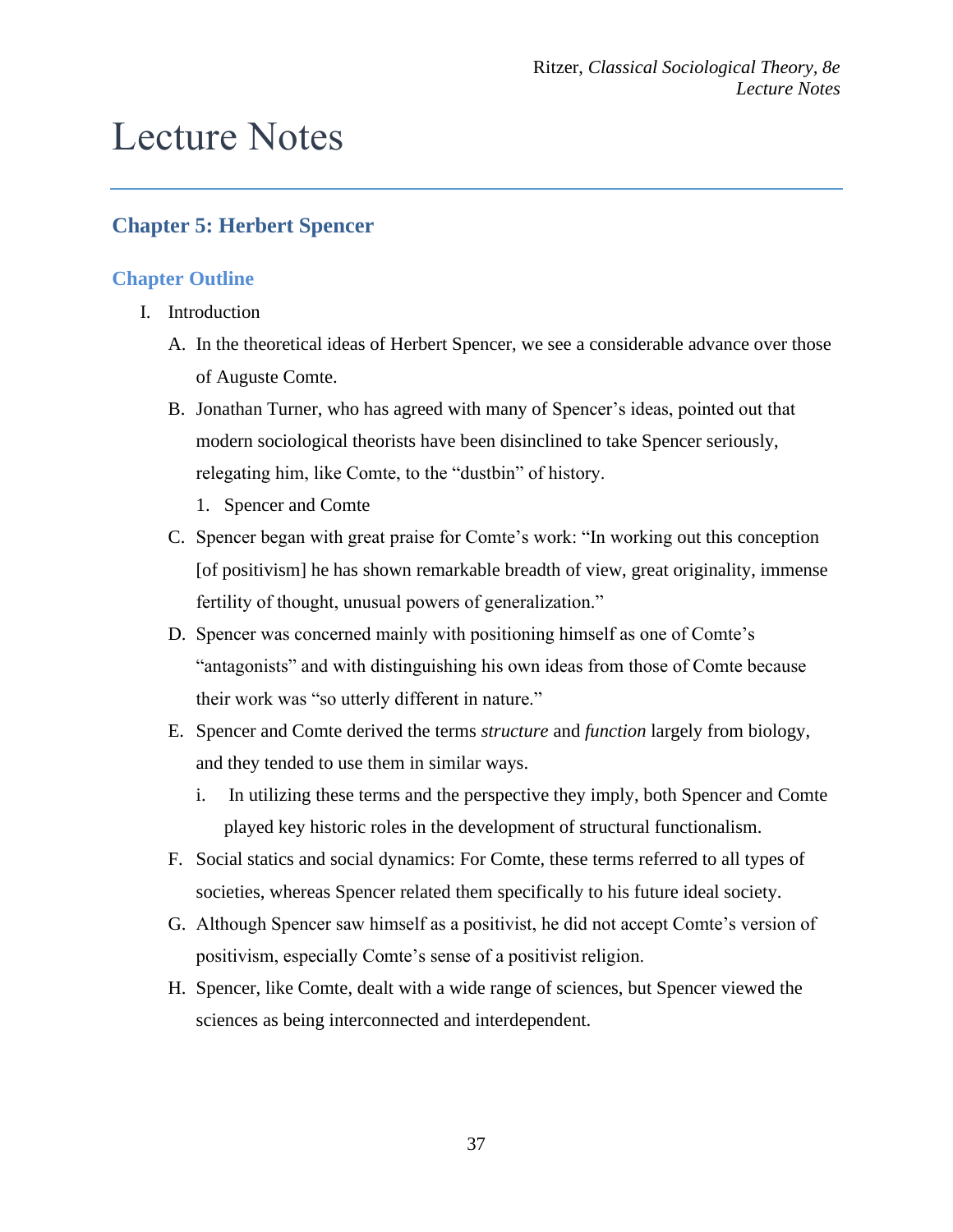- I. Comte's professed aim is to give a coherent account of the progress of *human conceptions,* whereas Spencer's aim is to give a coherent account of the progress of the *external world.* The one end is *subjective,* the other is *objective.*
- J. Comte wanted to construct a society, even a world, dominated by a positivistic religion of humanity and led by the high priests of positivism.
	- i. Spencer's ideal is a society in which the government is reduced to a minimum and individuals are allowed maximum freedom.
- K. Comte believed that individuals could be taught morality, largely through the positivist religion, but Spencer ridiculed the idea that morality could be taught in any fashion and by any means.
	- 1. General Theoretical Principles
- L. Spencer articulated a series of general truths about the world, including the facts that matter is indestructible, that there is continuity of motion and persistence of force, that the relations among forces persist, and that matter and motion are continually redistributed.
	- i. By a process of *deduction* from these general laws, Spencer articulated a series of ideas that constitute his general *evolutionary theory.*
- M. Evolutionary Theory
	- i. Spencer believed that all inorganic, organic, and superorganic (societal) phenomena undergo evolution and devolution, or dissolution.
	- ii. Spencer's Evolutionary formula: Evolution is an integration of matter and concomitant dissipation of motion; during which the matter passes from an indefinite, incoherent homogeneity to a definite, coherent, heterogeneity; and during which the retained motion undergoes a parallel transformation.
	- iii. Key elements of Spencer's evolution theory: Integration, differentiation, and indefinite to the definite.
	- iv. Spencer associated structures with "matter" and saw them growing more integrated, heterogeneous, and definite. Functions are linked to "retained motion," and they, too, are seen as growing increasingly integrated, heterogeneous, and definite.
	- v. Reasons for the occurrence of evolution: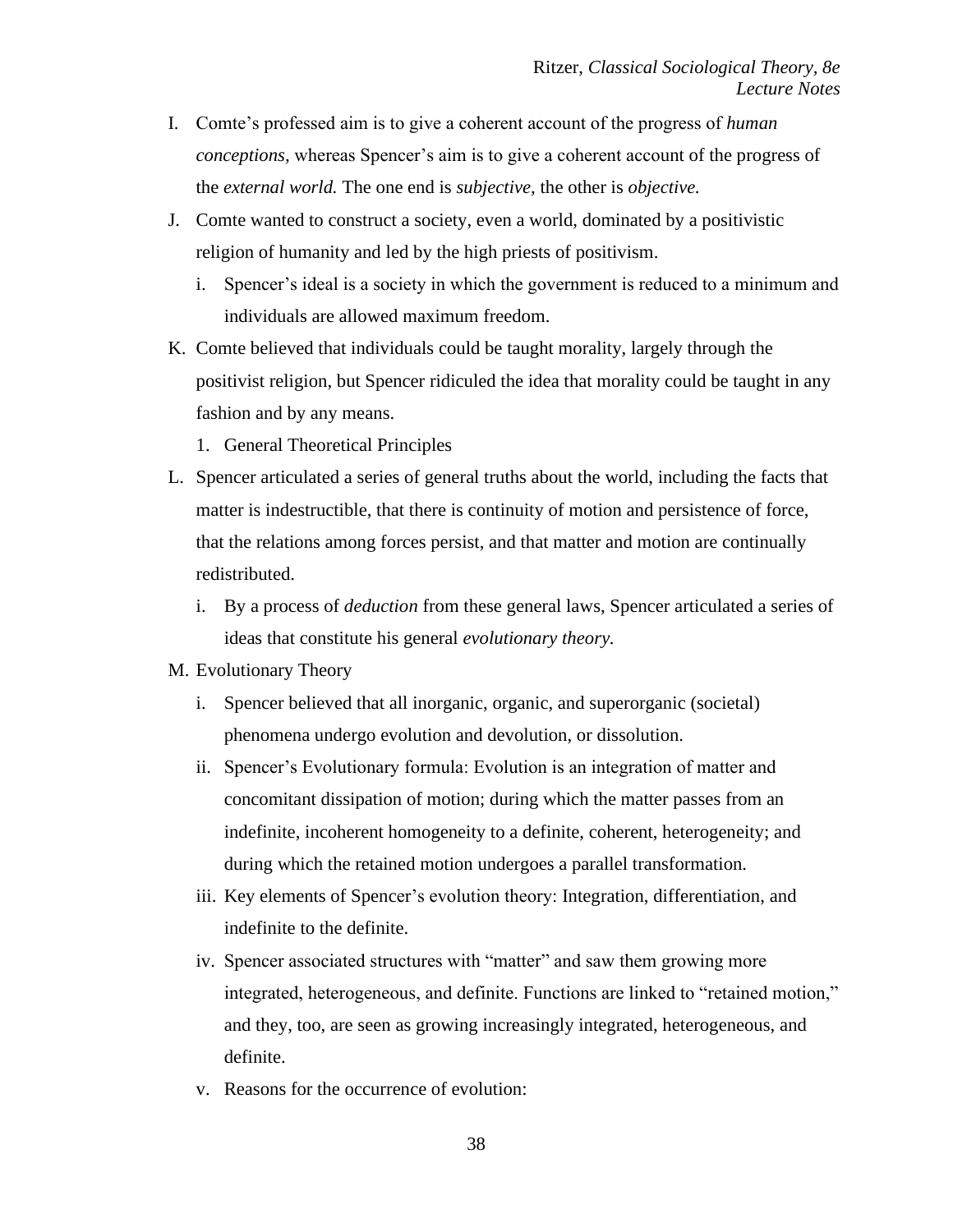- a. Homogeneous phenomena are inherently unstable.
- b. The multiplication of effects.
- c. Segregation of sector serves to maintain differences among the sectors.
- vi. While en route to their end state, phenomena move through a series of transitional states that can be described as "moving equilibria," and the end state of the process is a new equilibrium.
- vii. Spencer recognized, in a dialectical fashion, that the process of dissolution complements the evolutionary process and periodically leads to its undoing.
	- 1. Sociology
- N. Defining the Science of Sociology
	- i. Sociology is "the natural history of societies" or, more specifically, "an order among those structural and functional changes which societies pass through."
	- ii. Spencer's sociology concentrates largely on macro-level social phenomena (social aggregates), societies, social structures, social institutions, as well as the functions of each.
	- iii. Spencer, like Comte, saw sociology, especially in its evolutionary concerns, as the most complex of sciences.
	- iv. To be a science, in Spencer's view, a field of study need only consist of generalizations (laws) and interpretations based on those generalizations. Sociology seeks laws of social phenomena in the same way that the natural sciences seek the laws of natural phenomena.
	- v. Legitimizing Sociology
		- a. Spencer confronted the problem that many other early sociologists faced, the need to legitimize the field.
		- b. Spencer also confronted the misplaced confidence of laypeople in their views and their hostility to sociologists.
		- c. Spencer felt that sociologists, in contrast to laypeople, require disciplined habits of thought and that those habits are to be derived from a careful study of other sciences.
	- vi. Sociology and Biology
		- a. Three basic linkages between biology and sociology: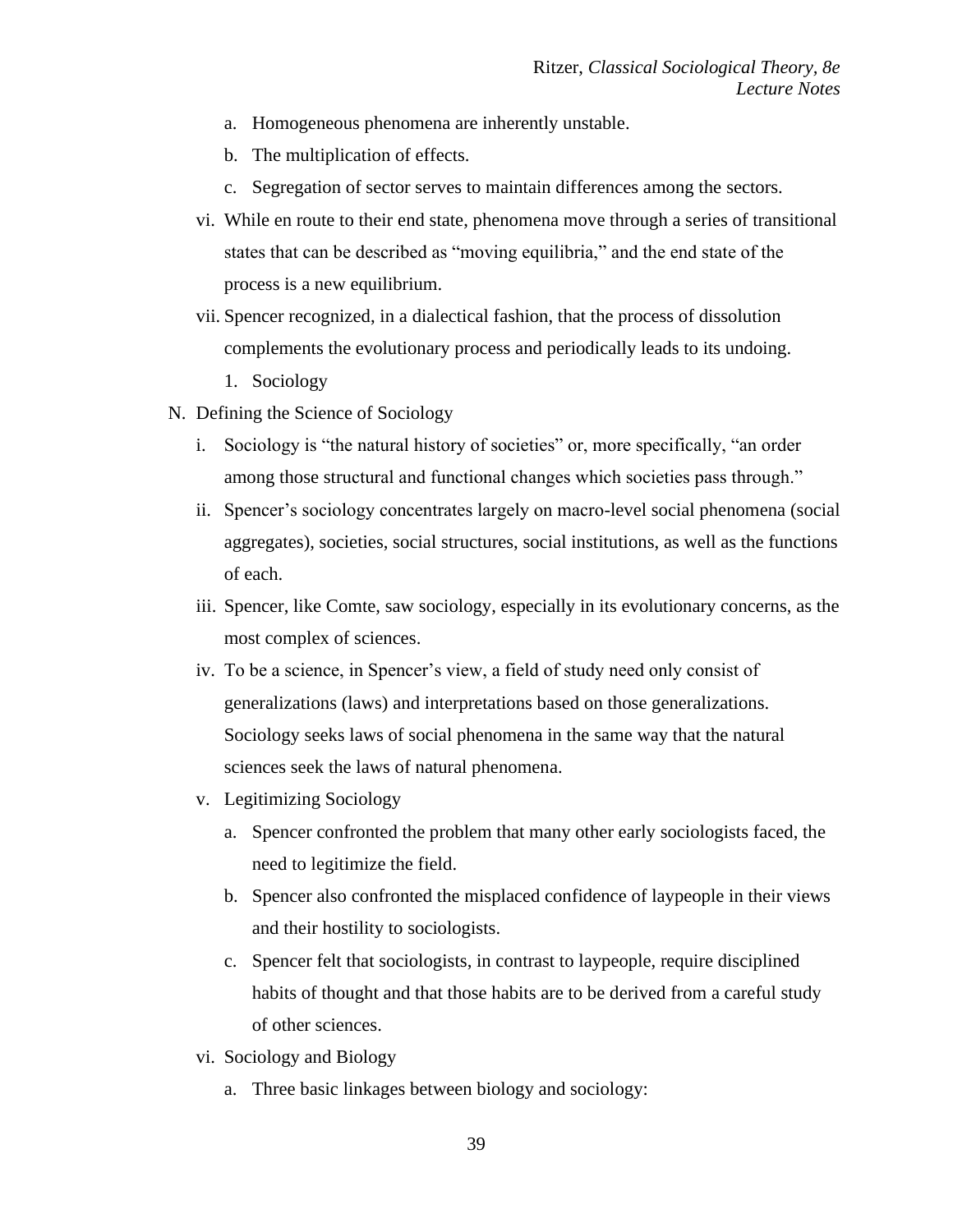- 1. To understand social actions, the sociologist must know the basic laws of life, and it is biology that helps us comprehend those laws.
- 2. An understanding of the biology of the living organism, which after all is far easier to study than the social organism, offers many keys to understanding society.
- 3. A kind of natural progression and linkage exist between the two fields because humans are the "terminal" problem for biology and the starting point for sociology.
- b. A more specific similarity between biology and sociology is the operation of a survival-of-the-fittest process ("natural selection") in both living and social organisms.
- vii. Sociology and Psychology
	- a. Psychology is the study of intelligence, feeling, and action.
	- b. Spenser believed that one of the great lessons of psychology is that feeling, *not* intelligence, is linked to action.
		- 1. This belief led Spencer to emphasize sentiments and to downgrade the importance of intelligence and cognition in his sociological analyses.
	- c. Spencer argued that primitive people were characterized by greater selfishness and that there was more altruism in the modern world.
	- d. Spencer concluded that the units of society are individuals and that individuals are the source of social phenomena.
- O. Sociological Methods
	- i. Difficulties Facing Sociology
		- a. Social phenomena cannot be studied and measured with such instruments as clocks, thermometers, scales, and microscopes.
		- b. Social facts cannot be studied through introspection.
		- c. Sociologists inevitably deal with an enormous range of highly dispersed details. It is often difficult to gain a sense of what is happening, because things occur over a wide geographic area and over long periods of time.
		- d. The data are often distorted by the subjective states of the witnesses to the events under study, but sociologists must rely on the reports of such witnesses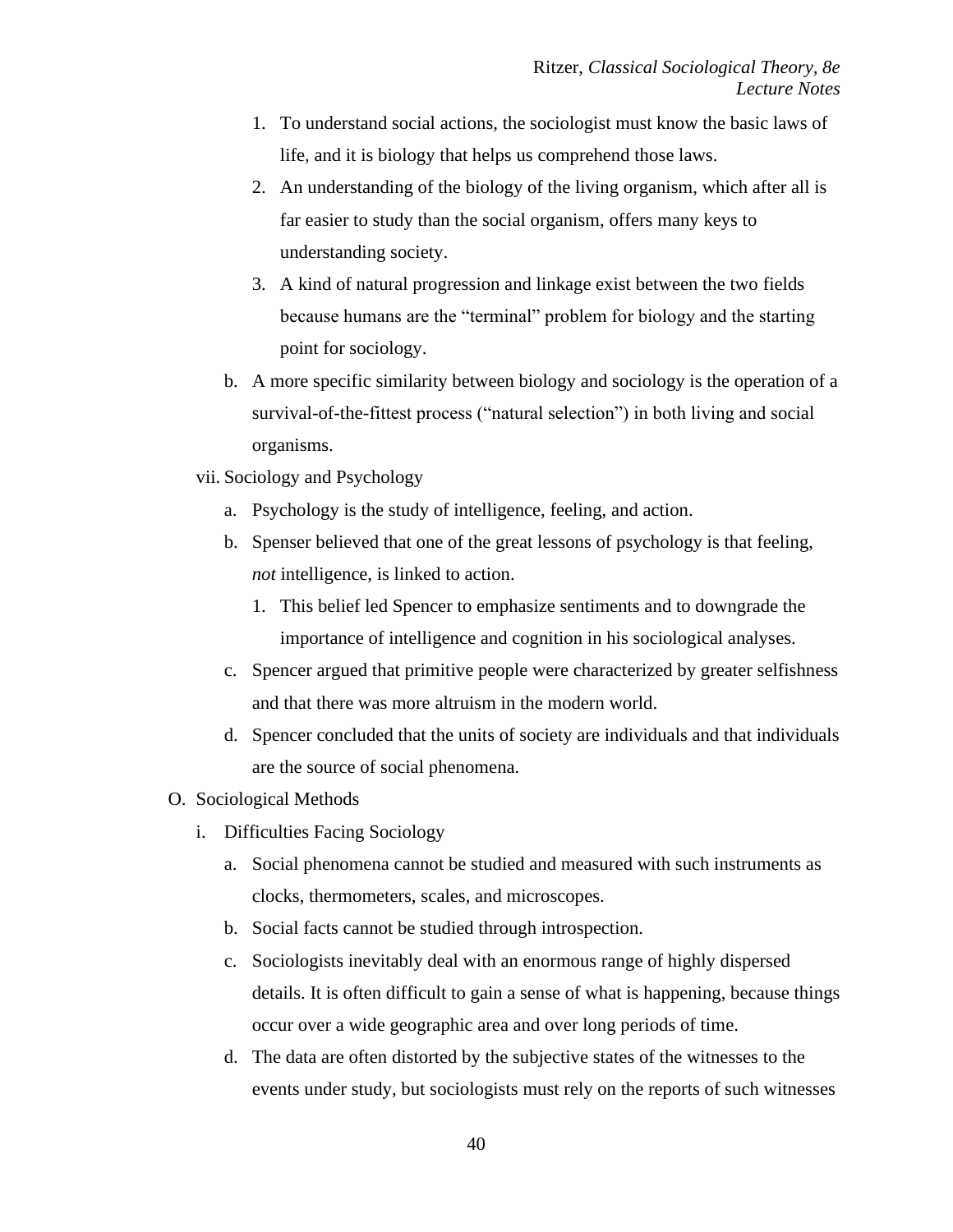for their data. For another, the sociological observer is often misled by superficial and trivial facts and fails to see what is truly important.

- ii. Spencer's Approach
	- a. In seeking to exclude biases from sociological research, Spencer articulated a "value-free" position for the discipline.
	- b. In his own work, Spencer employed *comparative-historical* method.
	- c. Fifteen data volumes on various societies: These volumes reflect Spencer's commitment to empirical research of the comparative-historical variety in order to create a base whereby he and others could inductively support, or fail to support, theories derived deductively.
- II. The Evolution of Society
	- A. Spencer made the distinction between *nominalism* (society is nothing more than its component parts) and *realism* (society is a distinct and separable entity), supporting realism because of the "permanence of the relations among component parts which constitutes the individuality of a whole."
	- B. Methodological individualism generally leads to, and is more compatible with, a nominalist position on society.
		- i. Conversely, methodological individualism generally rules out a realist orientation to society.
	- C. Spencer saw societies as being like organic bodies (but unlike inorganic bodies) in that they are characterized by permanent relations among the component parts.
		- i. Spencer's *organicism* led him to see a number of parallelisms between society and organic entities.
	- D. In a more concrete sense, Spencer saw society as a gathering of people forming a group in which there is cooperation to seek common ends.
		- i. Cooperation in society implies some form of organization.
	- E. In Spencer's view, there are two basic types of cooperation:
		- i. The division of labor, which is a spontaneously and unconsciously developed system that directly serves the interests of individuals and indirectly serves the interests of society.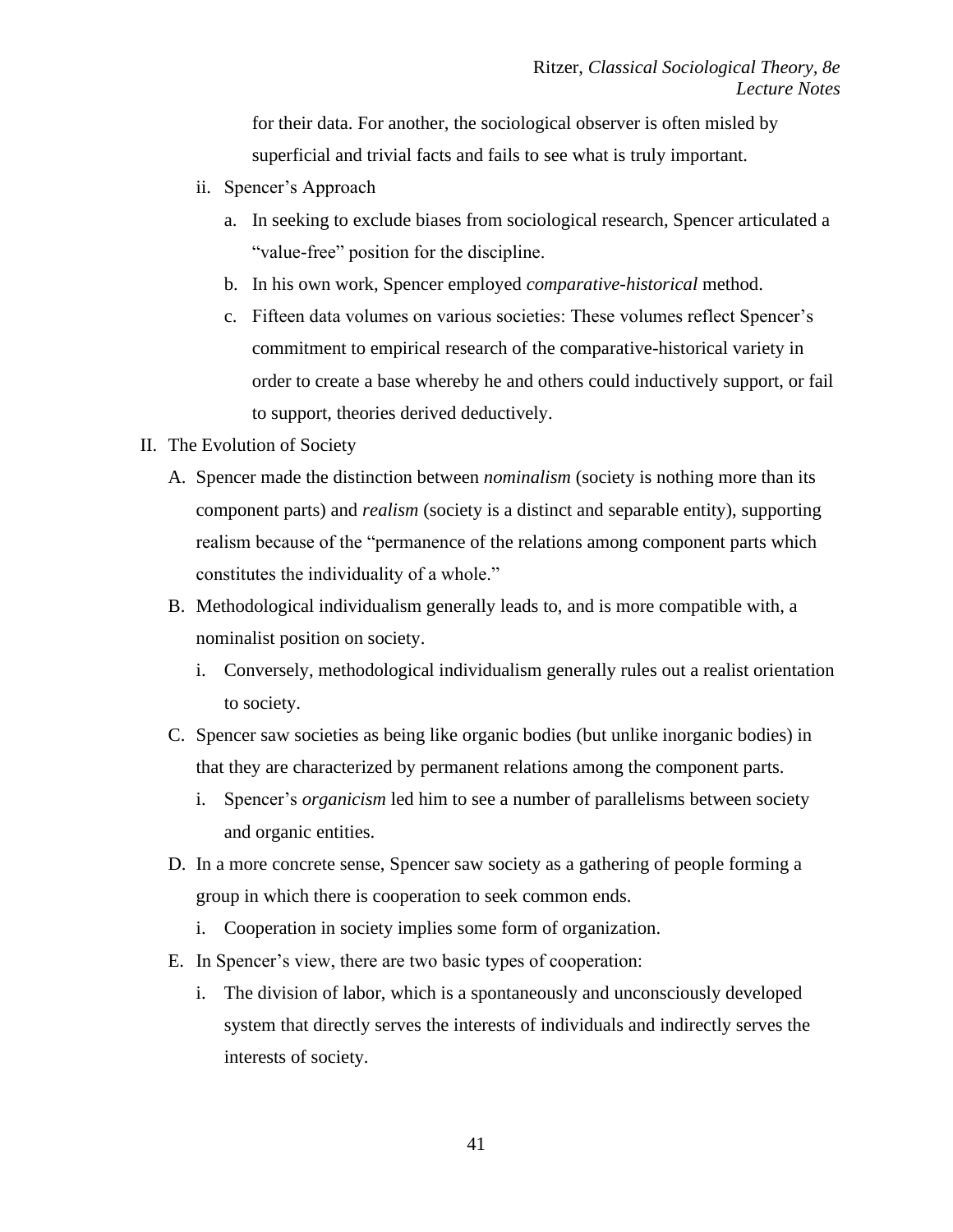- ii. The political organization, which is a consciously and purposefully created system that directly serves the interests of society and indirectly those of the individual.
- F. The first element in Spencer's work on the evolution of society is society's growth in size.
	- i. In his view, societies, similar to living organisms, "begin as germs."
- G. The increase in the size of society is accompanied by an increase in *structure.*
	- i. Greater size requires more differentiation, a greater unlikeness of parts.
- H. The increasing differentiation of structures is accompanied by increasingly differentiated functions.
- I. In both social systems and organisms, the sustaining system is concerned with the *internal* matters needed to keep them alive.
- J. *External* matters for both social systems and organisms are handled by the regulative system.
- K. The regulative system takes the form of the neuromuscular system in organisms and the government-military apparatus in social systems.
- L. The distributive system links the sustaining and regulative organs and systems.
- M. Simple and Compounded Societies
	- i. The primary method of classifying societies is based on the increasing number of members of the aggregate as well as the degree to which that aggregate is compounded, or added to, by combining with other aggregates through such means as conquest or peaceful merger.
	- ii. Four types of societies on the basis of their degree of compounding:
		- a. *Simple* societies, which constitute single working entities that are not connected with any other entities.
		- b. C*ompound* societies, in which there is some increase in heterogeneity.
		- c. *Doubly compound* societies, formed on the basis of the recompounding of compound groups.
		- d. *Trebly compound* societies, or the great nations of the world, which are even more advanced in the areas just mentioned, as well as in many others.
- N. Militant and Industrial Societies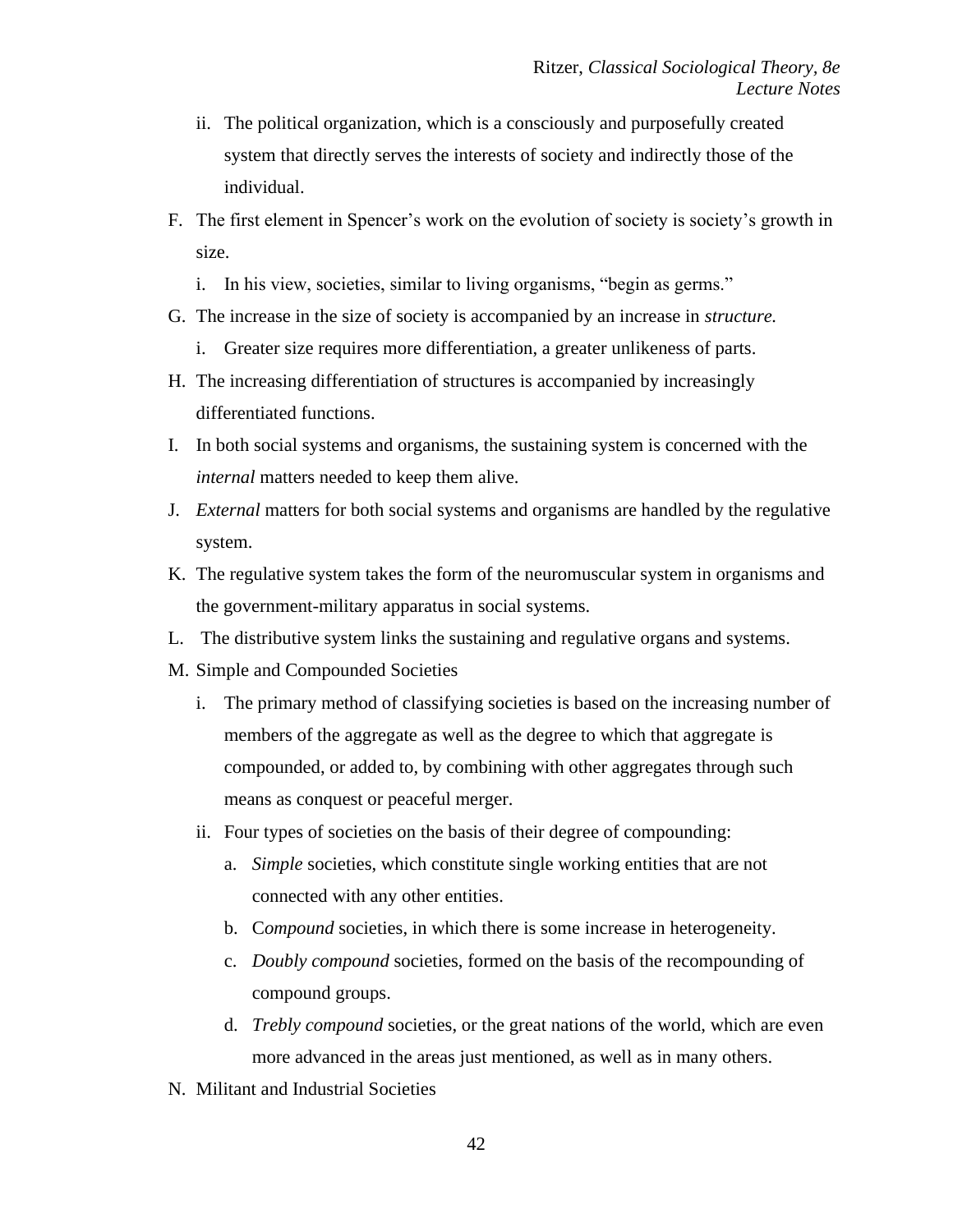- i. Militant societies tend to be dominated by the regulative system, whereas industrial societies are characterized by their more highly developed sustaining systems.
- ii. Militant societies are characterized by highly structured organizations for offensive and defensive warfare.
- iii. Spencer believed that war is useful in militant societies in producing social aggregation (by, e.g., military conquest).
	- a. It is also useful in laying the groundwork for industrial society.
- iv. The industrial society is dominated by the sustaining system, and its industrial system is more developed and diverse.
	- a. The regulative control that continues to exist tends to be negative (people shall *not* do certain things) rather than positive (people must do certain things).
	- b. There is no need for despotic control, and the government tends to be democratic, with representatives of the people exercising power.
	- c. The control that remains tends to be much more decentralized.
	- d. Individuality is protected and permitted to flourish.
	- e. The military system is subordinated to the needs of the industrial system.
	- f. Control is exercised by contracts voluntarily entered into by individuals. Harmony, rather than conflict and warfare, characterizes industrial societies.
- v. Spencer also discussed "hybrid societies," which are only partially militant or industrial, although he contended that hybrid societies are likely to be more like militant societies than industrial societies.
- vi. Spencer recognized that regression to more militant societies is possible.
- III. Ethics and Politics
	- A. In his two-volume *The Principles of Ethics*, Spencer articulated a rather consistent ethical and political position that informs, and is informed by, his substantive work.
		- i. He described *The Principles of Ethics* as a set of "rules of right conduct on a scientific basis."
	- B. Spencer's moral and political ideas are derived, to a large extent, from his methodological individualism.

43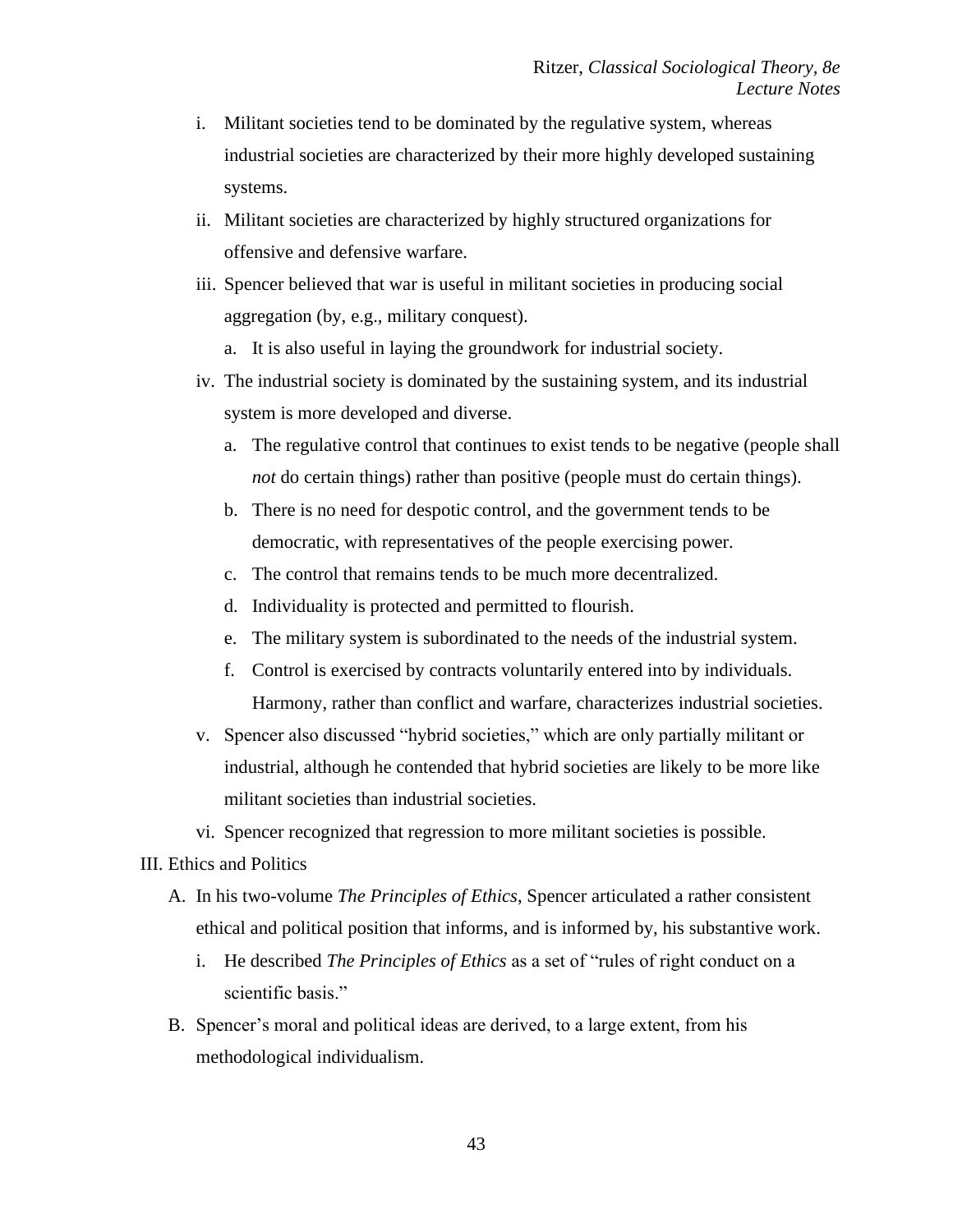- i. Spencer focused on macro-level phenomena, but he did so with the view that the basis for these phenomena was individual "units."
- C. Although individuals are the proximate cause of social morality, the more distant cause is God.
	- i. The things that people come to view as moral are in line with divine rule.
- D. Another factor in evolution to a perfect moral state is that evil, in Spencer's view, progressively disappears.
	- i. As he viewed it, evil is a result of nonadaptation to external conditions, or "unfitness to the conditions of existence."
	- ii. As a result of the survival-of-the-fittest argument applied to evil, Spencer concluded that "the ultimate development of the ideal man is logically certain."
- E. Spencer contended that human happiness comes from the satisfaction of desires and that gratification can come only from an exercise of human faculties.
- F. Because individuals are not endowed with the capacity to prevent their actions from infringing on the rights of others, society is needed to perform this function.
	- i. This leads to Spencer's libertarian political position that there is a role for the state, but it is a highly limited one.
- G. The state, as well as private philanthropists, is enjoined from preventing misery because to do so would cause greater misery for future generations.
- H. Spencer opposed state-administered charity (or any charity, for that matter) and staterun education.
- I. He believed that sociology, with its focus on the long history of unintentional evolutionary changes, would help disabuse us of the notion that "social evils admit of radical cures."
- J. Spencer associated socialism with militant societies and argued that it would "cease to be normal as fast as the society becomes predominantly industrial in its type."
- K. Spencer saw socialism as standing in opposition to the selfishness that he felt was an inherent part of human nature.
- IV. Criticisms and Contemporary Applications
	- A. The moral and political views, as well as many others, led many sociologists, to dismiss Spencer's theoretical perspective.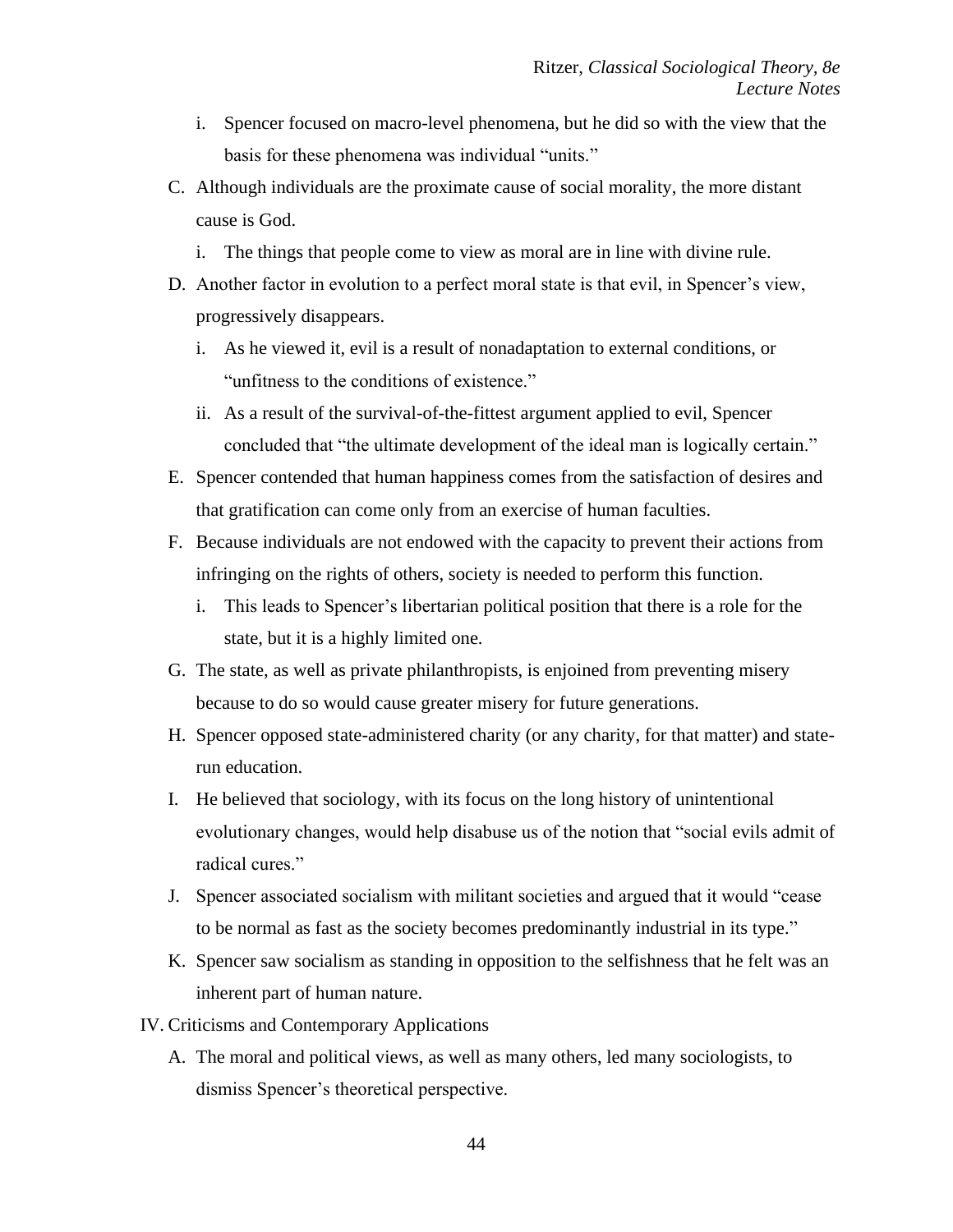- B. There is a very suspicious fit between Spencer's "scientific" sociology and his moral and political views.
	- i. Spencer cautioned sociologists about being biased in their work, but it seems clear that Spencer's sociological theory is weakened by his own biases.
- C. There are two kinds of evolutionary perspectives in contemporary sociology:
	- i. The first, like Spencer's theory, focuses on the "study of long-term social evolution." Sanderson developed an approach called "evolutionary materialism" in which he details the "role of economic, demographic, technological and economic factors as the principle causes of social evolution".
	- ii. The second variety of sociological evolutionary theory was developed out of neo-Darwinian theories such as sociobiology and evolutionary psychology. This approach attempts to analyze the biological, especially genetic, foundations of social life.
		- a. Sociobiology explains human behavior "as an organism's attempt to maximize its reproductive success."
		- b. Evolutionary psychology emerged in response to these criticisms and "emphasize[d] that it is our minds that have evolved, not our disembodied behaviors."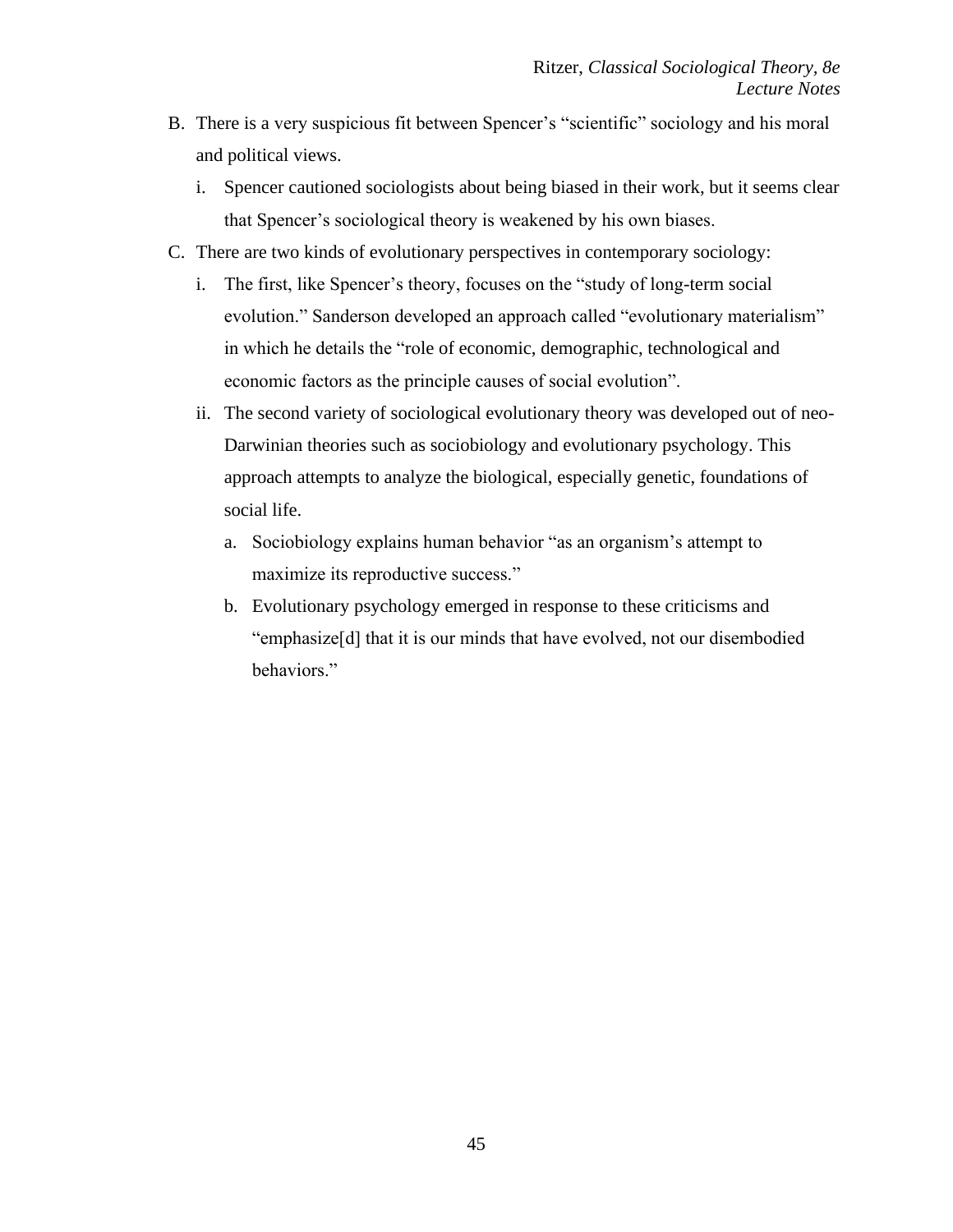# Lecture Notes

# **Chapter 6: Karl Marx**

## **Chapter Outline**

- I. Introduction
	- A. Marx's most famous work is *The Manifesto of the Communist Party*.
	- B. It is difficult to separate the ideas of Marx from the political movements that they inspired.
	- C. Marx is the only theorist who has had political movements and social systems named after him.
	- D. There are many reasons for this lack of understanding of Marx's social theory:
		- i. He never really completed his social theory.
		- ii. He never did this final work and never even completed his separate work on economics.
		- iii. Although Marx could write clear and inspiring prose, especially in his political tracts, he often preferred a vocabulary that relied on complex philosophical traditions, and he made these terms even more difficult to understand.
	- E. Despite these problems, Marx's theories have produced one of sociology's most productive and significant research programs.
	- F. Rediscoveries and reinterpretations of Marx have often renewed sociology and opened up a fresh perspective on such issues as alienation, globalization, and the environment.
	- G. Despite differing interpretations, there is general agreement that Marx's main interest was in the historical basis of inequality, especially the unique form that it takes under capitalism.
- II. The Dialectic
	- A. We must understand some of Hegel in order to appreciate the central Marxian conception of the dialectic.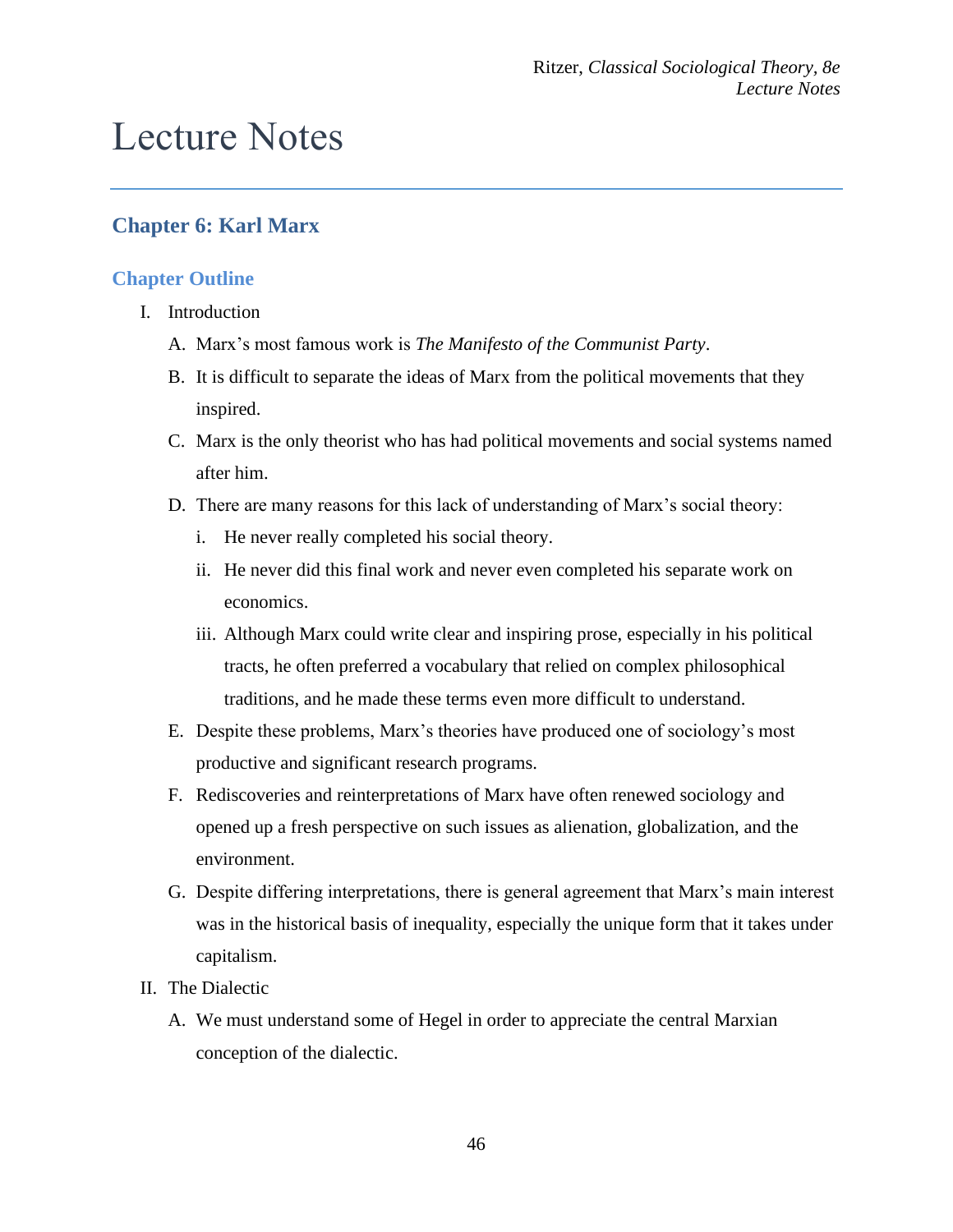- B. According to Hegel, historical change has been driven by the contradictory understandings that are the essence of reality, by our attempts to resolve the contradictions, and by the new contradictions that develop.
- C. For Marx, such contradictions are resolved not by the philosopher sitting in an armchair but by a life-and-death struggle that changes the social world.
- D. This was a crucial transformation because it allowed Marx to move the dialectic out of the realm of philosophy and into the realm of a study of social relations grounded in the material world.
- E. The dialectic leads to an interest in the conflicts and contradictions among various levels of social reality.

### III. Dialectical Method

- A. Fact and Value
	- i. In dialectical analysis, social values are not separable from social facts.
	- ii. The dialectical thinker believes that it is impossible to keep values out of the study of the social world and also undesirable.
	- iii. Facts and values are inevitably intertwined, with the result that the study of social phenomena is value-laden.
	- iv. Research into the work of scientists indicates that the idea of a dispassionate scientist is largely a myth, and that the very best scientists are the ones who are most passionate about, and committed to, their ideas.
- B. Reciprocal Relations
	- i. For the dialectical thinker, social influences never simply flow in one direction as they often do for cause-and-effect thinkers.
	- ii. To the dialectician, one factor may have an effect on another, but it is just as likely that the latter will have a simultaneous effect on the former.
	- iii. When dialectical thinkers talk about causality, they are always attuned to reciprocal relationships among social factors as well as to the dialectical totality of social life in which they are embedded.
- C. Past, Present, Future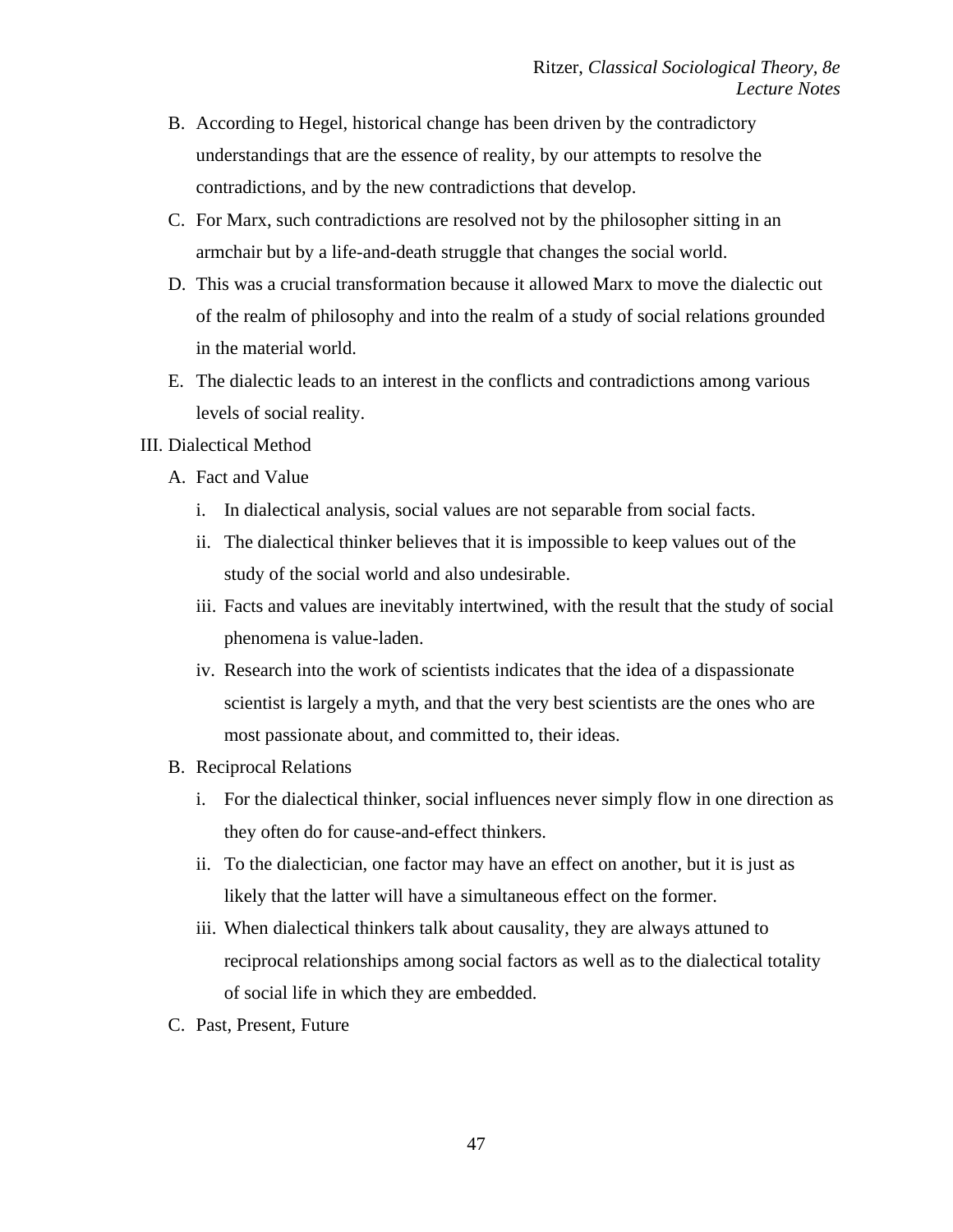- i. Dialecticians are interested not only in the relationships of social phenomena in the contemporary world but also in the relationship of those contemporary realities to both past and future social phenomena.
- ii. This has two distinct implications for a dialectical sociology:
	- a. Dialectical sociologists are concerned with studying the historical roots of the contemporary world.
	- b. Many dialectical thinkers are attuned to current social trends in order to understand the possible future directions of society.
- D. No Inevitabilities
	- i. The dialectical view of the relationship between the present and the future need not imply that the future is determined by the present.
	- ii. Because social phenomena are constantly acting and reacting, the social world defies a simple, deterministic model.
	- iii. Marx hoped and believed that the future was to be found in communism, but he did not believe that the workers could simply wait passively for it to arrive.
	- iv. Communism would come only through their choices and struggles.
	- v. This disinclination to think deterministically is what makes the best-known model of the dialectic, thesis, antithesis, synthesis inadequate for sociological use.
	- vi. The dialectician is interested in the study of real relationships rather than grand abstractions.
	- vii. It is this disinclination to deal in grand abstractions that led Marx away from Hegel and would lead him today to reject the oversimplification of the dialectic.
- E. Actors and Structures
	- i. Dialectical thinkers are also interested in the dynamic relationship between actors and social structures.
	- ii. On the one hand, these large-scale structures help people fulfill themselves; on the other, they represent a grave threat to humanity.
	- iii. The dialectical method is even more complex than this, because, as we have already seen, the dialectician considers past, present, and future circumstances, both actors and structures.
- IV. Human Potential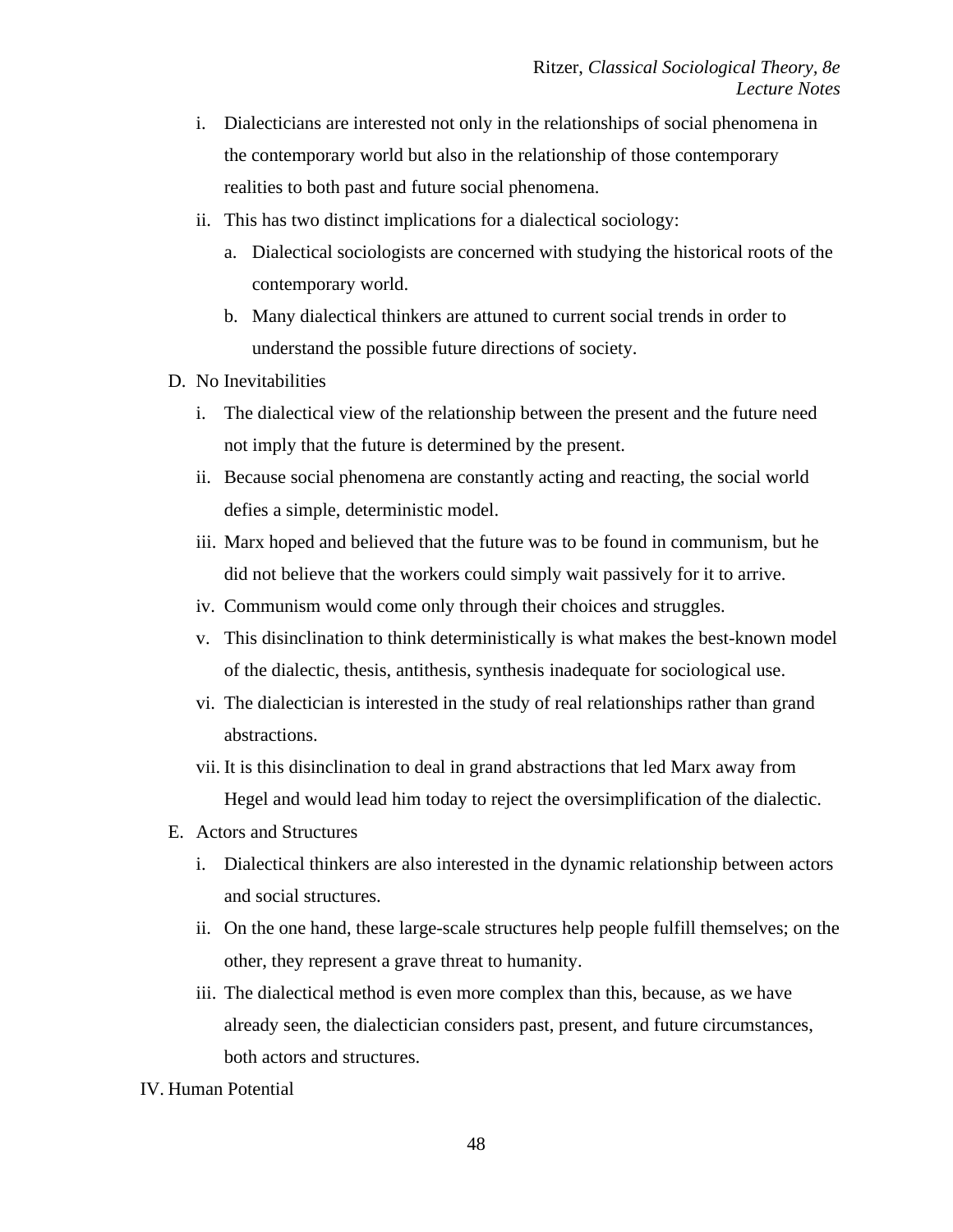- A. Marx built his critical analysis of the contradictions of capitalist society on his premises about human potential, its relation to labor, and its potential for alienation under capitalism.
- B. To understand human potential, we need to understand social history, because human nature is shaped by the same dialectical contradictions that Marx believed shapes the history of society.
- C. When speaking of our general human potential, Marx often used the term *species being*, by which he meant the potentials and powers that are uniquely human and that distinguish humans from other species.
- D. Ideas about human nature have often been used to argue against any social change.
	- i. Such conceptions of human nature are innately conservative.
	- ii. If our problems are due to human nature, we had better learn to just adapt instead of trying to change things.
- E. There is evidence that Marx did have a notion of human nature.
	- i. Our concept of human nature dictates how society can be sustained and how it can be changed, but most important for Marx's theory, it suggests how society *should* be changed.
- F. Labor
	- i. For Marx, species being and human potential are intimately related to labor:
		- a. *Objectification*: The process in which we create external objects out of our internal thoughts.
		- b. Material: It works with the more material aspects of nature in order to satisfy our material needs.
		- c. Transformation: labor does not just transform the material aspects of nature but also transforms us, including our needs, our consciousness, and our human nature.
	- ii. Marx's use of the term labor is not restricted to economic activities:
		- a. It encompasses all productive actions that transform the material aspects of nature in accordance with our purpose.
		- b. In Marx's terms, artwork is an objectification of the artist.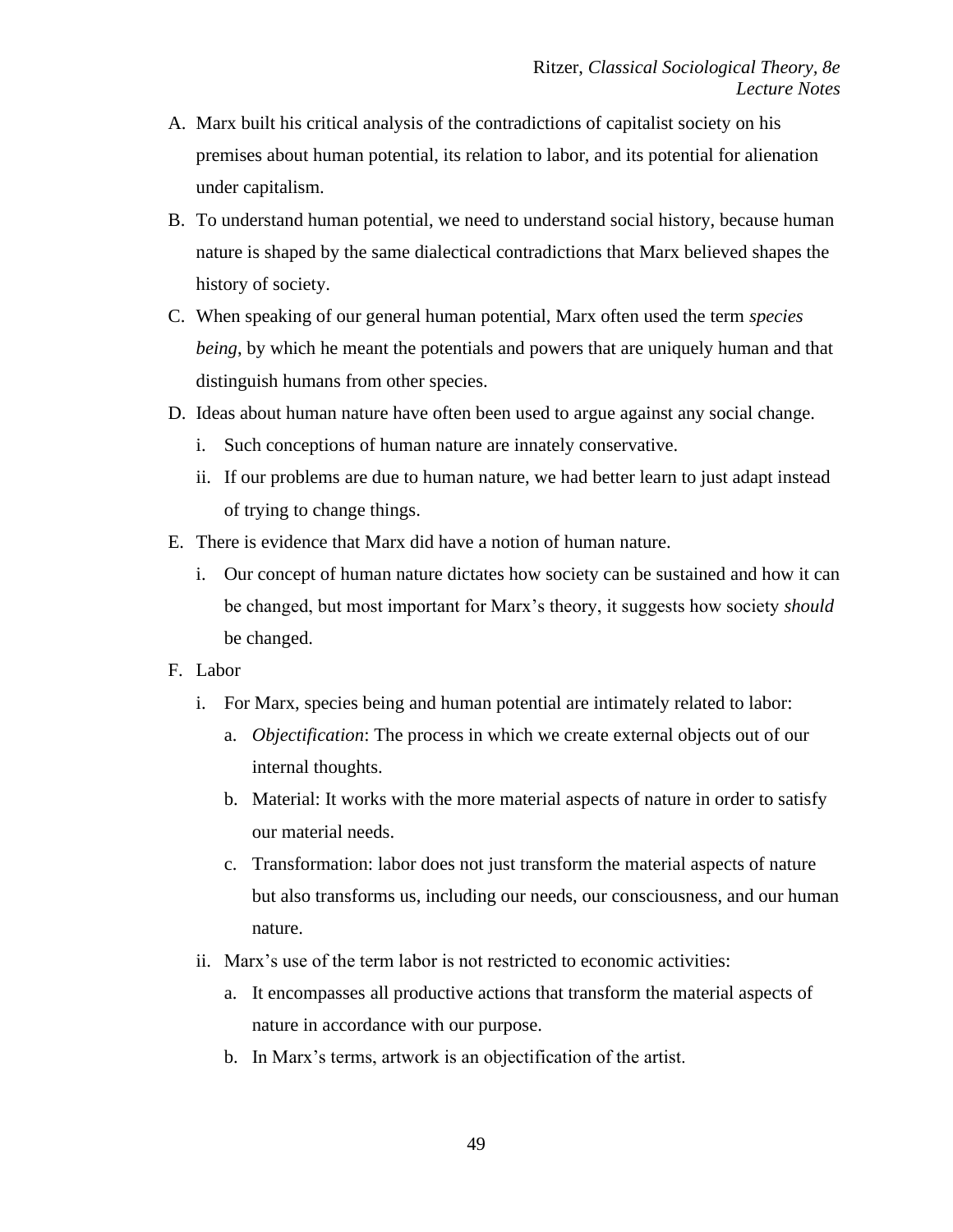- c. Labor, even artistic labor, is in response to a need, and the transformation that labor entails also transforms our needs.
- d. The satisfaction of our needs can lead to the creation of new needs.
- e. We labor in response to our needs, but the labor itself transforms our needs, which can lead to new forms of productive activity.
- f. It is the development of our truly human powers and potentials.
- g. Furthermore, labor is a social activity.
- iii. Consequently, the transformation of the individual through labor and the transformation of society are not separable.
- V. Alienation
	- A. *Alienation*: The inherent relation between labor and human nature which is perverted by capitalism.
	- B. Marx analyzed the peculiar form that our relation to our own labor has taken under capitalism.
		- i. Rather than being an end in itself, an expression of human capabilities, labor in capitalism is reduced to being a means to an end: earning money.
		- ii. Because our labor is not our own, it no longer transforms us.
		- iii. Instead we are alienated from our labor and therefore alienated from our true human nature.
	- C. Although it is the individual who feels alienated in capitalist society, Marx's basic analytic concern was with the structures of capitalism that cause this alienation.
	- D. These structures, especially the division of labor, are the sociological basis of alienation.
	- E. People feel freely active only in their animal functions, eating, drinking, and procreating.
	- F. Alienation can be seen as having four basic components:
		- i. Workers in capitalist society are alienated from their *productive activity*.
		- ii. Workers in capitalist society are alienated not only from productive activities but also from the object of those activities, the *product*.
		- iii. Workers in capitalist society are alienated from their *fellow workers*.
		- iv. Workers in capitalist society are alienated from their own *human potential*.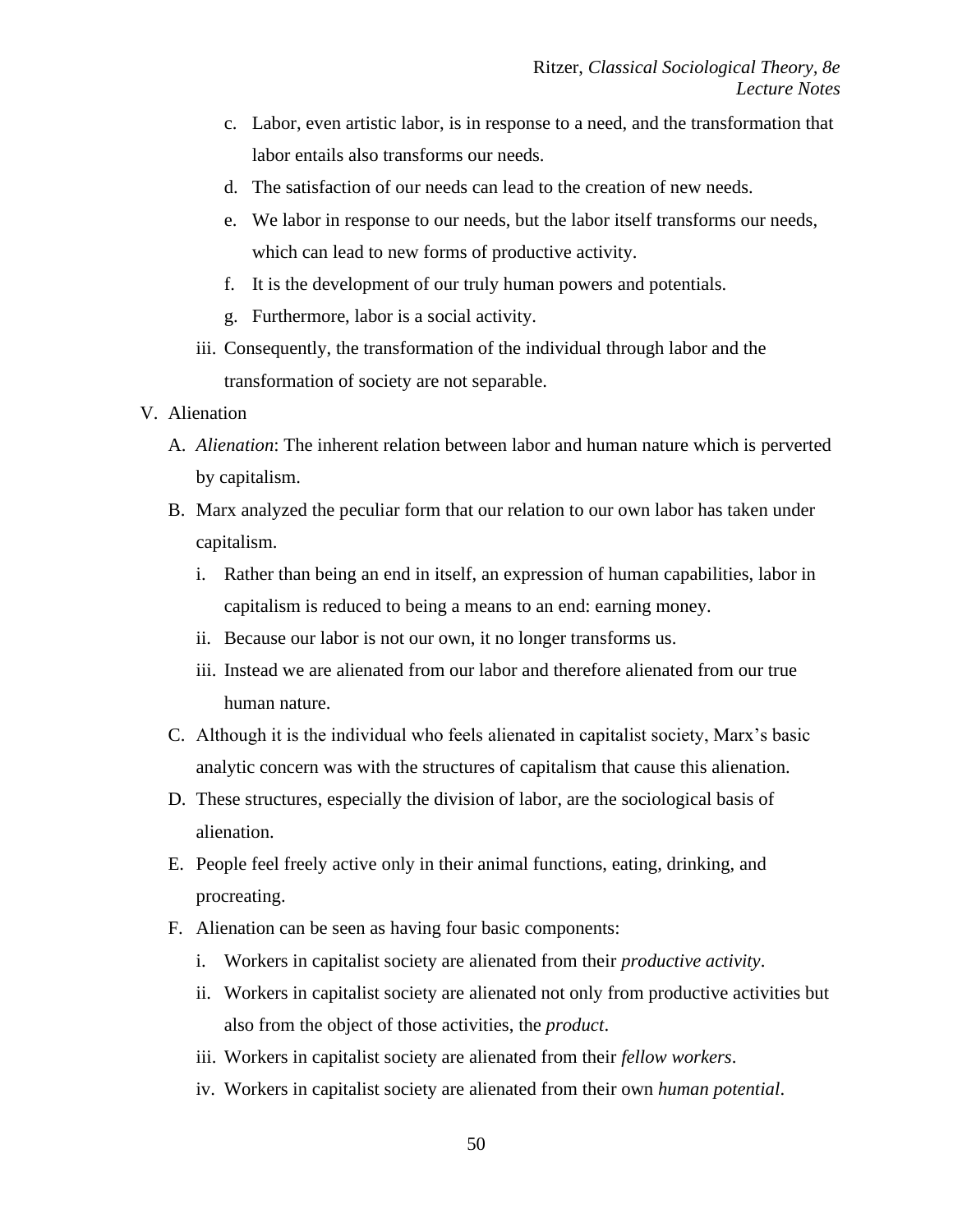- G. Alienation is an example of the sort of contradiction that Marx's dialectical approach focused on.
	- i. What Marx wanted to stress is that this contradiction cannot be resolved merely in thought, but only through real social change.
- VI. The Structures of Capitalist Society
	- A. Marx's analysis of alienation was a response to the economic, social, and political changes that Marx saw going on around him.
	- B. Marx's work on human nature and alienation led him to a critique of capitalist society and to a political program oriented to overcoming the structures of capitalism.
	- C. Capitalism is an economic system in which great numbers of workers who own little produce commodities for the profit of small numbers of capitalists who own all of the following:
		- i. The commodities;
		- ii. The means of producing the commodities;
		- iii. The labor time of the workers, which they purchase through wages.
	- D. Capitalism is not simply an economic system; it is also a political system, a mode of exercising power, and a process for exploiting workers.
	- E. In a capitalist system, the economy seems to be a natural force.
	- F. Marx's aim was to:
		- i. Make the social and political structures of the economy clearer by revealing "the economic law of motion of modern society."
		- ii. Reveal the internal contradictions that he hoped would inevitably transform capitalism.
	- G. Commodities
		- i. The basis of all of Marx's work on social structures is his analysis of commodities, or products of labor intended primarily for exchange.
		- ii. Marx's view of the commodity was rooted in his materialist orientation, with its focus on the productive activities of actors.
		- iii. *Use value*:
			- a. Objects are produced for personal use or for use by others in the immediate environment.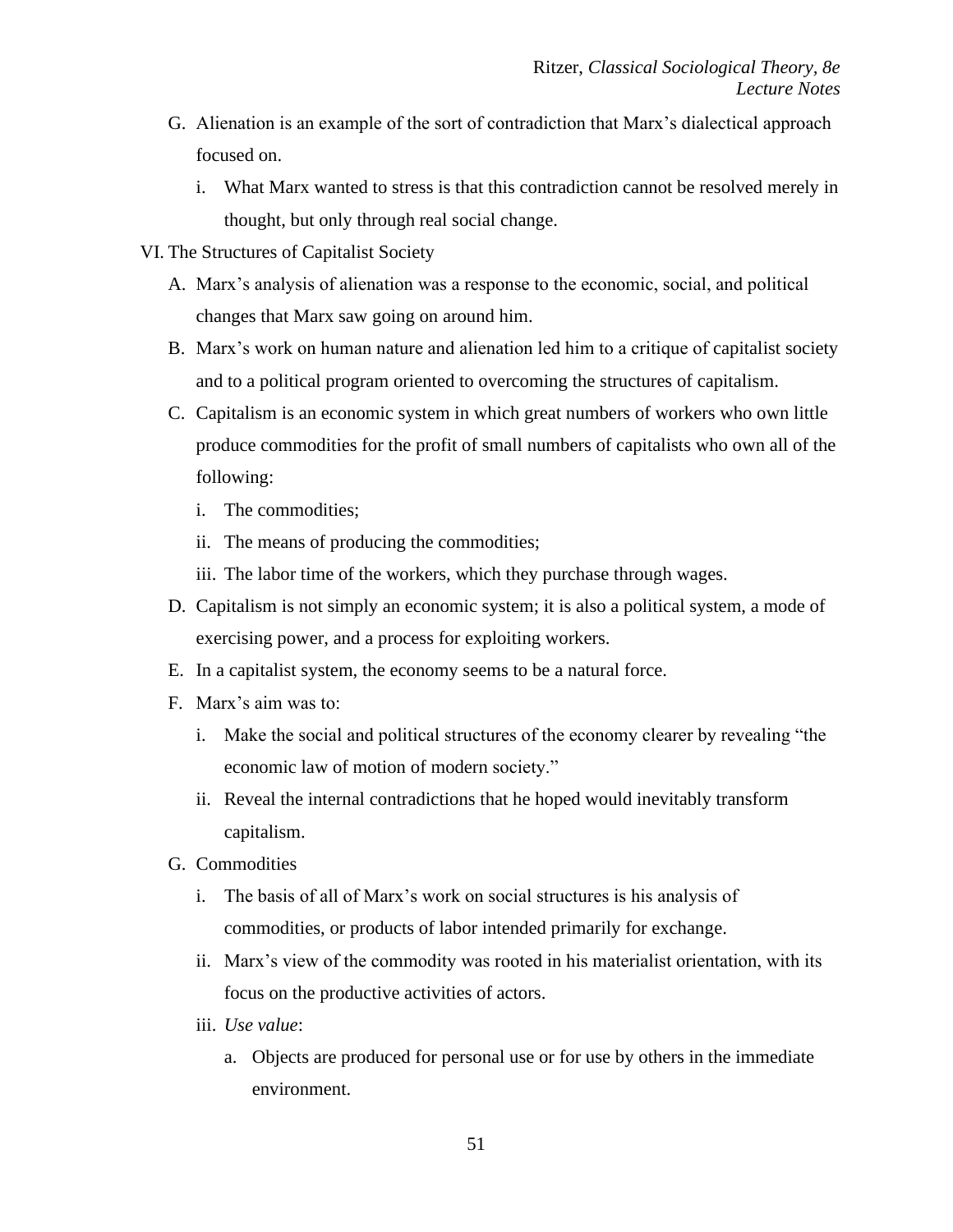- b. Use value is connected to the intimate relation between human needs and the actual objects that can satisfy those needs.
- c. They are *qualitatively* different.
- iv. *Exchange value*:
	- a. Instead of being used immediately, they are exchanged in the market for money or for other objects.
	- b. In the process of exchange, however, different commodities are compared to one another.
	- c. They are *quantitatively* different.
- H. *Fetishism of Commodities*
	- i. The commodity takes on an independent, almost mystical external reality.
	- ii. In capitalism, the products that we make, their values, and the economy that consists of our exchanges all seem to take on lives of their own, separate from any human needs or decisions.
	- iii. Even the labor of self-employed commodity producers is alienated, because they must produce for the market instead of to achieve their own purposes and satisfy their own needs.
	- iv. Granting reality to commodities and to the market, the individual in capitalism progressively loses control over them.
	- v. *Reification*:
		- a. The "thingification," or the process of coming to believe that humanly created social forms are natural, universal, and absolute things.
		- b. It implies that people believe that social structures are beyond their control and unchangeable.
		- c. People reify the whole range of social relationships and social structures, just like commodities or economic phenomena.
- I. Capital, Capitalists, and the Proletariat
	- i. Marx found the heart of capitalist society within the commodity.
	- ii. Proletariat:
		- a. Workers who sell their labor and do not own their own means of production are members of the proletariat.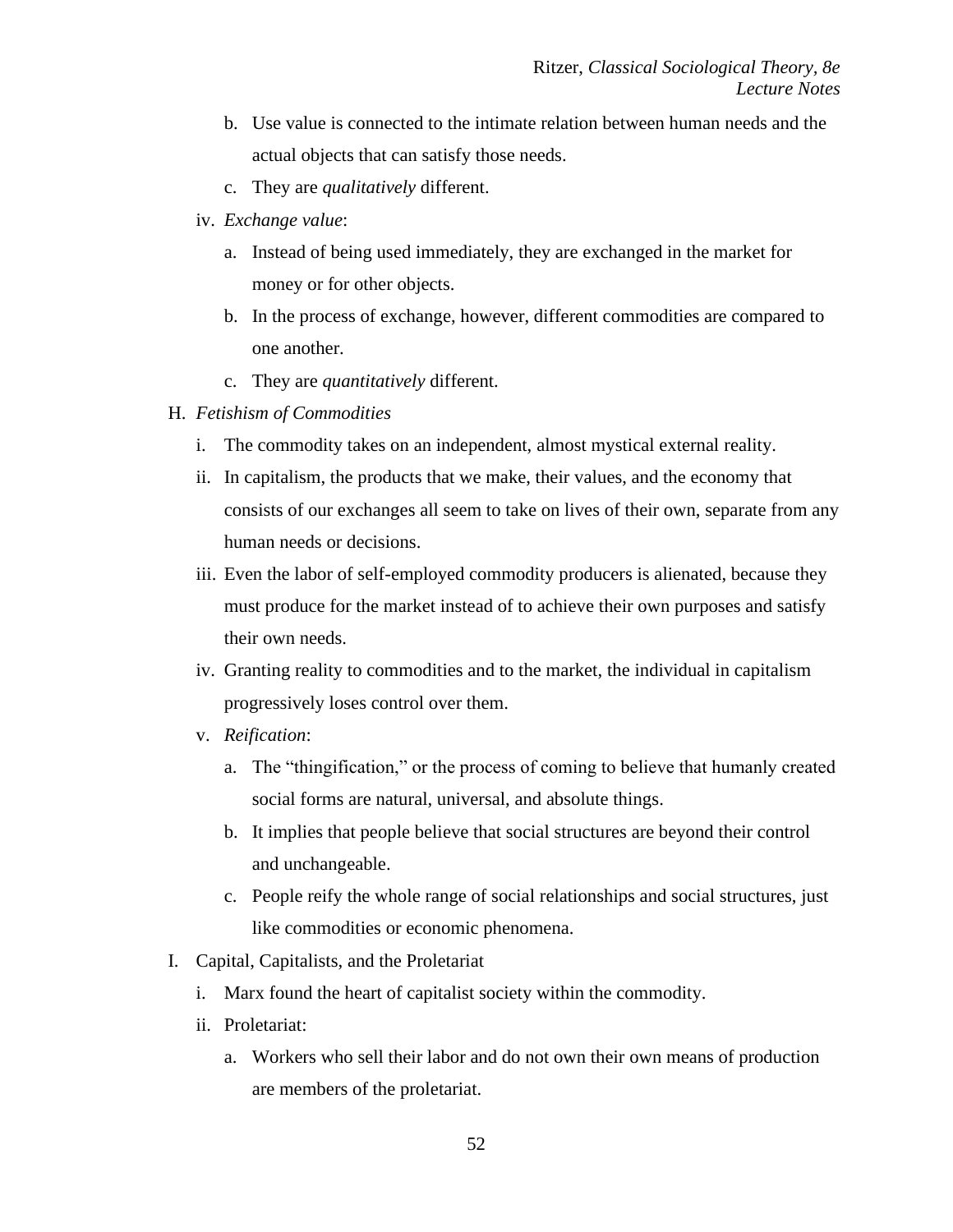- b. Because members of the proletariat produce only for exchange, they are also consumers.
- c. This makes the proletariat dependent on those who pay the wages.
- iii. Capitalists:
	- a. Those who pay the wages are the capitalists.
	- b. Capitalists are those who own the means of production.
- iv. Capital:
	- a. Capital is money that produces more money; capital is money that is invested rather than being used to satisfy human needs or desires.
	- b. *Circulation of commodities*: two types:
		- 1. Money  $\rightarrow$  Commodities  $\rightarrow$  (a larger sum of) Money (M1-C-M2).
		- 2. Commodities  $\rightarrow$  Money  $\rightarrow$  Commodities (C<sub>1</sub>-M-C<sub>2</sub>).
	- c. In a noncapitalist circulation of commodities, the circuit C1-M-C2 predominates.
	- d. In a capitalist circulation of commodities (M1-C-M2), the primary goal is to produce more money.
- v. Capital is money that produces more money, but it is also a particular social relation.
- vi. Capitalists are those who live off the profit of capital; they are the beneficiaries of the proletariat's exploitation.
- J. *Exploitation*
	- i. In capitalism, exploitation is accomplished by the impersonal and "objective" economic system.
	- ii. *Reserve army* of the unemployed: If a worker does not want to do a job at the wage the capitalist offers, someone else in the reserve army of the unemployed will.
	- iii. *Surplus value*: The difference between the value of the product when it is sold and the value of the elements consumed in the formation of that product (including the worker's labor).
	- a. Surplus value, like capital, is a particular social relation and a form of domination, because labor is the real source of surplus value.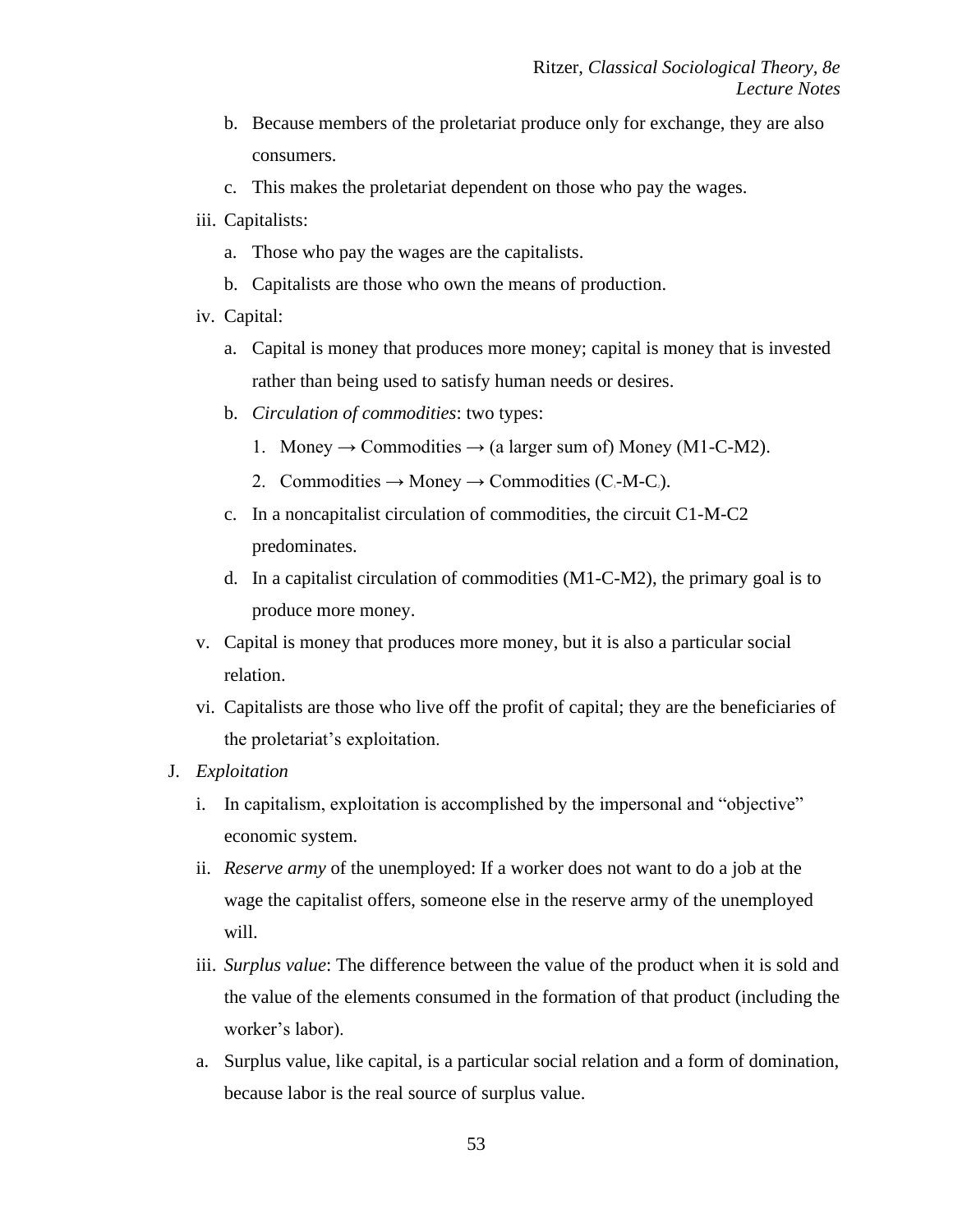- iv. Capitalists may seem to be in control, but even they are driven by the constant competition between capitals.
- v. *General law of capitalist accumulation*: The desire for more profit and more surplus value for expansion.
- K. Class Conflict
	- i. *Class* was always defined in terms of its potential for conflict.
	- ii. In capitalism there is an inherent conflict of interest between those who hire wage laborers and those whose labor is turned into surplus value.
	- iii. It is this inherent conflict that produces classes.
	- iv. For Marx, a class truly exists only when people become aware of their conflicting relation to other classes.
		- a. Without this awareness, they only constitute a *class in itself*.
		- b. When they become aware of the conflict, they become a true class, a *class for itself.*
	- v. Marx's analysis discovered two primary classes: bourgeoisie and proletariat.
		- a. Bourgeoisie is Marx's name for capitalists in the modern economy.
		- b. The conflict between the bourgeoisie and the proletariat is another example of a real material contradiction.
	- vi. *Proletarianization*: The inevitable increase in the proletariat due to the displacement of the capitalists.
	- vii. Marx foresaw a situation in which society would be characterized by a tiny number of exploitative capitalists and a huge mass of proletarians and members of the industrial reserve army.
	- viii. The international linking of factories and markets encourages workers to be aware of more than their own local interests.
	- ix. Capitalists are under competitive pressure from one another, forcing each to try to reduce labor costs and intensify exploitation.
	- x. Marx usually did not blame individual members of the bourgeoisie for their actions; he saw these actions as largely determined by the logic of the capitalist system.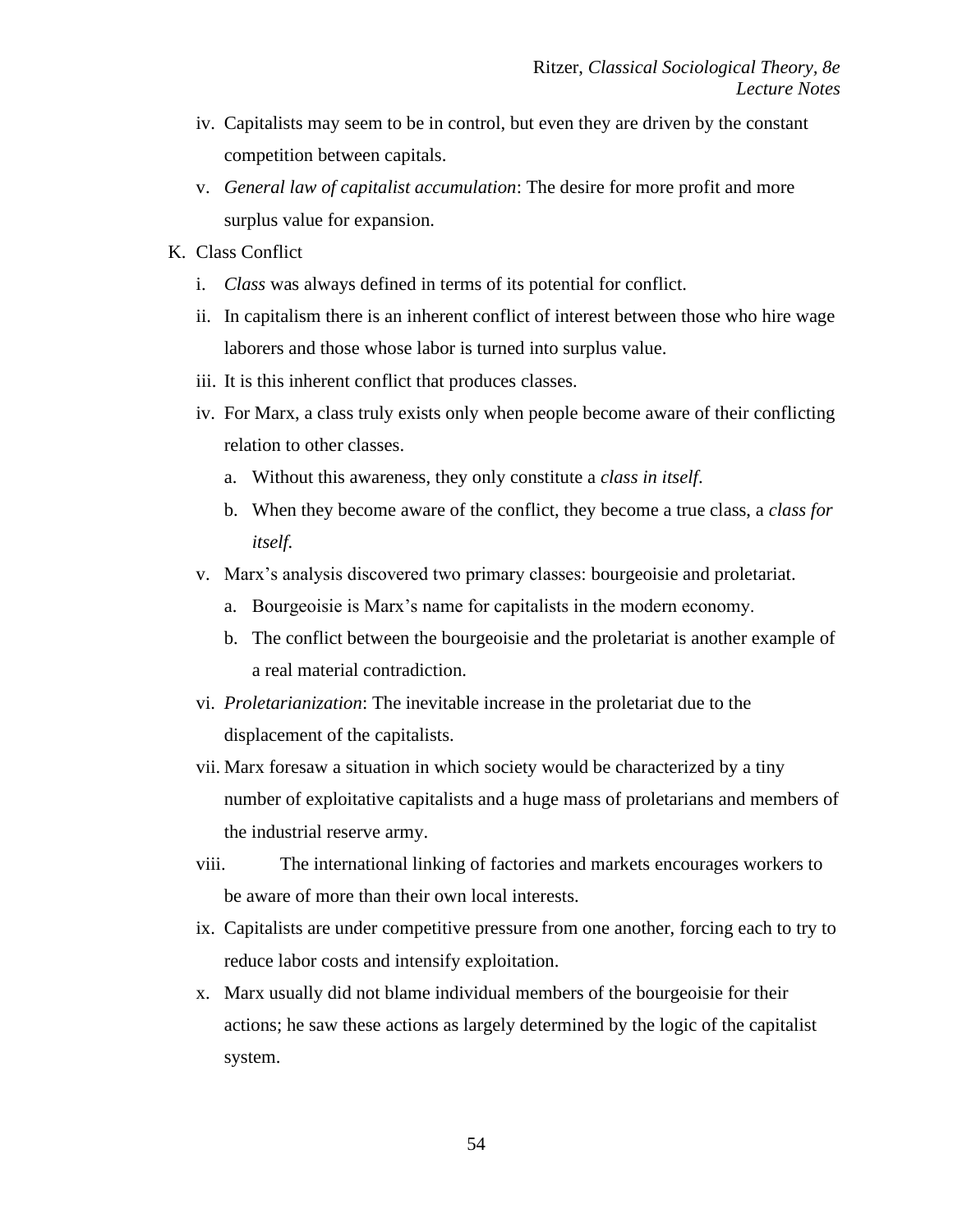- xi. On the personal side, Marx believed that the facets of the alienation were at the root of the feeling of meaninglessness in so many people's lives.
- xii. At the economic level, Marx predicted a series of booms and depressions as capitalists overproduced or laid off workers in their attempts to increase their profits.
- xiii. At the political level, Marx predicted the increasing inability of a civil society to discuss and solve social problems.
- L. Capitalism as a Good Thing
	- i. The birth of capitalism opened up new possibilities for the freedom of the workers.
	- ii. As the most powerful economic system ever developed, capitalism holds the promise of freedom from hunger and from other forms of material deprivation.
	- iii. In addition, Marx believed that capitalism is the root cause of the defining characteristics of the modern age.
	- iv. Capitalism has been a truly revolutionary force; however, Marx believed that its role is finished, and it is time for the new stage of communism to begin.

#### VII. Materialist Conception of History

- *A. Historical materialism:* The way in which people provide for their material needs determines or conditions the relations that people have with each other, their social institutions, and even their prevalent ideas.
	- i. *Base*: Historical materialism along with the resultant economic relations.
	- ii. *Superstructure*: Noneconomic relations, other social institutions, and prevalent ideas.
- B. Advances in the satisfaction of needs tend to produce more needs so that human needs are both the motivating foundation and the result of the economic base.
- C. Marx's theory holds that a society will tend to adopt the system of social relations that best facilitates the employment and development of its productive powers.
- D. Capitalist economies foster unique relations between people and create certain expectations, obligations, and duties.
	- i. Their propensity to class conflict.
	- ii. The effect of the relations of production in family and personal relations.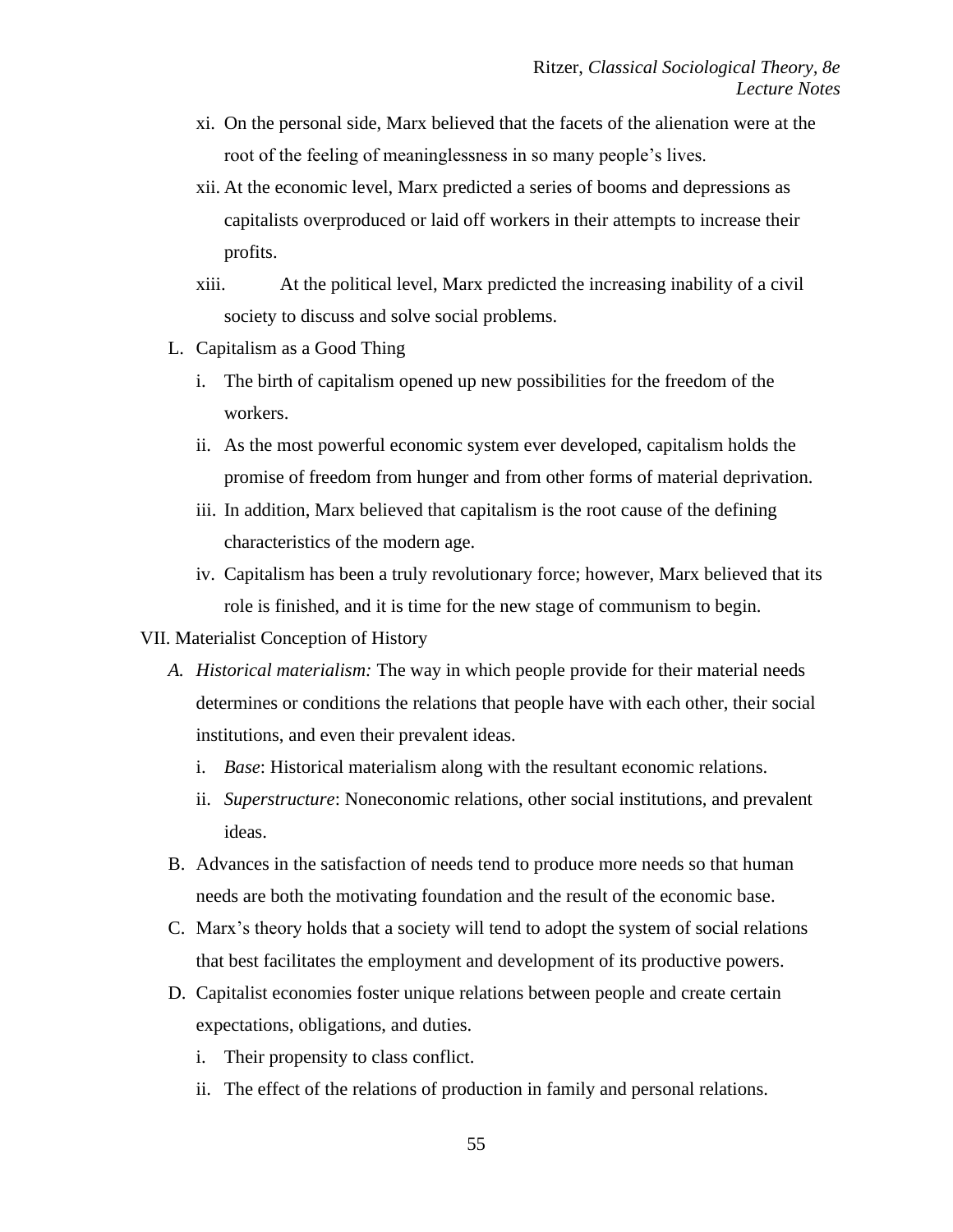- a. Changes in the forces of production led to deep changes in the family structure.
- E. Marx's view of history was a dynamic one, and he therefore believed that the forces of production would change to better provide for material needs.
- F. A revolution is often required to change the relations of production.
	- i. An effective revolution, according to Marx, will cause the supporting relations, institutions, and prevalent ideas to change so that they validate the new relations of production.
- VIII. Cultural Aspects of Capitalist Society
	- A. Ideology
		- i. Ideologies: The prevalent ideas tending to prevent the changes necessary for development of the forces of production.
		- ii. Ideology: Ideas that naturally emerge out of everyday life in capitalism but, because of the nature of capitalism, reflect reality in an inverted manner.
		- iii. Two types:
			- a. The first type of ideology is represented by the fetishism of commodities or by money.
			- b. The second type of ideology refers to systems of ruling ideas that attempt once again to hide the contradictions that are at the heart of the capitalist system.
			- c. Three ways:
				- 1. They lead to the creation of subsystems of ideas that make the contradictions appear to be coherent;
				- 2. They explain away those experiences that reveal the contradictions, usually as personal problems or individual idiosyncrasies;
				- 3. They present the capitalist contradiction as really being a contradiction in human nature and therefore one that cannot be fixed by social change.
			- d. In general, members of the ruling class create this second type of ideology.
		- iv. *Freedom, Equality, and Ideology*
			- a. According to Marx, our particular ideas of equality and freedom emerge out of capitalism.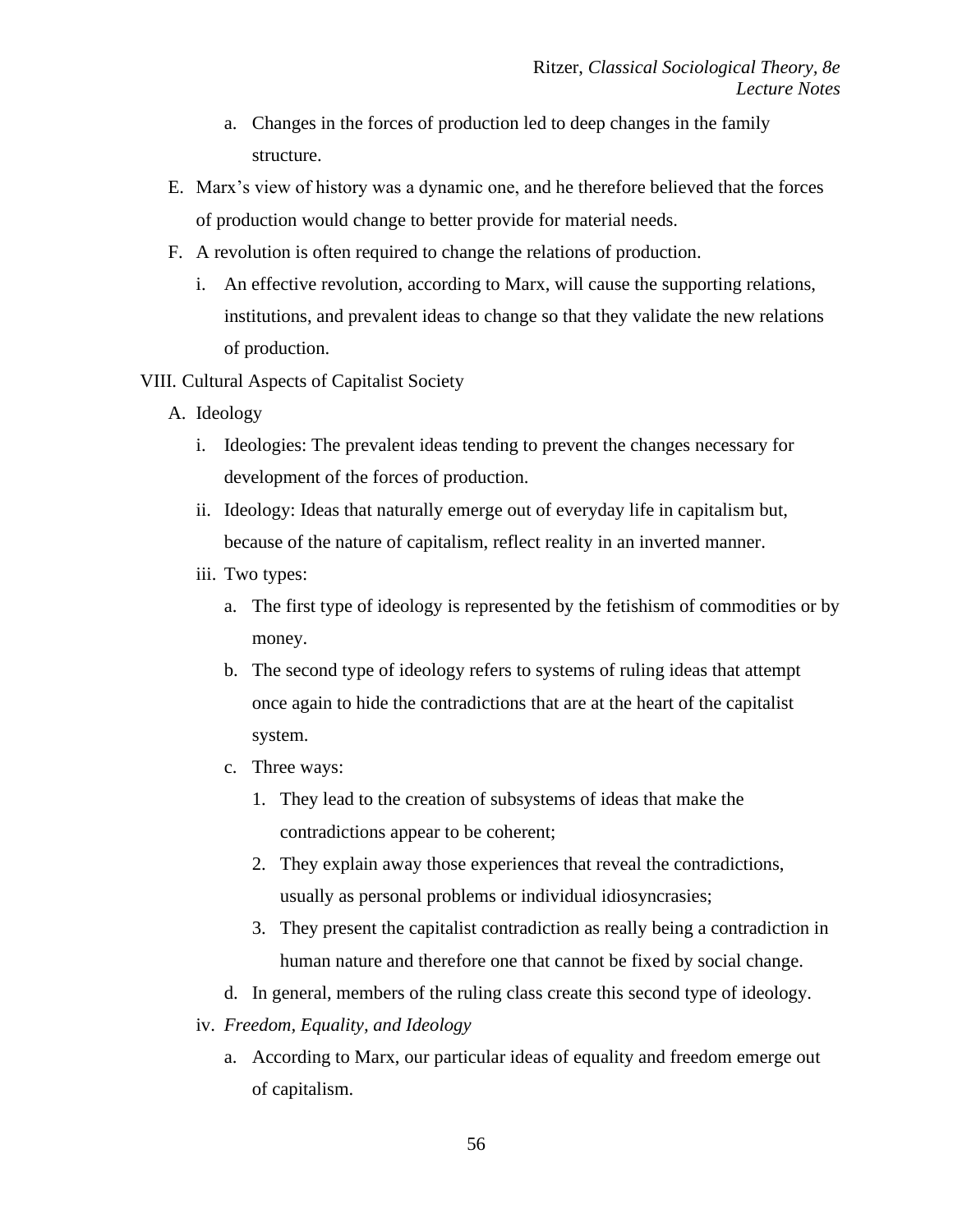- b. Marx thought that this change in our ideas could be traced to the everyday practices of capitalism.
- c. The very idea of capitalist exchange means that commodities are not taken by force but are freely traded.
- d. Marx believed that capitalist practices result in an inverted view of freedom; it seems that we are free, but, in fact, it is the capitalist that is free and we who are enslaved.
	- 1. The proletariat must work in order to live, but the capitalist has the choice to hire others from the reserve army of labor, or to mechanize, or to let the factory sit idle until the workers become desperate enough to "freely" accept the capitalist's wages.
- e. Hence, the first level of the ideology of freedom and equality emerges from the practices of exchange in capitalism, but our ideas are inverted and do not represent real freedom and equality.
- f. This is why the second type of ideology is necessary.
- g. The rule of capitalism is reflected in the common saying that the rich get richer while the poor get poorer.
- h. Nevertheless, attempts to make the capitalist system more equal often are portrayed as forms of inequality.
- i. The ideas of freedom and equality emerge from capitalism itself, and it is these ideas that drive us toward the dissolution of capitalism, toward communism.
- B. Religion
	- i. Marx believed that religion, like all ideology, reflects a truth but that this truth is inverted.
	- ii. Marx clearly expressed that he was not against religion per se, but against a system that requires the illusions of religion.
	- iii. The religious form is vulnerable to disruption and therefore is always liable to become the basis of a revolutionary movement.
- IX. Marx's Economics: A Case Study
	- A. *Use value* is defined qualitatively; that is, something either is or is not useful.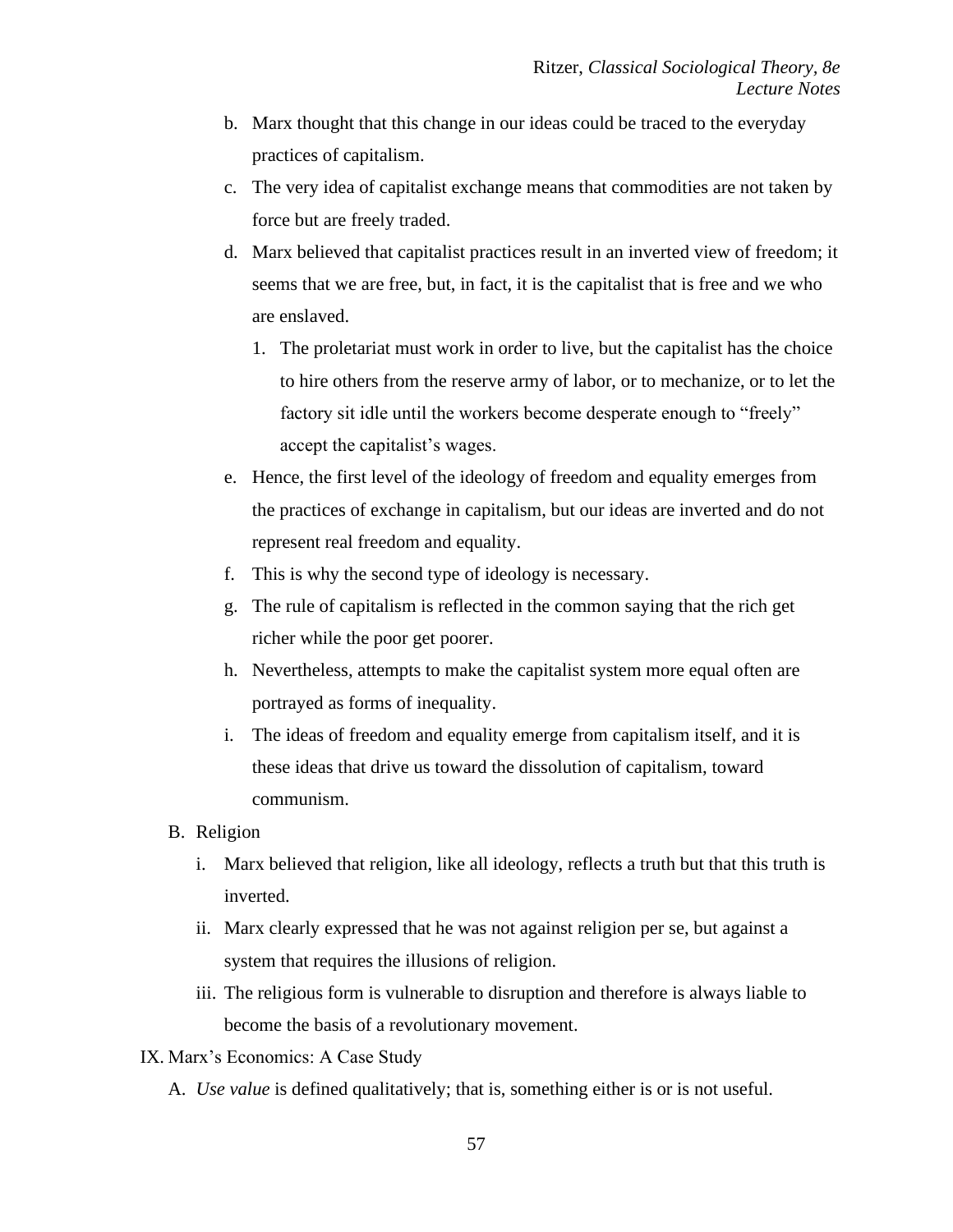- i. It is defined by the amount of labor needed to appropriate useful qualities.
- B. Whereas use values are produced to satisfy one's own needs, exchange values are produced to be exchanged for values of another use.
- C. Whereas the production of use values is a natural human expression, the existence of exchange values sets in motion a process by which humanity is distorted
- D. *Exchange value*, however, is defined quantitatively; by the amount of labor needed to appropriate useful qualities.
	- i. The entire edifice of capitalism, including commodities, the market, money, and so forth, is erected on the basis of exchange values.
- E. Labor theory of value: The basic source of any value was the amount of socially necessary labor-time needed to produce an article under the normal conditions of production and with the average degree of skill and intensity of the time.
- F. Marx put at the heart of his sociology the theme of exploitation.
- G. *Surplus value:* The difference between the value of the product when it is sold and the value of the elements consumed in the formation of that product.
	- i. The most important derivation from surplus is its profit.
- H. *General law of capitalist accumulation*: The desire for more profit and more surplus value for expansion.
	- i. Marx basically argued that the structure and the ethos of capitalism push the capitalists in the direction of the accumulation of more and more capital.
	- ii. This shift to capital-intensive production is, paradoxically, a cause of the declining rate of profit because it is labor (not machines) that is the ultimate source of profit.
- I. As mechanization proceeds, more and more people are put out of work and fall from the proletariat to the "industrial reserve army."
	- i. Marx foresaw a situation in which society would be characterized by a tiny number of exploitative capitalists and a huge mass of proletarians and members of the industrial reserve army.
- J. The key point about the general law of capitalist accumulation is the degree to which actors, both capitalist and proletarian, are impelled by the structure and ethos of capitalism to do what they do.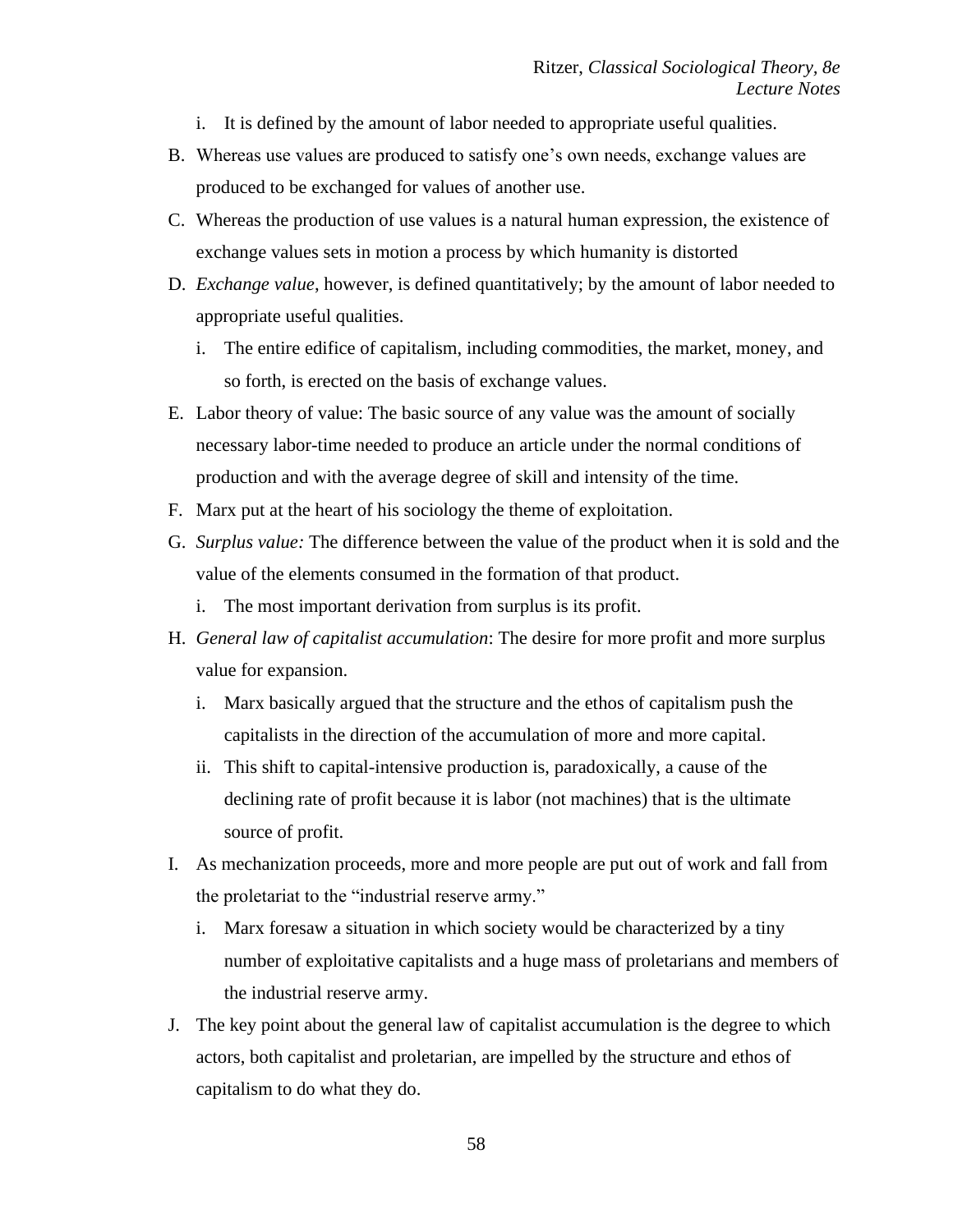- K. Marx usually did not blame individual capitalists for their actions; he saw these actions as largely determined by the logic of the capitalist system.
- L. The developmental process inherent in capitalism provides the conditions necessary for the ultimate reemergence of such creative action and, with it, the overthrow of the capitalist system.
- X. Communism
	- A. Marx thought that capitalism had developed its productive powers so that it was ready to enter a new mode of production, which he called communism.
	- B. Marx was intellectually opposed to painting utopian visions of the future.
	- C. He believed that such criticism would help bring down capitalism and create the conditions for the rise of a new socialist world.
	- D. Marx believed that communism would involve making decisions about what is to be produced away from the reified economy that runs in the interests of the few capitalists.
- XI. Criticisms
	- A. Five problems in Marx's theory need to be discussed:
		- i. The first is the problem of communism as it came to exist.
		- ii. *Missing emancipatory subject*: Although Marx's theory places the proletariat at the heart of the social change leading to communism, the proletariat has rarely assumed this leading position and often is among the groups that are most opposed to communism.
		- iii. *Missing dimension of gender*: One of the main points of Marx's theory is that labor becomes a commodity under capitalism, yet it is a historical fact that the commodifying of labor has happened less to women than to men.
		- iv. The focus on production led Marx to ignore the role of consumption.
		- v. Marx's uncritical acceptance of Western conceptions of progress was also a problem.

### XII. Contemporary Applications

- A. Marx's ideas have impacted political theory, cultural theory, economic sociology, spatial theory, and globalization theory.
- B. Some of the substantive topics that have been studied using Marx's theories: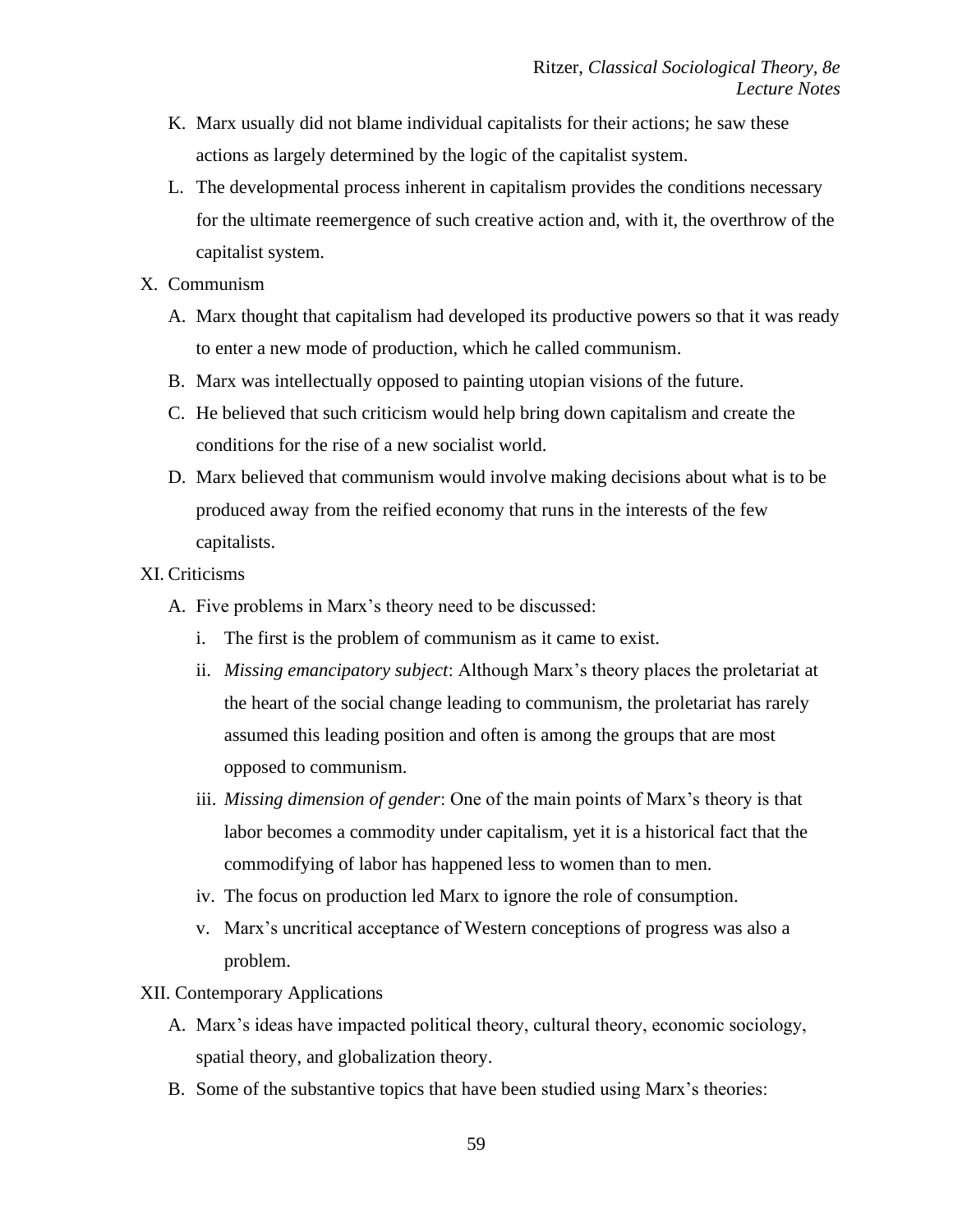- i. Democracy and civil society;
- ii. The media;
- iii. The transnational class system;
- iv. Global political trends;
- v. Violence;
- vi. Financial and ecological crises.
- C. Potential contribution to the analysis of environmental problems:
	- i. Marx's writings contain an important, but long-ignored, environmental theory.
	- ii. Marx developed the concept of "social metabolism," which played a central role in Marx's later economic theory.
	- iii. Those most hard hit by economic and environmental hardship will rise up to demand an end to capitalism or any future economic system that disturbs the social metabolism.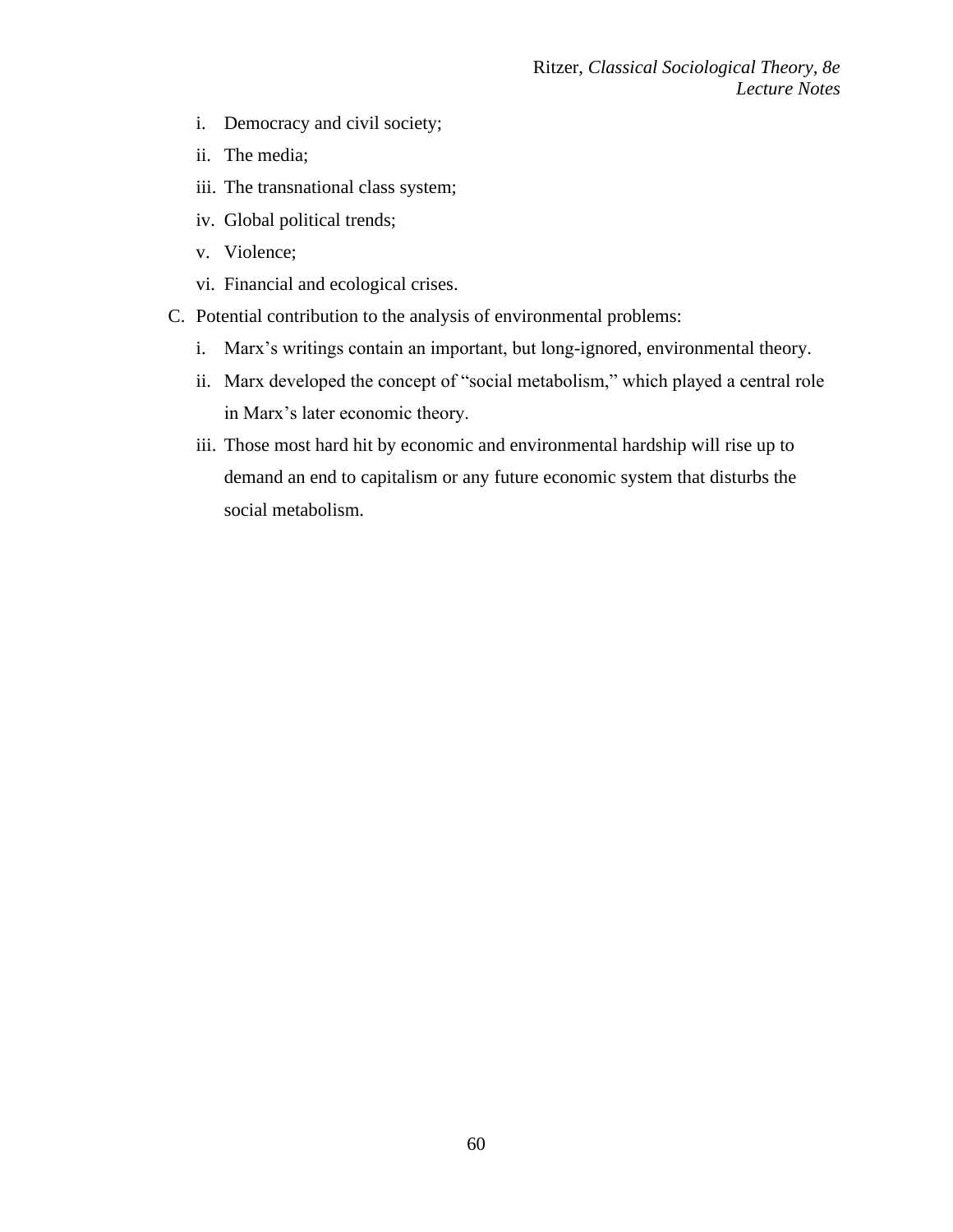# Lecture Notes

# **Chapter 7: Emile Durkheim**

## **Chapter Outline**

- I. Introduction
	- A. Two main themes of Emile Durkheim's work:
		- i. Priority of the social over the individual.
		- ii. Idea that society can be studied scientifically.
	- B. Durkheim provides the opposing approach.
		- i. For Durkheim, society is made up of "social facts," which exceed our intuitive understanding and must be investigated through observations and measurements.
	- C. The term *sociology* had been coined some years earlier by Auguste Comte; there was no field of sociology per se in late nineteenth-century universities.
	- D. To separate sociology from psychology, Durkheim argued that sociology should be concerned with the study of social facts, phenomena irreducible to individual psychology.
	- E. To separate sociology from philosophy, Durkheim argued that it should be oriented toward empirical research.
- II. Social Facts
	- A. Social facts are the social structures and cultural norms and values that are external to, and coercive of, actors.
	- B. Crucial in separating sociology from psychology and philosophy is the idea that social facts are to be treated as "things" and studied empirically.
		- i. Social facts must be studied by acquiring data from outside of our own minds through observation and experimentation.
	- C. Durkheim gave two ways of defining a social fact so that sociology is distinguished from psychology.
		- i. First, a social fact is experienced as an external constraint rather than an internal drive.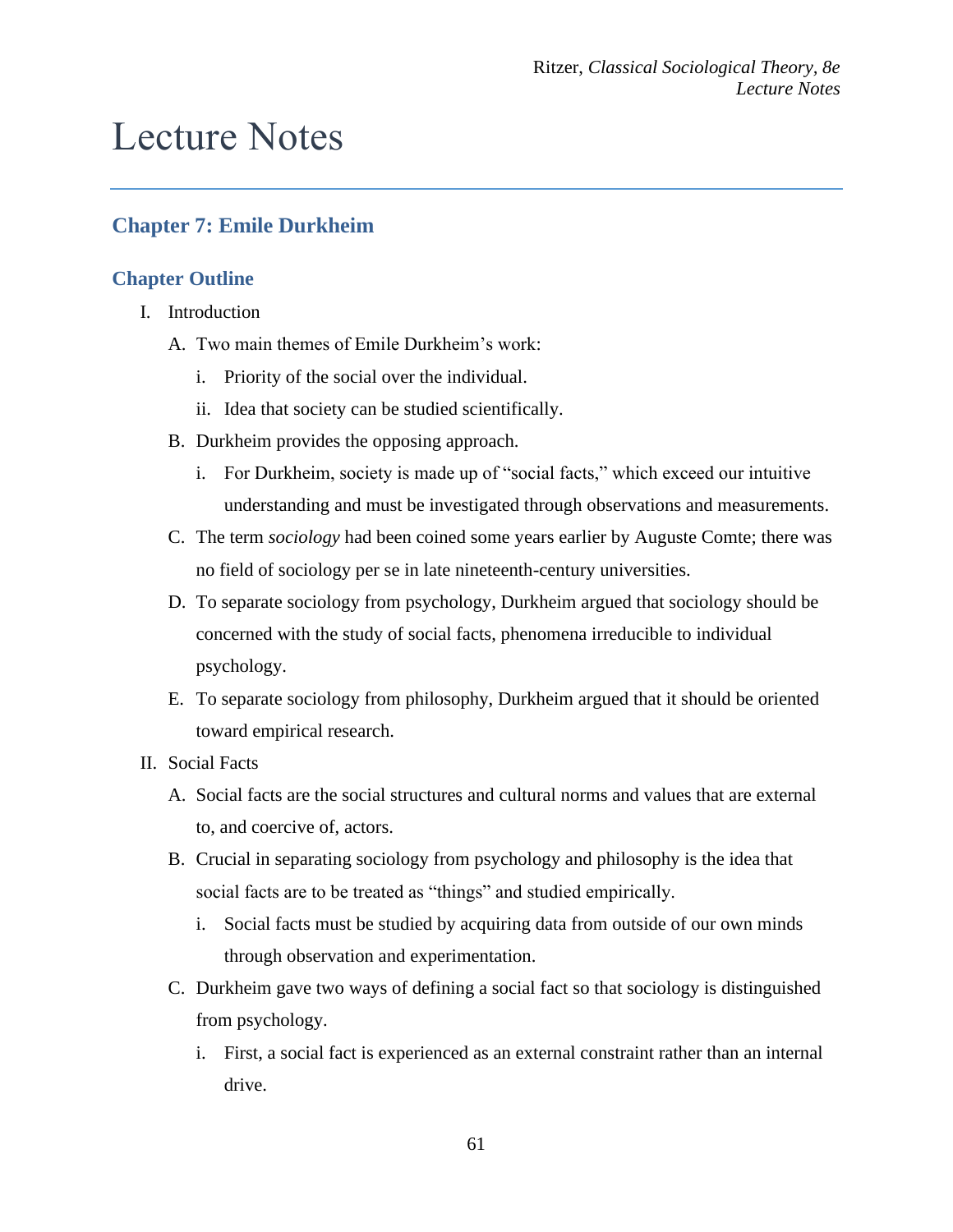- ii. Second, it is general throughout the society and is not attached to any particular individual.
- D. Durkheim referred to social facts with the Latin term *sui generis,* which means "unique."
	- i. He used this term to claim that social facts have their own unique character that is not reducible to individual consciousness.
	- ii. To allow that social facts could be explained by reference to individuals would be to reduce sociology to psychology.
	- iii. Instead, social facts can be explained only by other social facts.
		- a. Durkheim explained the division of labor and even the rate of suicide with other social facts rather than individual intentions.
- E. He referred to language as a social fact, and it provides an easily understood example.
	- i. First, language is a "thing" that must be studied empirically.
	- ii. Second, language is external to the individual.
	- iii. Third, language is coercive of the individual.
	- iv. Finally, changes in language can be explained only by other social facts and never by one individual's intentions.
- F. Durkheim's idea of social facts both established sociology as an independent field of study and provided one of the most convincing arguments for studying society as it is instead of what it should be.
- G. Material and Nonmaterial Social Facts
	- i. *Material social facts,* such as styles of architecture, forms of technology, and legal codes, are the easier to understand of the two because they are directly observable.
	- ii. Nonmaterial social facts: Material social facts often express a far larger and more powerful realm of moral forces that are at least equally external to individuals and coercive over them.
	- iii. Durkheim recognized that nonmaterial social facts are, to a certain extent, found in the minds of individuals.
	- iv. *Relational realism:* The interactions, even when nonmaterial, have their own levels of reality.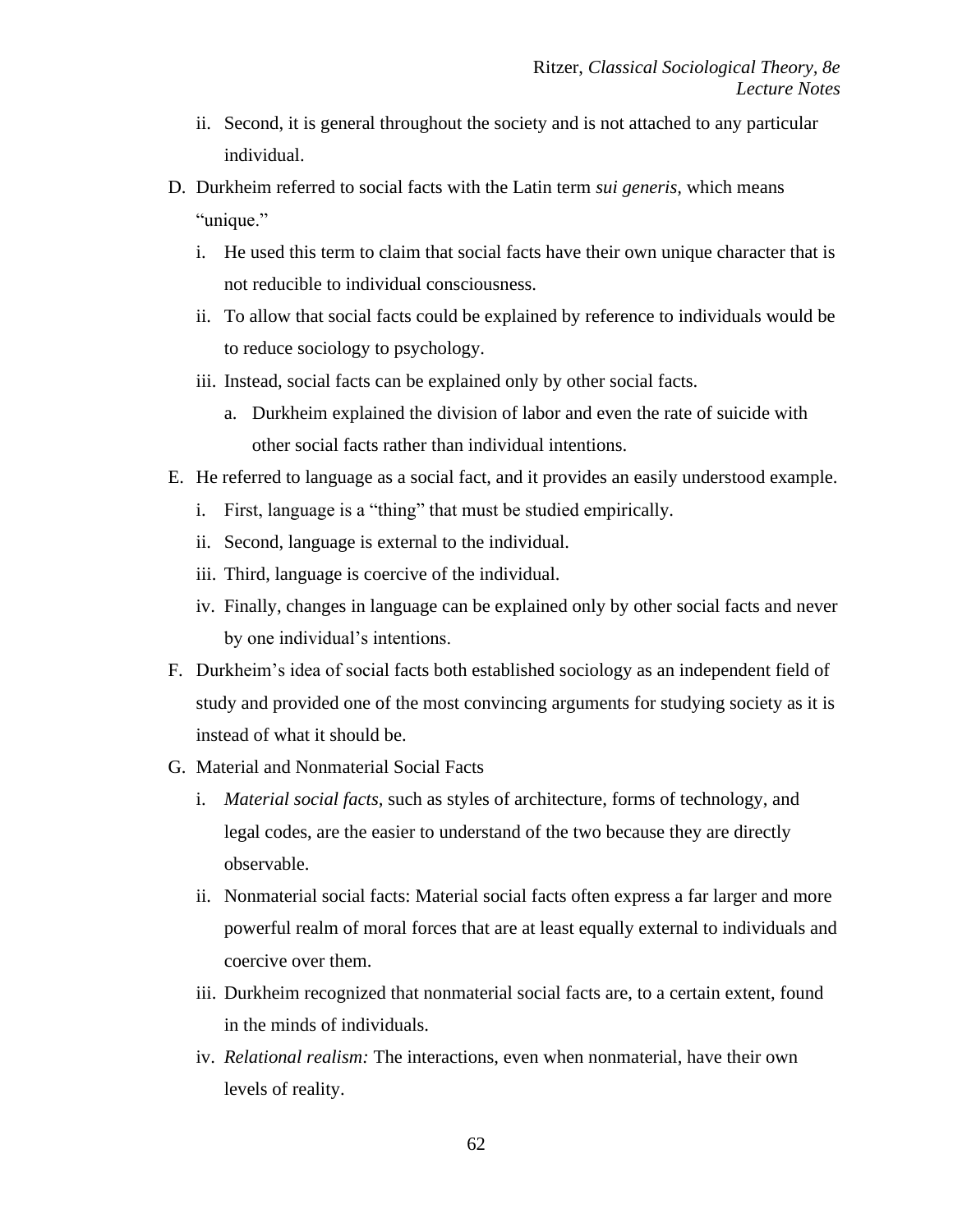- v. At another level are structural components (e.g., a bureaucracy), which are a mixture of morphological components (the density of people in a building and their lines of communication) and nonmaterial social facts (such as the bureaucratic norms).
- H. Types of Nonmaterial Social Facts
	- i. Morality
		- a. Durkheim was a sociologist of morality in the broadest sense of the word.
		- b. Durkheim's view of morality had two aspects:
			- 1. First, Durkheim was convinced that morality is a social fact.
			- 2. Second, Durkheim was a sociologist of morality because his studies were driven by his concern about the moral "health" of modern society.
		- c. Durkheim's great concern with morality was related to his curious definition of *freedom.*
		- d. In Durkheim's view, people were in danger of a "pathological" loosening of moral bonds.
			- 1. These moral bonds were important to Durkheim, for without them the individual would be enslaved by ever-expanding and insatiable passions.
	- ii. Collective Conscience
		- a. Durkheim developed the idea of the *collective conscience.*
			- 1. In French, the word *conscience* means both "consciousness" and "moral conscience."
		- b. Collective conscience refers to the general structure of shared understandings, norms, and beliefs.
		- c. Durkheim employed this concept to argue that "primitive" societies had a stronger collective conscience than did modern societies.
	- iii. Collective Representations
		- a. The French word *représentation* literally means "idea."
			- 1. Durkheim used the term to refer to both a collective concept and a social "force."
			- 2. Examples of collective representations are religious symbols, myths, popular legends, and group memories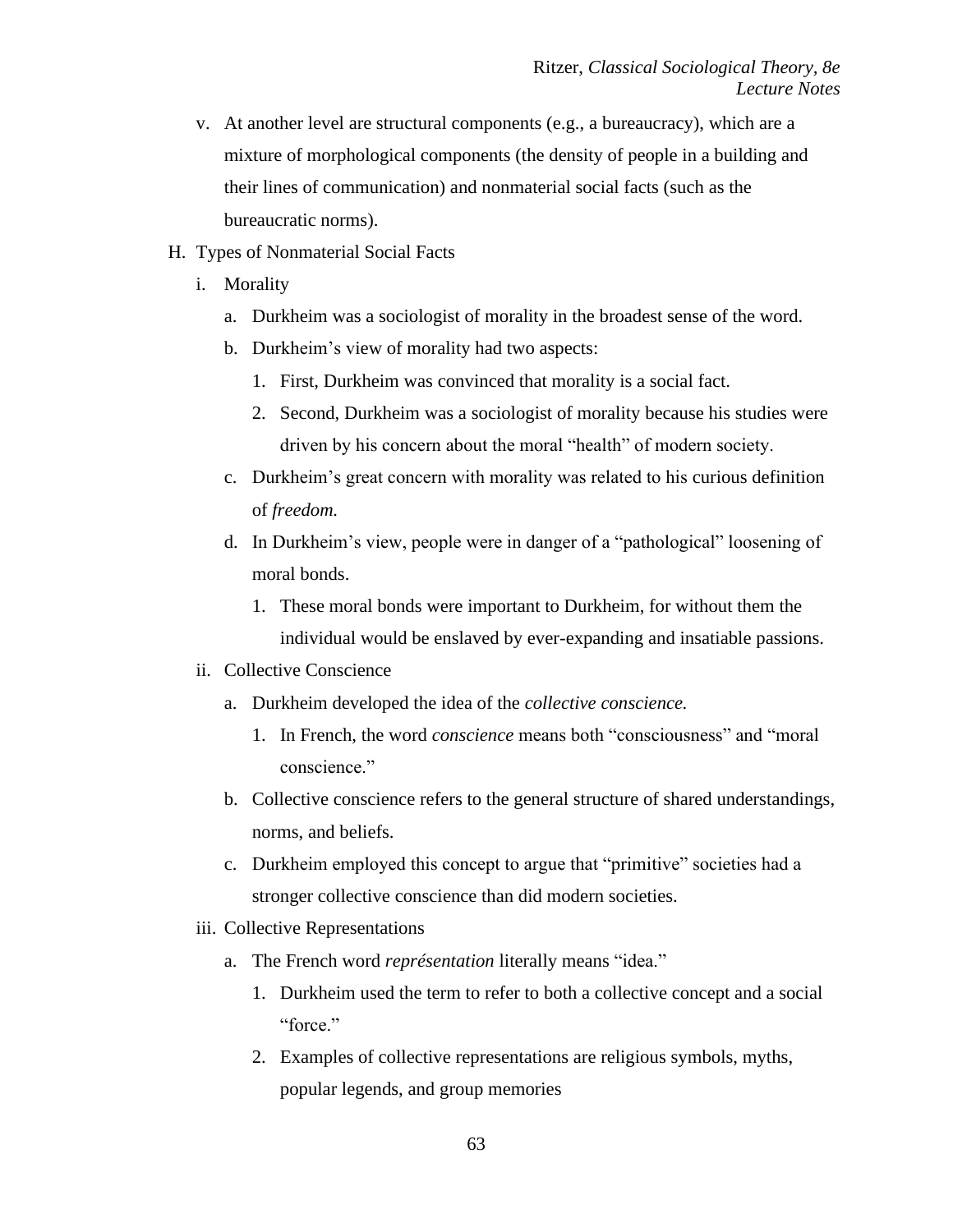- 3. They represent collective beliefs, norms, and values, and they motivate us to conform to these collective claims.
- b. Collective representations also cannot be reduced to individuals because they emerge out of social interactions.
	- 1. But they can be studied more directly than collective conscience because they are more likely to be connected to material symbols such as flags, icons, and pictures or connected to practices such as rituals.
- iv. Social Currents
	- a. *Social currents:* Social facts "which do not present themselves in this already crystallized form."
	- b. Although social currents are less concrete than other social facts, they are nevertheless social facts because they cannot be reduced to the individual.
	- c. Social currents can be viewed as sets of meanings that are shared by the members of a collectivity.
		- 1. Social currents can only be explained intersubjectively, that is, in terms of the *interactions* between individuals.
		- 2. They exist at the level of interactions, not at the level of individuals.
		- 3. These collective "moods," or social currents, vary from one collectivity to another.
- III. The Division of Labor in Society
	- A. In this work, Durkheim traced the development of the modern relation between individuals and society.
	- B. Moral crisis due to increasing division of labor:
		- i. In simpler societies, people do basically the same thing, such as farming, and they share common experiences and consequently have common values.
		- ii. In modern society, in contrast, everyone has a different job.
		- iii. When different people are assigned various specialized tasks, they no longer share common experiences.
		- iv. This diversity undermines the shared moral beliefs that are necessary for a society to function harmoniously.
		- v. Consequently, people will not sacrifice in times of social need.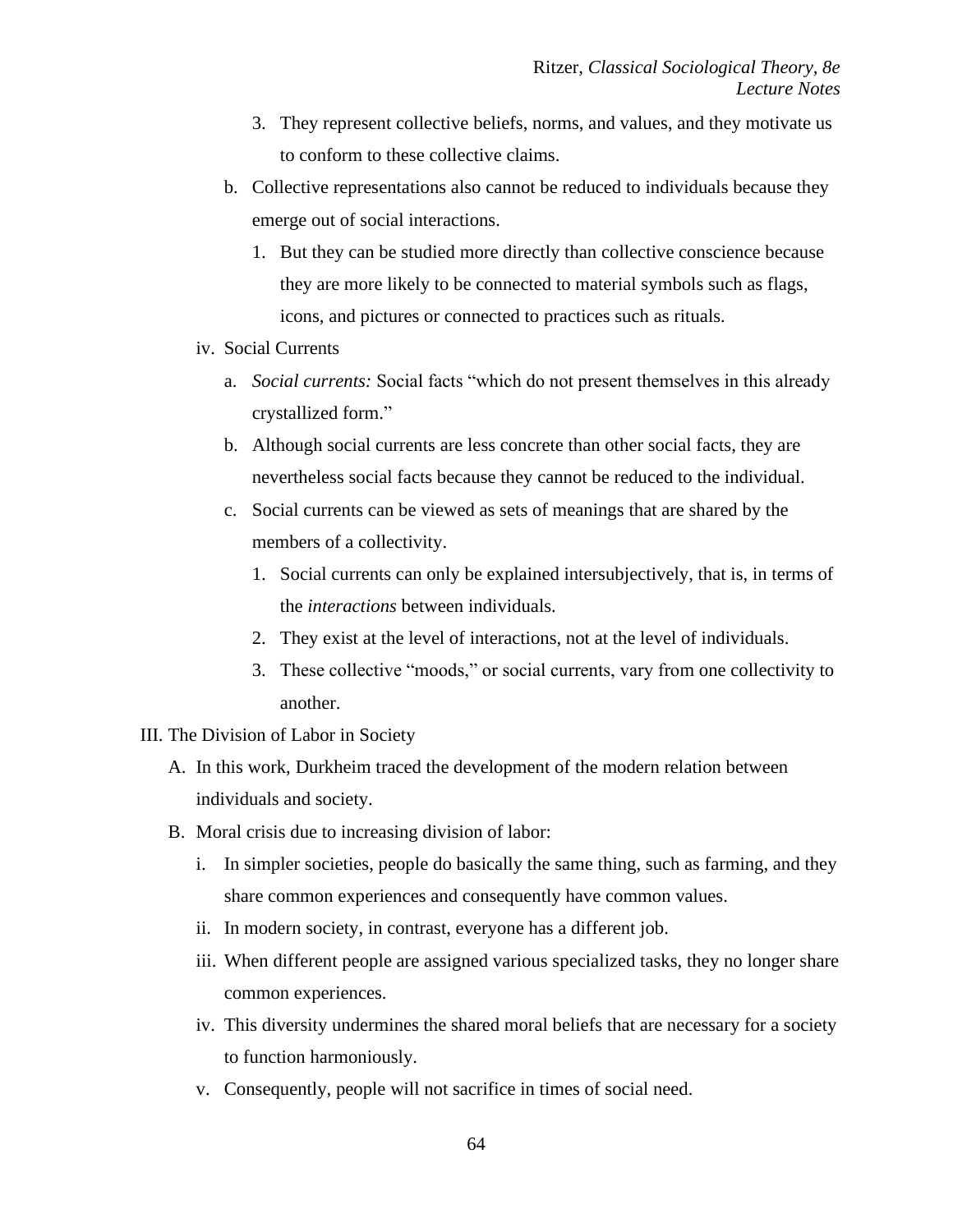- C. The thesis of *The Division of Labor* is that modern society is not held together by the similarities between people who do basically similar things.
	- i. It is the division of labor itself that pulls people together by forcing them to be dependent on each other.
- D. Mechanical and Organic Solidarity
	- i. A society characterized by *mechanical* solidarity is unified because all people are generalists.
		- a. The bond among people is that they are all engaged in similar activities and have similar responsibilities.
	- ii. A society characterized by *organic* solidarity is held together by the differences among people, by the fact that all have different tasks and responsibilities.
	- iii. Diminution of collective conscience:
		- a. Durkheim argued that primitive societies, compared to modern societies, have a stronger collective conscience, that is, a greater number of shared understandings, norms, and beliefs.
		- b. The increasing division of labor has caused a diminution of the collective conscience.
		- c. The collective conscience is of much less significance in a society with organic solidarity than it is in a society with mechanical solidarity.
	- iv. Anthony Giddens pointed out that the collective conscience in the two types of society can be differentiated on four dimensions.
		- a. *Volume* refers to the number of people enveloped by the collective conscience;
		- b. *Intensity* refers to how deeply the individuals feel about it;
		- c. *Rigidity* refers to how clearly it is defined; and
		- d. *Content* refers to the form that the collective conscience takes in the two types of society.
- E. Dynamic Density
	- i. Durkheim believed that the cause of the transition from mechanical to organic solidarity was *dynamic density*.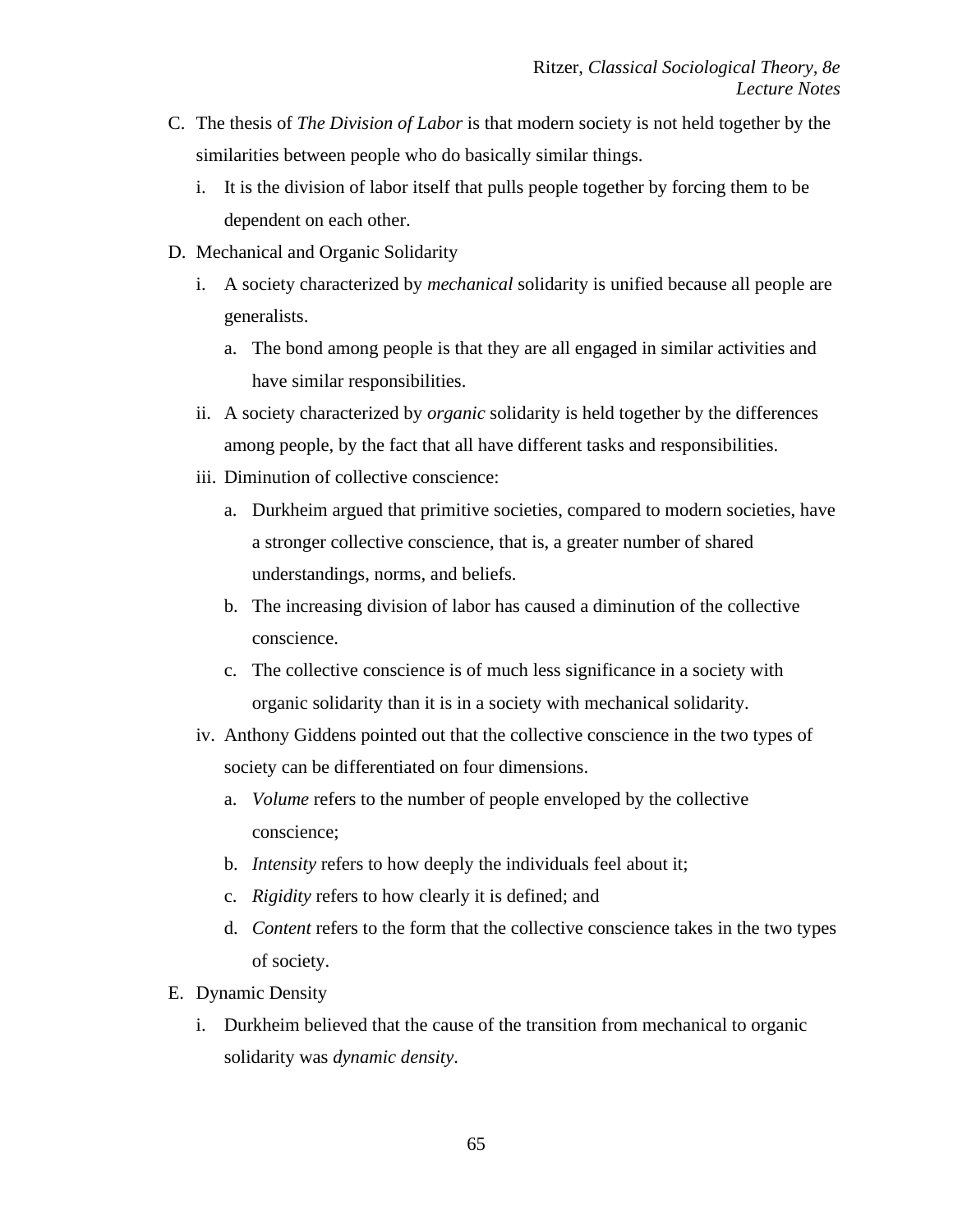- a. This concept refers to the number of people in a society and the amount of interaction that occurs among them.
- ii. The problems associated with dynamic density usually are resolved through differentiation and, ultimately, the emergence of new forms of social organization.
- F. Repressive and Restitutive law
	- i. Durkheim argued that a society with mechanical solidarity is characterized by *repressive law.*
		- a. Because everyone feels the offense and believes deeply in the common morality, a wrongdoer is likely to be punished severely for any action that offends the collective moral system.
		- b. Even minor offenses against the moral system are likely to be met with severe punishment.
	- ii. A society with organic solidarity is characterized by *restitutive law,* which requires offenders to make restitution for their crimes.
		- a. Because there is a weak common morality, most people do not react emotionally to a breach of the law.
		- b. Instead of being severely punished for every offense against the collective morality, offenders in an organic society are likely to be asked to make restitution to those who have been harmed by their actions.
- G. Normal and Pathological
	- i. There is one interesting idea that Durkheim derived from this argument: the idea that crime is normal rather than pathological.
		- a. He argued that because crime is found in every society, it must be normal and provide a useful function.
		- b. Crime, he claimed, helps societies define and delineate their collective conscience.
	- ii. In *The Division of Labor,* Durkheim used the idea of pathology to criticize some of the "abnormal" forms the division of labor takes in modern society.
	- iii. He identified three abnormal forms: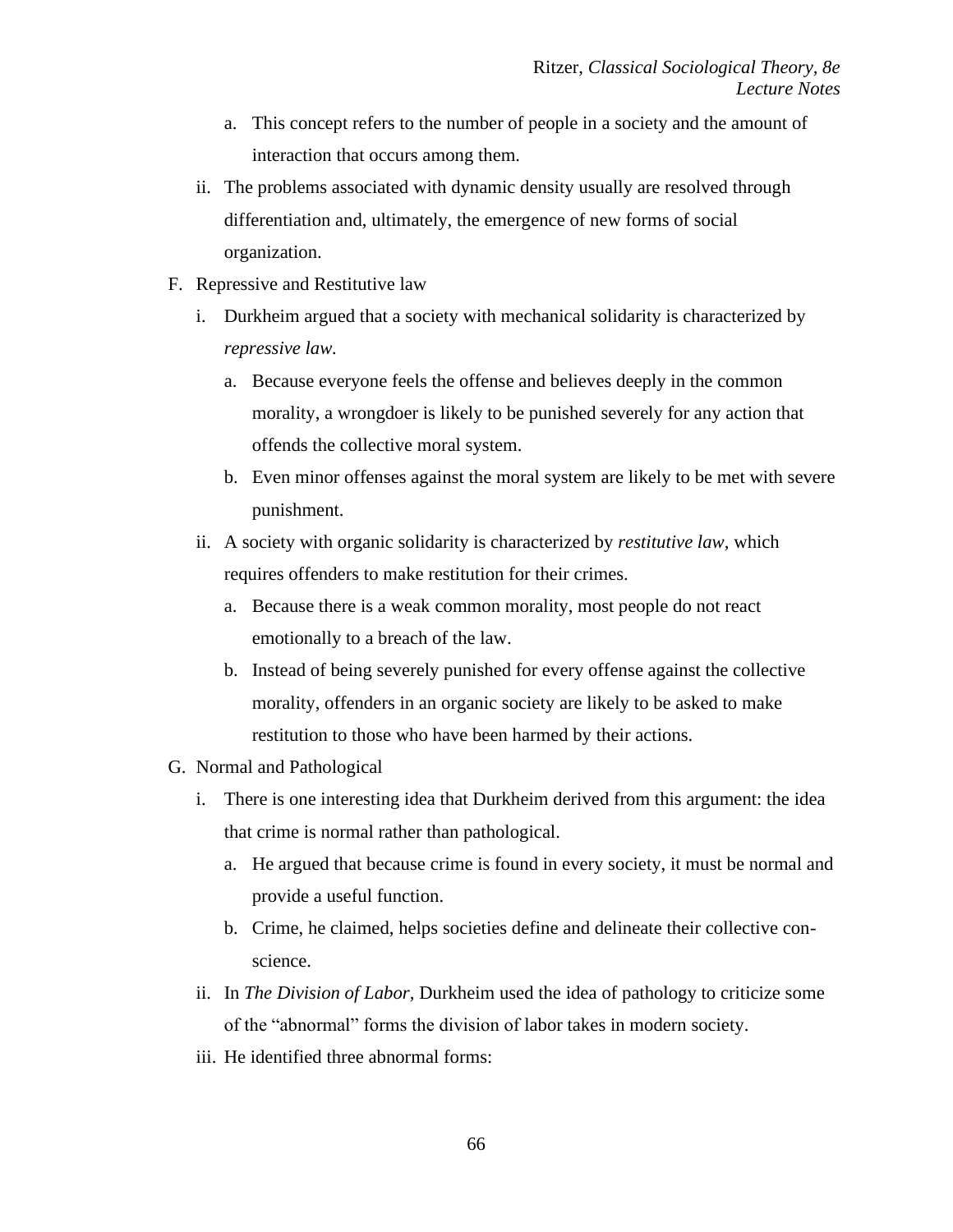- a. The *anomic division of labor* refers to the lack of regulation in a society that celebrates isolated individuality and refrains from telling people what they should do.
- b. *Forced division of labor:* This second pathology refers to the fact that outdated norms and expectations can force individuals, groups, and classes into positions for which they are ill suited.
- c. Finally, the third form of abnormal division of labor is evident when the specialized functions performed by different people are *poorly coordinated.*
- H. Justice
	- i. Modern societies are no longer held together by shared experiences and common beliefs.
		- a. Instead, they are held together through their very differences, so long as those differences are allowed to develop in a way that promotes interdependence.
	- ii. He predicted in his second book, *The Rules of Sociological Method,* that sociology itself would succumb to the division of labor and break down into a collection of specialties.

#### IV. Suicide

- A. Durkheim chose to study suicide because it is a relatively concrete and specific phenomenon for which there were comparatively good data available.
- B. Durkheim assumed that only social facts could explain why one group had a higher rate of suicide than did another.
- C. Durkheim proposed two related ways of evaluating suicide rates.
	- i. One way is to compare different societies or other types of collectivities.
	- ii. Another way is to look at the changes in the suicide rate in the same collectivity over time.
- D. Changes in the collective sentiments lead to changes in social currents, which, in turn, lead to changes in suicide rates.
- E. The Four Types of Suicide
	- i. Durkheim's theory of suicide can be seen more clearly if we examine the relation between the types of suicide and his two underlying social facts.
		- a. Integration refers to the strength of the attachment that we have to society.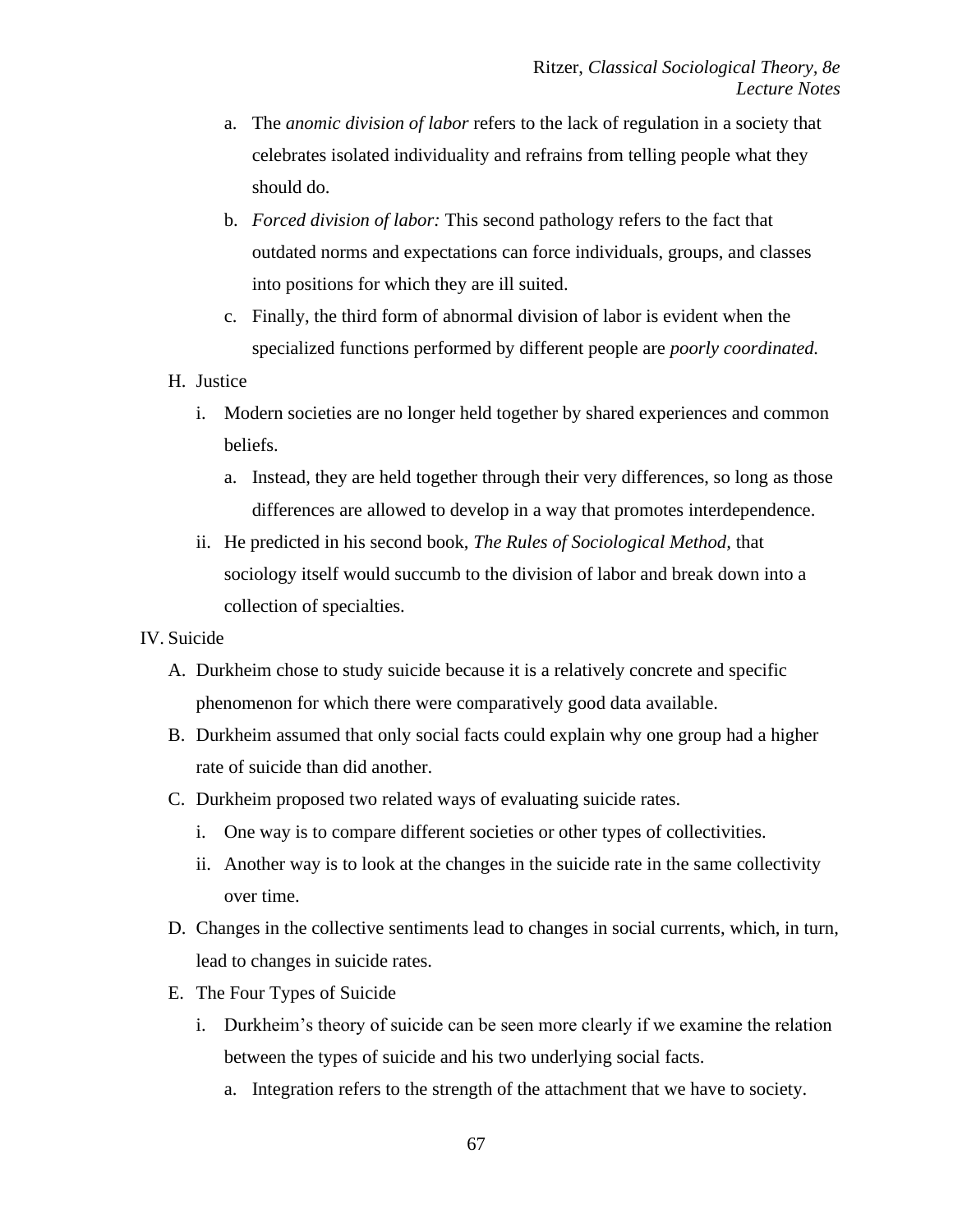- b. Regulation refers to the degree of external constraint on people.
- ii. Egoistic Suicide
	- a. High rates of *egoistic suicide* are likely to be found in societies or groups in which the individual is not well integrated into the larger social unit.
	- b. Durkheim believed that the best parts of a human being, our morality, values, and sense of purpose come from society.
		- 1. Without these things, we are liable to commit suicide at the smallest frustration.
	- c. The lack of social integration produces distinctive social currents, and these currents cause differences in suicide rates.
	- d. The case of egoistic suicide indicates that in even the most individualistic, most private of acts, social facts are the key determinant.
- iii. Altruistic Suicide
	- a. Whereas egoistic suicide is more likely to occur when social integration is too weak, *altruistic suicide* is more likely to occur when "social integration is too strong."
	- b. More generally, those who commit altruistic suicide do so because they feel that it is their duty to do so.
	- c. When integration is high, they commit suicide in the name of that greater good.
- iv. Anomic Suicide
	- a. *Anomic suicide* is more likely to occur when the regulative powers of society are disrupted.
		- 1. Such disruptions are likely to leave individuals dissatisfied because there is little control over their passions, which are free to run wild in an insatiable race for gratification.
		- 2. Rates of anomic suicide are likely to rise whether the nature of the disruption is positive (e.g., an economic boom) or negative (an economic depression).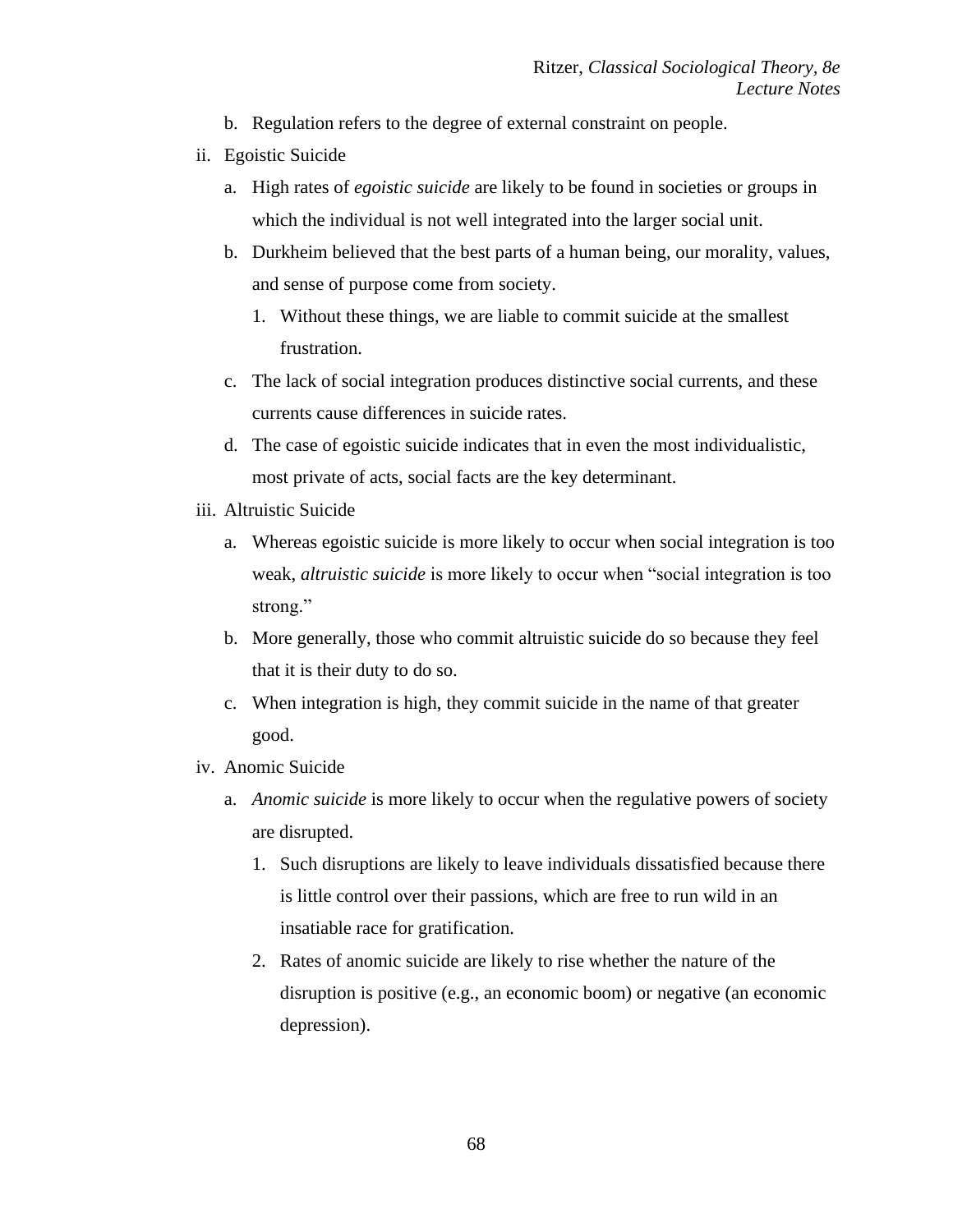- b. People thus freed will become slaves to their passions and as a result, in Durkheim's view, commit a wide range of destructive acts, including killing themselves.
- v. Fatalistic Suicide
	- a. *Fatalistic suicide* is more likely to occur when regulation is excessive.
	- b. The classic example is the slave who takes his own life because of the hopelessness associated with the oppressive regulation of his every action.
- F. Suicide Rates and Social Reform
	- i. Durkheim concluded his study of suicide with an examination of what reforms could be undertaken to prevent it.
		- a. He believed most attempts to prevent suicide fail because it is seen as an individual problem.
	- ii. Durkheim admitted that some suicide is normal, but he argued that modern society has seen a pathological increase in both egoistic and anomic suicides.
	- iii. The modern state is too distant from the individual to influence his or her life with enough force and continuity.
- V. The Elementary Forms of Religious Life
	- A. Early and Late Durkheimian Theory
		- i. Parsons presented Durkheim as undergoing a theoretical change between *Suicide*  and *The Elementary Forms of Religious Life.*
		- ii. Durkheim, in his later period, more directly addressed how individuals internalize social structures.
		- iii. Durkheim's often overly zealous arguments for sociology and against psychology have led many to argue that he had little to offer on how social facts affected the consciousnesses of human actors.
	- B. Theory of Religion The Sacred and the Profane
		- i. Durkheim's sociology of religion consisted of an attempt to identify the enduring essence of religion through an analysis of its most primitive forms.
		- ii. Durkheim's most daring argument is that this moral bond becomes a cognitive bond because the categories for understanding, such as classification, time, space, and causation, are also derived from religious rituals.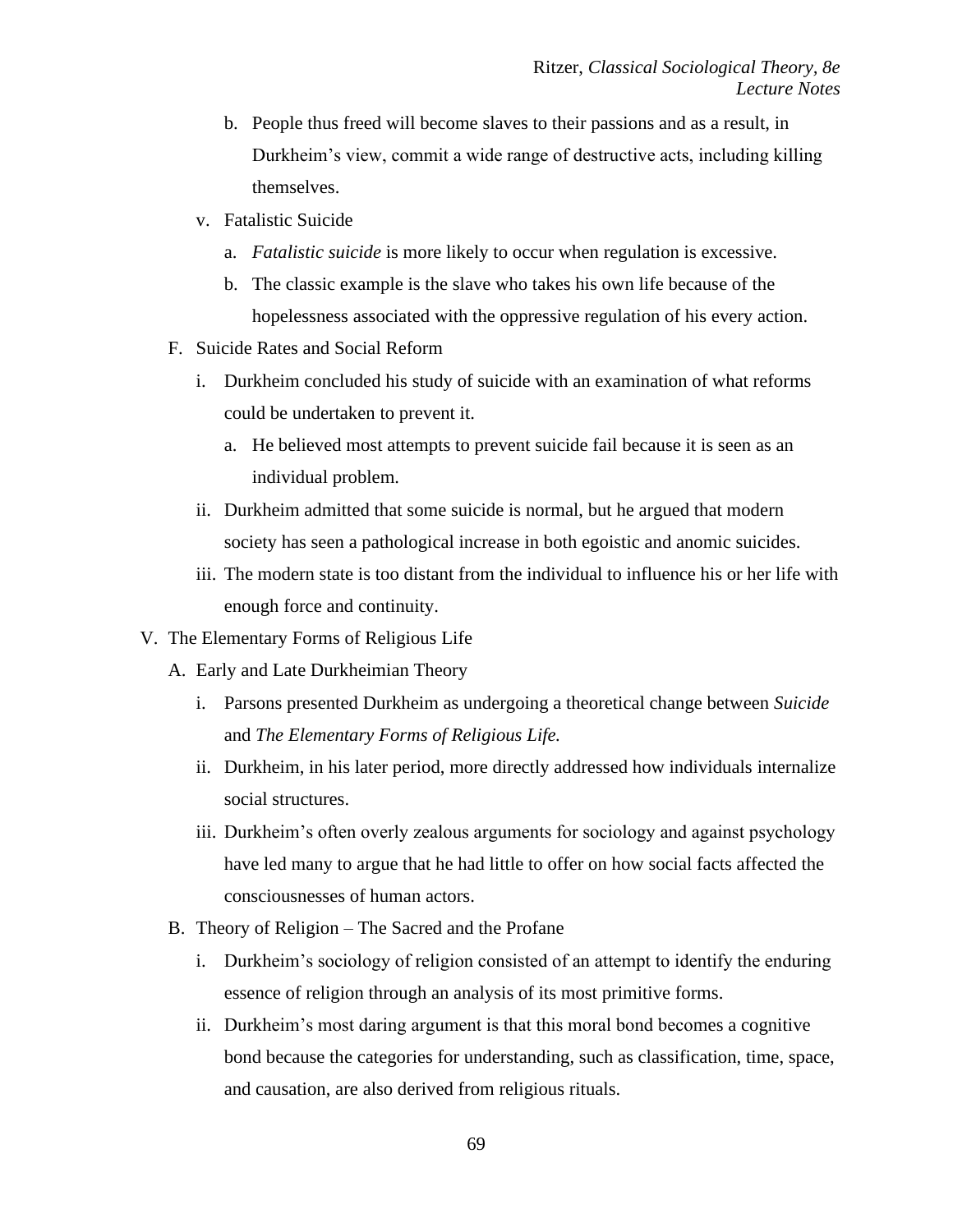- iii. *Sacred*, that is, that are set apart from the everyday form the essence of religion.
	- a. The sacred brings out an attitude of reverence, awe, and obligation.
- iv. The rest are defined as *profane*, the commonplace, the utilitarian, the mundane aspects of life.
- v. Beliefs, Rituals, and Church
	- a. The differentiation between the sacred and the profane and the elevation of some aspects of social life to the sacred level are necessary but not sufficient conditions for the development of religion.
	- b. Three other conditions are needed:
		- 1. First, there must be the development of a set of religious beliefs.
		- 2. Second, a set of religious *rituals* is necessary.
		- 3. Finally, a religion requires a *church,* or a single overarching moral community.
	- c. Rituals and the church are important to Durkheim's theory of religion because they connect the representations of the social to individual practices.
- C. Why Primitive?
	- i. The major sources of his data were studies of a clan-based Australian tribe, the Arunta, who, for Durkheim, represented primitive culture.
	- ii. Durkheim wanted to study religion within a "primitive" culture for several reasons.
		- a. First, he believed that it is much easier to gain insight into the essential nature of religion in a primitive culture.
		- b. Whereas religion in modern society takes diverse forms, in primitive society there is "intellectual and moral conformity."
	- iii. Durkheim studied primitive religion only to shed light on religion in modern society.
		- a. Religion in a nonmodern society is an all-encompassing collective conscience.
		- b. But as society grows more specialized, religion comes to occupy an increasingly narrower domain.
		- c. It becomes simply one of a number of collective representations.
- D. Collective Effervescence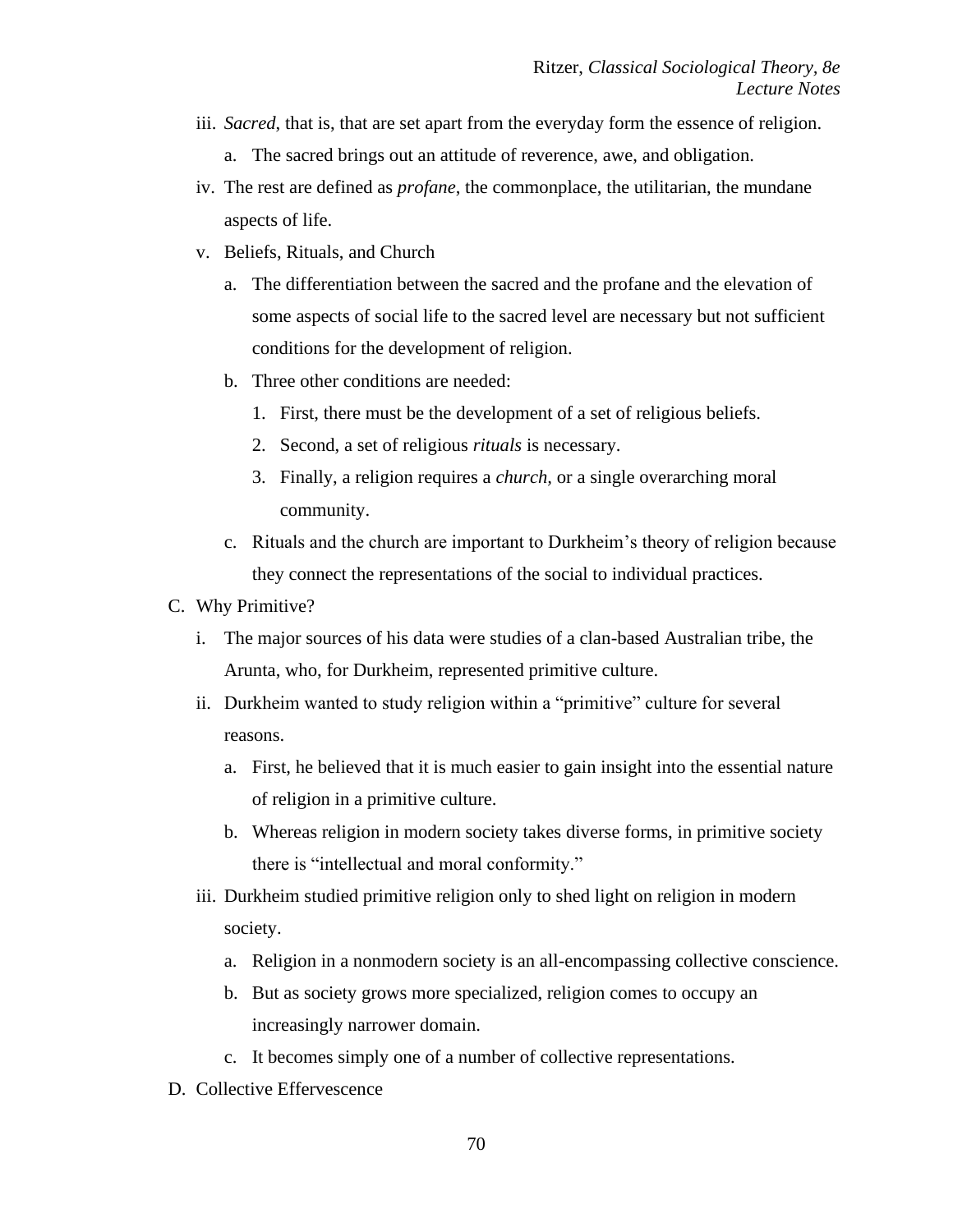- i. Durkheim argued that the life of the clan is divided between two phases.
	- a. In the first of these phases, the clan separates into small groups and these groups live independently from one another, pursuing their occupations.
	- b. In the other phase, members of the clan gather together in celebration of religious ceremony.
- ii. Collective energy acquires form as song and dance, but it also gets named and becomes a collective representation, a shared symbol.
- iii. Durkheim argued that the totem is an excellent example of this kind of collective representation.
	- a. The totem represents the energy, or moral force, of the group.
	- b. The totem can also remind members of their collective bond and, in doing so, maintain and revive the moral force of the group.
- E. Totemism
	- i. Durkheim relied upon the practice of totemism, especially among the Australian Arunta, to discuss these symbolic aspects of religion.
	- ii. *Totemism* is a religious system in which certain things, particularly animals and plants, come to be regarded as sacred and as emblems of the clan.
	- iii. The totems are the material representations of the nonmaterial force that is at their base, and that nonmaterial force is none other than society.
	- iv. In totemism, three classes of things are connected: the totemic symbol, the animal or plant, and the members of the clan.
- F. Sociology of Knowledge
	- i. Philosophy had proposed two general models for how humans are able to develop concepts from their sense impressions.
		- a. One, called *empiricism,* contends that our concepts are just generalizations from our sense impressions.
		- b. Another school of philosophy, *apriorism,* contends that we must be born with some initial categories of understanding.
	- ii. Categories of Understanding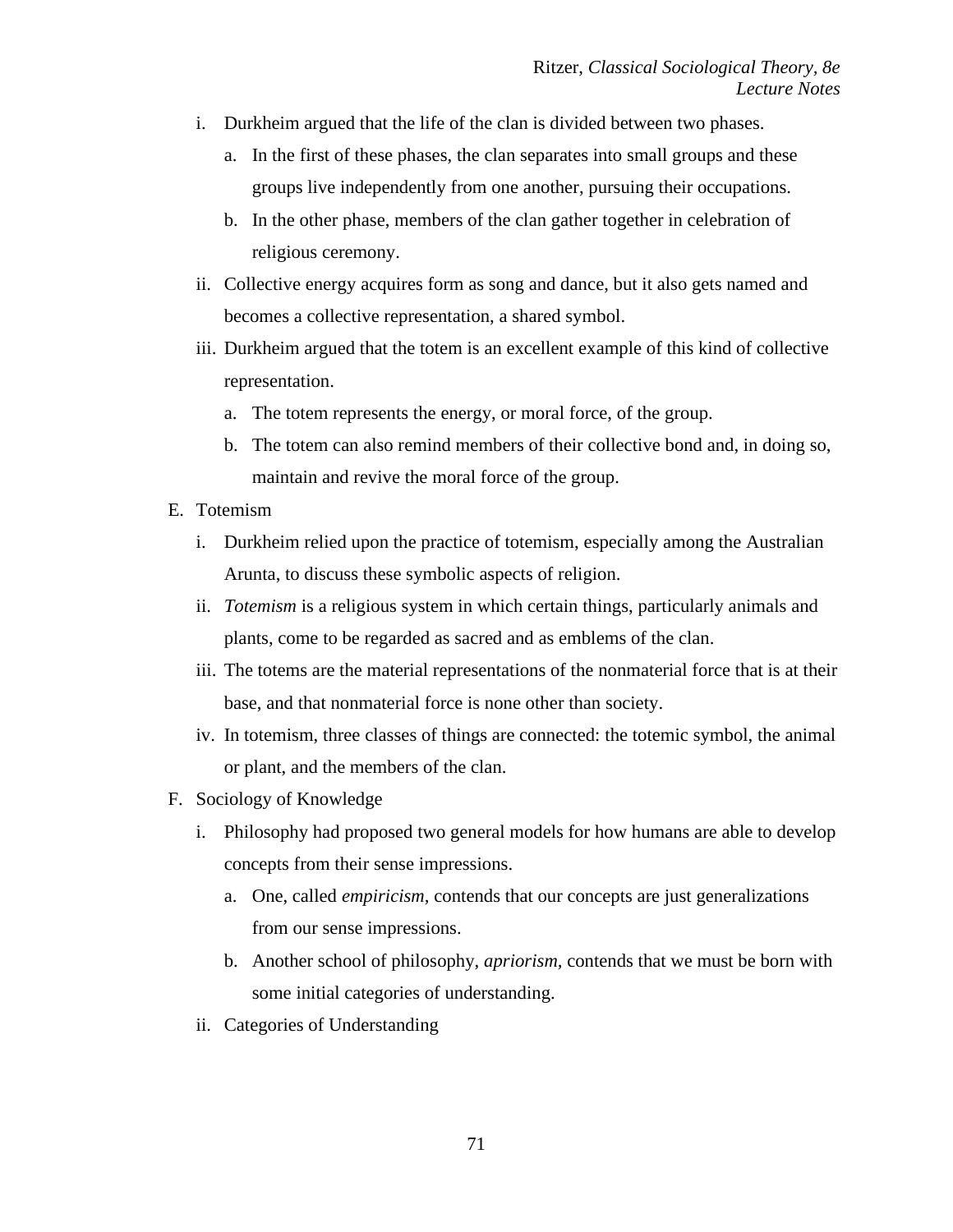- a. *The Elementary Forms* presents an argument for the social origin of six fundamental categories that some philosophers had identified as essential to human understanding.
	- 1. *Time* comes from the rhythms of social life.
	- 2. The category of *space* develops from the division of space occupied by society.
	- 3. In totemism *classification* is tied to the human group.
	- 4. *Force* is derived from experiences with social forces.
	- 5. Imitative rituals are the origin of the concept of *causality.*
	- 6. Finally, society itself is the representation of *totality.*
- b. Despite their autonomous development, some categories are universal and necessary.
- c. To summarize Durkheim's sociology of knowledge, he claimed that concepts and even our most fundamental categories are collective representations that society produces.

#### VI. Moral Education and Social Reform

- A. Morality
	- i. Durkheim offered courses and gave public lectures on moral education and the sociology of morals.
	- ii. Morality, for Durkheim, has three components.
		- a. First, morality involves discipline, that is, a sense of authority that resists egoistic impulses.
		- b. Second, morality involves attachment to society because society is the source of our morality.
		- c. Third, morality involves autonomy, a sense of individual responsibility for our actions.
	- iii. Modern morality should be based on the relation between individuals and society as revealed by Durkheim's new science of sociology.
- B. Moral Education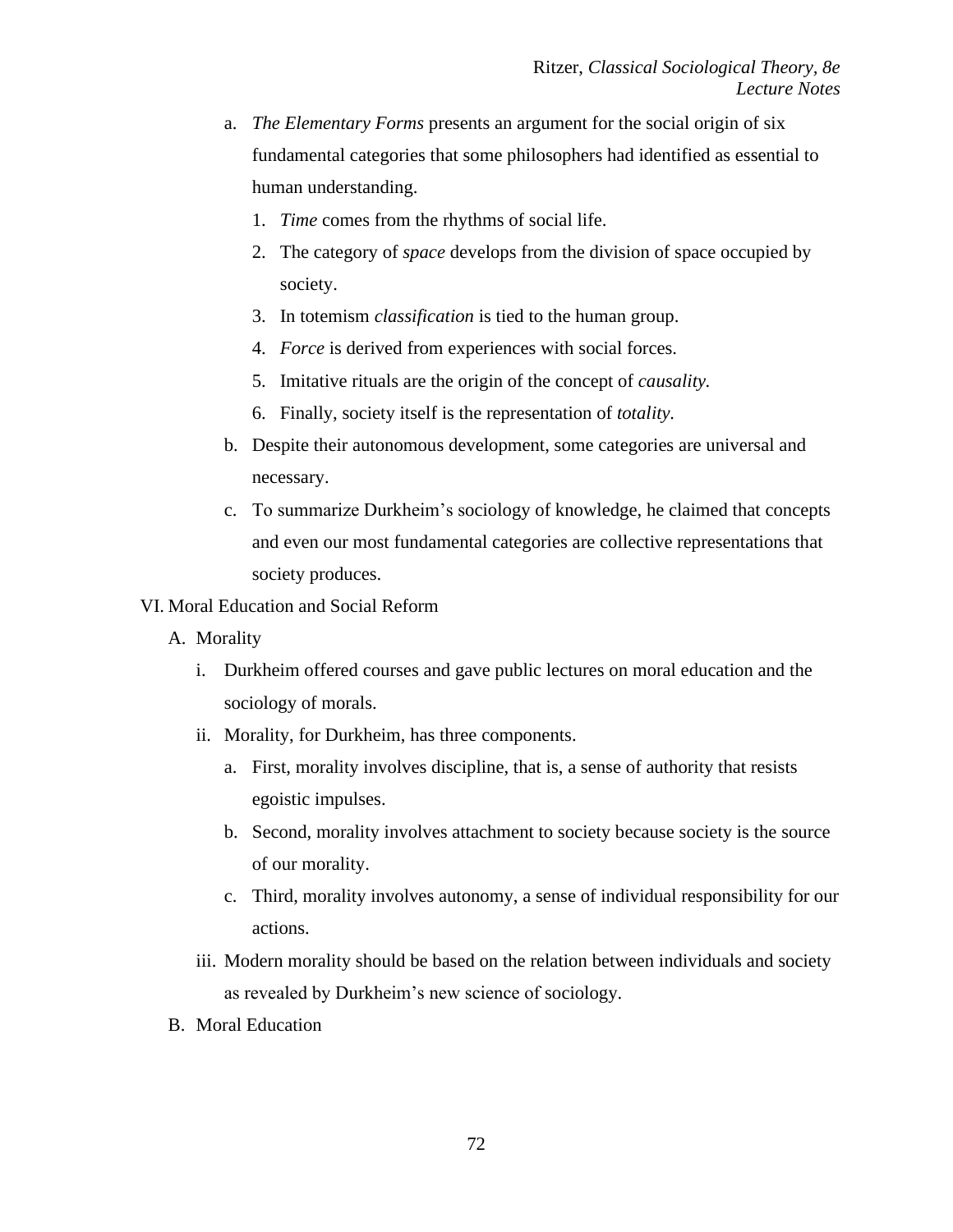- i. *Education* was defined by Durkheim as the process by which the individual acquires the physical, intellectual, and, most important to Durkheim, moral tools needed to function in society.
- ii. Before Durkheim began to reform education, there had been two approaches.
	- a. One saw education as an extension of the church.
	- b. Others saw education as the unfolding of the natural individual.
- iii. Durkheim viewed the classroom as a small society and concluded that its collective effervescence could be made powerful enough to inculcate a moral attitude.
- iv. Three elements of morality:
	- a. First, it would provide individuals with the discipline they need to restrain the passions that threaten to engulf them.
	- b. Second, education could develop in the students a sense of devotion to society and to its moral system.
	- c. Most important is education's role in the development of autonomy, in which discipline is "freely desired" and the attachment to society is by virtue of "enlightened assent."
- C. Occupational Associations
	- i. All the workers, managers, and owners involved in a particular industry should join together in an association that would be both professional and social.
	- ii. Durkheim believed that any such conflict occurred only because the various people involved lacked a common morality, which was traceable to the lack of an integrative structure.
	- iii. Moral system, with its derived rules and laws, would serve to counteract the tendency toward atomization in modern society as well as help stop the decline in the significance of collective morality.

### VII. Criticisms

- A. Whether Durkheim himself was a functionalist is open to debate and depends upon how one defines functionalism.
- B. Functionalism can be defined in two different ways, a weak sense and a strong sense.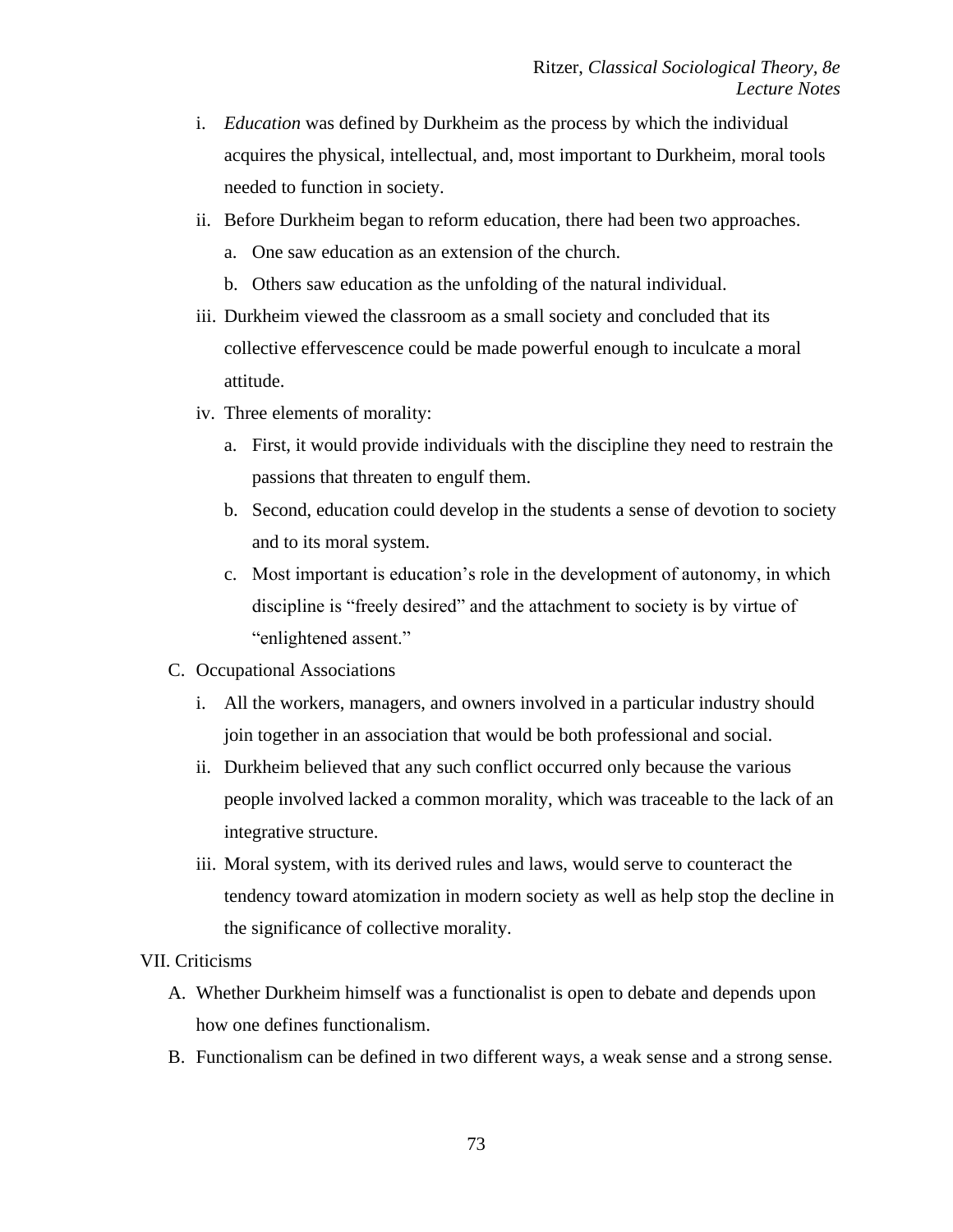- C. Durkheim urged that we distinguish functions from the historical causes of social facts.
	- i. The historical study is primary because social needs cannot simply call structures into existence.
- D. Durkheim is frequently said to have failed to give consciousness an active role in the social process.
	- i. He treated the actor and the actor's mental processes as secondary factors.
- E. Durkheim has also been judged a conservative because of his criticisms of socialism, his resistance to the feminist movement, his emphasis on morality, and the relative neglect he paid to the powers of individual creativity.
- F. He was critical of Marxism not because he rejected socialism but because it was a set of "disputable and out-of-date hypotheses."
- VIII. Contemporary Applications
	- A. Durkheim's focus on social facts is that his work has inspired microsociologists such as Erving Goffman and Harold Garfinkel.
	- B. Durkheim's ideas have also figured in the development of cultural sociology.
	- C. Jeffrey Alexander has revived Durkheimian sociology to develop a "strong program" for cultural sociology.
	- D. Mustafa Emirbayer and Matthew Desmond rely on Durkheim's theory of culture to describe the symbolic structures of the racial order.
	- E. Another contemporary phenomenon that has been examined using Durkheimian sociology is information and communication technology (ICT), such as mobile phones and social media.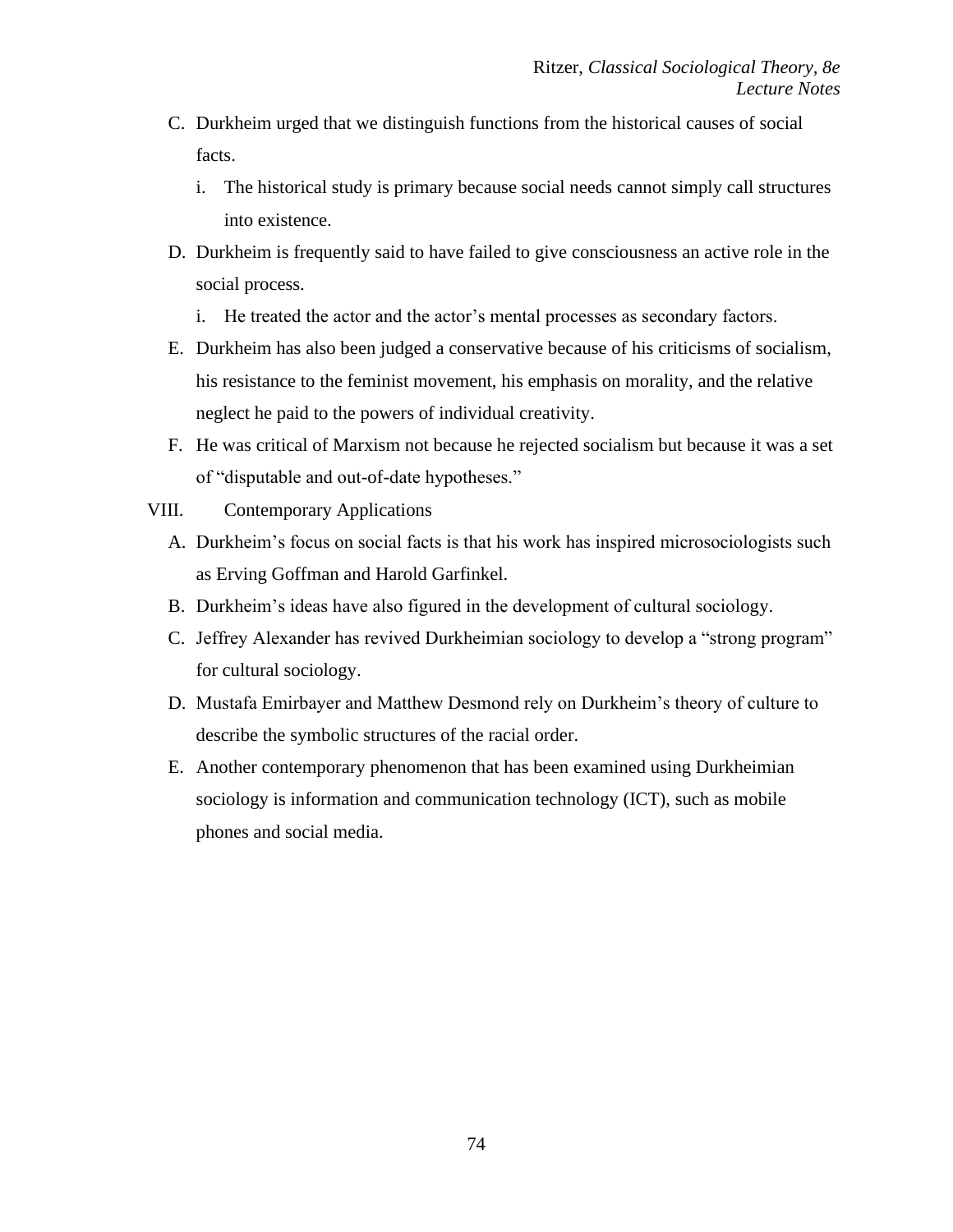# Lecture Notes

# **Chapter 8: Max Weber**

## **Chapter Outline**

- I. Introduction
	- A. Max Weber is probably the most influential figure in sociological theory.
	- B. Weber's work is so varied and subject to so many interpretations that it has influenced a wide array of sociological theories.
	- C. Symbolic interactionists have been affected by Weber's ideas on *verstehen*, as well as by other of Weber's ideas.
	- D. Rational choice theorists have acknowledged their debt to Weber.
- II. Methodology
	- A. History and Sociology
		- i. Weber's early career was dominated by an interest in history.
		- ii. Although Weber felt that each field needed the other, his view was that the task of sociology was to provide a needed "service" to history.
		- iii. Weber explained the difference between sociology and history:
			- a. "Sociology seeks to formulate type concepts and generalized uniformities of empirical processes.
			- b. This distinguishes it from history, which is oriented to the causal analysis and explanation of individual actions, structures, and personalities possessing cultural significance."
		- iv. Weber defined his ideal procedure as "the sure imputation of individual concrete events occurring in historical reality to *concrete, historically given* causes through the study of precise empirical data which have been selected from specific points of view."
		- v. The most important of these debates was over the issue of the relationship between history and science.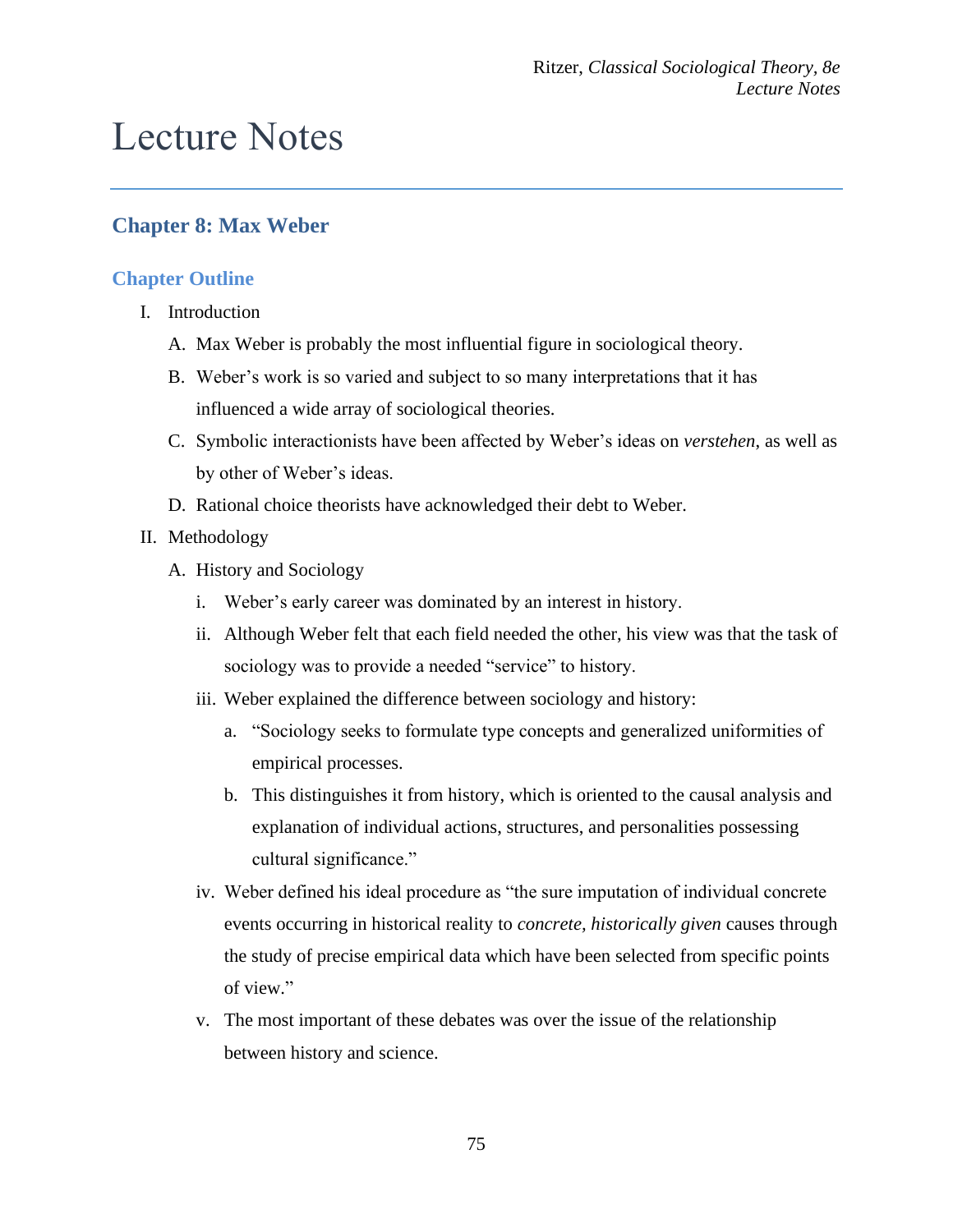- a. At the poles in this debate were those (the positivists) who thought that history was composed of general (nomothetic) laws and those (the subjectivists) who reduced history to idiosyncratic actions and events.
- b. Weber rejected both extremes and in the process developed a distinctive way of dealing with historical sociology.
- c. Although Weber was clearly in favor of generalizing, he also rejected historians who sought to reduce history to a simple set of laws.
- d. This view is reflected in various specific historical studies.
- vi. In rejecting these opposing views of German historical scholarship, Weber fashioned his own perspective, which constituted a fusion of the two orientations.
	- a. Weber felt that history (i.e., historical sociology) was appropriately concerned with both individuality and generality.
- vii. Weber's views on historical sociology were shaped in part by the availability of, and his commitment to the study of, empirical historical data.
- viii. He sought to combine the specific and the general in an effort to develop a science that did justice to the complex nature of social life
- B. Verstehen
	- i. Weber felt that sociologists had an advantage over natural scientists.
	- ii. That advantage resided in the sociologist's ability to understand social phenomena, whereas the natural scientist could not gain a similar *understanding* of the behavior of an atom or a chemical compound.
	- iii. The German word for understanding is *verstehe*.
	- iv. *Hermeneutics*:
		- a. A special approach to the understanding and interpretation of published writings.
		- b. Its goal was to understand the thinking of the author as well as the basic structure of the text.
	- v. One common misconception about *verstehen* is that it is simply the use of "intuition" by the researcher.
	- vi. However, for Weber, *verstehen* was a rational procedure of study.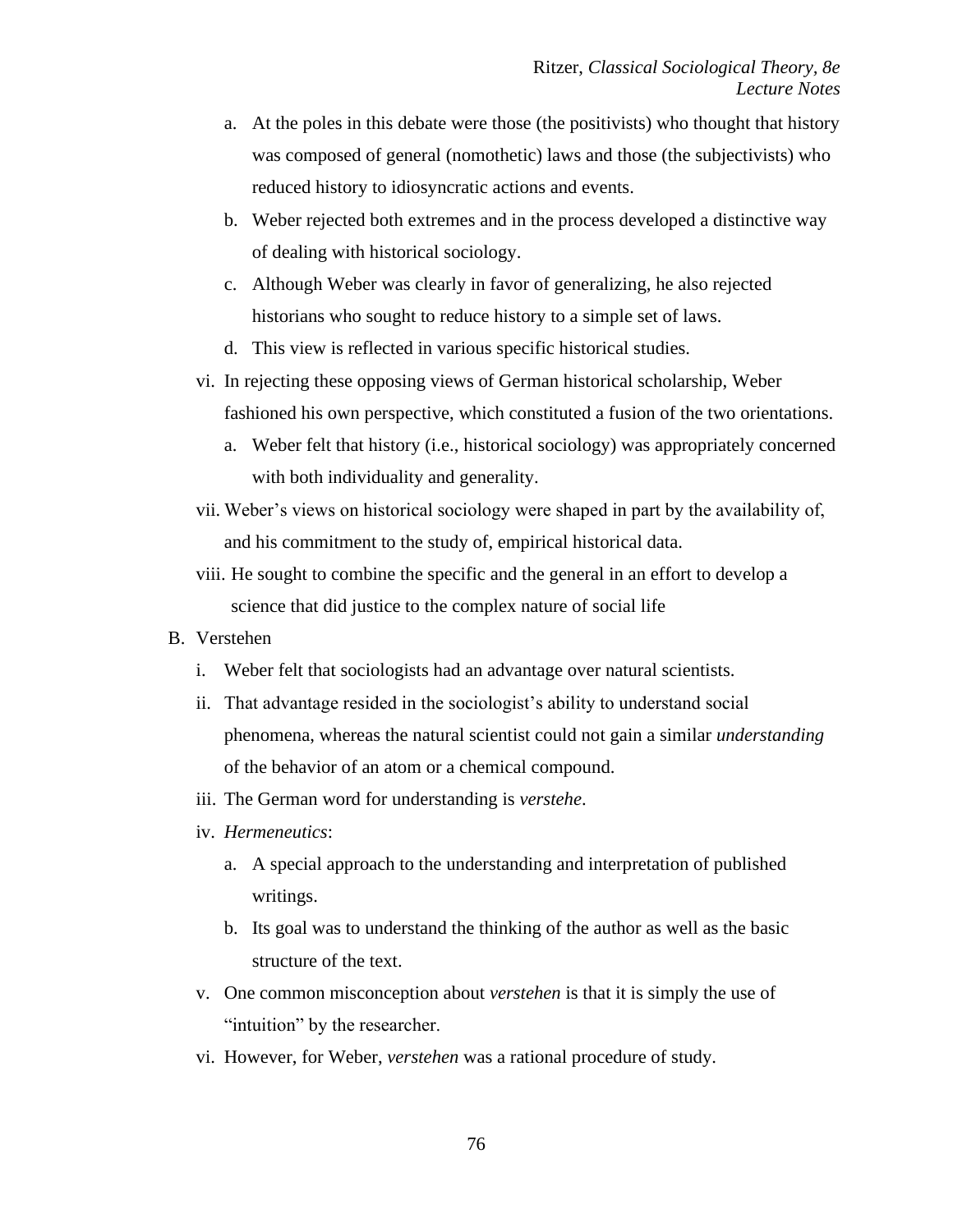- vii. Weber's focus on the cultural and social-structural contexts of action leads us to the view that verstehen is a tool for macro-level analysis.
- C. Causality
	- i. Weber was inclined to see the study of the causes of social phenomena as being within the domain of history, not sociology.
	- ii. By *causality,* Weber meant the probability that an event will be followed or accompanied by another event.
	- iii. Weber operates with a multicausal approach in which "hosts of interactive influences are very often effective causal factors."
		- a. Weber was quite clear on the issue of multiple causality in his study of the relationship between Protestantism and the spirit of capitalism.
	- iv. The critical thing to remember about Weber's thinking on causality is:
		- a. His belief that because we can have a special understanding of social life (verstehen);
		- b. The causal knowledge of the social sciences is different from the causal knowledge of the natural sciences.
	- v. Weber's thoughts on causality were intimately related to his efforts to come to grips with the conflict between nomothetic and idiographic knowledge.
	- vi. *Adequate causality*:
		- a. The best we can do in sociology is to make probabilistic statements about the relationship between social phenomena.
		- b. If x occurs, then it is *probable* that y will occur.
		- c. The goal is to "estimate the *degree* to which a certain effect is 'favored' by certain 'conditions."
- *D. Ideal Types*
	- i. It is a concept constructed by a social scientist, on the basis of his or her interests and theoretical orientation, to capture the essential features of some social phenomenon.
	- ii. The most important thing about ideal types is that they are heuristic devices.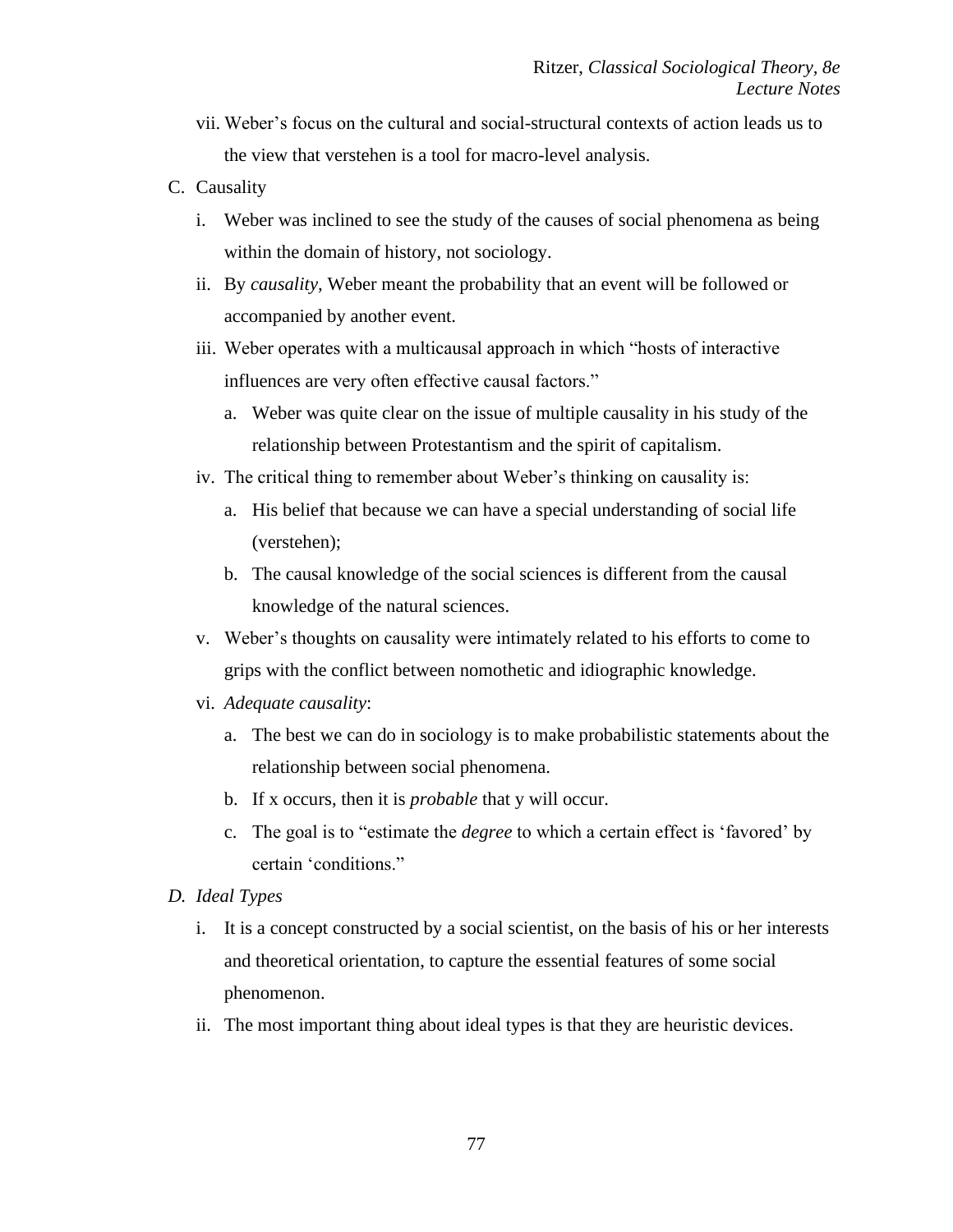- iii. Its function is the comparison with empirical reality in order to establish its divergences or similarities, to describe them with the *most unambiguously intelligible concepts*, and to understand and explain them causally.
- iv. Next, the social scientist must look for the causes of the deviations:
	- a. Actions of bureaucrats that are motivated by misinformation.
	- b. Strategic errors, primarily by the bureaucratic leaders.
	- c. Logical fallacies undergirding the actions of leaders and followers.
	- d. Decisions made in the bureaucracy on the basis of emotion.
	- e. Any irrationality in the action of bureaucratic leaders and followers.
- v. The elements of an ideal type are not to be thrown together arbitrarily; they are combined on the basis of their compatibility.
- vi. In Weber's view, the ideal type was to be derived inductively from the real world of social history.
- vii. In line with Weber's efforts to find a middle ground between nomothetic and idiographic knowledge, he argued that ideal types should be neither too general nor too specific.
- viii. Although ideal types are to be derived from the real world, they are not to be mirror images of that world.
- ix. Weber argued that the ideal type need not be positive or correct; it can just as easily be negative or even morally repugnant.
- x. Because society is constantly changing, and the interests of social scientists are as well, it is necessary to develop new typologies to fit the changing reality.
- xi. Varieties of ideal types:
	- a. Historical ideal types.
	- b. General sociological ideal types.
	- c. Action ideal types.
	- d. Structural ideal types.
- xii. Ideal types constitute the theoretical building blocks for the construction of a variety of theoretical models, and these models are then used to analyze specific historical developments.
- E. Values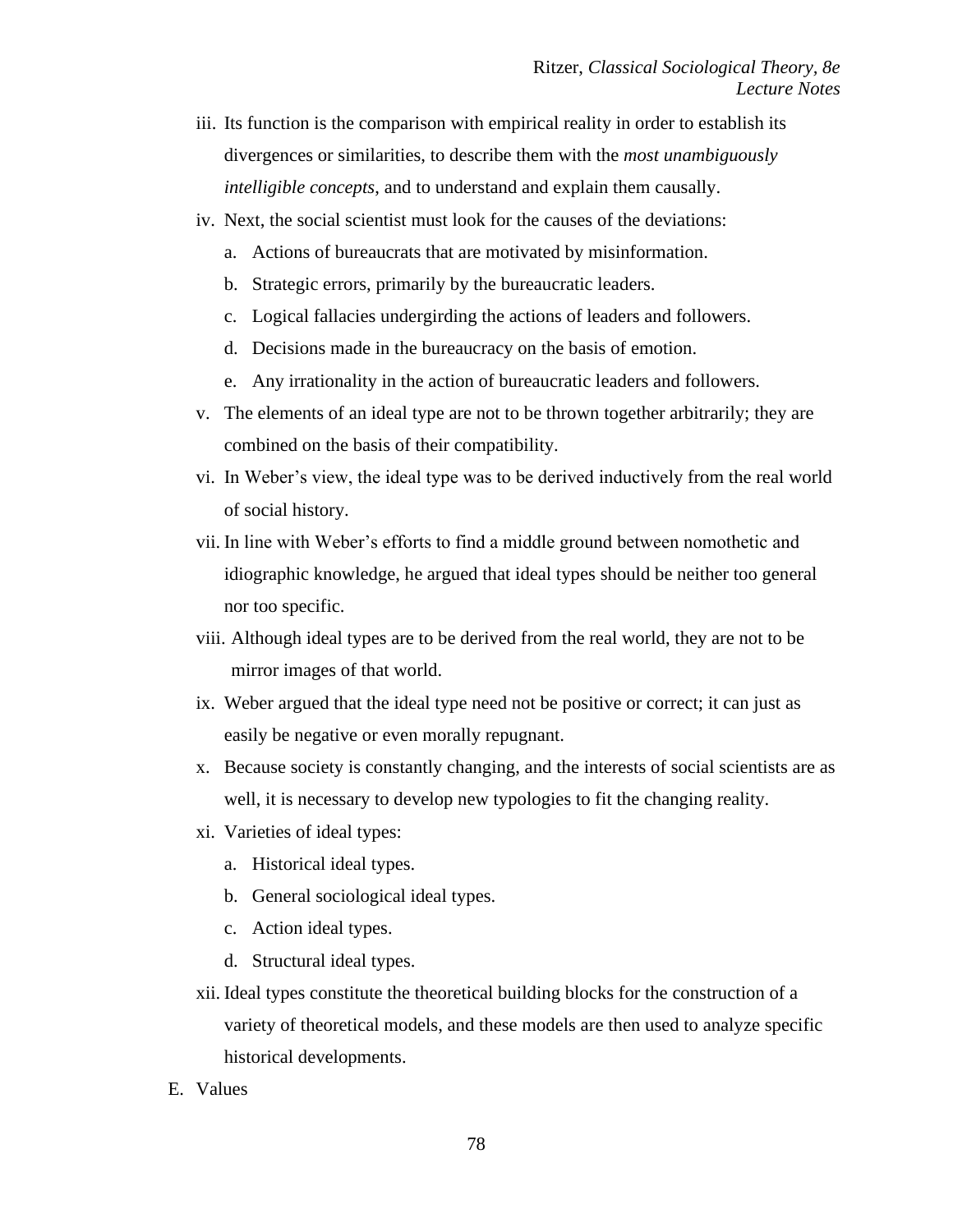- i. A common perception of Weber's view is that social scientists should not let their personal values influence their scientific research in any way.
- ii. *Values and Teaching*
	- a. Academicians have a perfect right to express their personal values freely in speeches, in the press, and so forth, but the academic lecture hall is different.
	- b. The most important difference between a public speech and an academic lecture lies in the nature of the audience.
	- c. The academician is to express "facts," not personal values, in the classroom.
	- d. The only question is whether it is realistic to think that professors can eliminate most values from their presentations.
- iii. *Values and Research*
	- a. Weber believed in the ability to separate fact from value, and this view could be extended to the research world.
	- b. He often differentiated between existential knowledge of what is and normative knowledge of what ought to be.
	- c. We should employ the regular procedures of scientific investigation, such as accurate observation and systematic comparison.
	- d. *Value-relevance*: a selection of those parts of empirical reality which for human beings embody one or several of those general cultural values which are held by people in the society in which the scientific observers live.
	- e. Although Weber was opposed to confusing fact and value, he did not believe that values should be excised from the social sciences.
	- f. Weber was more of a nationalist than he was a classical liberal.
		- Weber's view is that there is no way of scientifically choosing among alternative value positions.
		- Thus, social scientists cannot presume to make such choices for people.

#### III. Substantive Sociology

- A. What Is Sociology?
	- i. Sociology is a science concerning itself with the interpretive understanding of social action and thereby with a causal explanation of its course and consequences.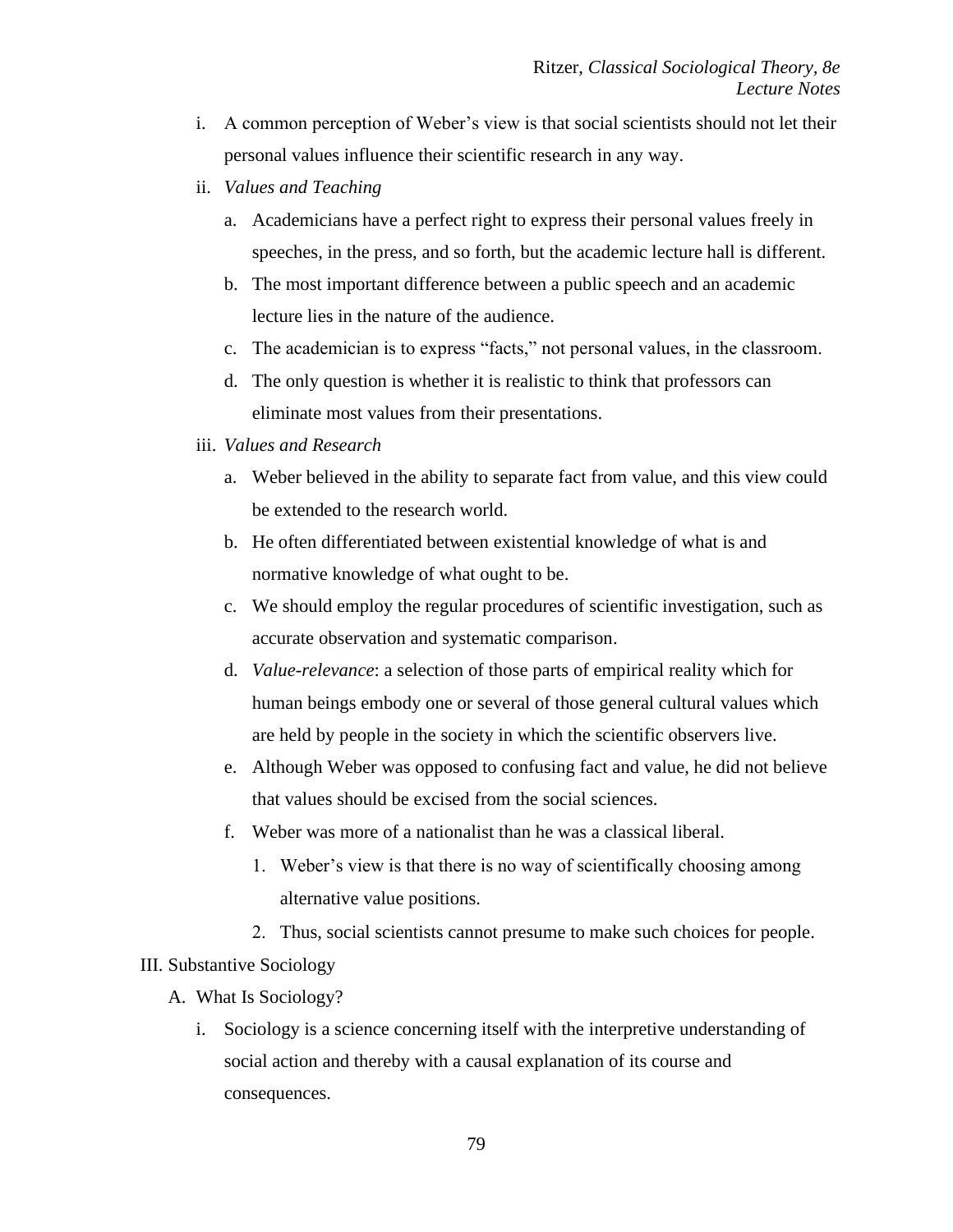- B. Social Action
	- i. Weber's entire sociology, if we accept his words at face value, was based on his conception of social action.
	- ii. He differentiated between action and purely reactive behavior.
	- iii. To Weber, the task of sociological analysis involved "the interpretation of action in terms of its subjective meaning."
	- iv. *Economic action*: A conscious, primary orientation to economic consideration for what matters is not the objective necessity of making economic provision, but the belief that it is necessary.
	- v. In his action theory, Weber's clear intent was to focus on individuals and patterns and regularities of action and not on the collectivity.
	- vi. Weber utilized his ideal-type methodology to clarify the meaning of action by identifying four basic types of action:
		- a. *Means–ends rationality*.
		- b. *Value rationality*.
		- c. *Affectual* action.
		- d. *Traditional* action.
- C. Class, Status, and Party
	- i. Weber contends that a "class situation" exists when three conditions are met:
		- a. A number of people have in common a specific causal component of their life chances.
		- b. This component is represented exclusively by economic interests in the possession of goods and opportunities for income.
		- c. This component is represented under the conditions of the commodity or labor markets.
	- ii. A *class* is not a community but merely a group of people in the same economic, or market, situation.
	- iii. Status situation: Every typical component of the life of men that is determined by a specific, positive or negative, social estimation of *honor*"
	- iv. Parties: *Structures* struggling for domination.
- D. Structures of Authority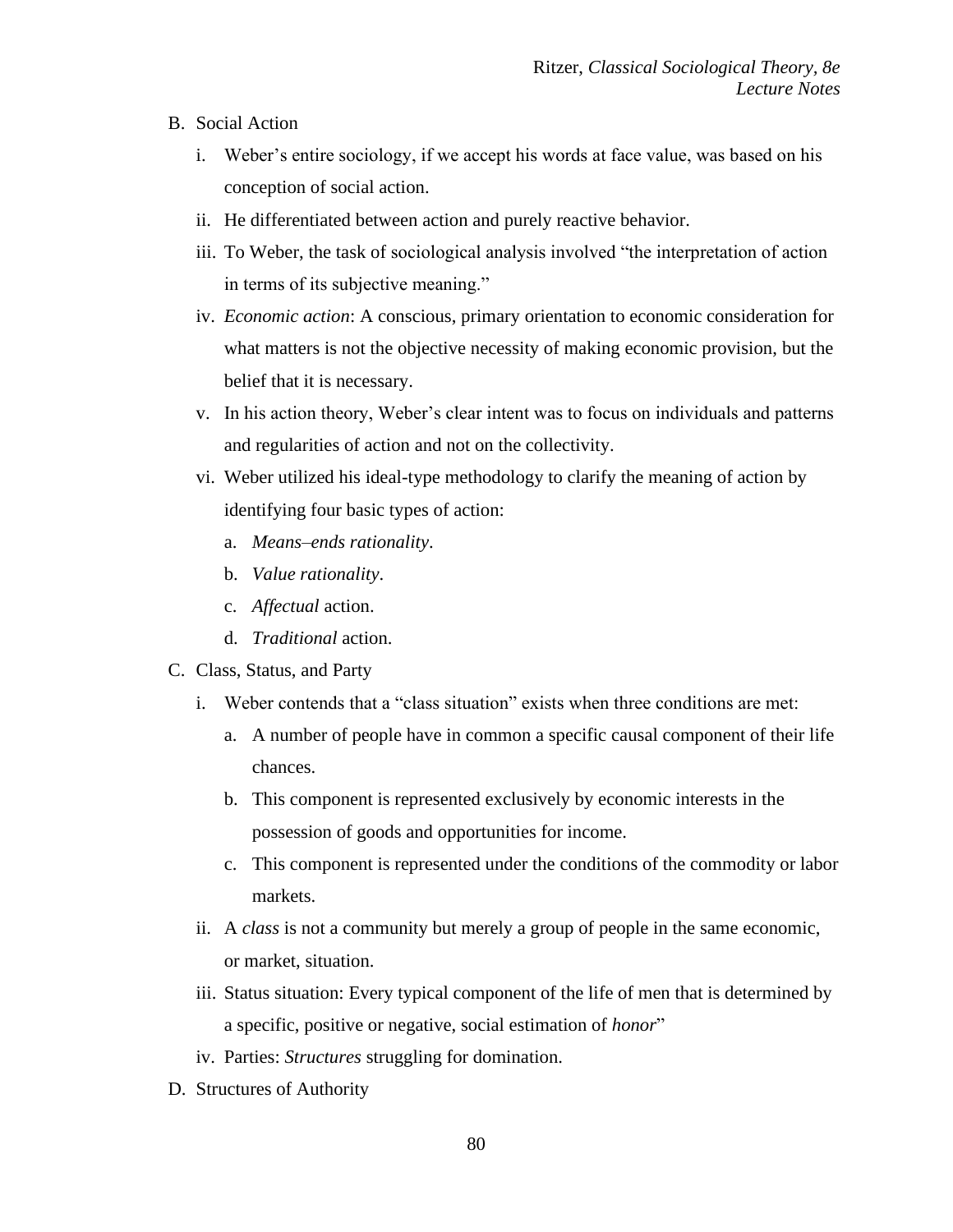- i. *Domination*: The probability that certain specific commands (or all commands) will be obeyed by a given group of persons.
- ii. Authority: Legitimate forms of domination.
- iii. Three bases: Rational, traditional, charismatic.
- iv. *Rational-Legal Authority*
	- a. *Bureaucracy:* The purest type of exercise of legal authority.
	- *b. Ideal typical Bureaucracy:*
		- A bureaucracy is capable of attaining the highest degree of efficiency, and is in this sense formally the most rational known means of exercising authority over human beings*.*
		- 2. It is a purposeful exaggeration of the rational characteristics of bureaucracies.
	- *c. Any Alternatives?*
		- Weber believed that in the case of socialism, we would see an increase, not a decrease, in bureaucratization.
	- *d. Any Hope?*
		- Professionals who stand outside the bureaucratic system can control it to some degree.
- v. *Traditional Authority*
	- a. It is based on a claim by the leaders, and a belief on the part of the followers, that there is virtue in the sanctity of age-old rules and powers.
	- b. It also does not have a rational ordering of relations of superiority and inferiority; it lacks a clear hierarchy.
	- c. Types of traditional authority:
		- *Gerontocracy*: Rule by elders.
		- *Primary patriarchalism*: Leaders who inherit their positions.
		- *Patrimonialism*: Traditional domination with an administration and a military force that are purely personal instruments of the master.
		- *Feudalism*: Limits the discretion of the master through the development of more routinized, even contractual, relationships between leader and subordinate.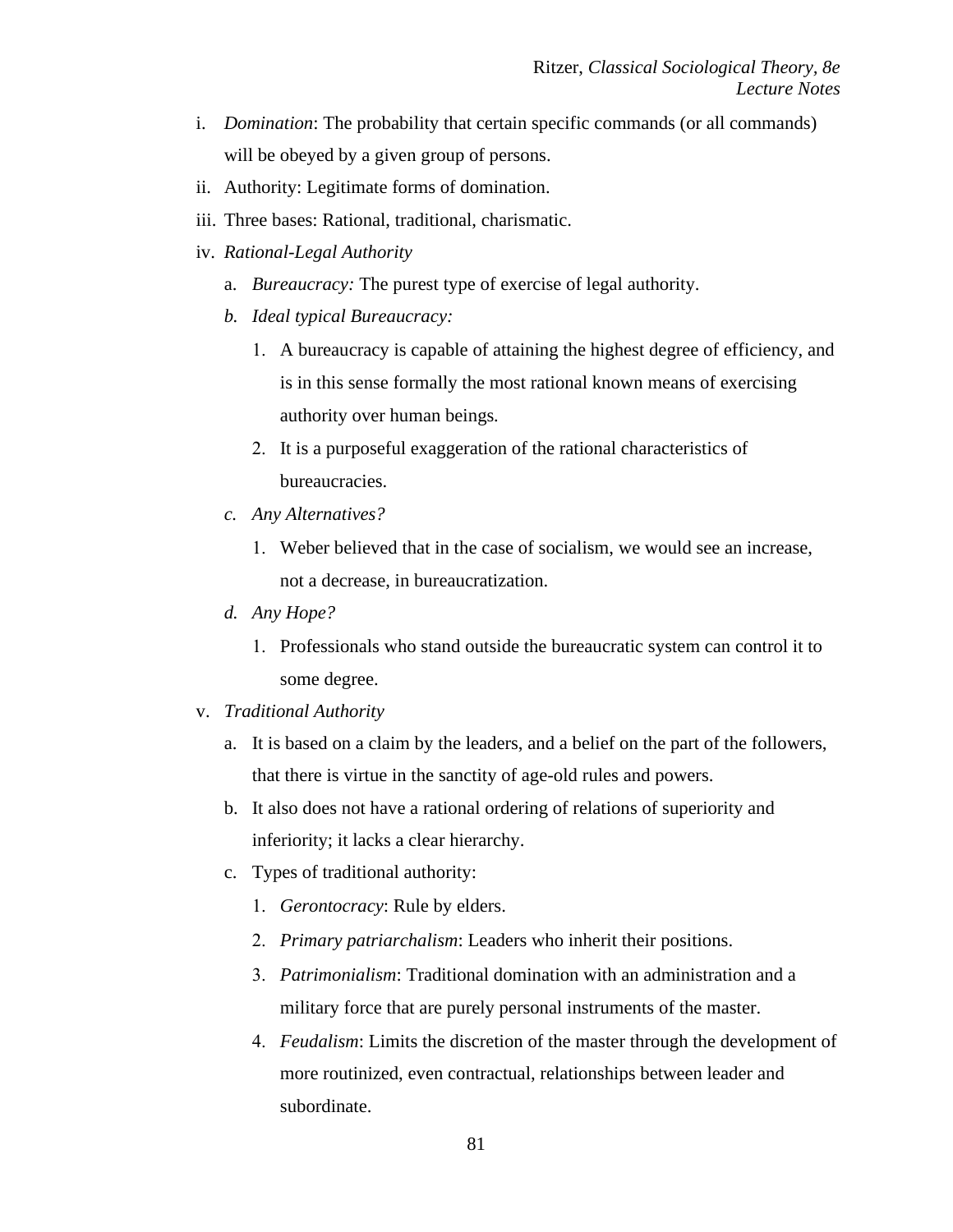- d. Weber saw structures of traditional authority, in any form, as barriers to the development of rationality.
- vi. *Charismatic Authority*
	- a. If the disciples define a leader as charismatic, then he or she is likely to be a charismatic leader irrespective of whether he or she actually possesses any out-standing traits.
	- *b. Charisma and Revolution*
		- Charisma was one of the most important revolutionary forces in the social world.
		- What distinguishes charisma as a revolutionary force is that it leads to changes in the minds of actors; it causes a "subjective or internal reorientation."
		- Whereas charisma is an internal revolutionary force that changes the minds of actors, Weber saw (formal) rationality as an external revolutionary force changing the structures of society and individuals.
	- *c. Charismatic Organizations and the Routinization of Charisma*
		- Compared to that of the ideal-typical bureaucracy, the staff of the charismatic leader is lacking on virtually all counts.
		- Weber found the staff of the charismatic leader to be "greatly inferior" to the staff in a bureaucratic form of organization.
		- In the long run, charisma cannot be routinized and still be charisma; it must be transformed into either traditional or rational-legal authority.
- vii. *Types of Authority and the "Real World"*
	- a. The three forms of authority are not parallel structures, and in the real world there is constant tension and, sometimes, conflict among them.
	- b. The charismatic leader is a constant threat to the other forms of authority.
	- c. In such a society, the only hope lies with isolated charismatic individuals who manage some-how to avoid the coercive power of society.
- E. Rationalization
	- i. Objectified *rationality*: Action that is in accord with some process of external systematization.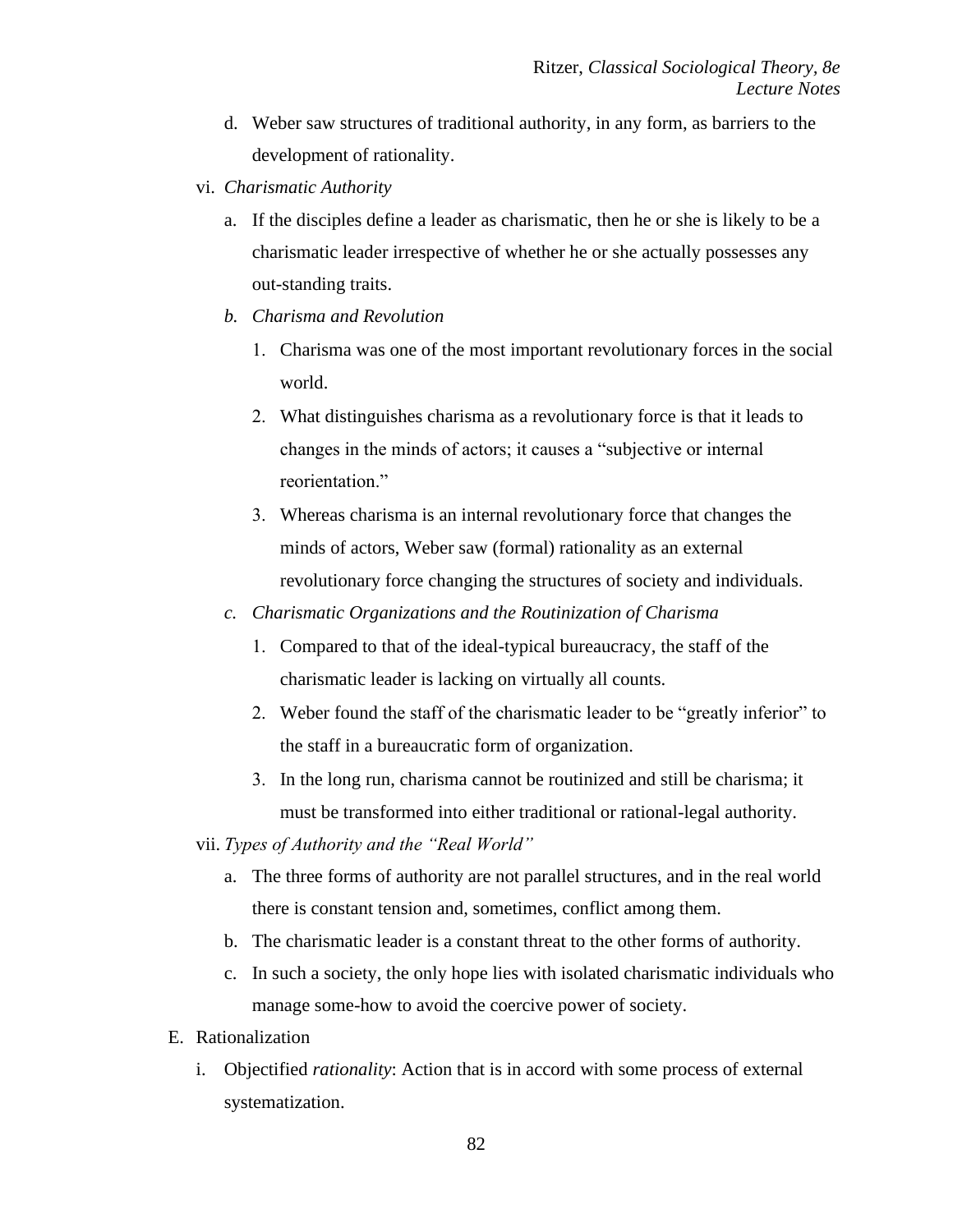- ii. *Types of Rationality*
	- a. *Practical rationality:* Every way of life that views and judges worldly activity in relation to the individual's purely pragmatic and egoistic interests.
	- *b. Theoretical rationality*: It involves a cognitive effort to master reality through increasingly abstract concepts rather than through action*.*
	- c. *Substantive rationality* directly orders action into patterns through clusters of values.
	- d. *Formal rationality* involves means-ends calculation.
	- e. Bureaucratic rationalization revolutionizes with technical means, in principle, as does every economic reorganization.
- iii. *An Overarching Theory?*
	- a. Weber saw capitalism and bureaucracies as being derived from the same basic sources.
	- b. He rejected the idea of "general evolutionary sequence."
	- c. Weber had a deep concern for the overarching effect of the formal rationalization of the economy and bureaucracies on the Western world.

### iv. *Formal and Substantive Rationality*

- a. Six characteristics:
	- Formally rational structures and institutions emphasize calculability, or those things that can be counted or quantified.
	- There is a focus on efficiency, on finding the best means to a given end.
	- There is great concern with ensuring predictability, or that things operate in the same way from one time or place to another.
	- A formally rational system progressively reduces human technology and ultimately replaces human technology with nonhuman technology.
	- Formally rational systems seek to gain control over an array of uncertainties, especially the uncertainties posed by human beings who work in, or are served by, them.
	- Rational systems tend to have a series of irrational consequences for the people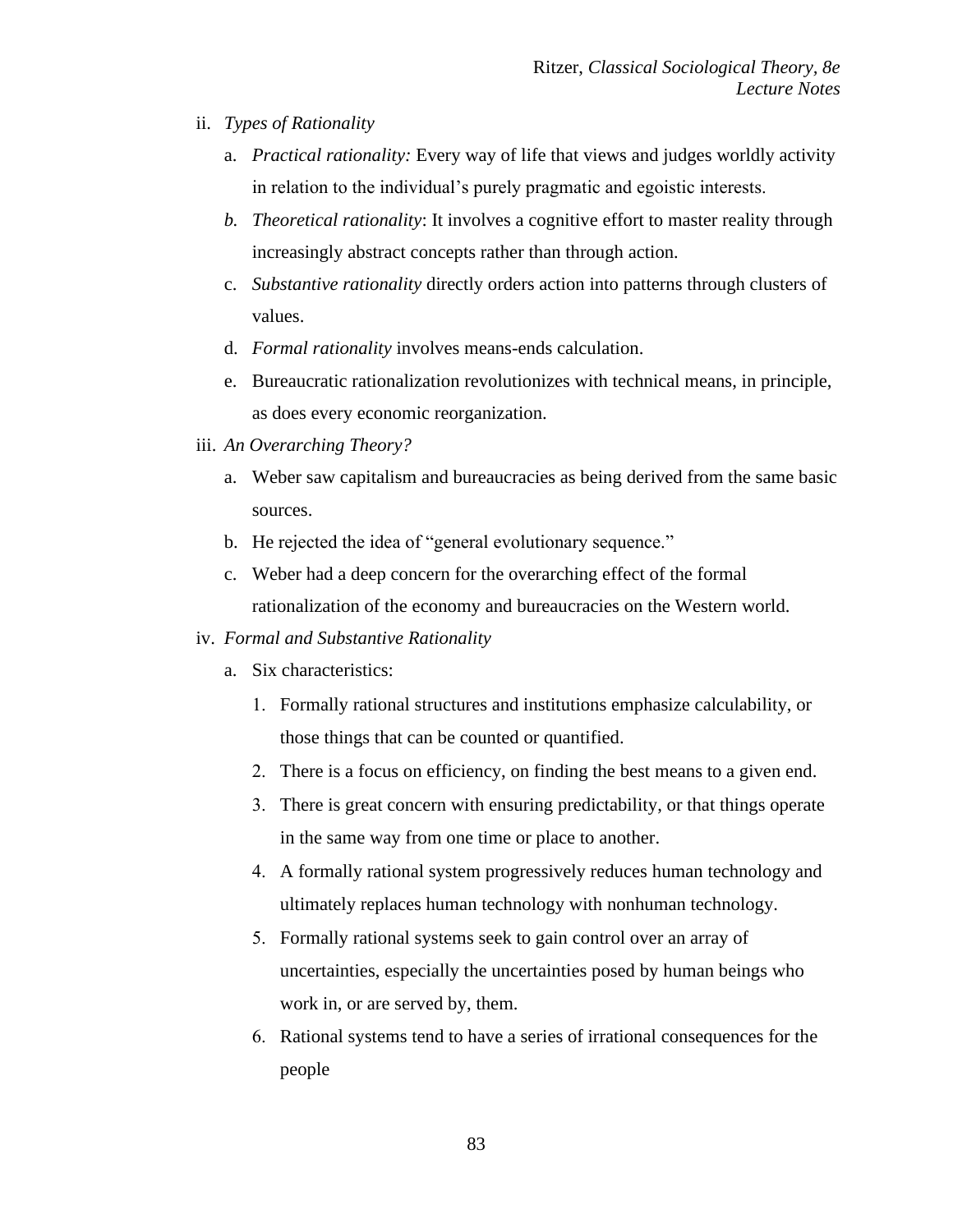- b. Formal rationality stands in contrast to all the other types of rationality but is especially in conflict with substantive rationality.
- v. *Rationalization in Various Social Settings*
	- *a. Economy*
		- Weber defined a specific example of a rational economy as a "functional organization oriented to money-prices which originate in the intereststruggles of men in the market."
		- 2. The development of a capitalistic system hinged on a variety of developments within the economy as well as within the larger society.
		- A rational economy is dependent upon a variety of noneconomic forces throughout the rest of society in order to develop.
	- b. Religion
		- 1. Religion in the West proved to be alterable; it was amenable to rationalization, and it played a key role in the rationalization of other sectors of society.
		- Although the pressure for rationalization exists in many of the world's religions, in areas outside the Western world, the barriers to rationalization more than counterbalance the pressures for rationalization.
		- Weber differentiated between two types of prophets: ethical and exemplary.
		- This rationalized religion proved particularly well suited to winning converts among the urban middle class, and it was there that it played a key role in the rationalization of economic life.
	- c. *Law*
		- Primitive law was a rather undifferentiated system of norms, and highly irrational.
		- 2. In law, as in religion, Weber placed great weight on the process of professionalization: the legal profession is crucial to the rationalization of Western law.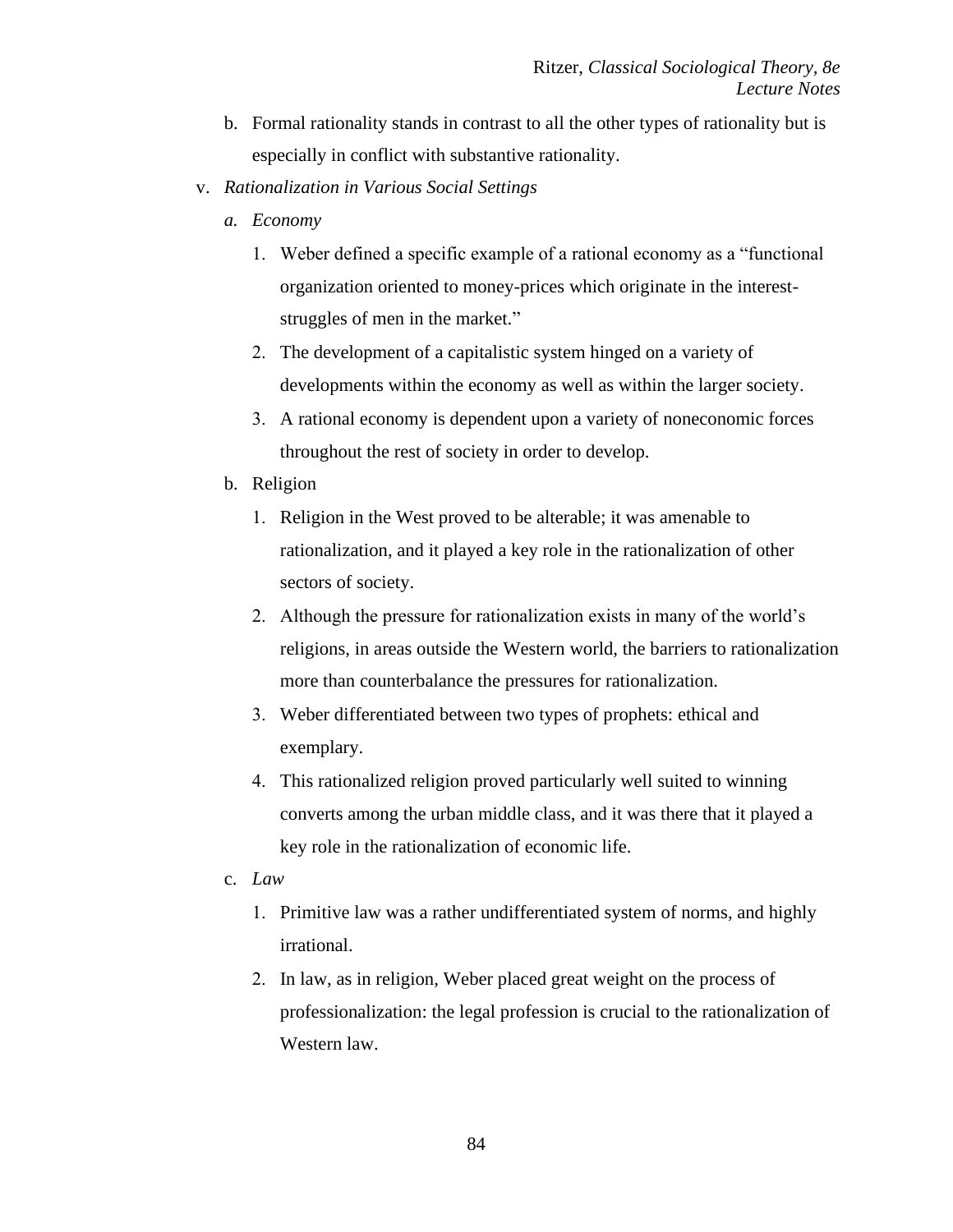- Weber differentiated between two types of legal training: craft and academic legal training.
- However, the most important aspect of Weber's work in this area is the degree to which law is regarded as part of the general process of rationalization throughout the West.
- d. *Polity*
	- A community whose social action is aimed at subordinating to orderly domination by the participants a territory and the conduct of the persons within it, through readiness to resort to physical force, including normally force of arms.
	- 2. The development of the polity in the West involves the progressive differentiation and elaboration of these functions.
- *e. The City*
	- 1. The city provided an alternative to the feudal order and a setting in which modern capitalism and, more generally, rationality could develop.
- *f. Art Forms*
	- Weber viewed music and painting in the West as having developed in a peculiarly rational direction.
- F. Religion and the Rise of Capitalism
	- i. One of his overriding concerns was the relationship among a variety of the world's religions and the development only in the West of a capitalist economic system.
	- ii. Weber's work on religion and capitalism involved an enormous body of crosscultural historical research.
	- iii. By according the religious factor great importance, Weber appeared to be simultaneously building on and criticizing his image of Marx's work.
	- iv. *Paths to Salvation*
		- *a. Asceticism*: An orientation toward action with the commitment of believers to denying themselves the pleasures of the world*.*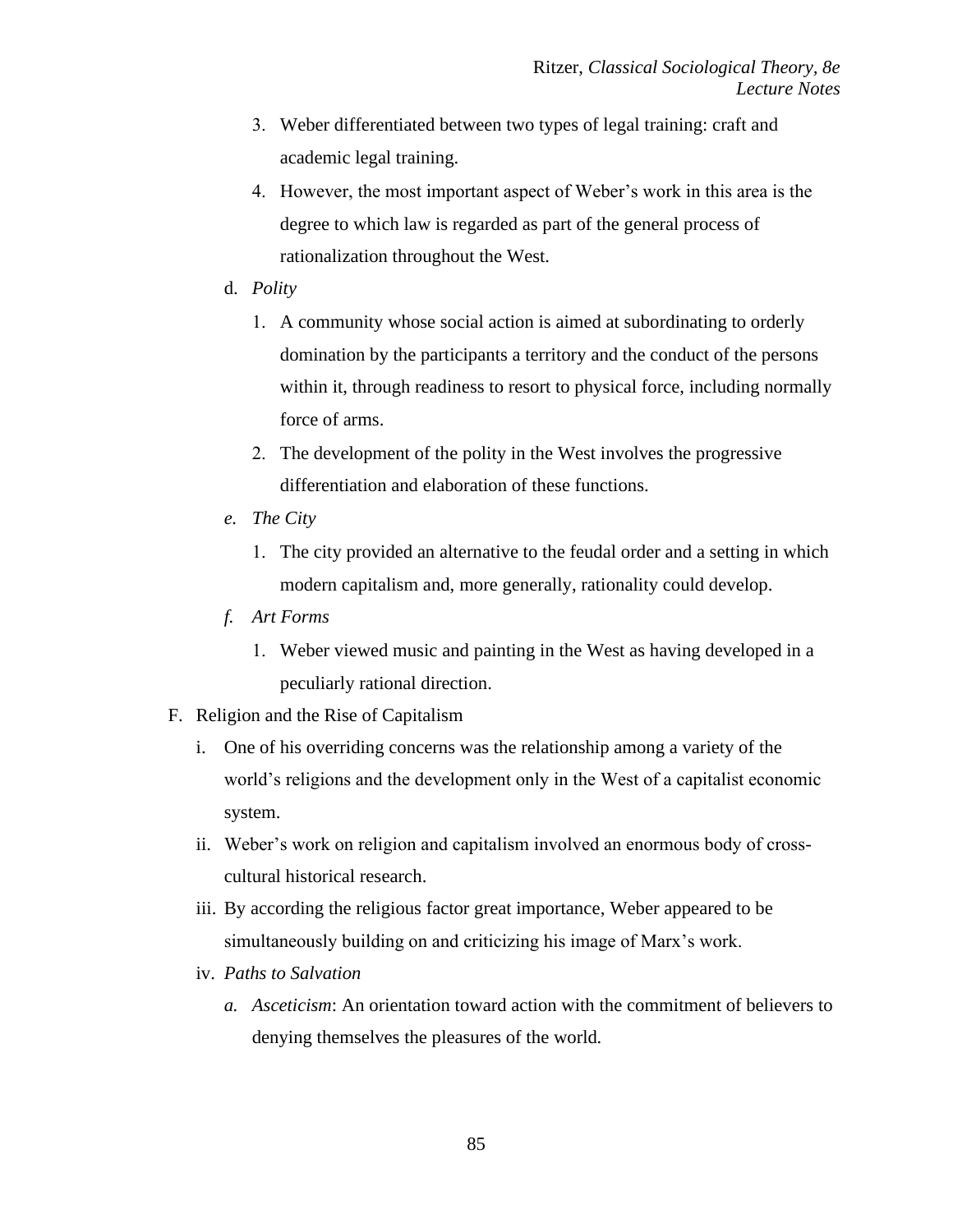- b. *Otherworldly asceticism* involves a set of norms and values that command the followers not to work within the secular world and to fight against its temptations.
- c. *Innerworldly asceticism* does not reject the world; instead, it actively urges its members to work within the world so that they can find salvation, or at least signs of it.
- *d. Mysticism:*
	- *World-rejecting mysticism* involves total flight from the world.
	- *Innerworldly mysticism* leads to contemplative efforts to understand the meaning of the world.
- v. *The Protestant Ethic and the Spirit of Capitalism*
	- a. Weber traced the impact of ascetic Protestantism—primarily Calvinism—on the rise of the spirit of capitalism.
	- b. On a theoretical level, by stressing that he was dealing with the relationship between one ethos (Protestantism) and another (the spirit of capitalism), Weber was able to keep his analysis primarily at the level of systems of ideas.
	- c. In Weber's view, capitalism was an *unanticipated consequence* of the Protestant ethic.
- vi. *Calvinism and the Spirit of Capitalism*
	- a. One feature of Calvinism was the idea that only a small number of people are chosen for salvation.
- vii. *Religion and Capitalism in China*
	- a. In Weber's view, the rudimentary capitalism of China "pointed in a direction opposite to the development of rational economic corporate enterprises."
- viii. *Structural Barriers*
	- a. Structure of the typical Chinese community.
	- b. The structure of the Chinese state.
	- c. The nature of the Chinese language.
	- d. The lack of the required "mentality"; the lack of the needed idea system.
- ix. *Confucianism*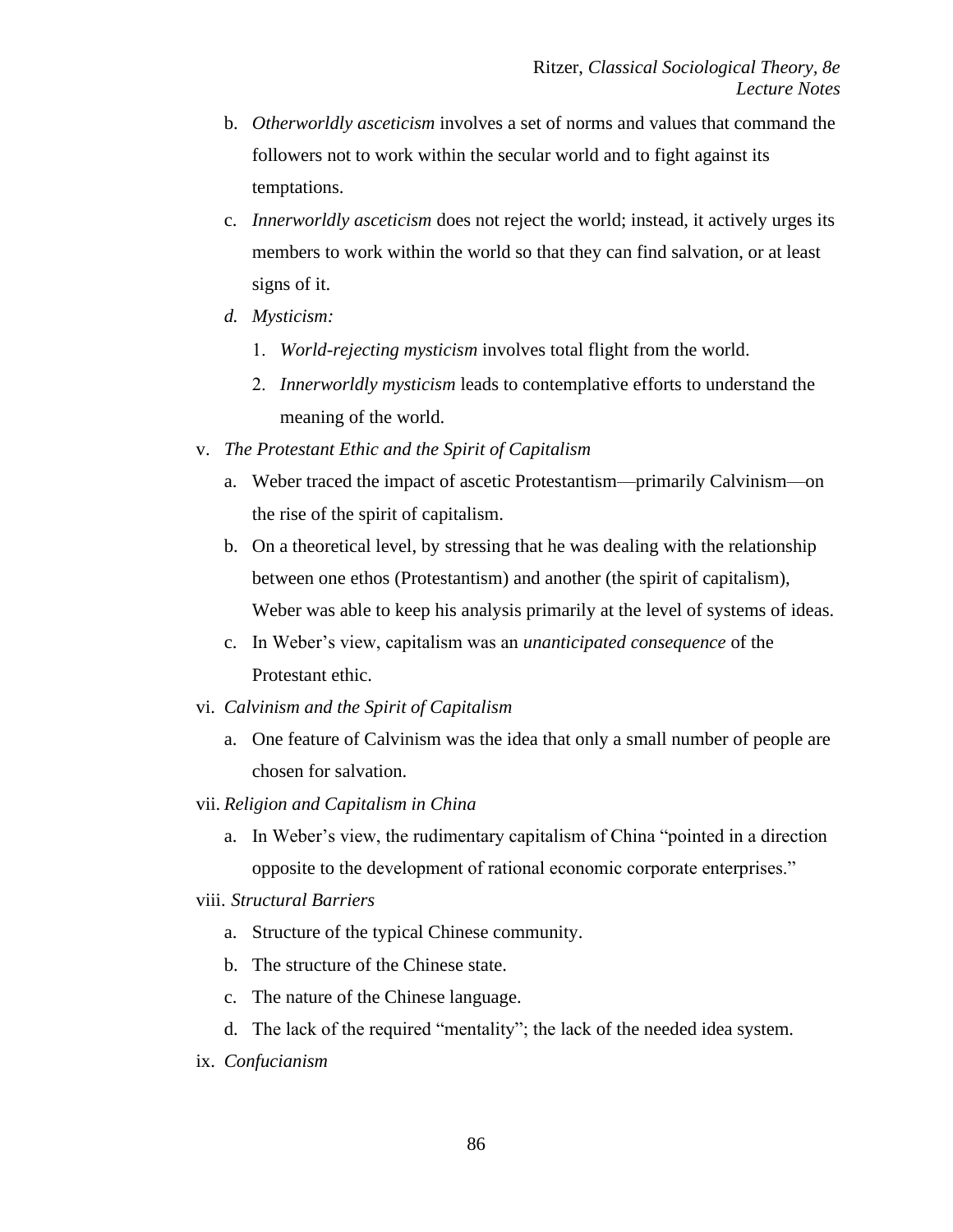- a. Weber contended that Confucianism became a relentless canonization of tradition.
- x. *Taoism*
	- a. One trait common to Taoism and Confucianism is that neither produced enough tension, or conflict, among the members to motivate them to much innovative action in this world.
- xi. *Religion and Capitalism in India*
	- a. Weber discussed the structural barriers of the caste system.
	- b. Among other things, the caste system erected overwhelming barriers to social mobility, and it tended to regulate even the most minute aspects of people's lives.
	- c. The Hindu religion posed similar ideational barriers.

## IV. Criticisms

- A. Weber's *verstehen* method:
	- i. On the one hand, it could not simply mean a subjective intuition because this would not be scientific.
	- ii. On the other hand, the sociologist could not just proclaim the "objective" meaning of the social phenomenon.
- B. Weber lacks a fully theorized macrosociology.
- C. He lacks a critical theory, which can be demonstrated through examining Weber's theory of rationalization.
- D. The unremitting pessimism of Weber's sociology.
- V. Contemporary Applications
	- A. Methodologically, Weber developed a historically grounded, hermeneutic alternative to both positivist and postmodern sociology.
	- B. Sociologists have also made use of Weber's substantive ideas to analyze contemporary social life.
	- C. Sociologists have applied Weber's concept of charismatic authority to understand leaders of new religious movements/cults.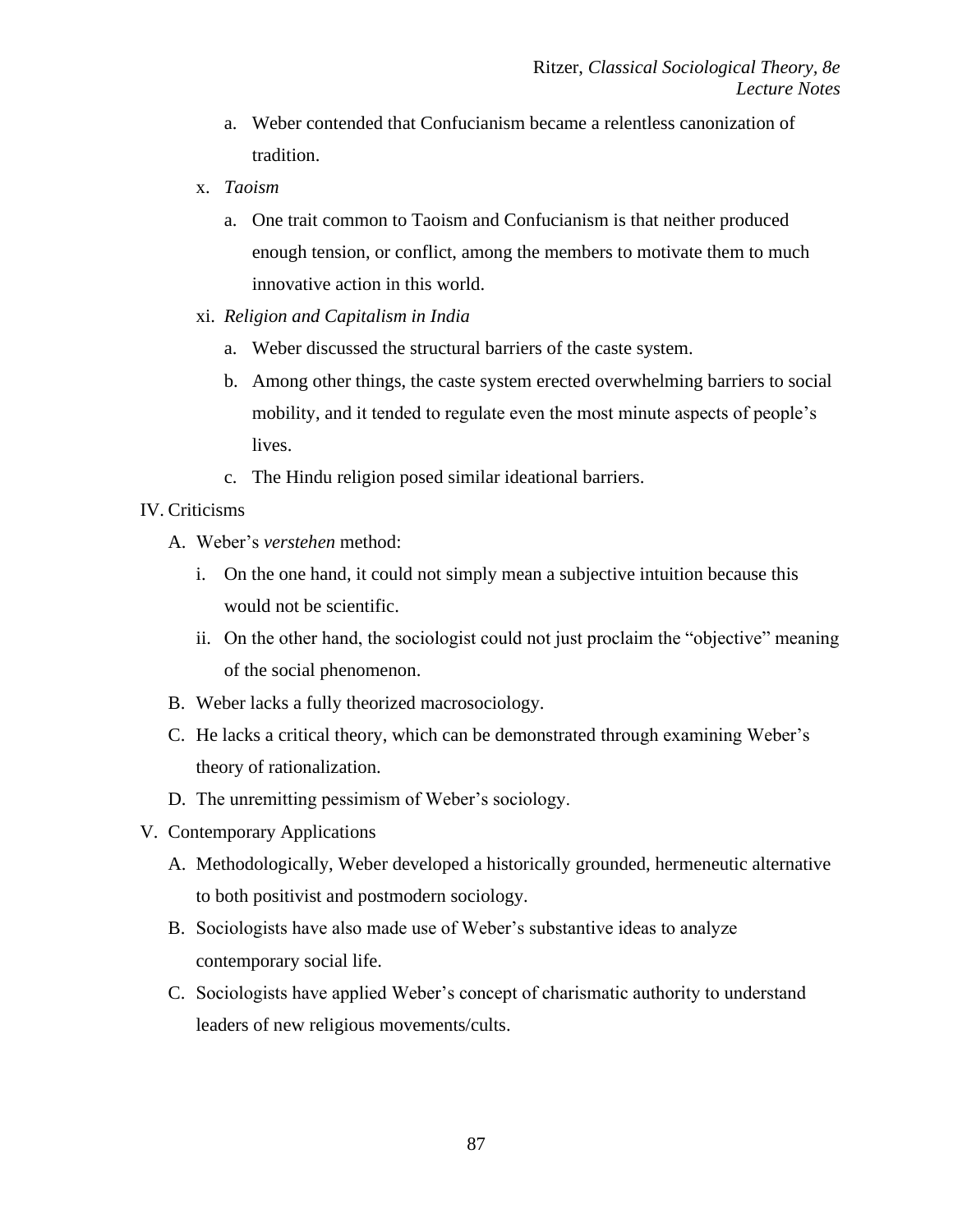# Lecture Notes

# **Chapter 9: Georg Simmel**

# **Chapter Outline**

- I. Primary Concerns
	- A. Georg Simmel is best known as a microsociologist who played a significant role in the development of small-group research.
	- B. Levels and Areas of Concern
		- i. Four basic levels of concern in Simmel's work:
			- a. First are his microscopic assumptions about the psychological components of social life.
			- b. Second, on a slightly larger scale, is his interest in the sociological components of interpersonal relationships.
			- c. Third, and most macroscopic, is his work on the structure of, and changes in, the social and cultural "spirit" of his times.
			- d. Fourth, his work that involves ultimate metaphysical principles of life.
		- ii. Three separable problem "areas" in sociology:
			- a. "Pure" sociology: Psychological variables are combined with forms of interactions.
			- b. "General" sociology, dealing with the social and cultural products of human history.
			- c. "Philosophical" sociology, that dealt with his views on the basic nature, and inevitable fate, of humankind.
	- C. Dialectical Thinking
		- i. A dialectical approach is:
			- a. Multicausal and multidirectional;
			- b. Integrates fact and value;
			- c. Rejects the idea that there are hard-and-fast dividing lines between social phenomena;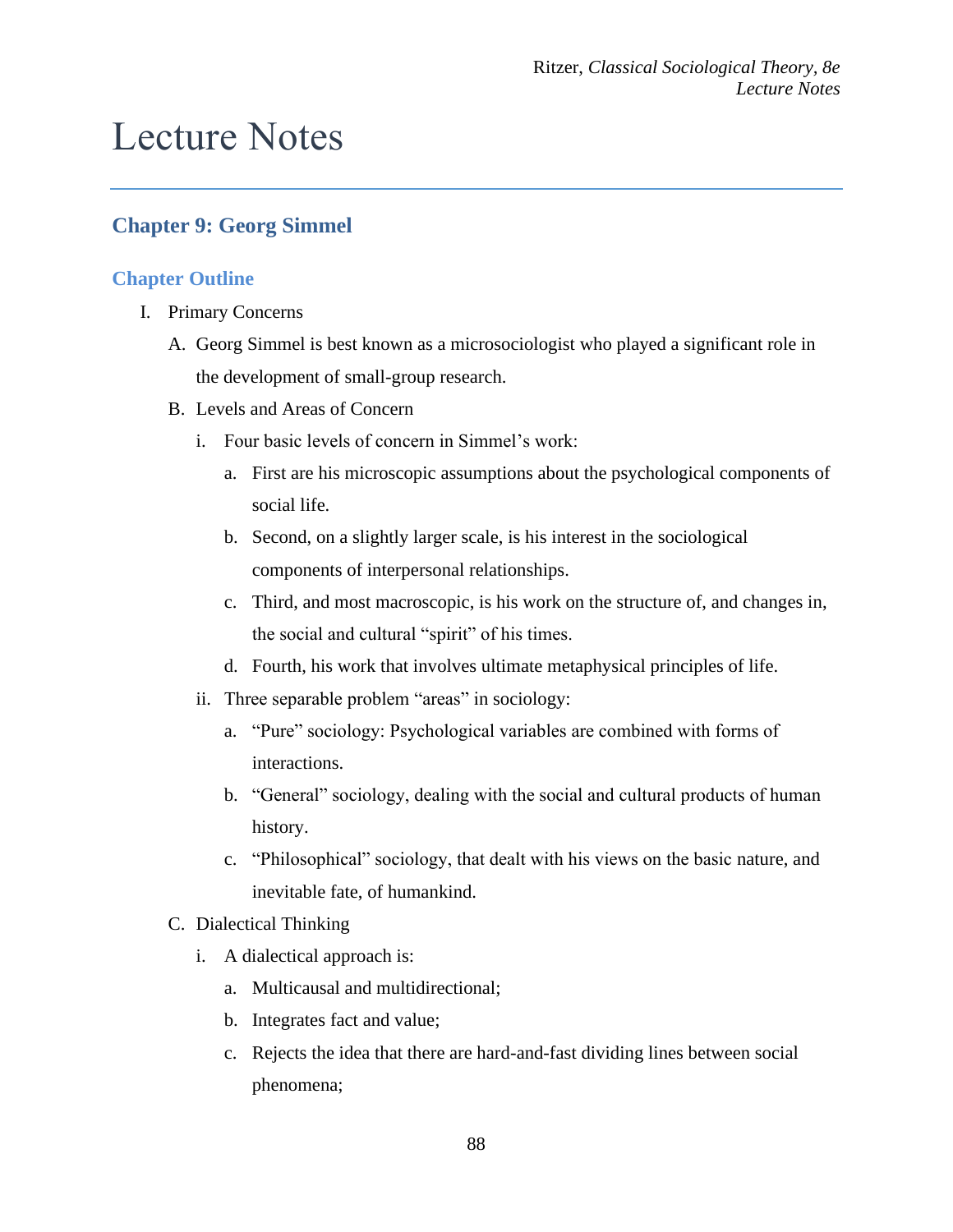- d. Focuses on social relations;
- e. Looks not only at the present but also at the past and the future; and
- f. Deeply concerned with both conflicts and contradictions.
- ii. Simmel manifested his commitment to the dialectic in various ways.
- iii. He stated that the world can best be understood in terms of conflicts and contrasts between opposed categories.
- iv. *Fashion*
	- a. Simmel illustrated the contradictions in fashion in a variety of ways:
		- On the one hand, fashion is a form of social relationship that allows those who wish to conform to the demands of the group to do so.
		- On the other hand, fashion also provides the norm from which those who wish to be individualistic can deviate.
	- b. Fashion is also dialectical in the sense that the success and spread of any given fashion lead to its eventual failure.
- D. Life
	- i. According to Simmel, reality is always changing, and life is the concept that Simmel used to describe the changing nature of reality.
	- ii. Life is the process of constant *becoming* rather than a settled, easily grasped, state of *being*.
	- iii. The concept of life has important implications for sociology.
	- iv. Life is not simply flow and change, but better understood as that which creates social forms and then overcomes or "transcends" those forms.
	- v. Despite the complexity of the ideas, Simmel's life philosophy is quite straightforward: humans live in a world of constant change and flow.
	- vi. More-Life and More-Than-Life
		- a. People possess a doubly transcendent capability.
		- b. The objective existence of these phenomena (more-than-life) comes to stand in opposition to the creative forces (more-life) that produced the objects in the first place.
- II. Individual Consciousness and Individuality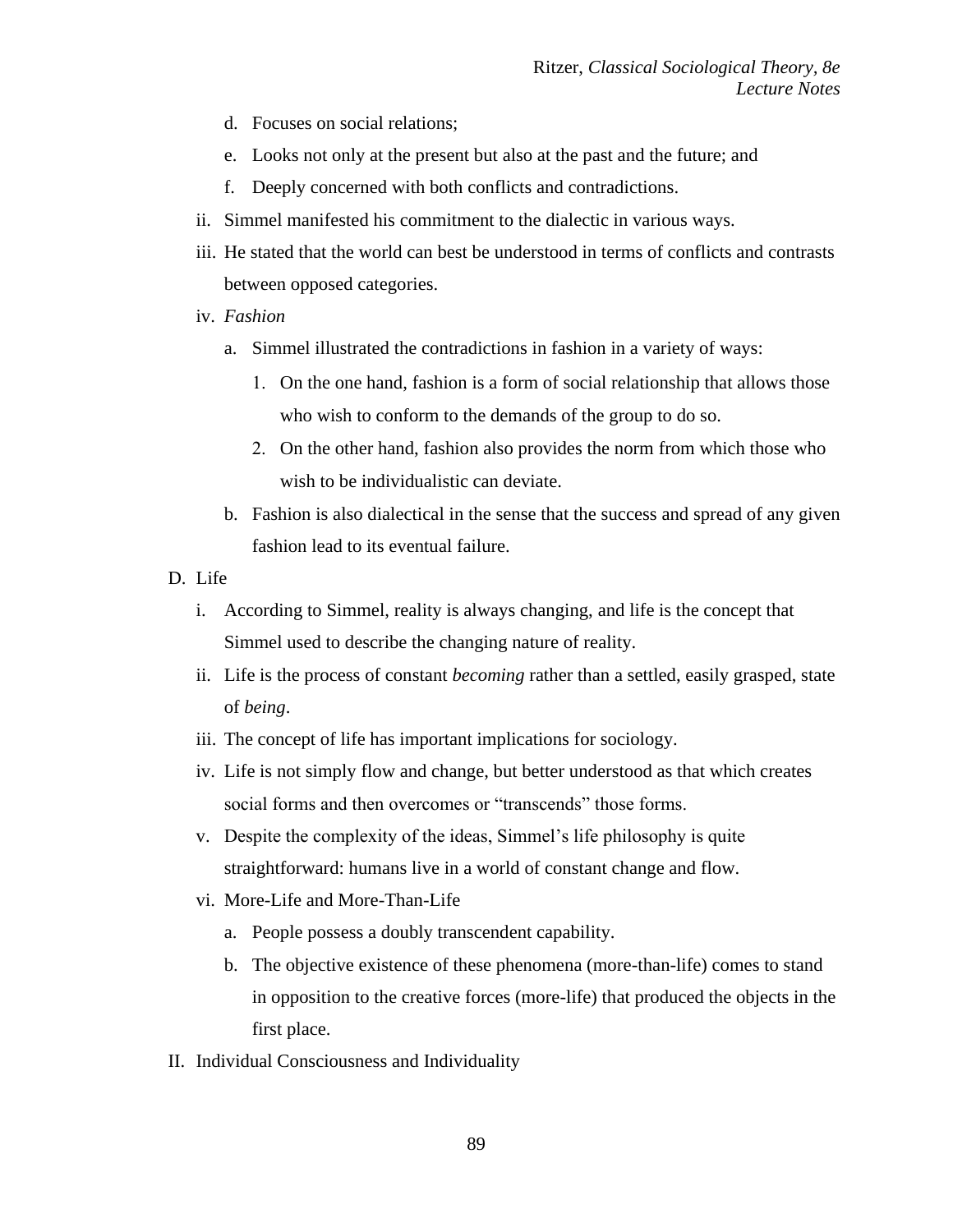- A. Simmel's sociology focused primarily on forms of association and interactions between persons.
- B. Simmel believed that individuals are the "bearers" of the life process.
- C. As bearers of the life process, individuals are creative beings always driven to transcend that which is fixed and stable.
- D. Simmel stated that society is not simply "out there" but is also "'my representation'—something dependent on the activity of consciousness."
- E. Simmel had a conception of people's ability to confront themselves mentally, to set themselves apart from their own actions.
- F. Individuality was important to Simmel as an ethical or moral ideal.
- G. In effect, Simmel argued that socialism destroys the creativity of life in the name of society.
- III. Social Interaction ("Association")
	- A. Simmel made clear here that one of his primary interests was interaction (association) among conscious actors and that his intent was to look at a wide range of interactions.
	- B. In his general and philosophical sociologies, Simmel held a much larger-scale conception of society as well as culture.
	- C. Interaction: Forms and Types
		- i. One of Simmel's dominant concerns was the *form* rather than the *content* of social inter-action.
		- ii. In Simmel's view, the sociologist's task is to do precisely what the lay-person does, that is, impose a limited number of forms on social reality, on interaction in particular, so that it may be better analyzed.
		- iii. Simmel's interest in the forms of social interaction has various criticisms:
			- a. He has been accused of imposing order where there is none.
		- iv. Defending Simmel's approach to formal sociology:
			- a. First, it is close to reality.
			- b. Second, it does not impose arbitrary and rigid categories on social life but tries instead to allow the forms to emerge from social life.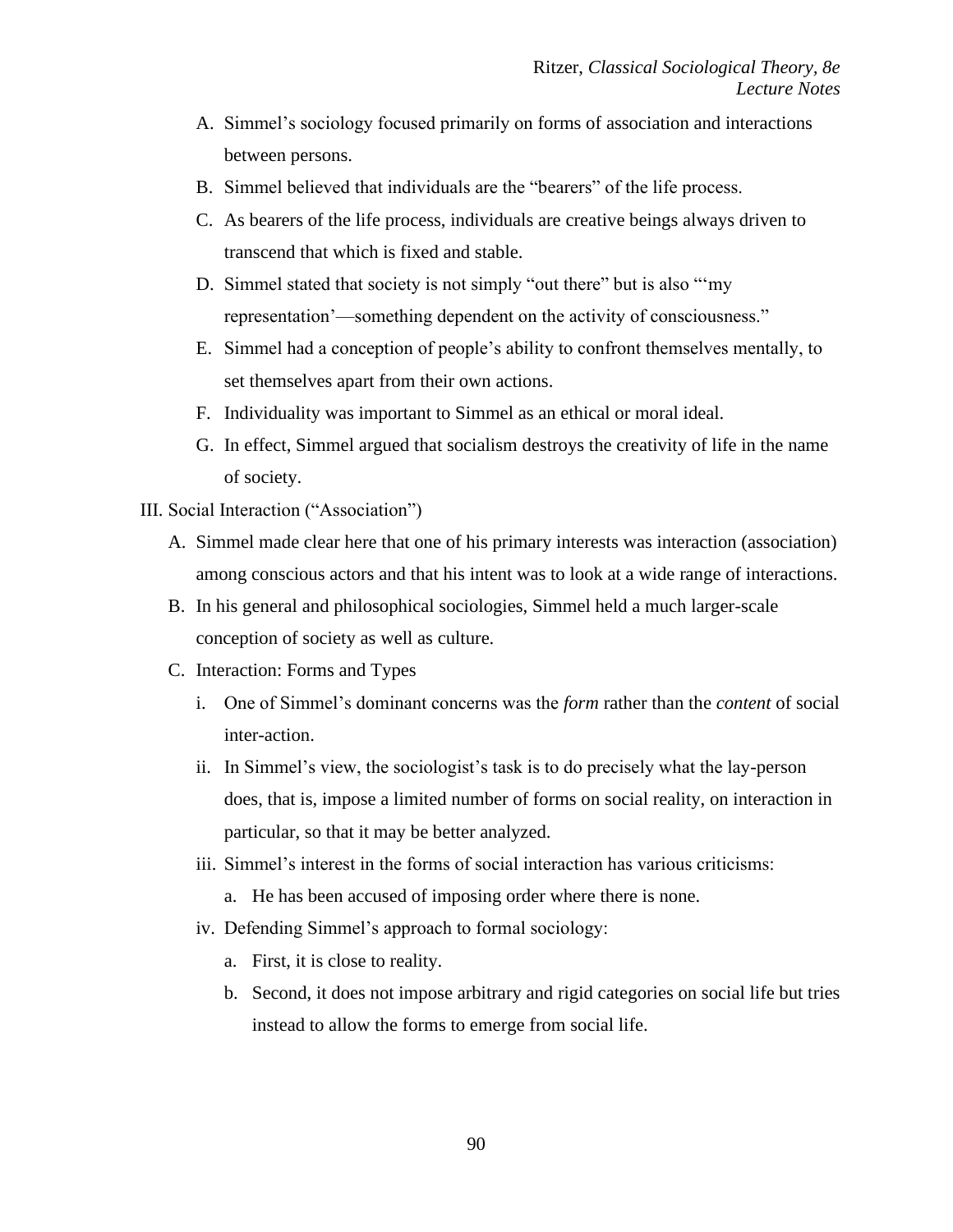- c. The goal was not to impose order on social life per se, but to show how people always organize and reorganize their lives through the creation of social forms.
- d. Formal sociology militates against the poorly conceptualized empiricism that is characteristic of much of sociology.
- v. *Social Geometry*
	- a. *Numbers*
		- *Dyad and Triad:* For Simmel there was a crucial difference between the dyad (two-person group) and the triad (three-person group).
	- b. *Group Size*
		- At a more general level, there is Simmel's ambivalent attitude toward the impact of group size.
	- c. *Distance*
		- The properties of forms and the meanings of things are a function of the relative distances between individuals and other individuals or things.
- vi. *Social Types*
	- a. *The Poor*
		- As is typical of types in Simmel's work, the poor were defined in terms of social relationships, as being aided by other people or at least having the right to that aid.
		- 2. From his point of view, poverty is found in all social strata.
		- This concept foreshadowed the later sociological concept of relative deprivation

vii. *Social Forms*

- *a. Superordination and Subordination*
	- 1. They have a reciprocal relationship.
	- Even in the most oppressive form of domination, subordinates have at least some degree of personal freedom.
- *b. Social Forms and Simmel's Larger Problematic*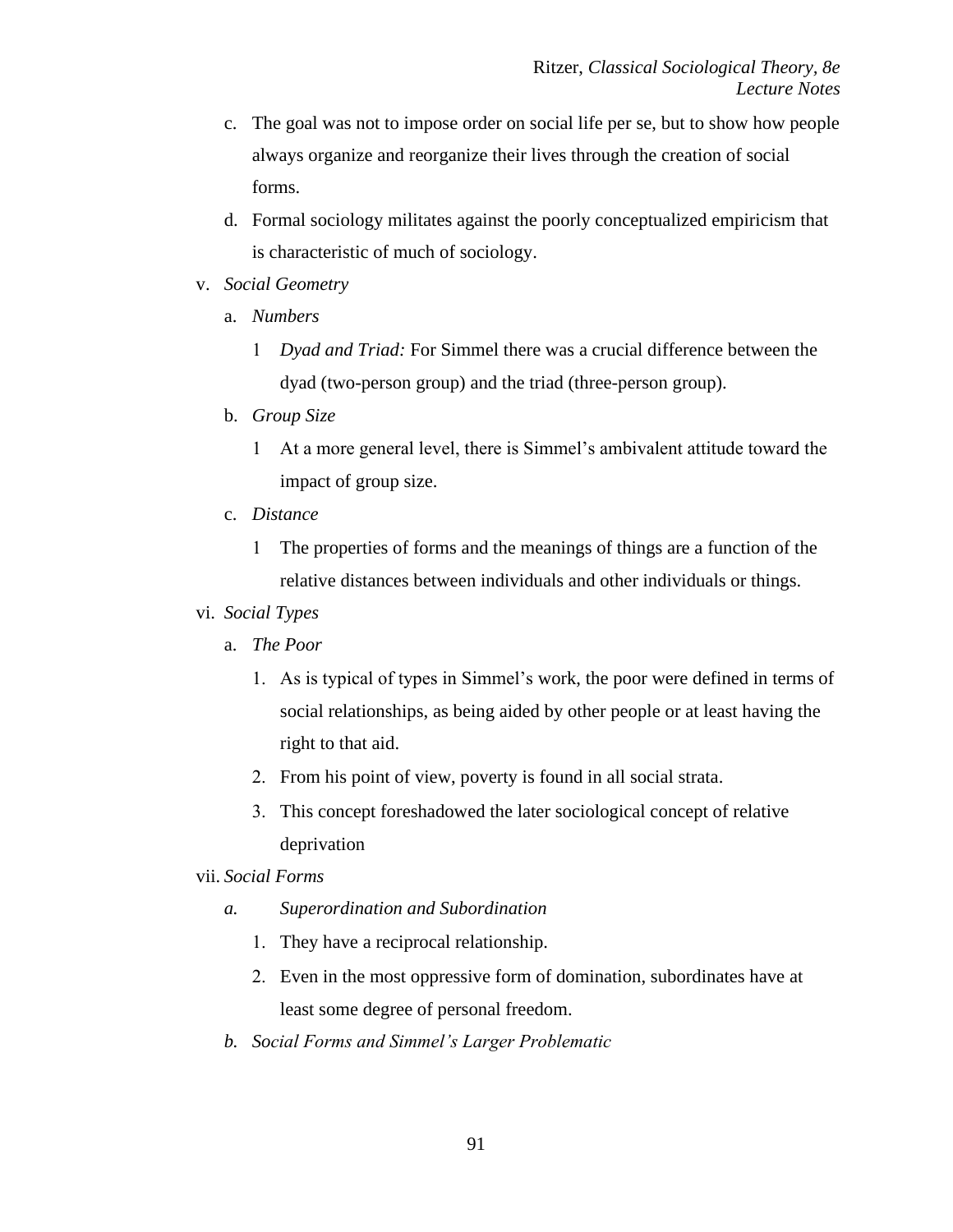In Simmel's view, the discovery of objectivity—the independence of things from the condition of their subjective or psychological genesis was the greatest achievement in the cultural history of the West.

### IV. Social Structures and Worlds

- A. Simmel said relatively little directly about the large-scale structures of society.
- B. He was uncomfortable with the nominalist conception that society is nothing more than a collection of isolated individuals.
- C. Although Simmel enunciated an interactionist position, in much of his work he operated as a realist, as if society were a real material structure.
- D. Simmel discussed three particularly important worlds: science, religion, and art.
	- i. Despite their common origin in life, each of these worlds organizes the contents of life in different ways.
	- ii. Worlds eventually turn upon their creators, shaping life rather than giving immediate expression to the needs and necessities of life.
- V. Objective Culture
	- A. Objective culture is the cultural level of social reality.
	- B. It grows and expands in various ways:
		- i. First, its absolute size grows with increasing modernization.
		- ii. Second, the number of different components of the cultural realm also grows.
		- iii. Finally, the various elements of the cultural world become more and more intertwined in an ever more powerful, self-contained world that is increasingly beyond the control of the actors.
	- C. What worried Simmel most was the threat to individual culture posed by the growth of objective culture.
	- D. He saw the modern metropolis as the "genuine arena" of the growth of objective culture and the decline of individual culture.
	- E. Simmel thought of all social exchanges as involving "profit and loss."
	- F. Consequently, money as a form of exchange represented for Simmel one of the root causes of the alienation of people in a modern reified social structure.
- VI. The Philosophy of Money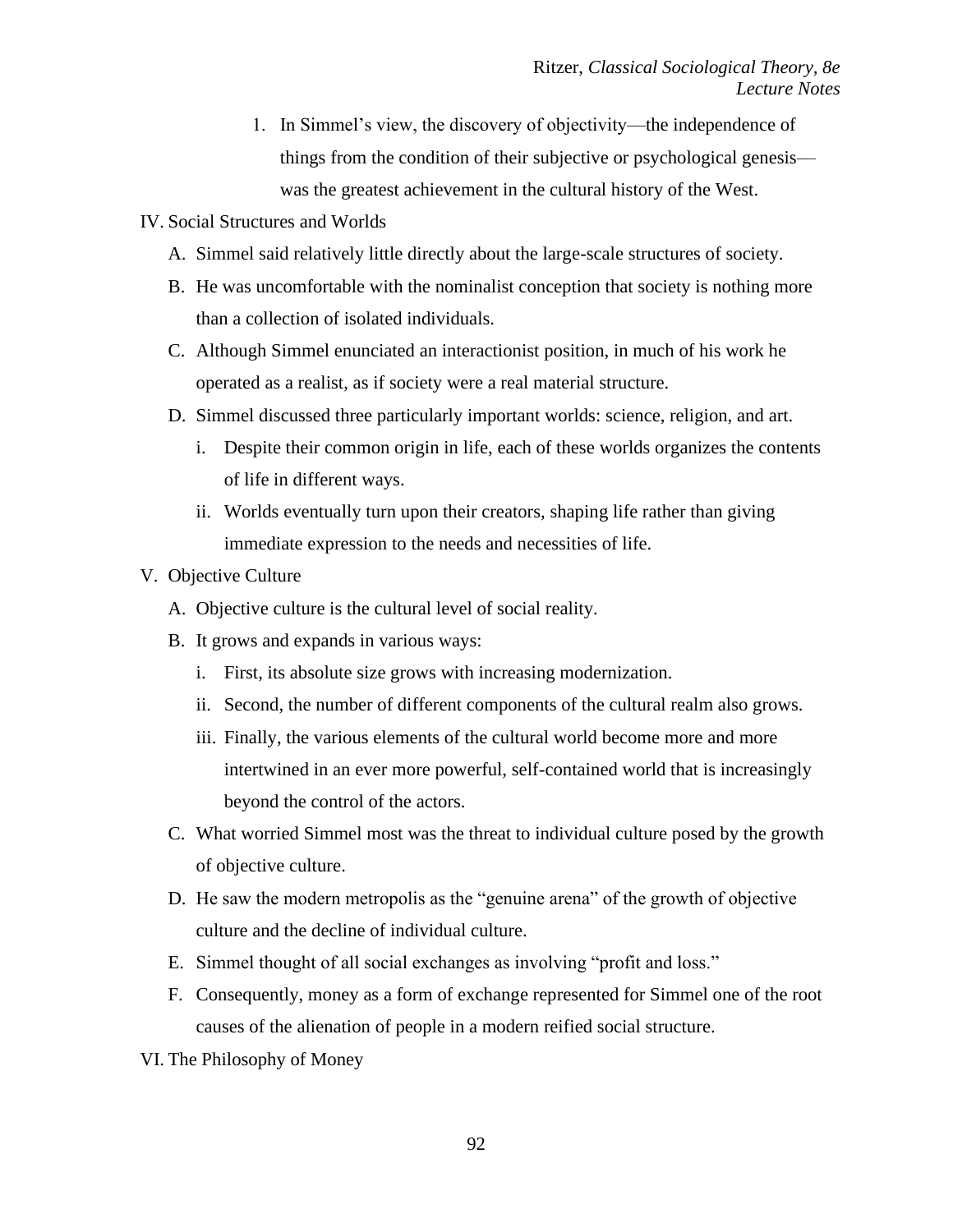- A. Simmel's interest in the phenomenon of money is embedded in a set of his broader theoretical and philosophical concerns:
	- i. At one level, Simmel was interested in the broad issue of value, and money can be seen as simply a specific form of value.
	- ii. At another level, Simmel was interested not in money per se but in its impact on such a wide range of phenomena, such as the "inner world" of actors and the objective culture as a whole.
	- iii. At still another level, he treated money as a specific phenomenon linked with a variety of other components of life, including "exchange, ownership, greed, extravagance, cynicism, individual freedom, the style of life, culture, the value of the personality, etc."
	- iv. Finally, and most generally, Simmel saw money as a specific component of life capable of helping us understand the totality of life.
- B. The *Philosophy of Money* begins with a discussion of the general forms of money and value. Later the discussion moves to the impact of money on the "inner world" of actors and on culture in general.
- C. Money and Value
	- i. Simmel argued that people create value by making objects, separating themselves from those objects, and then seeking to overcome the "distance, obstacles, difficulties."
	- ii. People try to place themselves at a proper distance from objects, which must be attainable, but not too easily.
	- iii. In the economic realm, money serves both to create distance from objects and to provide the means to overcome it.
	- iv. Money thus performs the interesting function of creating distance between people and objects and then providing the means to overcome that distance.
- D. Money, Reification, and Rationalization
	- i. In the process of creating value, money also provides the basis for the development of the market, the modern economy, and ultimately modern (capitalistic) society.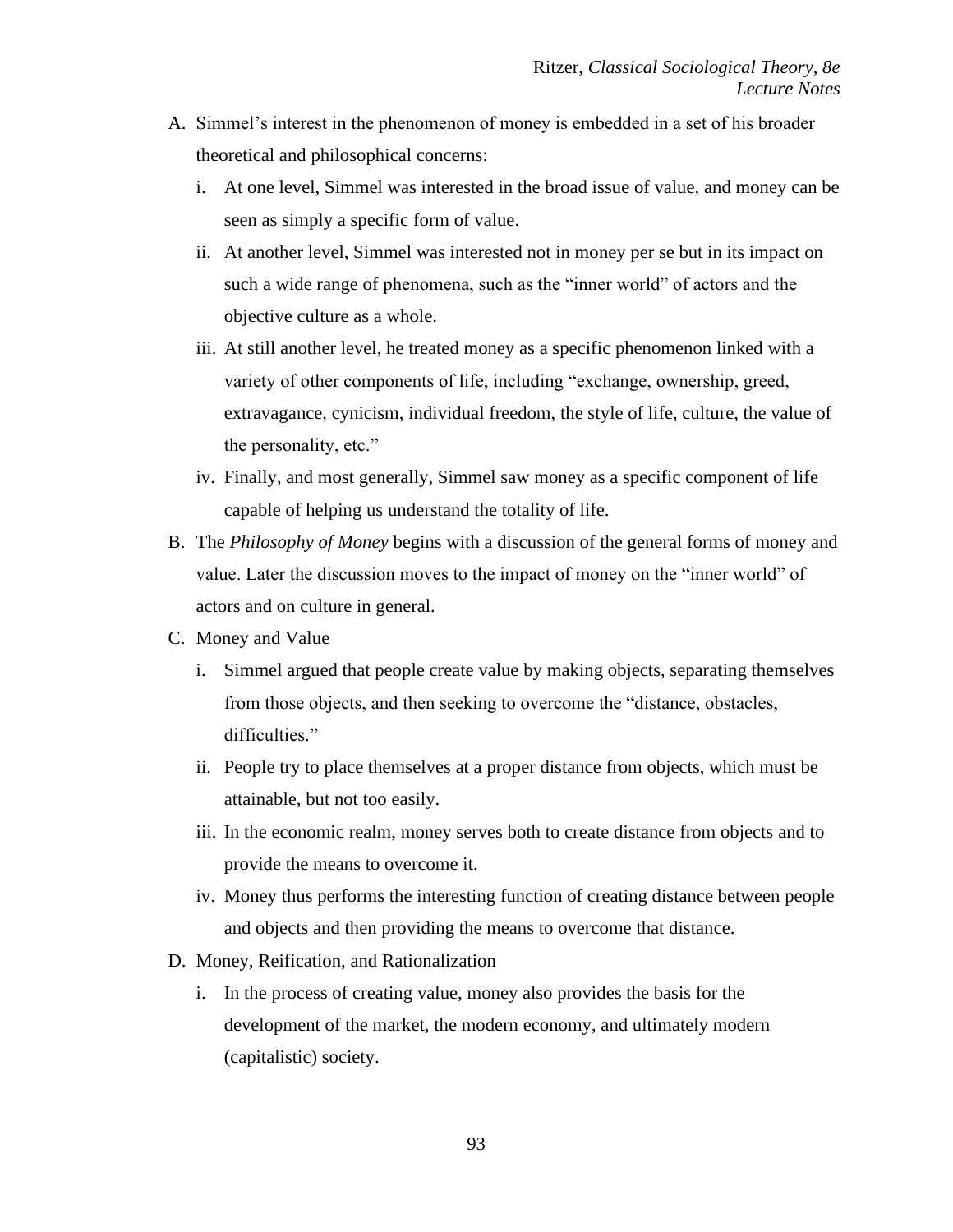- ii. Simmel argued that money allows for "long-range calculations, large-scale enterprises and long-term credits."
- iii. Not only does money help create a reified social world, it also contributes to the increasing rationalization of that social world.
- iv. Less obviously, money contributes to rationalization by increasing the importance of intellectuality in the modern world.
- E. Negative Effects
	- i. Two negative effects are increase in cynicism and increase in a blasé attitude.
		- a. Cynicism is induced when both the highest and the lowest aspects of social life are for sale, reduced to a common denominator—money.
		- b. A blasé attitude is all things as being of an equally dull and grey hue, as not worth getting excited about.
		- c. Another negative effect of a money economy is the increasingly impersonal relations among people.
		- d. A money economy leads to an increase in individual enslavement.
		- e. Another impact of the money economy is the reduction of all human values to dollar terms, "the tendency to reduce the value of man to a monetary expression."
		- f. The key to Simmel's discussion of money's impact on style of life is in the growth of objective culture at the expense of individual culture.
- F. Tragedy of Culture
	- i. The major cause of this increasing disparity between objective culture and individual culture is the increasing division of labor in modern society.
	- ii. As objective culture grows, individual culture atrophies.
	- iii. Relationships among people are highly specialized and impersonal.
	- iv. The unevenness that was characteristic of earlier epochs has been leveled and replaced in modern society by a much more consistent pattern of living.
	- v. Intellectual stimulation, which formerly was restricted to an occasional conversation or a rare book, is now available at all times because of the ready availability of books and magazines.
	- vi. Positive elements: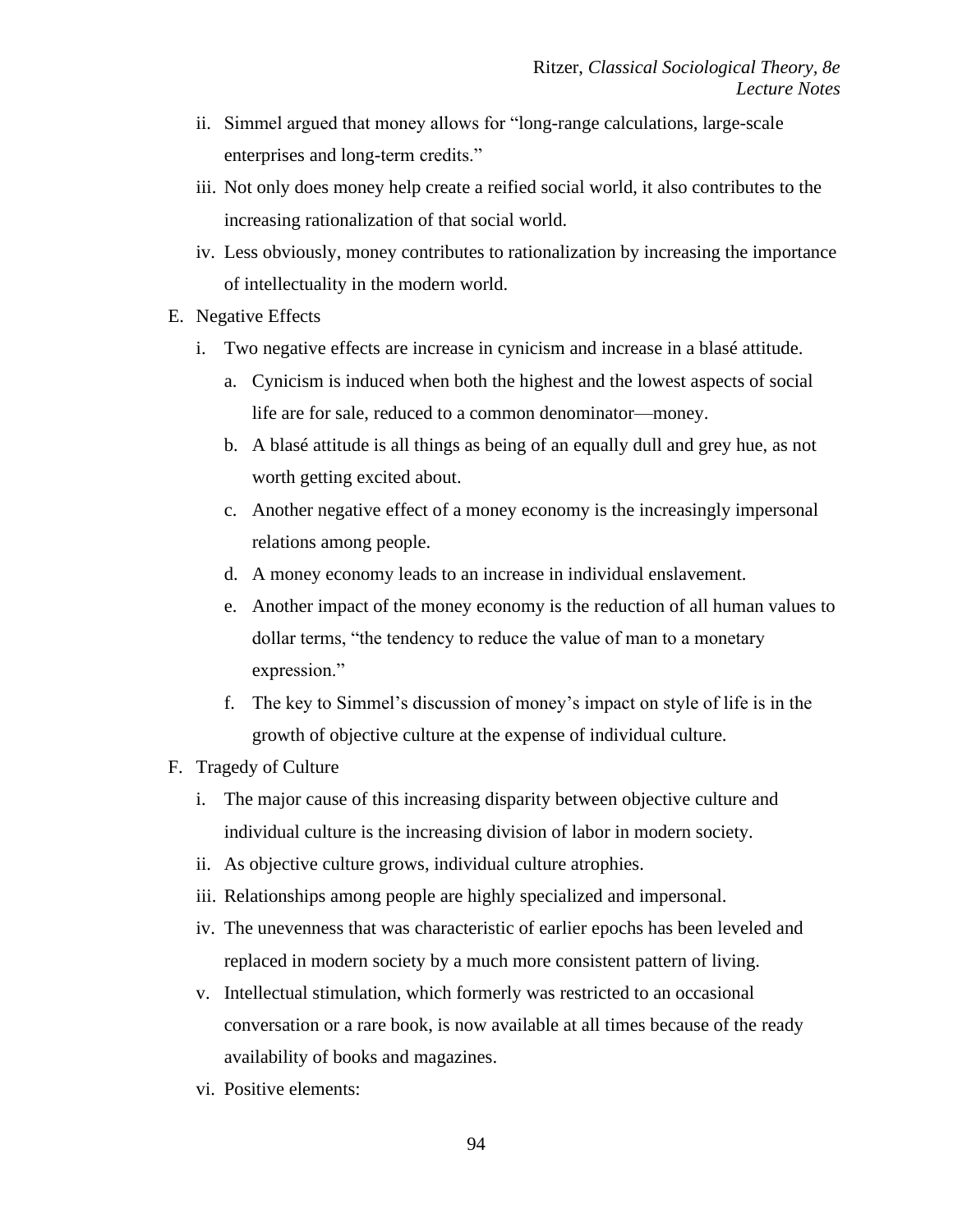- a. People have much more freedom because they are less restricted by the natural rhythm of life.
- b. Money allows us to *relativize* everything.
- c. The gains to people in terms of increased freedom from absolute ideas are far outweighed by the costs.
- vii. Liberating aspects:
	- a. First, it allows us to deal with many more people in a much-expanded marketplace.
	- b. Second, our obligations to one another are highly limited (to specific services or products) rather than all-encompassing.
	- c. Third, the money economy allows people to find gratifications that were unavailable in earlier economic systems.
	- d. Fourth, people have greater freedom in such an environment to develop their individuality to a fuller extent.
	- e. Fifth, people are better able to maintain and protect their subjective center, because they are involved only in very limited relationships.
	- f. Sixth, the separation of the worker from the means of production allows the individual some freedom from those productive forces.
	- g. Finally, money helps people grow increasingly free of the constraints of their social groups.

VII. Secrecy: A Case Study in Simmel's Sociology

- A. *Secrecy* is defined as the condition in which one person has the intention of hiding something while the other person is seeking to reveal that which is being hidden.
- B. Simmel began with the basic fact that people must know some things about other people in order to interact with them.
	- i. Simmel saw a dialectical relationship between interaction (being) and the mental picture we have of others (conceiving).
- C. People, in contrast to any other object of knowledge, have the capacity to intentionally reveal the truth about themselves or to lie and conceal such information.
- D. In all interaction, we reveal only a part of ourselves, and which part we opt to show depends on how we select and arrange the fragments we choose to reveal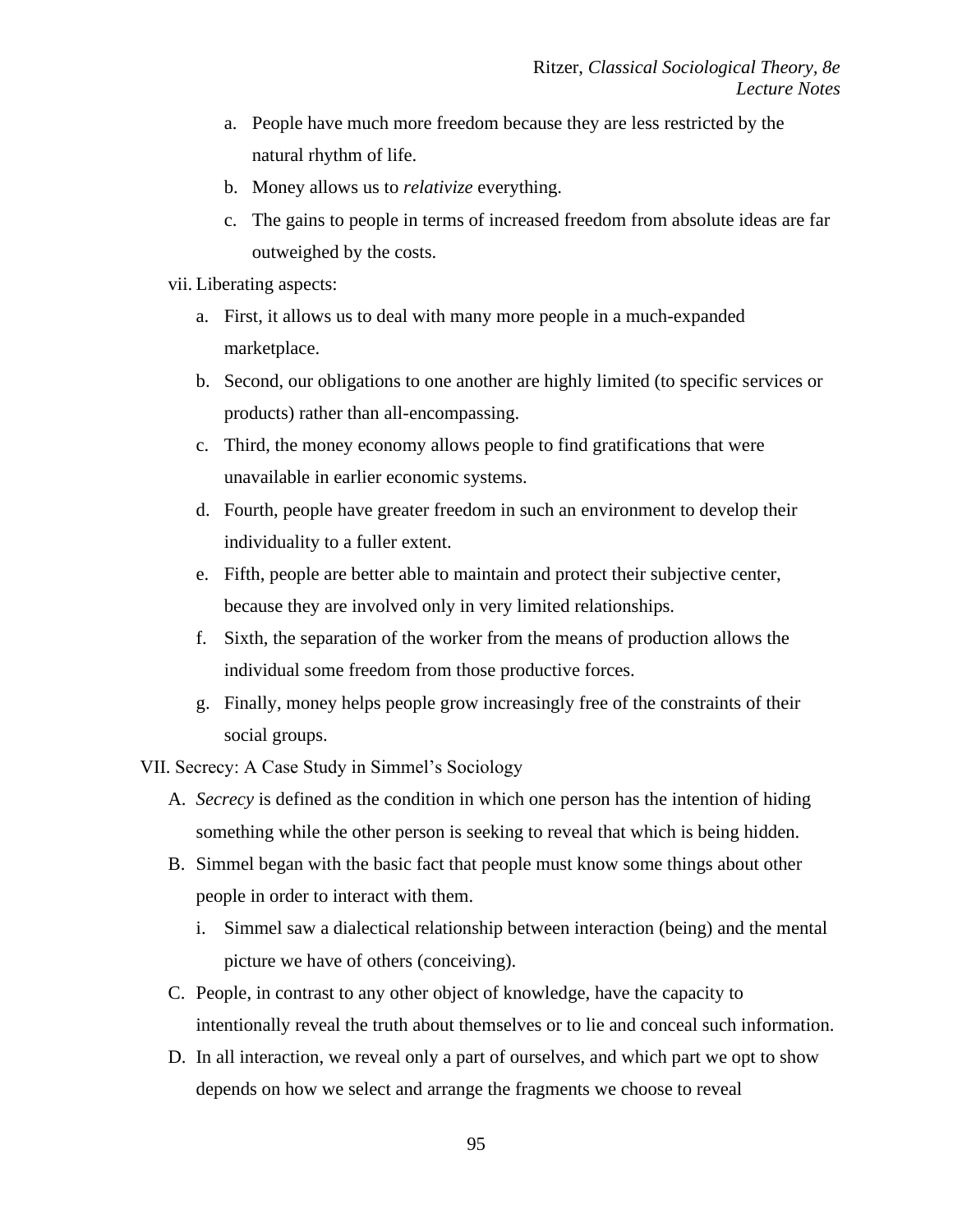- E. This brings us to the lie, a form of interaction in which the liar intentionally hides the truth from others.
	- i. In the lie, it is not just that others are left with an erroneous conception but also that the error is traceable to the fact that the liar intended that the others be deceived.
- F. Even the most intimate relationships require both nearness and distance, reciprocal knowledge and mutual concealment.
- G. Thus, secrecy is an integral part of all social relationships, although a relationship may be destroyed if the secret becomes known to the person from whom it was being kept.
- H. At the most macroscopic level, we should note that secrecy not only is a form of interaction (which, as we have seen, affects many other forms) but also can come to characterize a group in its entirety.
- I. In such a society there is a constant tension caused by the fact that the secret can be uncovered, or revealed, and thus the entire basis for the existence of the secret society can be eliminated.
- J. Secrecy and Social Relationships
	- i. Simmel argued that the increasing objectification of culture brings with it more and more limited-interest groups and the kinds of relationships associated with them.
	- ii. In the impersonal relationships characteristic of modern objectified society, *confidence*, as a form of interaction, becomes increasingly important.
	- iii. Another form of social relationship is *acquaintanceship*: We know our acquaintances, but we do not have intimate knowledge of them.
	- iv. *Discretion*: We are discrete with our acquaintances, staying away from the knowledge of all the other does not expressly reveal to us.
	- v. Another form of association is *friendship*: Simmel contradicts the assumption that friendship is based on total intimacy, full reciprocal knowledge; lack of full intimacy is especially true of friendships in modern, differentiated society.
	- vi. *Marriage*: Simmel argued that there is a temptation in marriage to reveal all to the partner, to have no secrets.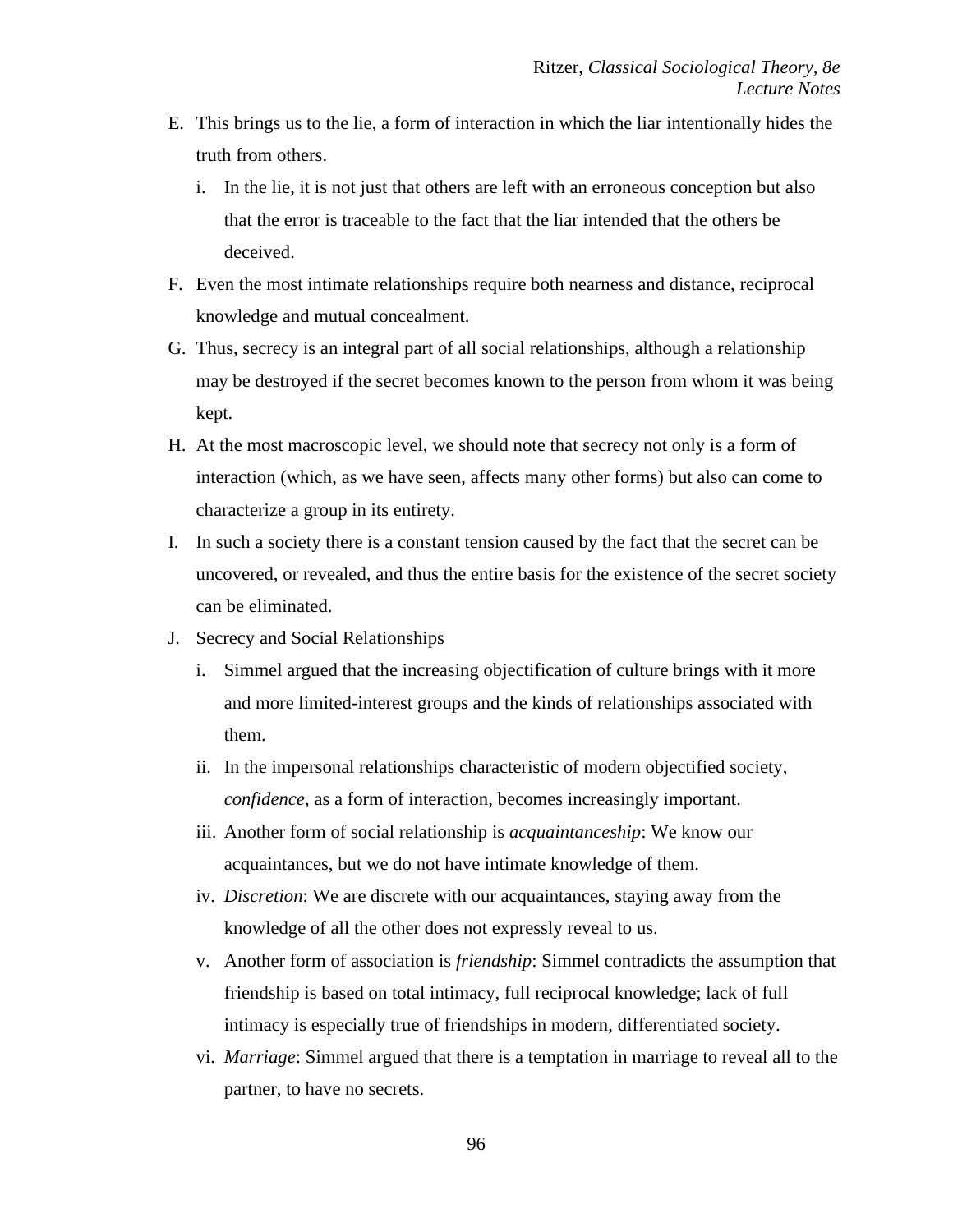- a. Complete self-revelation (assuming such a thing is even possible) would make a marriage matter-of-fact and remove all possibility of the unexpected.
- K. Other Thoughts on Secrecy
	- i. Simmel saw the secret as "one of man's greatest achievements; the secret produces an immense enlargement of life: numerous contents of life cannot even emerge in the presence of full publicity."
	- ii. Human interaction in general is shaped by secrecy and its logical opposite, *betrayal*.
		- a. The secret is always accompanied dialectically by the possibility that it can be discovered.
		- b. Betrayal can come from two sources:
			- Externally, another person can discover our secret;
			- 2. Internally, there is always the possibility that we will reveal our secret to others.
	- iii. To Simmel, the modern world is much more dependent on honesty than earlier societies were.
		- a. For one thing, the modern economy is increasingly a credit economy, and credit is dependent on the fact that people will repay what they promise.
		- b. For another, in modern science, researchers are dependent on the results of many other studies that they cannot examine in minute detail.
	- iv. Simmel associated the secret with the modern money economy; money makes possible a level of secrecy that was unattainable previously.
	- v. Simmel also saw that in the modern world, public matters, such as those relating to politics, have tended to lose their secrecy and inaccessibility.
- VIII. Criticisms
	- A. Whereas Marx believed that alienation would be swept away with the coming of socialism, Simmel had no such political hope.
	- B. Undoubtedly, the most frequently cited criticism of Simmel is the fragmentary nature of his work.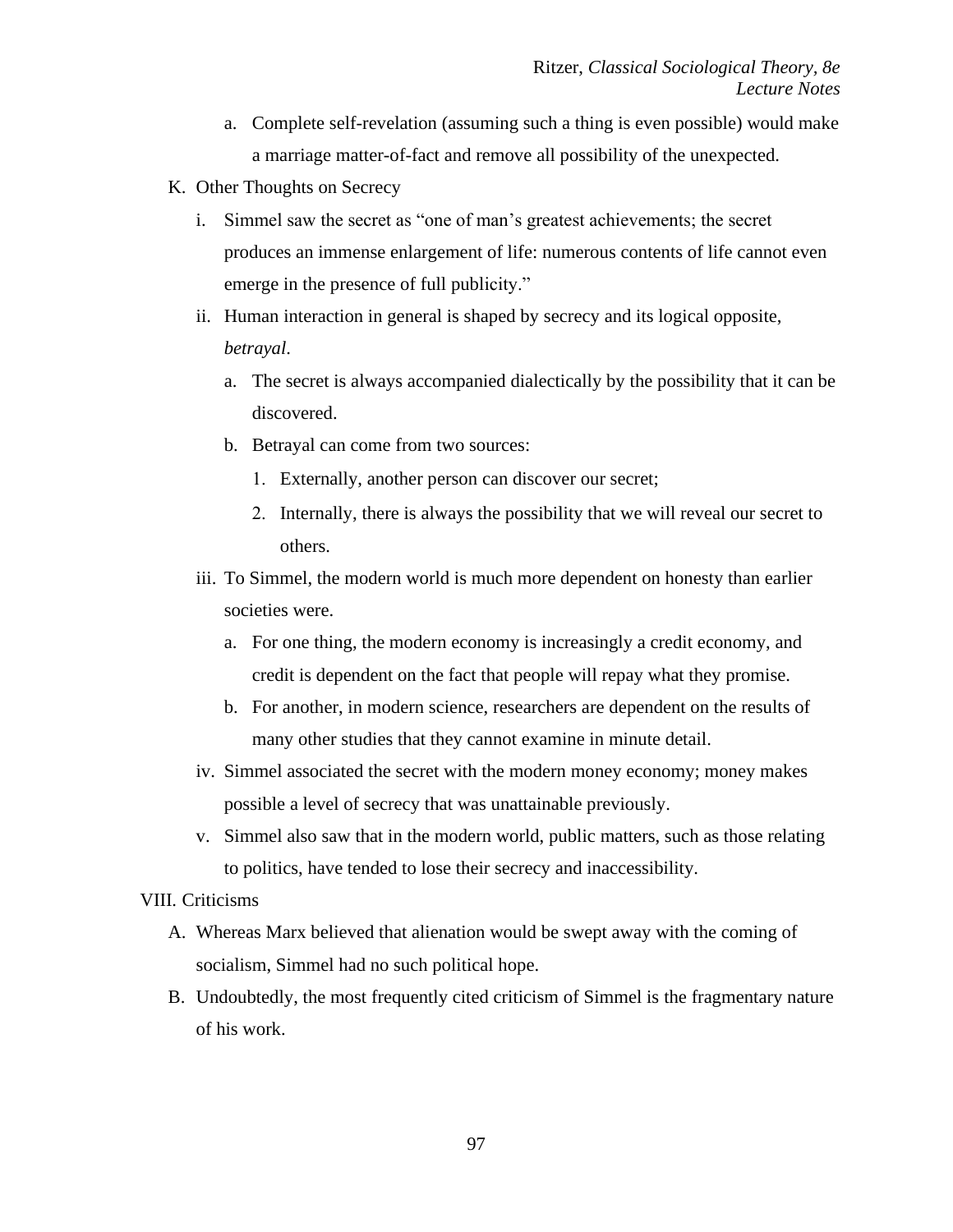- C. Consequently, Simmel has often been regarded as a natural resource of insights to be mined for empirical hypothesis rather than as a coherent framework for theoretical analysis.
- D. The characterization of Simmel as fragmented and unsystematic may have more to do with the way in which Simmel has been received in America than it has to do with his own theoretical vision.
- E. It is also argued that Simmel's sociology is unified and systematic.
- IX. Contemporary Applications
	- A. While Simmel's micro-focused "interactionism" remains relevant, contemporary sociology has made use of him in other ways.
	- B. In fact, it was Simmel's emphasis on culture combined with his presumed impressionistic and fragmentary writing style that made him popular among postmodern sociologists in the 1980s and 1990s.
	- C. More specifically, Simmel's work has been applied to twenty-first-century social phenomena such as the impact of digital technologies on privacy, secrecy, and personal identity.
	- D. Recent scholarship has also applied Simmel's theories to understand the contemporary problem of globalization.
	- E. Simmel's famous essay on the "stranger" can help us to think about the kinds of social relationships that emerge out of these global processes.
	- F. It is argued that Simmel's work can provide a starting point for thinking through the kinds of social conditions necessary for the construction of a creative, flourishing "global humanity."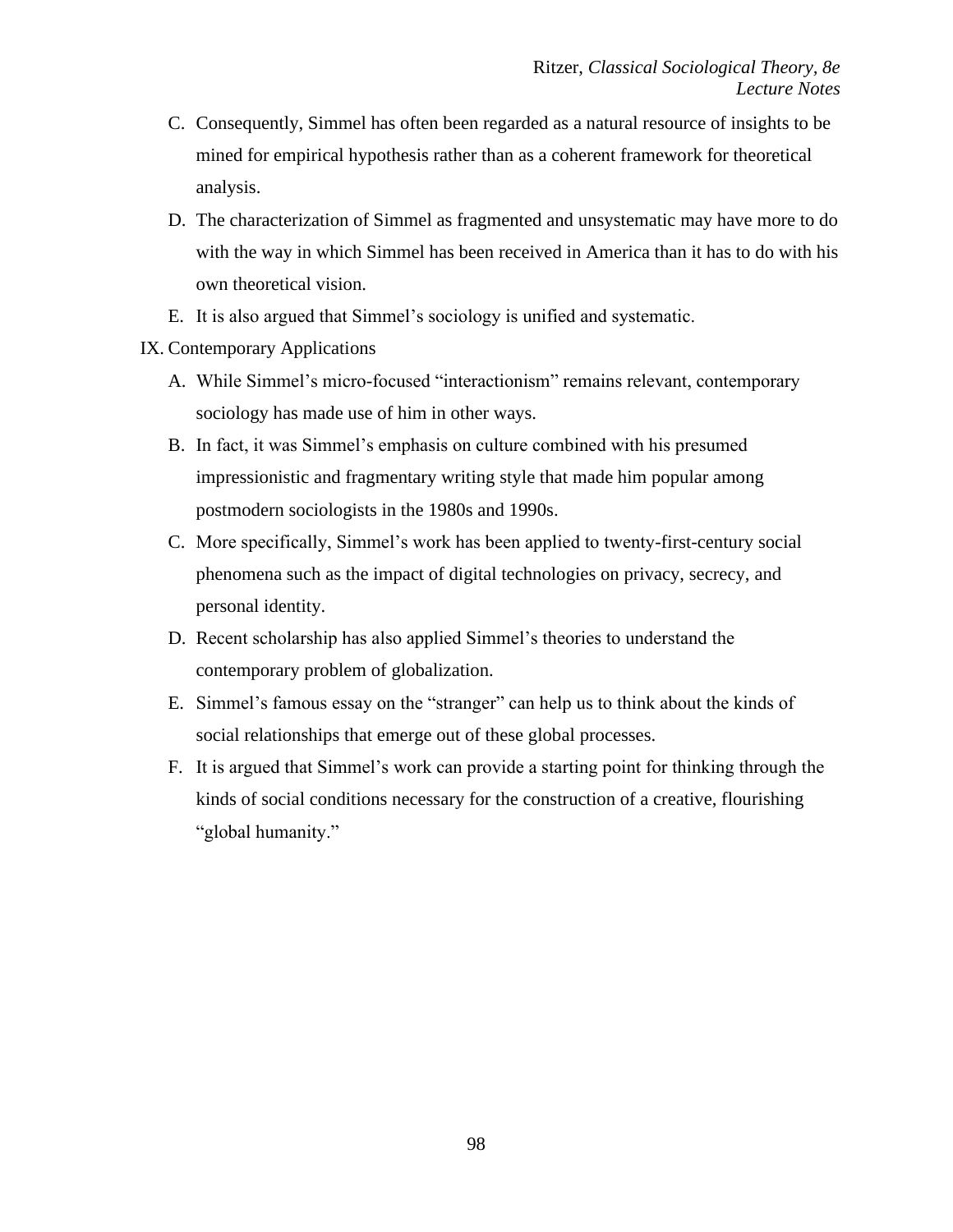# Lecture Notes

# **Chapter 10: Early Women Sociologists and Classical Sociological Theory: 1830–1930**

## **Chapter Outline**

- I. Introduction
	- A. The traditional telling of the history of sociological theory has been shaped by a politics of gender that tends to emphasize male achievement and erase female contributions.
	- B. As conventionally told, the creation of sociological theory is presented as the work of two generations of men, ignoring the women.
	- C. The reclamation of forgotten female figures is currently under way in the burgeoning of feminist-inspired research of the past three decades.
	- D. Dorothy E. Smith's conception: "A sociology is a systematically developed consciousness of society and of social relations."
	- E. The parts that seem essential to any social theory:
		- i. The fundamental organization of society;
		- ii. The nature of the human being;
		- iii. The relation between ideas and materiality;
		- iv. The purpose and methods appropriate to social-science study;
		- v. A definition of the social role of the sociologist;
		- vi. The articulation of a principle from which to judge the essential fairness of the society in place.
	- F. From the vantage point of contemporary feminist sociological theory, we recognize certain themes and concerns central to the theories of these women:
		- i. The theorist's awareness of her gender and her stance in that gender identity as she develops her sociological theory;
		- ii. An awareness of the situatedness of her analysis and of the situatedness of the vantage points of others;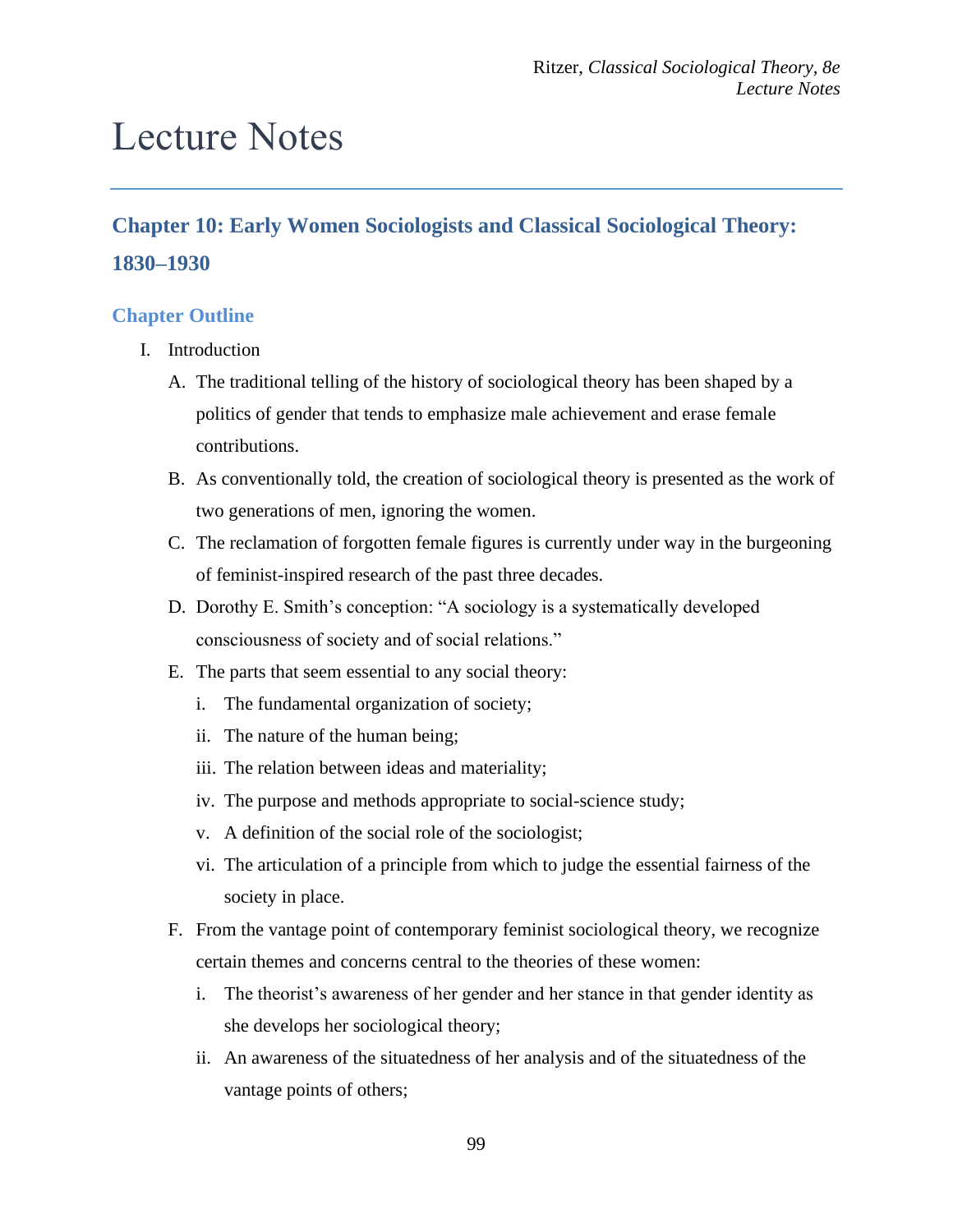- iii. A consistent focus on the lives and work of women;
- iv. A critical concern with the practices of social inequality;
- v. Commitment to the practice of sociology in pursuit of social amelioration.
- II. Harriet Martineau (1802–1876)
	- A. Harriet Martineau indisputably belongs in that founding generation of sociologists usually represented by Comte, Spencer, and Marx, thinkers who undertook the ambitious task of delineating an intellectual undertaking that would systematically and scientifically study human society.
	- B. The Social Role of the Sociologist
		- i. Martineau's first venture into this new science was an attempt to popularize "political economy," an intellectual forerunner both of economics and sociology.
		- ii. Martineau embraced the role of sociologist as public educator.
		- iii. She defined her audience democratically and inclusively:
			- a. The educated intelligentsia like herself;
			- b. The political class of Britain;
			- c. The ordinary working people of both the middle and working classes;
			- d. Women;
			- e. Children (by means of a popular series of children's stories);
			- f. Her public in America (where since 1837 her popularity had been enormous);
			- g. Feminists and abolitionists on both sides of the Atlantic!
			- h. In what must be a sociological first—the disabled—in this case, those who, like her, were deaf.
	- C. The Organization of Society
		- i. Sociology's subject matter, for Martineau, is social life in society—its patterns, causes, consequences, and problems.
		- ii. She argued that a system of social arrangements is conducive to human happiness to the extent that it allows individuals to realize their basic human nature as autonomous moral and practical agents.
		- iii. Morals and Manners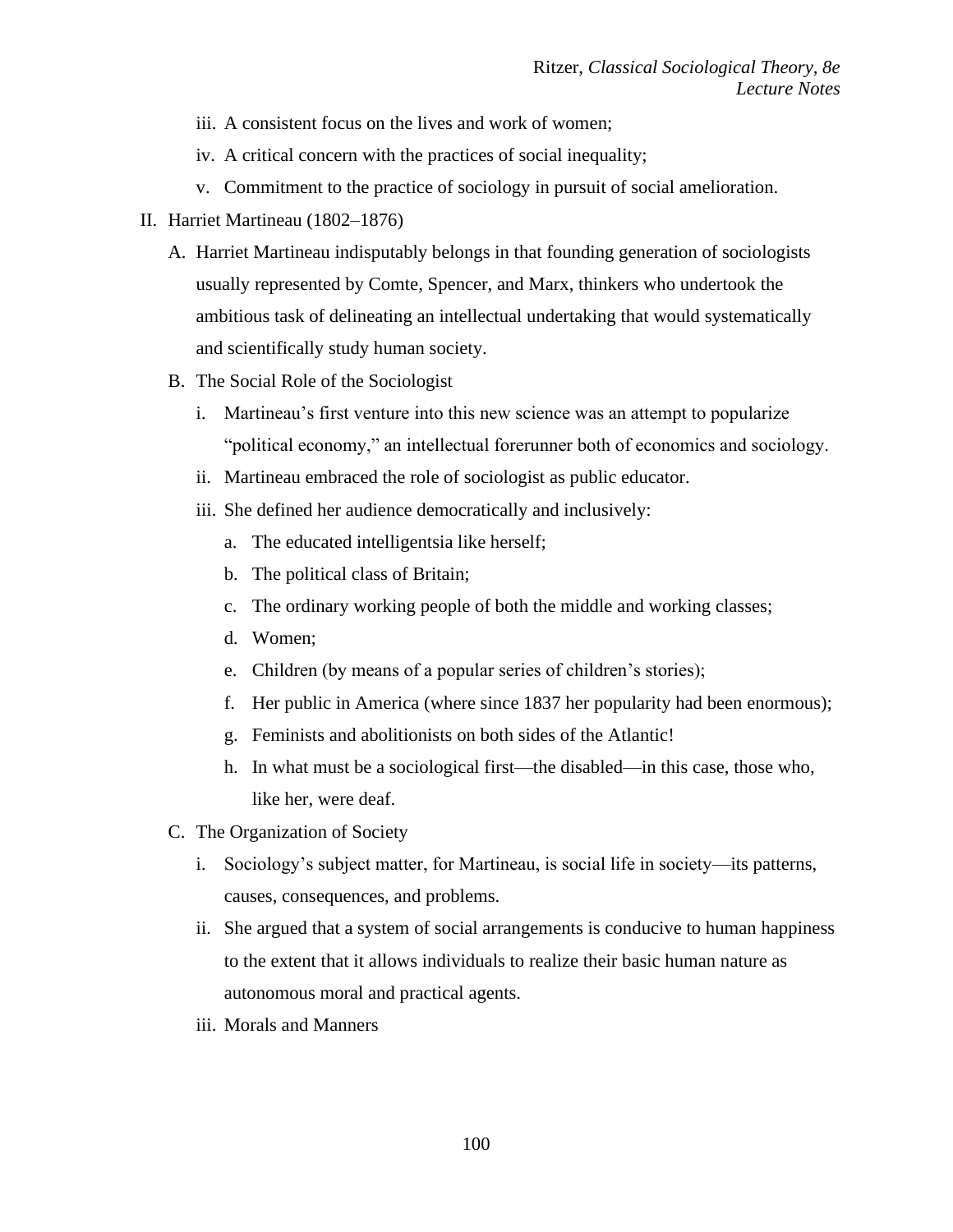- a. Sociology's project is, thus, to assess the extent to which a people develop "morals and manners" that produce or subvert this great end of social life, human happiness.
- b. The principle that the aim of human association is human happiness—as much a "law of nature", that is, one to which societies should conform if they are to progress.
- c. In the truest sense of the term, she was a qualitative, comparative sociologist.
- d. The life of each society in its uniqueness from, as well as its similarities to, other societies was her immediate subject of attention.
- iv. Anomaly
	- a. Martineau called a misalignment between a society's morals or ideals and its manners or everyday practices an *anomaly*.
	- b. These anomalies are the institution of slavery, the unequal status of women, the pursuit of wealth, and the fear of public opinion.
	- c. Three measures of this progress:
		- 1. The condition of the less powerful—women, racial minorities, prisoners, servants, those in need of charity.
		- 2. Cultural attitudes toward authority and autonomy.
		- 3. The extent to which all people are provided with the necessities for autonomous moral and practical action.

### D. Methods

- i. "Things" and Sympathy
	- a. A concern with issues of measurement is part of Martineau's deep interest in methods for research and for sound scientific thinking.
	- b. Martineau gave instruction in the appropriate attitude of the sociologist toward the research experience, in problems of sampling, and in the identification of social indicators.
	- c. She also developed the first guidelines for the practice of interpretive sociology.
	- d. To overcome problems of sampling, the sociologist must look for "things" that represent the collectivity.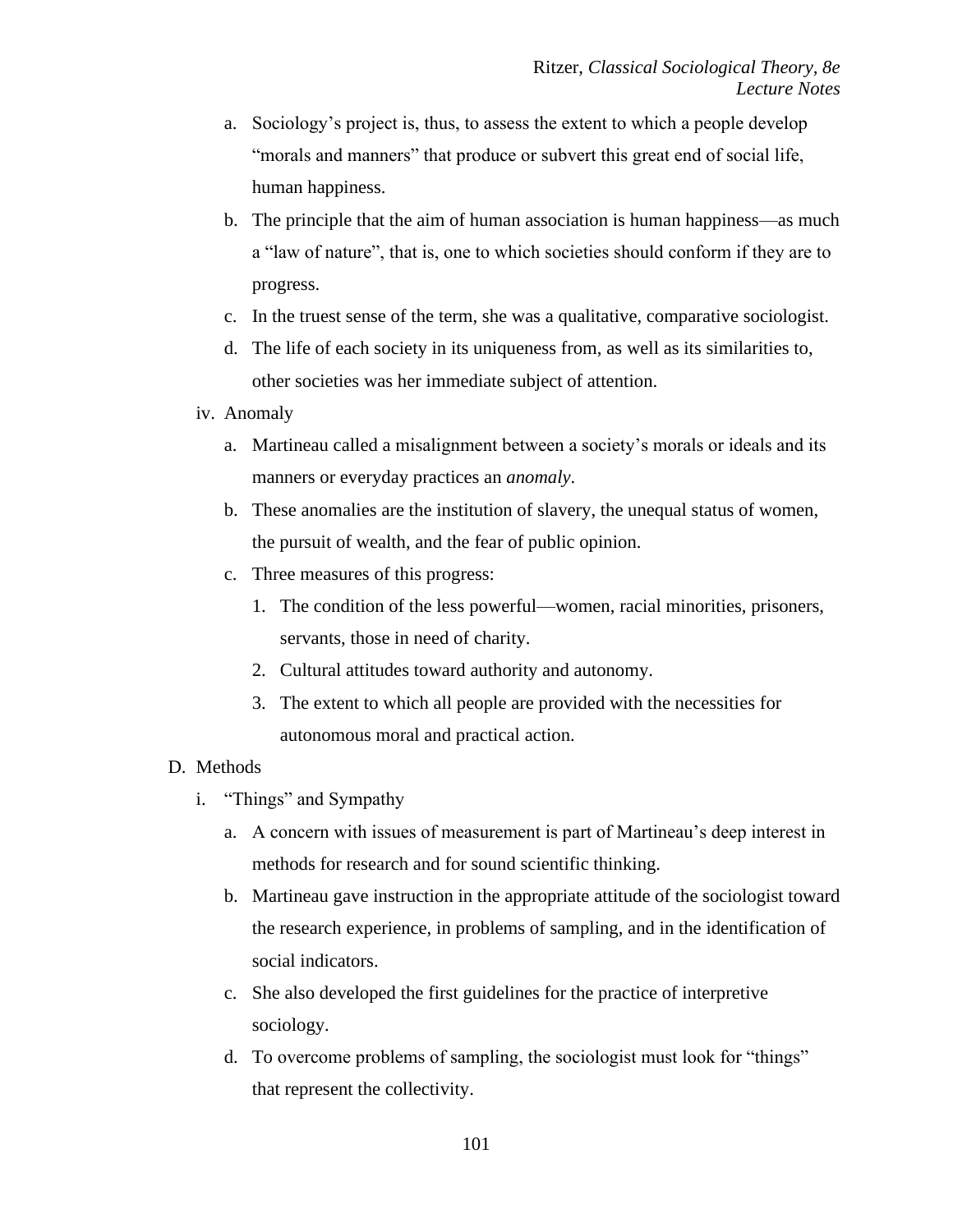- e. Martineau was much more advanced methodologically than Comte or Spencer, and she anticipated the work of the next generation of academically based or trained sociologists, both male and female.
- ii. Feminism
	- a. Martineau made the relational facts of marriage in the United States a key index of the moral condition of that society.
	- b. For Martineau, the domination of women closely paralleled the domination of slaves.
	- c. In various studies, she brought together the double oppressions of class and gender.
	- d. She expanded her analytic efforts to a wide range of other topics.
	- e. Her sociological perspective, although anchored in her gendered life experience and permeated by a woman-centered sensibility, did not produce only a sociology of gender.
	- f. In the end, Harriet Martineau was defeated by the very issue she knew to be inseparable from others' reactions to her work—her gender.
- III. Charlotte Perkins Gilman (1860–1935)
	- A. Gilman's project was to present, in the impersonal, objective voice that we have come to associate with authoritative theorizing, a formal, theoretical analysis of society.
	- B. Theory-building is Gilman's method of doing sociology, and it is as a theorist that she defined her social role as a sociologist.
	- C. The Organization of Society
		- i. *The Sexuo-Economic Relation*
			- a. Gilman argued that in the foundational social institutions, the economy and the family, we find a basic stratificational practice that explains most of the ills observable in societies, in individual experience, and in history: that practice is gender inequality.
			- b. The sexuo-economic arrangement presents just this barrier to self-actualizing work, for both women and men, though for women much more than for men.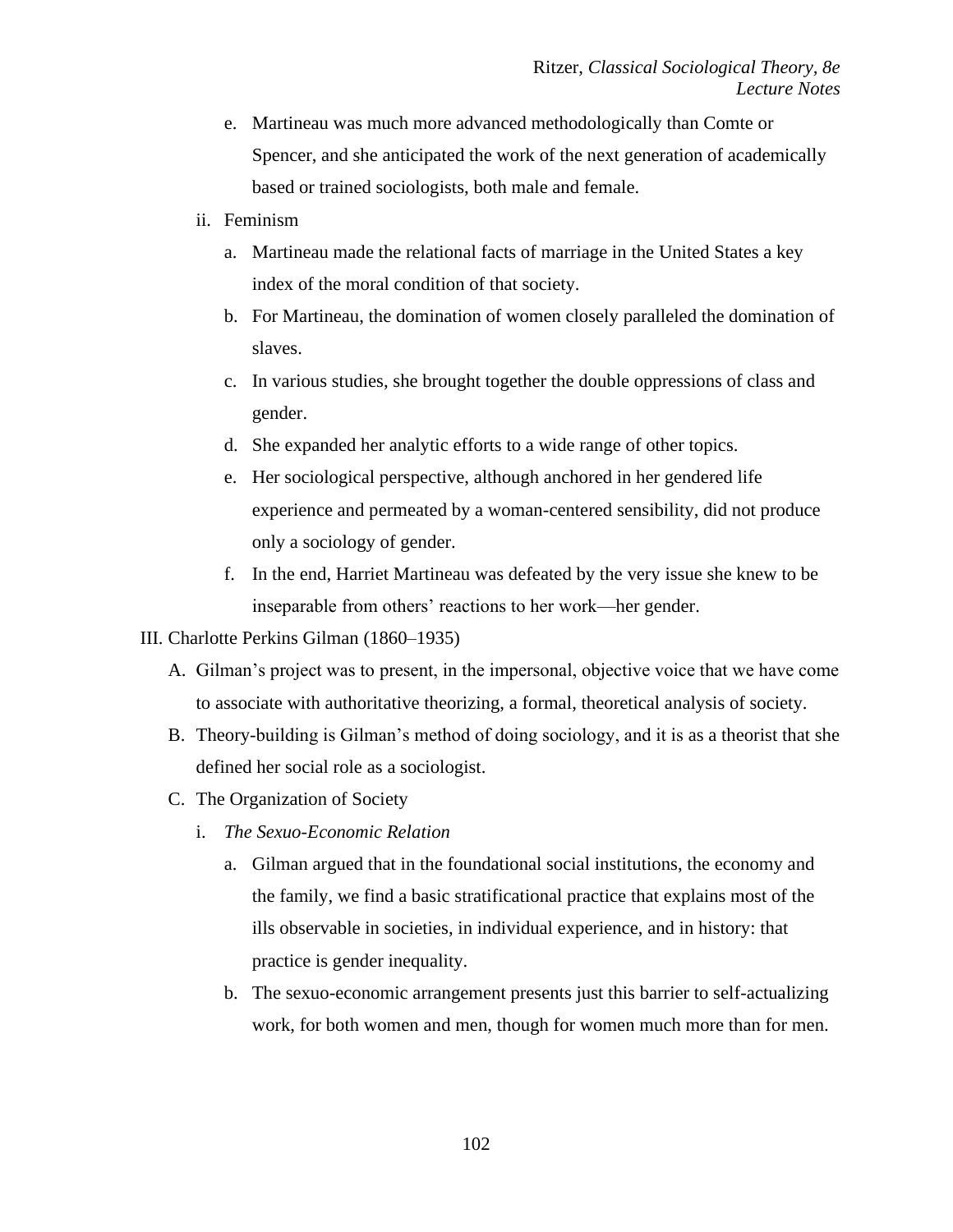- c. Gilman's books give us as comprehensive an analysis of society that traces the complex interaction between materiality and ideas in the sexuo-economic relation.
- D. Origins of Gender Stratification
	- i. Out of this primary though distorted need for sociability or recognition arises male domination and female subordination.
	- ii. Gender will be her only instrument of countervailing power, the wiles of femininity, a focus on sexuality, the fact as well as the ploy of her economic helplessness.
	- iii. *Androcentric Culture*
		- a. Gilman shows how this culture creates the ideals of masculinity (aggressive and assertive) and femininity (yielding and compliant) and she describes the extensive impact of androcentrism on all aspects of society.
	- iv. *Public and Private Spheres*
		- a. The ramifications of this system are not only psychological and cultural; they profoundly penetrate and distort economic and community life.
		- b. Society can be understood as dividing between the public economy of the marketplace and the private economy of the household.
		- c. From this pressure arises a social system encouraging individualism, competition, conflict, class divisions, excessive greed, and wealth, hand in hand with crippling exploitation and deprivation.
- E. Feminism
	- i. The solution to this wasteful sexuo-economic arrangement is to break up the arrangement of the sex classes.
		- a. It requires fundamental changes in gender socialization and in education, the physical development of women to their full size and strength, a rethinking and renegotiation of the personal, relational, and sexual expectations between women and men.
		- b. It requires the rational dismantling and reconstruction of the institution of the household, so that women can have freedom to do the work they choose and so that society may thus be enriched by their labor.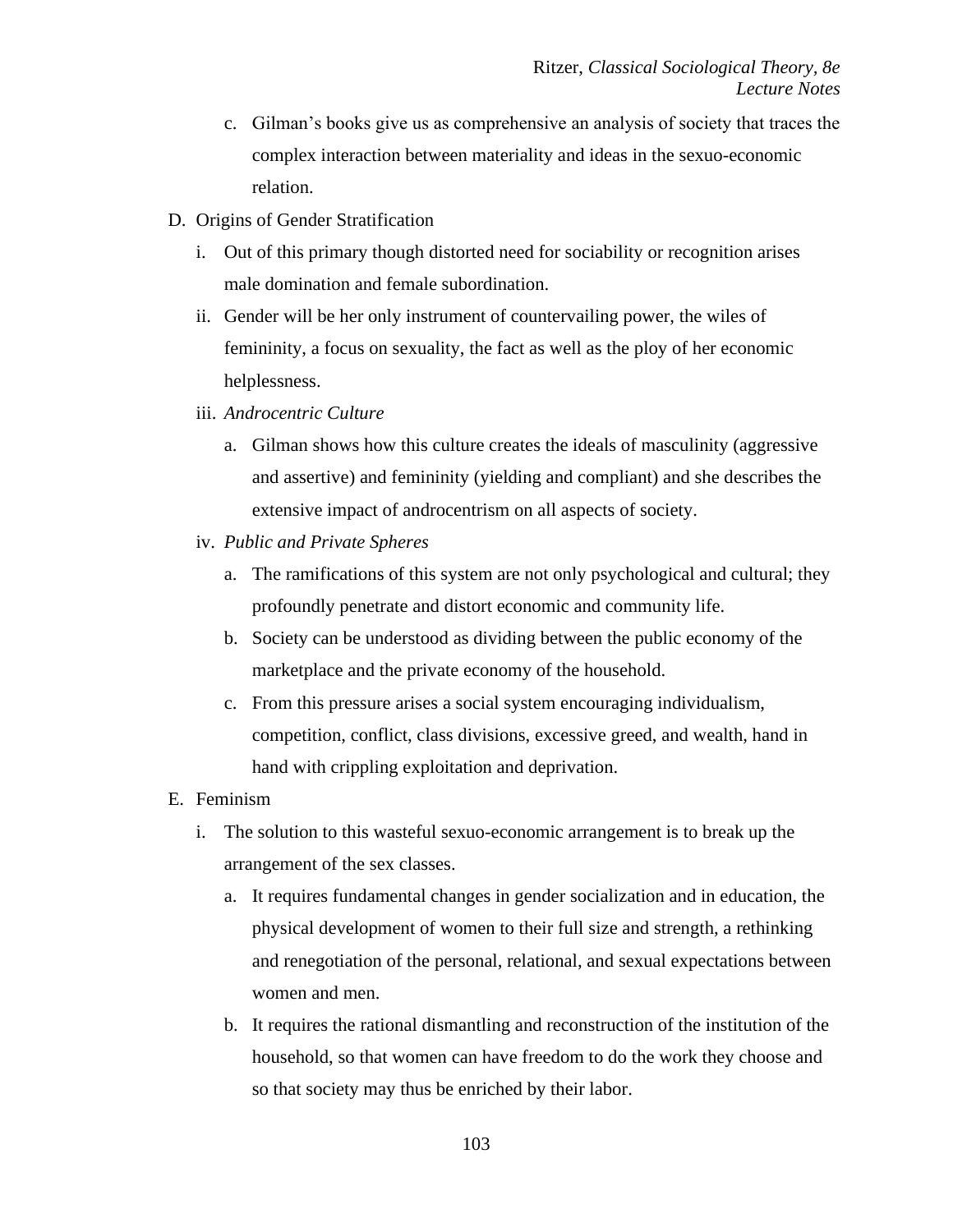- F. Erasure
	- i. Charlotte Perkins Gilman has been systematically written out of American sociology's construction of its past.
	- ii. Only a complex process of antiwoman and antifeminist bias explains Gilman's disappearance from the record of sociology and sociological theory.
	- iii. Without a large population of women in the profession or a strong feminist movement in society after 1920, Gilman could be first marginalized and then allowed to disappear.
	- iv. It continues along several lines—intellectual biography, cross-cultural comparisons, critiques of Gilman, especially on issues of race and eugenics; socialism and social theory.

IV. Jane Addams (1860–1935) and the Chicago Women's School

- A. Jane Addams was the focal energy of the Chicago women's school.
- B. Although connected to the men of the University of Chicago, these women formed their real professional and personal networks with each other.
- C. Settlements were communities of (mostly) young, educated people who "settled" in the poorest neighborhoods of the cities, sharing a common residence and seeking to ameliorate the lives of impoverished neighbors.
- D. It is hard to overstate the significance of this network for the women personally, for U.S. history in the Progressive Era.
	- i. Besides Addams, this network included Edith and Grace Abbott, Sophonisba Breckinridge, Florence Kelley, Frances Kellor, Julia Lathrop, Annie Marion MacLean, Virginia Robinson, Anna Garlin Spencer, Jessie Taft, and Marion Talbot.
- E. They were part of the larger women's network, and devised an astounding range of policies and associations to protect subordinate groups from classist, racist, and sexist politics.
- F. The Social Role of the Sociologist
	- i. The years from 1890 to 1914 were a golden era for the reform movement of "Progressivism."
	- ii. The Chicago women helped lead the fight for: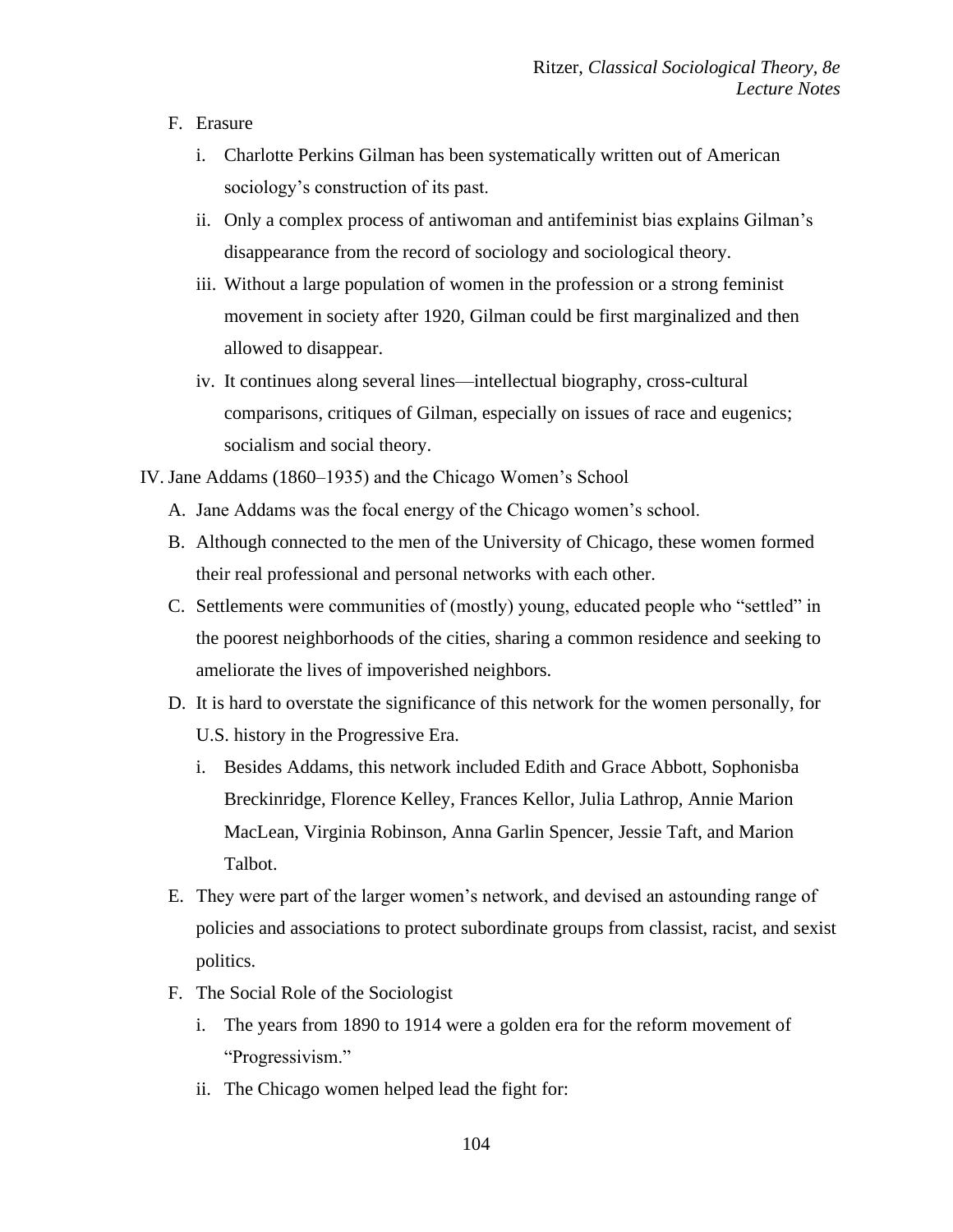- a. Women's suffrage;
- b. Factory legislation;
- c. Child labor laws;
- d. Protection of working women;
- e. Aid for dependent mothers and children;
- f. Better sanitation in the cities;
- g. Trade unions;
- h. Arbitration of labor disputes;
- i. Minimum wages and minimum-wage boards; and
- j. Immigrant rights and African American rights.
- G. Jane Addams (1860–1935)
	- i. Addams' sociology grew directly out of her social activism, but until about thirty years ago, she was remembered only for that activism.
	- ii. *The Basic Thesis*
		- a. Social ethics is Addams's most original concept and the lynchpin of her theory.
		- b. Addams defines social ethics as the practice of rules of right relationship that produce and sustain in the individual an orientation to action based on "concern for the welfare of a community" or "identification with the common  $\text{lot.}$ "
	- iii. *Methods*
		- a. Addams chose her life's work as an activist and social theorist after a series of experiences of "bifurcated consciousness," the awareness of a division between formal textual descriptions of life and one's own lived experience.
		- b. Her analysis was developed not so much through the crafting of theoretical generalizations as through the presentation of paradigmatic case studies from participant observation.
		- c. Neighborly relation: Addams sought something more than *verstehen*; she sought to establish what contemporary feminist theorists call for in research: an authentic, caring relation between the researcher and the subject of the research.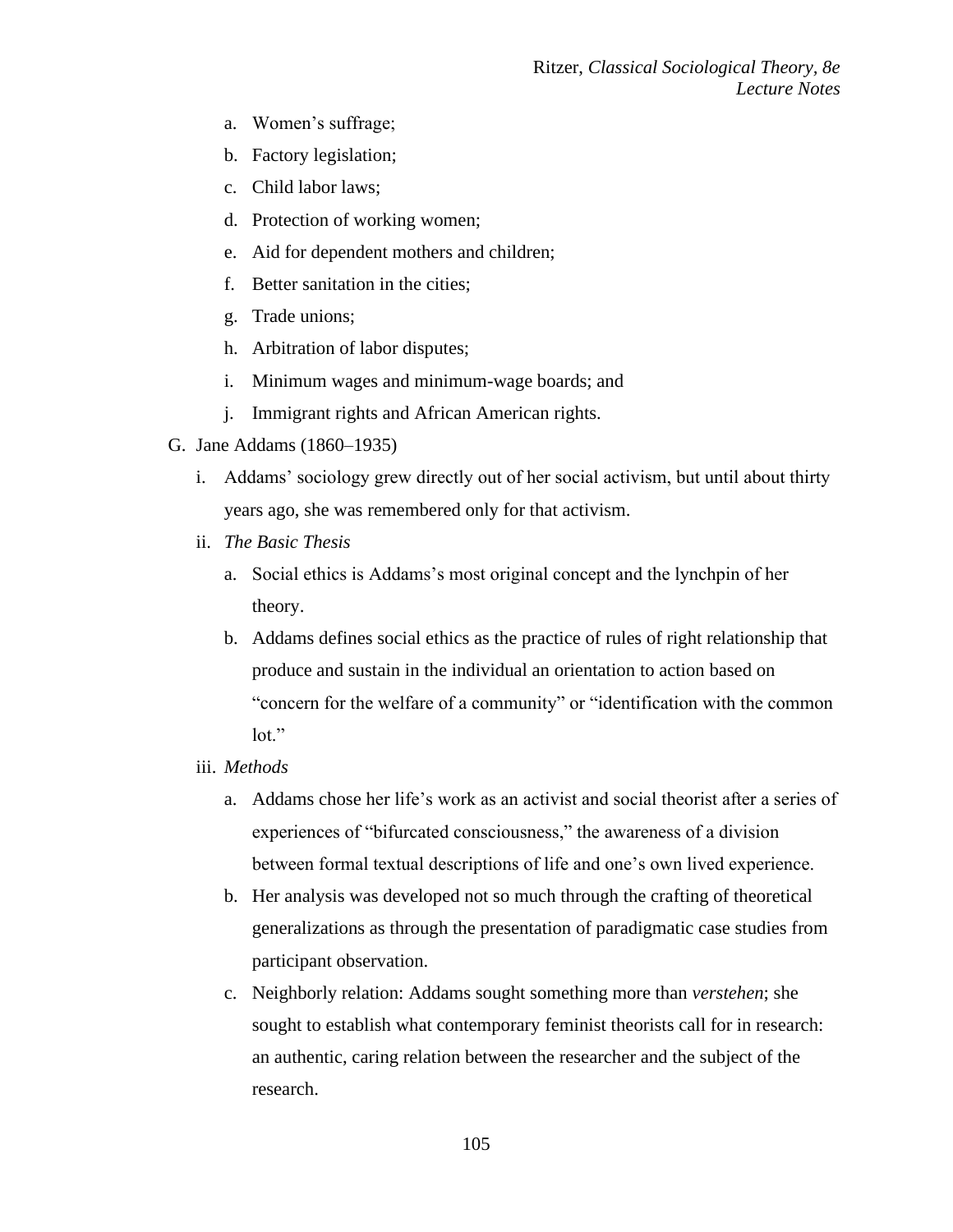- iv. *The Organization of Society*
	- a. Addams developed the central tenet of her sociological theory on the basis of a series of implicit propositions about the fundamental organization of society, human nature, and social change.
	- b. Her interest was in seeing how to make them all possess certain common qualities of social democracy, that she assumed that progress demanded.
- v. *Human Nature and Ethics*
	- a. Addams understood the human being to be an embodied subjectivity, that is, a mind capable of reason and emotion, in a body that materially experiences the world.
	- b. On the basis of this understanding of human nature, Addams rested her argument that ethical systems are a foundational feature of social life.
- vi. *Social Production and Ethics*
	- a. The human being is located in a society that is always evolving or changing, but this process of change is one that humans must now control through the collective exercise of mind.
	- b. She viewed materiality and ideas as mutually interdependent; ethical systems must be aligned with the social relations of production, but will in turn determine the forms of those relations.
- vii. *The Social Ethic*
	- a. Much of Addams's sociological theory is devoted to analyzing how to transform democracy from a political creed, enacted occasionally in elections, into a social creed informing all human interactions
- viii. *Belated Ethics*
	- a. A *militaristic* ethic is one in which people feel their ethical responsibility should be to a hierarchically organized group which participates in approved collective violence.
	- b. The belated ethic of individualism endorses people following their personal sense of right and wrong without negotiation with others.
- ix. *Situated Vantage Points*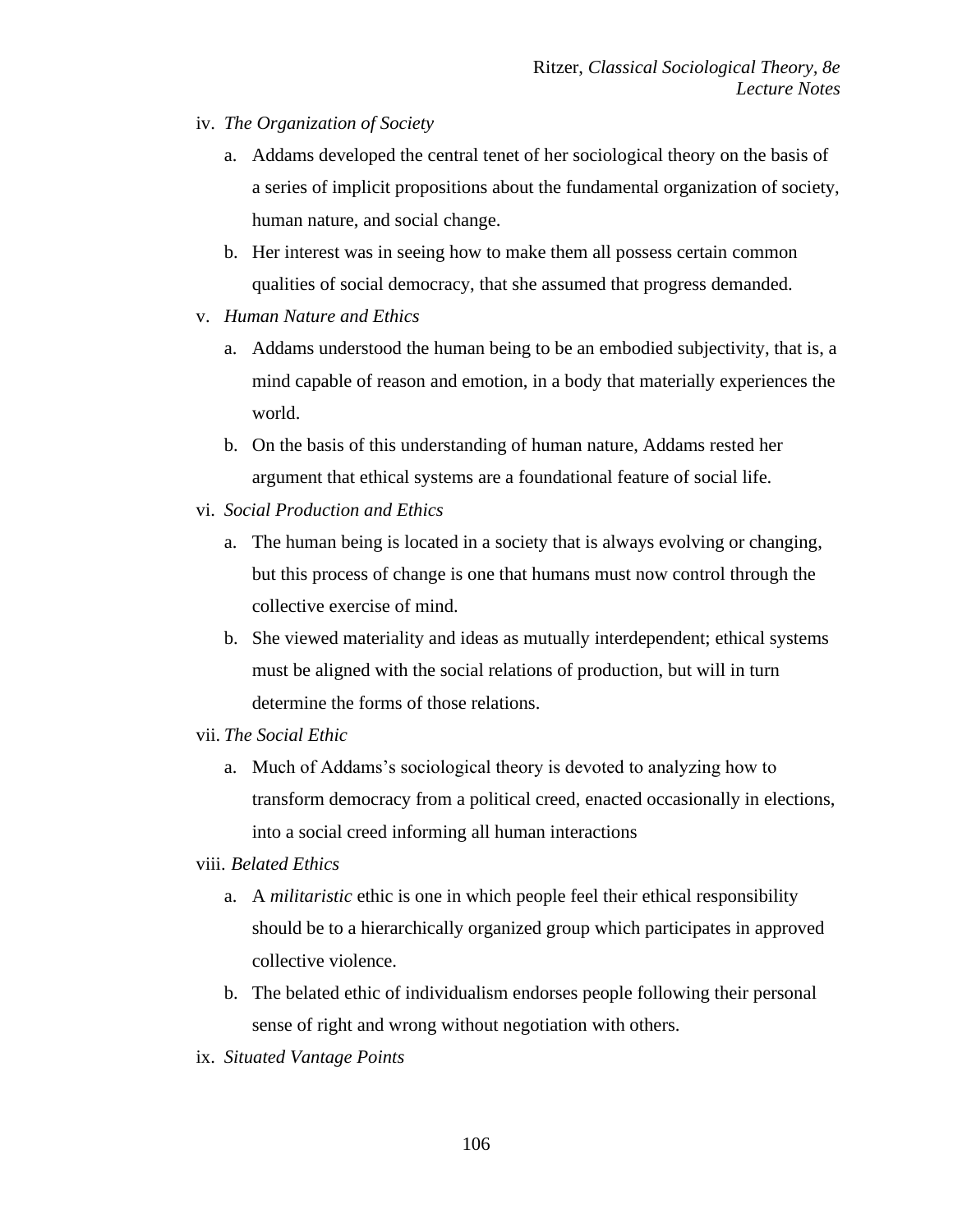- a. Addams presented the failure of an elite class to understand the real and valuable ethics of the poor, the lack of a general ethic that understands the world of multiple viewpoints.
- x. *Learning the Social Ethic*
	- a. Addams offered many strategies for establishing democratic social ethics as the necessary complement to industrialization.
- H. The Chicago Women's School
	- i. Addams's core belief—that society needs not individual but collective action realized in democratic association—is clearly visible in the relationships, work, and sociology of the circle we call "the Chicago women's school."
	- ii. The Organization of Society and Social Role of the Sociologist
		- a. Four major propositions:
			- 1. Interdependence.
			- 2. Acting collectively.
			- 3. Basic critical position of "equity."
			- 4. The role of the social scientist.
	- iii. Methods
		- a. The Chicago Women invented an array of techniques for discovering and reporting their evidence using both primary and secondary quantitative and qualitative data sources.
	- iv. Collective Action and Social Change
		- a. The most daring explorations of collective action by Florence Kelley:
			- 1. Kelley argues that all bourgeois philanthropy, no matter how well intended, is really only a palliative, a restitution to the working class, the real creators of wealth, of what has been taken from them.
			- 2. Kelley attempted to give consciousness to a new social category, "consumers."
		- b. The essential principles of the sociology of the Chicago women are all in this statement:
			- 1. That social science must act for change;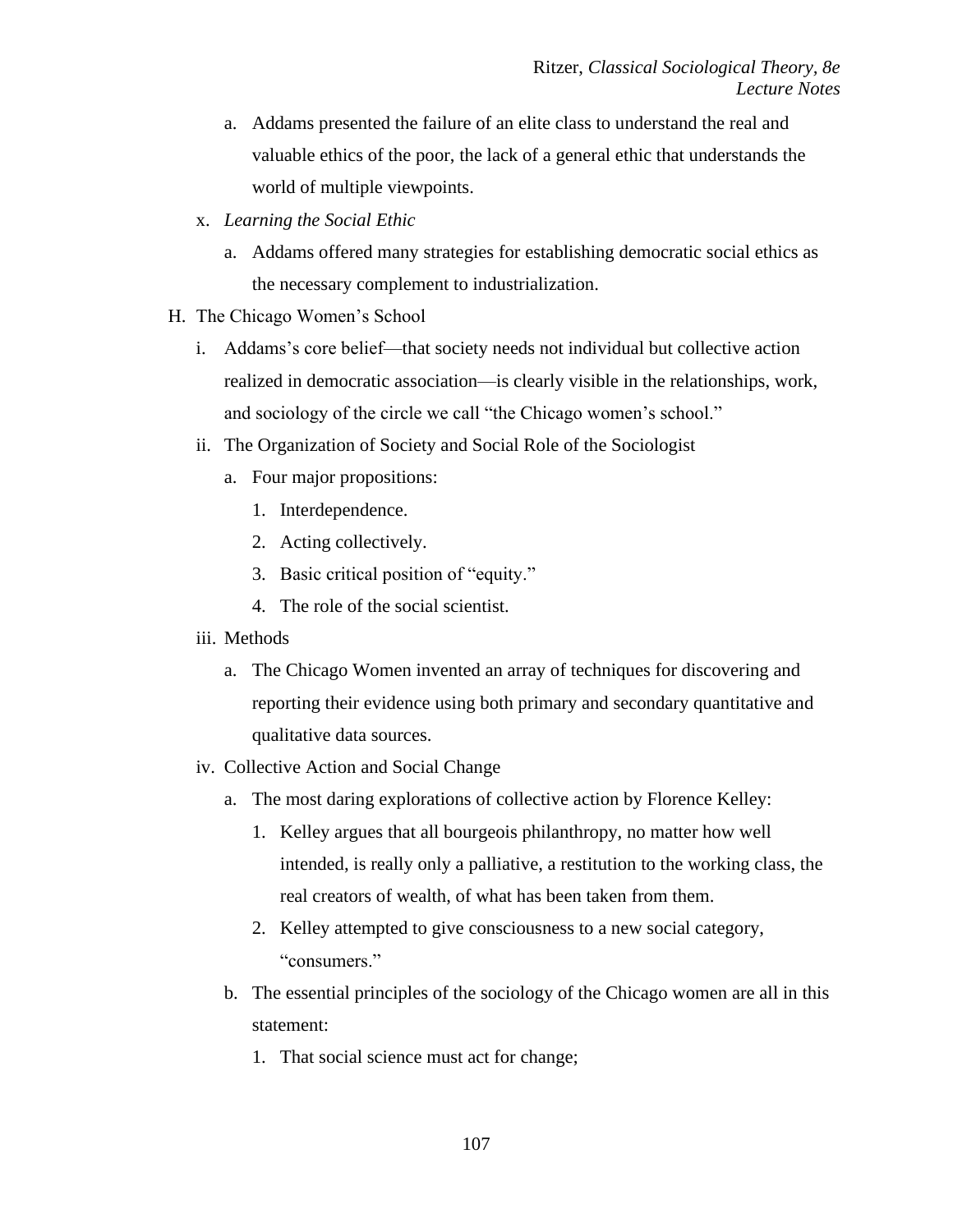- 2. That all citizens, including women still denied suffrage, are nevertheless morally responsible for the welfare of the country;
- 3. That every action ties a person to other people;
- 4. That effective personal virtue today must be done through associations because it is only in associations that people can gain the knowledge and the power.
- V. Anna Julia Cooper (1858–1964) and Ida Wells-Barnett (1862–1931)
	- A. Anna Julia Cooper and Ida Wells-Barnett were African American women of the same generation as Gilman, Addams, and many of the Chicago women sociologists.
	- B. Cooper and Wells-Barnett both consciously drew on their lived experiences as African American women to develop a "systematic consciousness of society and social relations."
	- C. They lay the foundation for a feminist sociological theory based in the interests of women of color.
	- D. Methods
		- i. Wells-Barnett's method is a pioneering adaptation of secondary data analysis that uses the oppressor's own reports as the main source.
		- ii. Cooper, in contrast, was explicitly engaged in theoretical work; she sought to describe the patterns of social life and to situate herself in that work of theoretical creation.
	- *E. The Lens of Race Relations*
		- i. *Groups and Power*
			- a. Power: A group's ability to influence social outcomes affecting its members, ranging from ongoing negotiations among groups (equilibrium) to a constant ability to produce outcomes seen as being in a particular group's interest (domination).
			- b. Race, then, is at the center of both women's social theories; the power relations between whites and blacks in Western history and contemporary American society give them their paradigm of domination and of stratification.
	- F. Intersections: Race, Gender, Class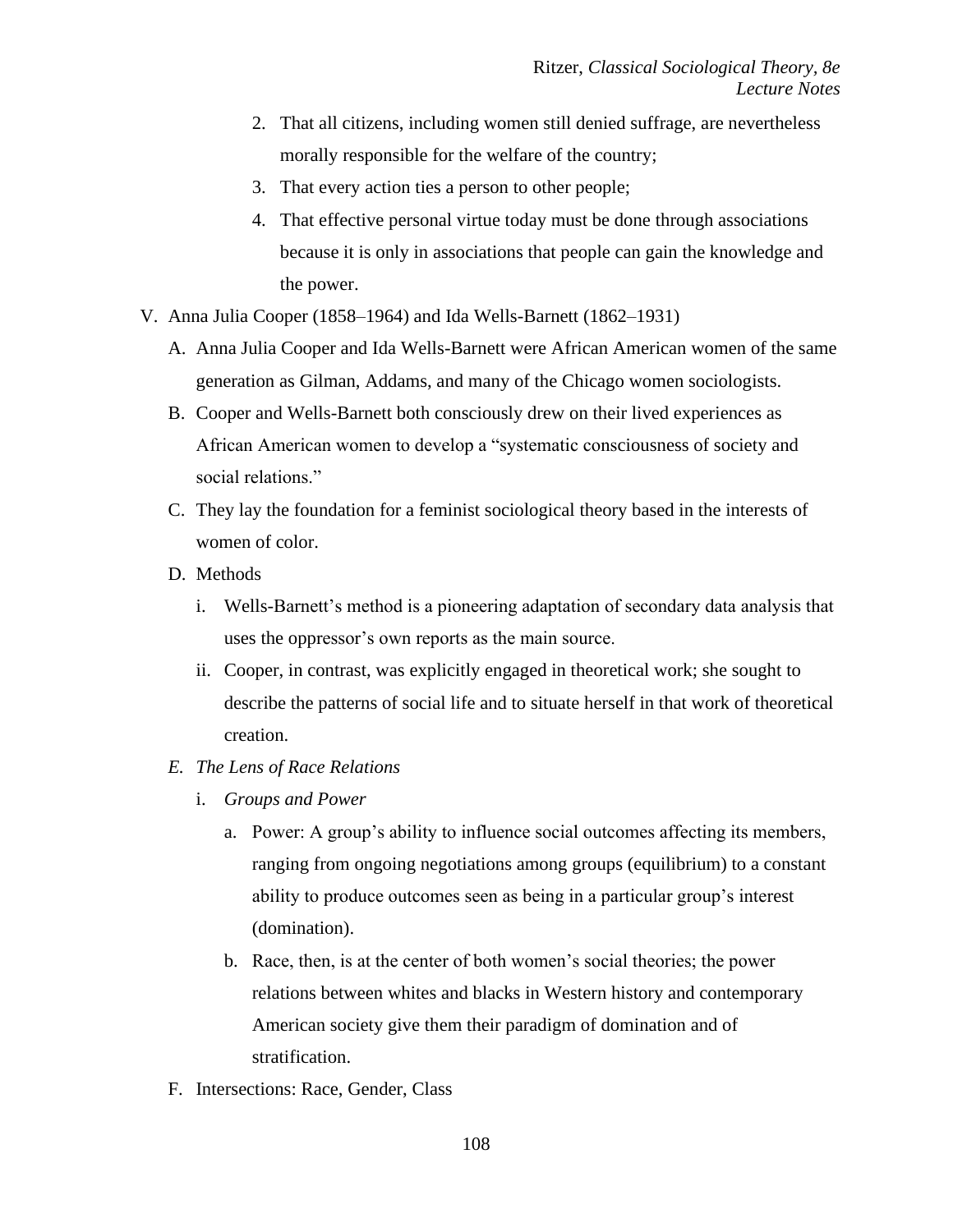- i. Cooper analyzed gender inequality between white women and men and between African American women and men.
- ii. Wells-Barnett looked at an even more explosive interaction of race and gender, exploring the interplay of those issues around sexuality.
- iii. Both women further expanded the theme of social inequality to class relations.
- G. The Organization of Society
	- i. Cooper gave serious attention to the cultural themes of masculinity and femininity and to the outcome of those themes for personality and for societal functioning.
	- ii. Her criterion for a critical evaluation of society was whether it was characterized by equilibrium or domination, not whether it was free of conflict.
- H. Vantage Point and "the Singing Something"
	- i. She inserts herself into sociological analysis by speaking from her distinctive vantage point as a black woman—the claim for which she is best known.
	- ii. This claim of vantage point is based in Cooper's understanding of human nature, an understanding she shared with Wells-Barnett.

VI. Marianne Schnitger Weber (1870–1954)

- A. The Standpoint of Women
	- i. She saw the human being, in the tradition of German Idealism, as an individual who wants to control his or her own destiny and to become all he or she is created capable of becoming.
	- ii. She claimed that there is a women's standpoint that in all its possible iterations differs from that of men.
	- iii. She developed three major themes around this central concern:
		- a. The need for autonomy for women equal to that of men;
		- b. The significance of women's work in the production of culture;
		- c. The situated differences of standpoint among women.
- B. Gender and Power: Authority and Autonomy
	- i. For women, the tension then may be construed not as one between coercion and authority but as one between autonomy and domination, between a free exercise of one's will in action and subordinating one's will to another.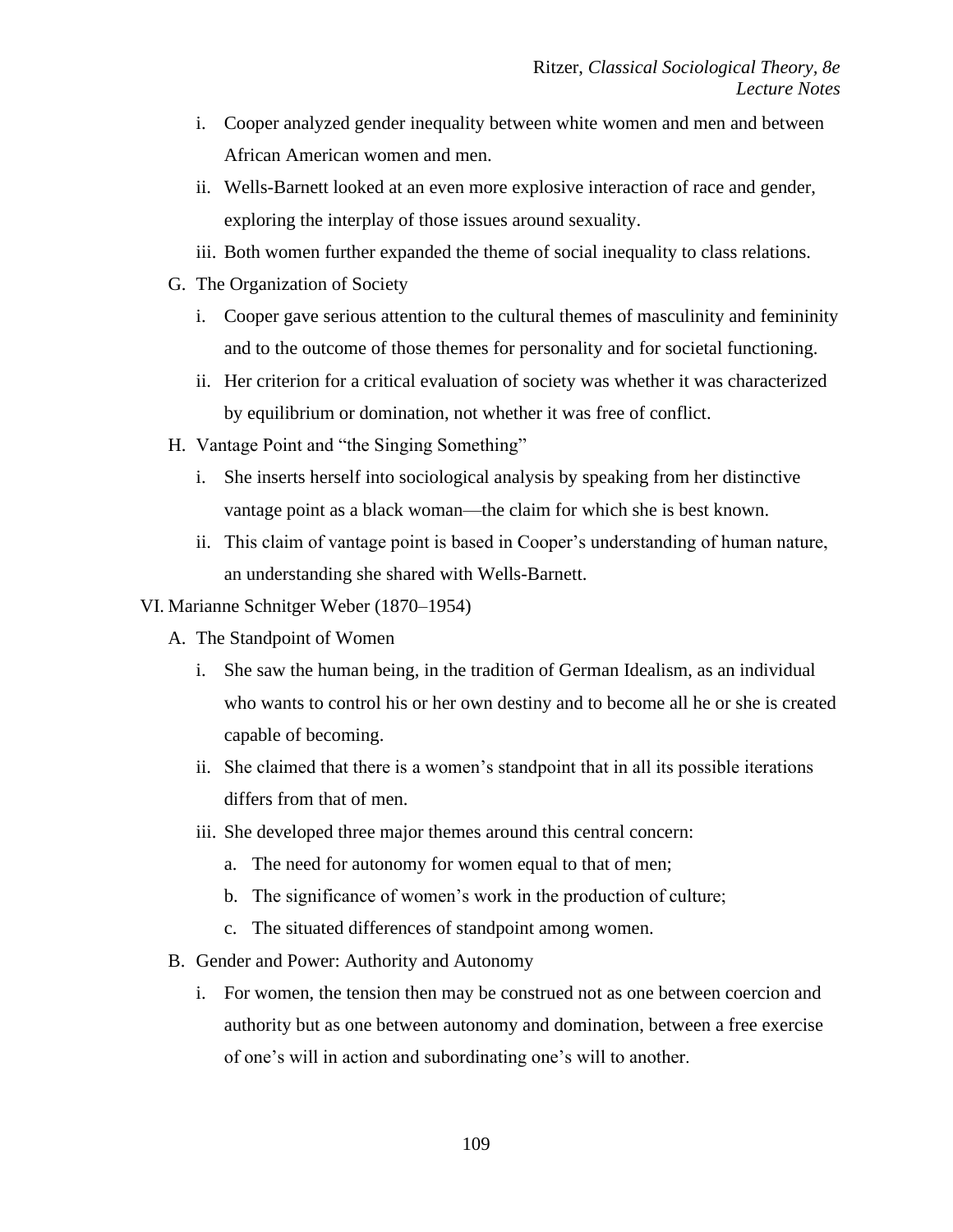- C. Gender and Culture: Objective Culture, Personal Culture, and the "Middle Ground of Daily Life"
	- i. Weber pointed out that there is much about women's work in the household that is not spiritual but intensely practical, instrumental, and objective.
	- ii. She questioned Simmel's claim, arguing that it is more useful to think of a common nature and of typical maleness and femaleness as circles intersecting within the common space.
- D. Differences Among Women
	- i. She contrasted the life experiences of women in agricultural work, paid domestic employment, factory work, and professional employment.
	- ii. The interaction of capitalism and patriarchy creates barriers to the attempts of women, especially non-elite women, to seek full autonomy.
	- iii. She saw that housework for most women is an area of incessant drudgery, that women who stay at home, whatever their class, are oppressed by economic dependency and by patriarchal male authority.
- E. Social Change
	- i. Weber discussed legal reforms such as spousal rights, job training for women as a route to better employment and more meaningful lives, and, most radical of all, various formulas that would provide monetary independence for the housewife.
	- ii. A reformed, that is, nonpatriarchal household, was one setting in which women could find vocation and self-actualization.
- VII. Beatrice Potter Webb (1858–1943)
	- A. Webb became a leading British socialist; a solid empiricist, she was nevertheless moved to her descriptive and analytic studies by what she called "a consciousness of sin."
	- B. The problems she focused on were economic inequality, the causes of poverty, and ways to reform the capitalist economy.
	- C. Method: Natural Experiments
		- i. Her experiences led her to the insight that the best way to understand how to reform the capitalist economic system was to find examples of working-class people successfully organizing to create alternative economic systems.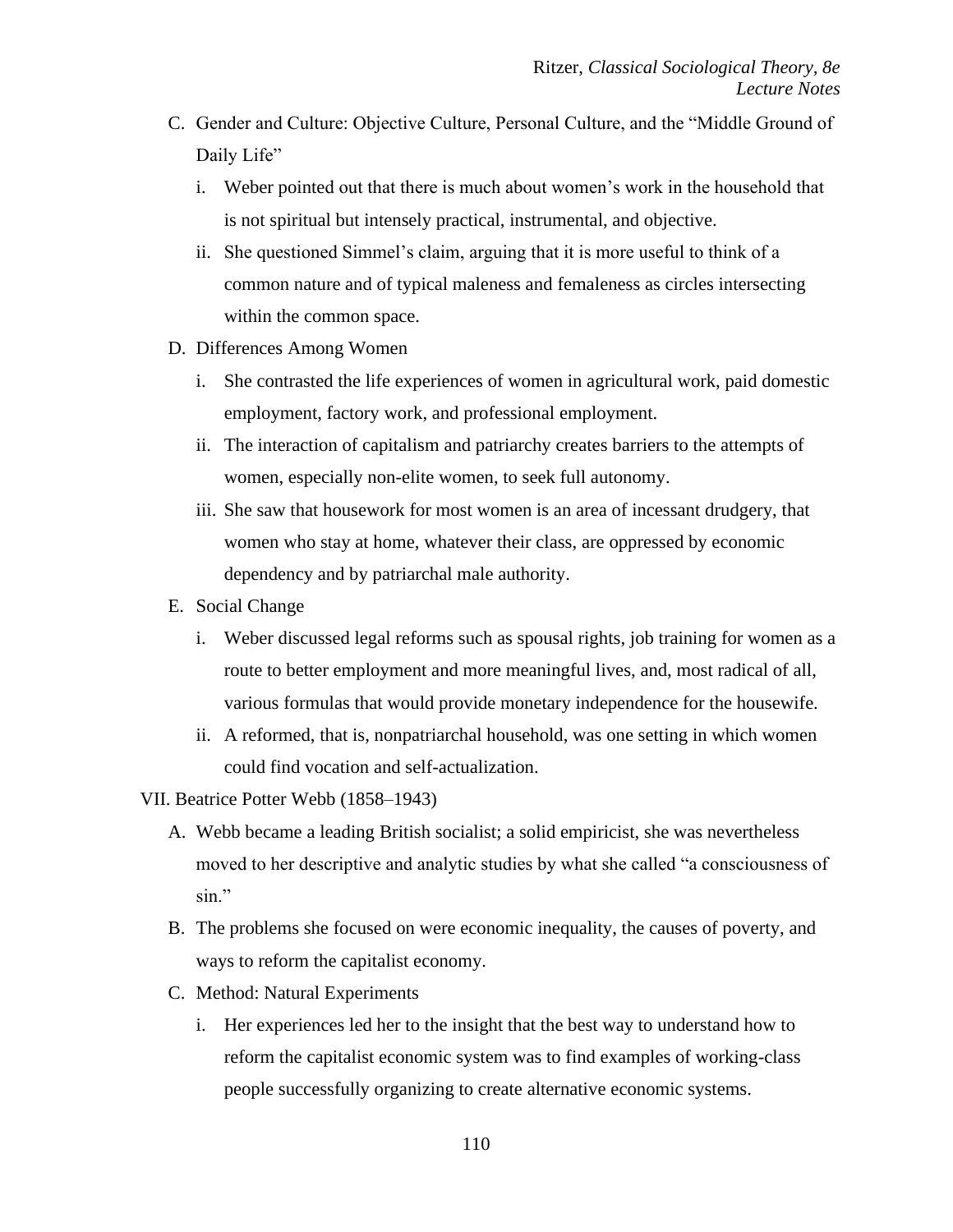- ii. Webb outlined how economic equity could be arrived at through democratic decision making by showing how a British working-class buyers' co-operative functioned.
- D. Social Change: Permeation
	- i. The Webbs were guided by three main principles:
		- a. Marx is wrong in his prediction of the "withering away of the state";
		- b. Inequality has advanced to such a point of social crisis that such intervention is inevitable;
		- c. It is possible for socialists to advocate gradual rather than revolutionary reforms because gradualism is inevitable.
	- ii. Webb's vision of society was, above all, of *the working out of processes between the structures in which people are contained*—structures such as state, class, trade unions, and sweatshops.
	- iii. She pointed to the vast increase in the interventions of government in the conduct of the economy as her prime proof.
- E. The Social Role of the Sociologist
	- i. Webb's saw the primary role of the sociologist as providers of the information on which a reformist state could be established and make policy.
	- ii. Webb's sociological significance has not received the attention it deserves.
- VIII. Contemporary Applications
	- A. Martineau is now recognized as amongst the first to have produced a clear sociological method.
	- B. Gilman is recognized as a major feminist sociologist of the turn of the century and her books *The Yellow Wallpaper* and *Herland* are regularly read in college classes.
	- C. Ida B. Wells is studied as a heroine of the African American civil rights movement both as an in-your-face activist and for her methods of analysis and presentation especially her unflinching descriptions of the crime of lynching.
	- D. Anna Julia Cooper is central to Black feminist writing across the disciplines; her pioneering descriptions of the experience of intersectionality lay the ground work for one of the key concepts in contemporary Black and Feminist sociology.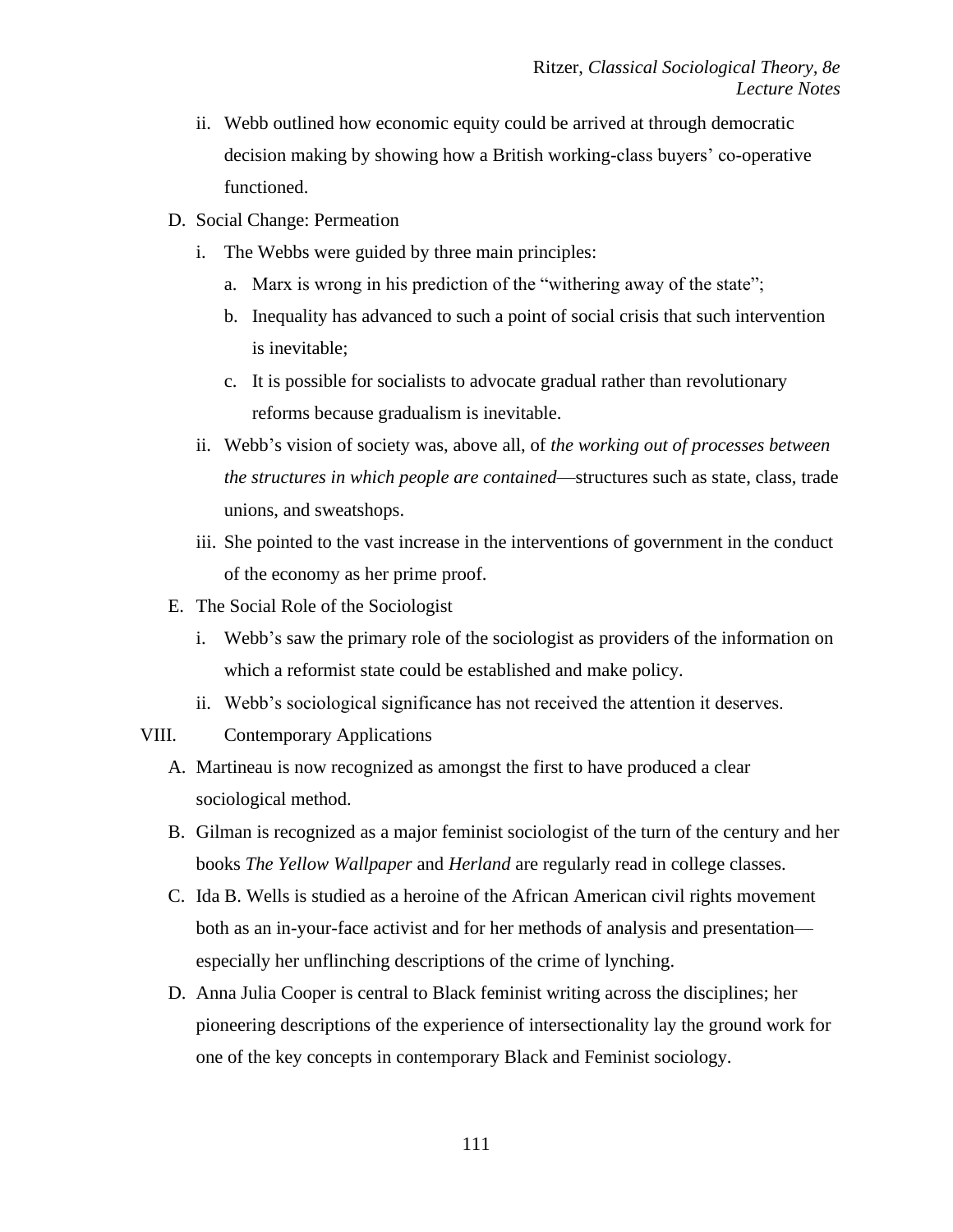E. In this present moment of national and global crisis, Addams's theories and actions are being turned to with a new urgency and respect.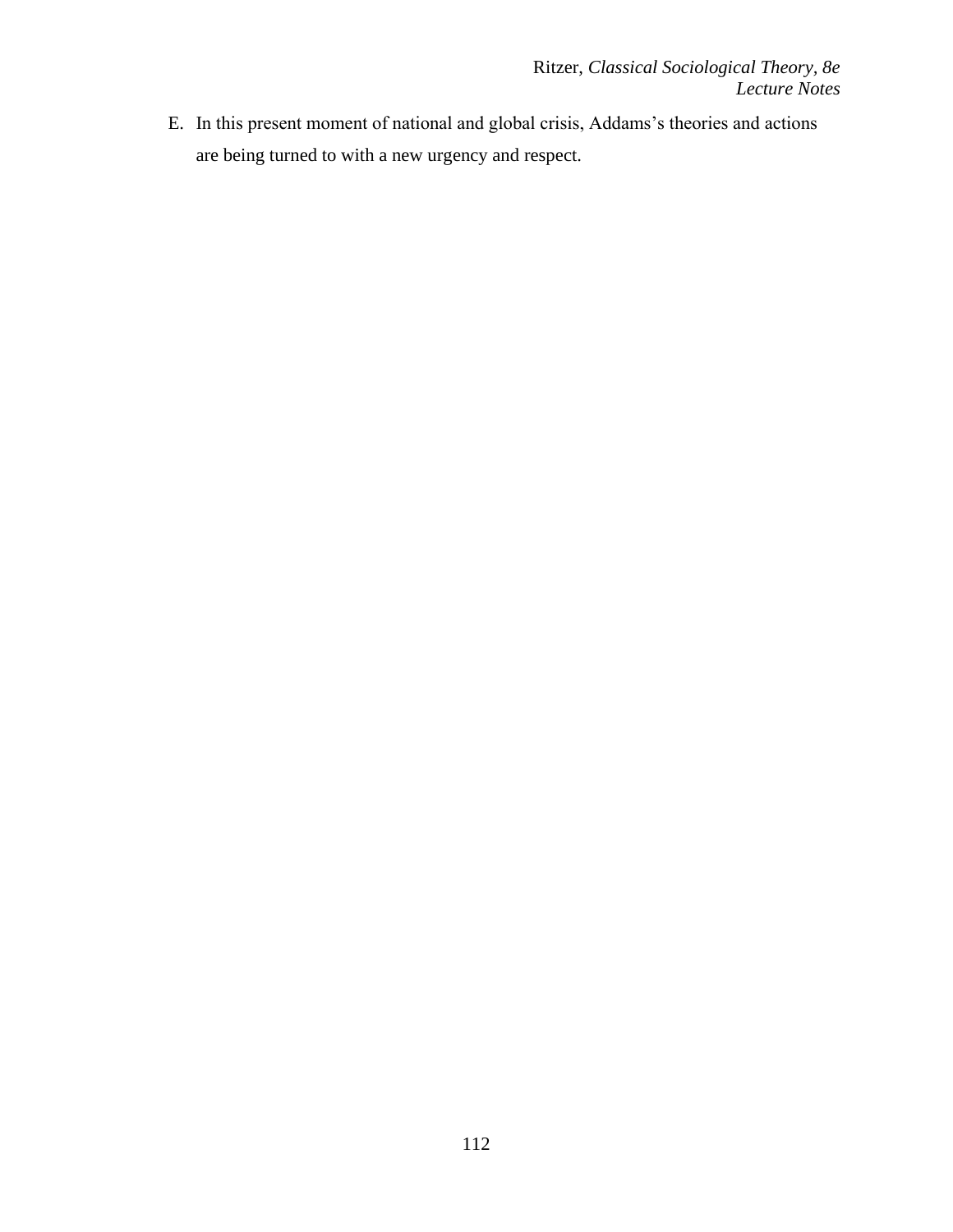# Lecture Notes

## **Chapter 11: W. E. B. Du Bois**

### **Chapter Outline**

- I. Introduction
	- A. Until recently, the important theoretical work of African-American scholar W.E.B Du Bois has been excluded from the canon of sociological thought.
	- B. He relied both upon qualitative and quantitative research methods.
	- C. He also adopted different writing styles, each to communicate a different kind of sociological vision.
	- D. *In Souls of Black Folk* Du Bois used his experience as a black man in the United States to describe the social situation of African Americans.
	- E. He placed great emphasis on the aesthetics of what he wrote—how he said things seemed at times to be at least as important as what he said.
	- F. Du Bois' central interest was the role that race plays in organizing modern society.
	- G. He viewed race not as a subtopic for sociological theory or as a problem of interest only to black Americans and policy makers.
- II. Intellectual Influences
	- A. Science and Positivism
		- i. In Germany, Du Bois was exposed to a methodological rigor that was not present in America at the time.
		- ii. Du Bois's view of science was different from the kind of science typically associated with the term positivism.
		- iii. He did not believe that sociology should model itself on the natural sciences nor did he believe that sociologists could discover invariant laws of social life.
		- iv. Du Bois took from positivism the emphasis on "value-free" research and the utility of quantitative analysis.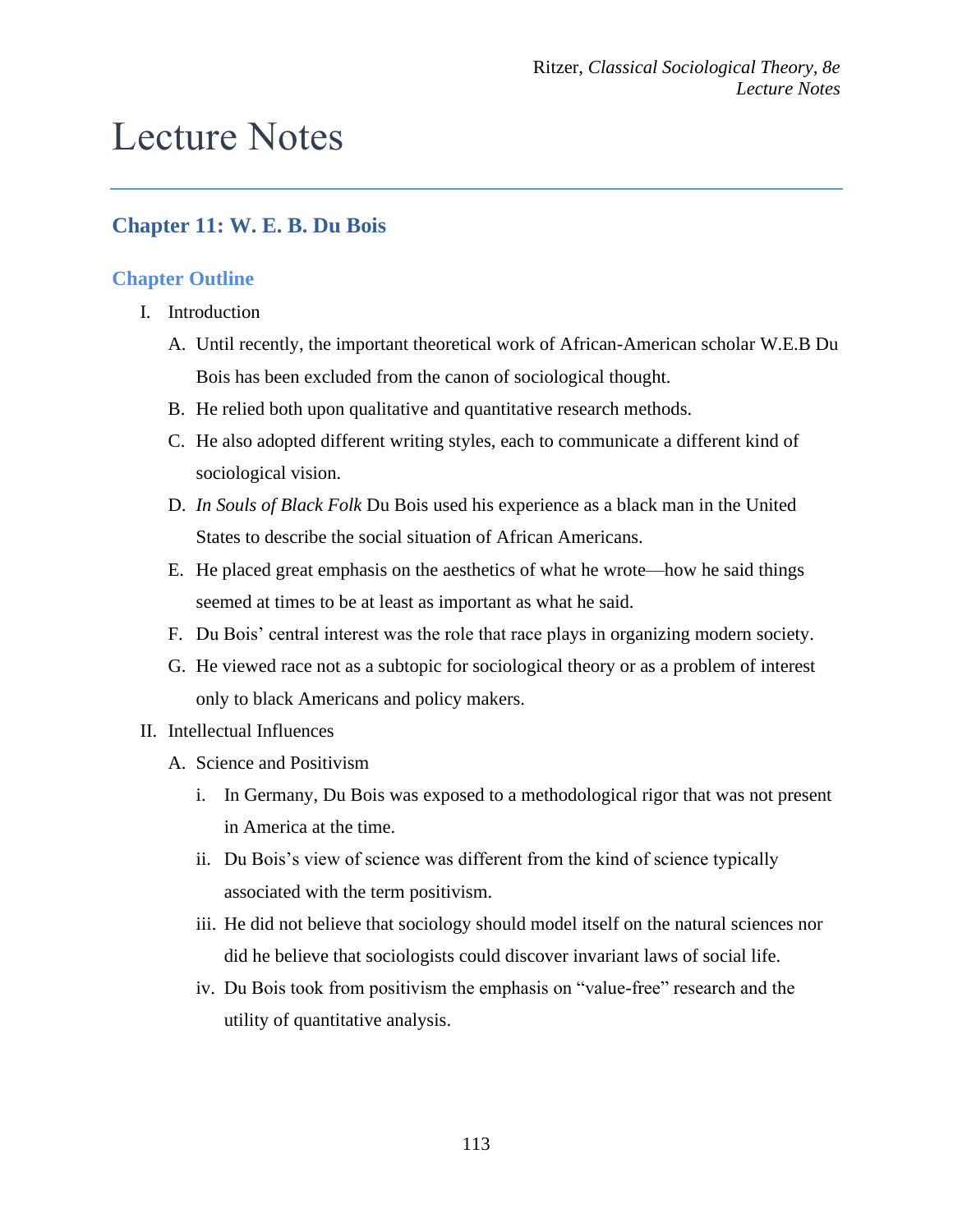- v. Although he was critical of white America for what it was doing to black Americans, he was equally hard on the latter, making it clear that they bore some of the responsibility for their plight.
- vi. He continued to argue for the dispassionate, scientific study of race relations, even though he was less and less inclined to do such studies himself.
- B. German Historicism and Romanticism
	- i. Though *The Souls of Black Folk* includes numerical information, this is overshadowed by Du Bois's autobiographical accounts of racism, his analysis of black cultural forms, and his study of black historical figures.
	- ii. Du Bois's ideas about race and nationalism had much in common with the German scholar Johann Gottfried Herder.
	- iii. Du Bois believed that the Sorrow Songs expressed something unique about black historical experience and that they demanded sociological attention.
	- iv. Like the method of *verstehen*, this was a kind of sociology that used cultural expressions to deepen our understanding of a people's experience of the world.
	- v. In all, Du Bois viewed struggle as both a collective and an individual problem.
- C. Marxism
	- i. Du Bois believed that the goal of modern science was to contribute to human progress and betterment.
	- ii. Du Bois believed that "the world was thinking wrong about race because it didn't know."
	- iii. Despite these efforts, Du Bois's message went unheard and he became increasingly skeptical of the scientific approach and the efficacy of academic work itself.
	- iv. Du Bois was not only interested in the relationship between racism and capitalism in America, he was also interested in global capitalism and its connection to race.

#### III. Studying Race Scientifically: The Philadelphia Negro

- A. In its use of multiple methods, and in its many, very contemporary sounding conclusions about black Americans and race relations, it is a book that has aged well and stands up in comparison to the widely acknowledged classics of this genre.
- B. Several things stand out about this piece of work: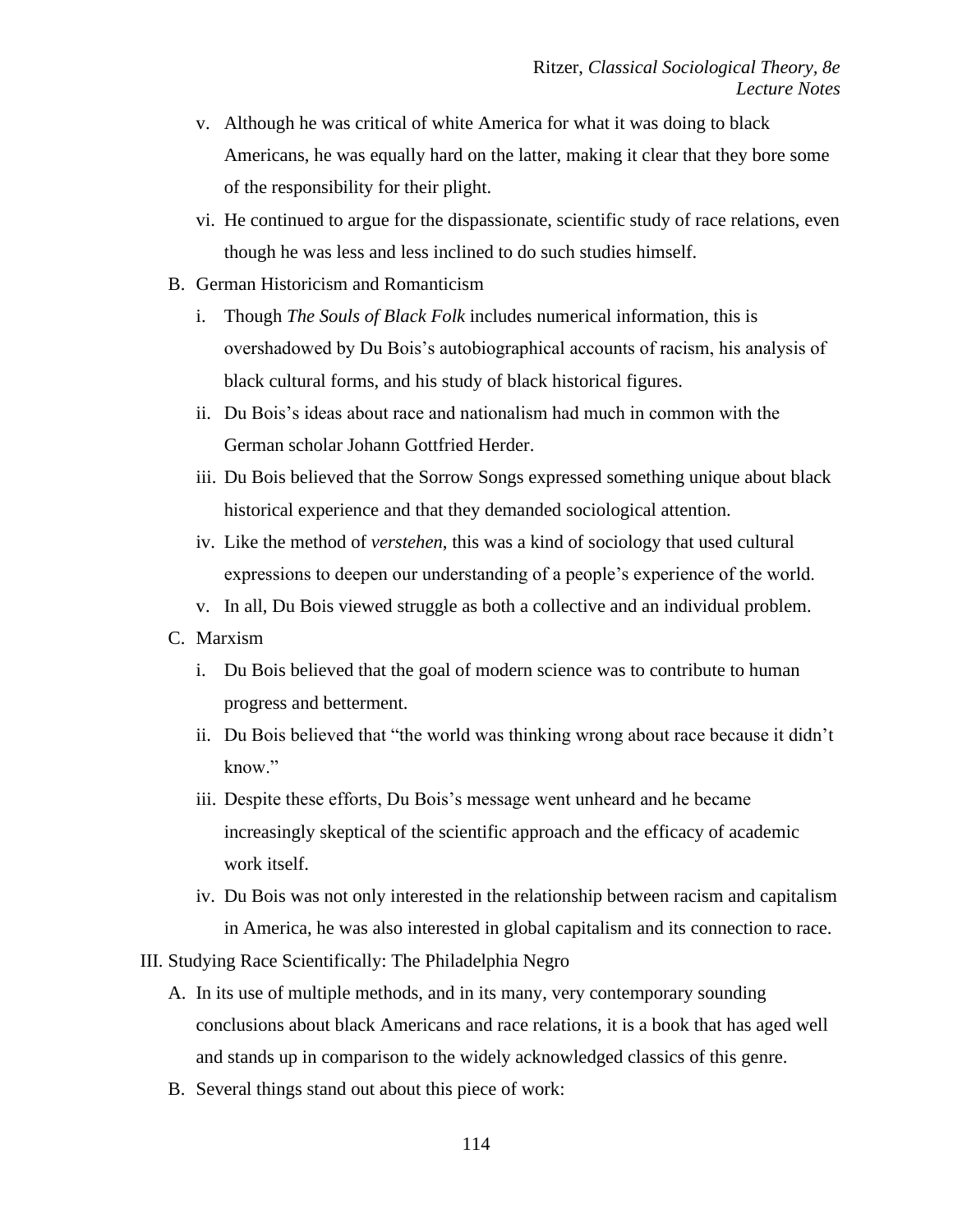- i. First, Du Bois did it all on his own fieldwork;
- ii. Second, his inquiries focused on topics that a similar study done today would also concern itself with;
- iii. Du Bois also examined key contemporary social problems such as illiteracy, crime, and racial prejudice and discrimination.
- C. Du Bois showed a very contemporary sense of important issues in the social sciences, especially time, space, and their intersection.
- D. One of the things that strikes today's reader is the multifaceted character of Du Bois's analysis; he saw virtually everything in multifactorial terms.
- E. Crime
	- i. One of the most impressive aspects of The Philadelphia Negro is its analysis of the high crime rates among African Americans.
	- ii. Du Bois was careful to analyze the social causes of high crime rates among African Americans after the close of the Civil War.
	- iii. Although Du Bois found that whites are in general "quite unconscious of any such powerful and vindictive feeling," blacks "regard this prejudice as the chief cause of their present unfortunate condition."
- F. Social Inequality: Caste and Class
	- i. Du Bois not only wanted to make it clear that there are vast differences within the black community in terms of class, but he also wanted to give special importance to the highest classes within the black community.
	- ii. Du Bois came to be known for the phrase "The Talented Tenth" to describe the small group at the top that were to be the leaders of the black community.
- G. The Benevolent Despot
	- i. At this early stage in his work, Du Bois retained some faith in whites, strong and benevolent leaders, and in capitalism.
	- ii. Du Bois argued that a benevolent despot might have sought to deal with the lack of training of African Americans and the discrimination practiced against them.
		- a. However, characteristically Du Bois also called on African Americans to take responsibility.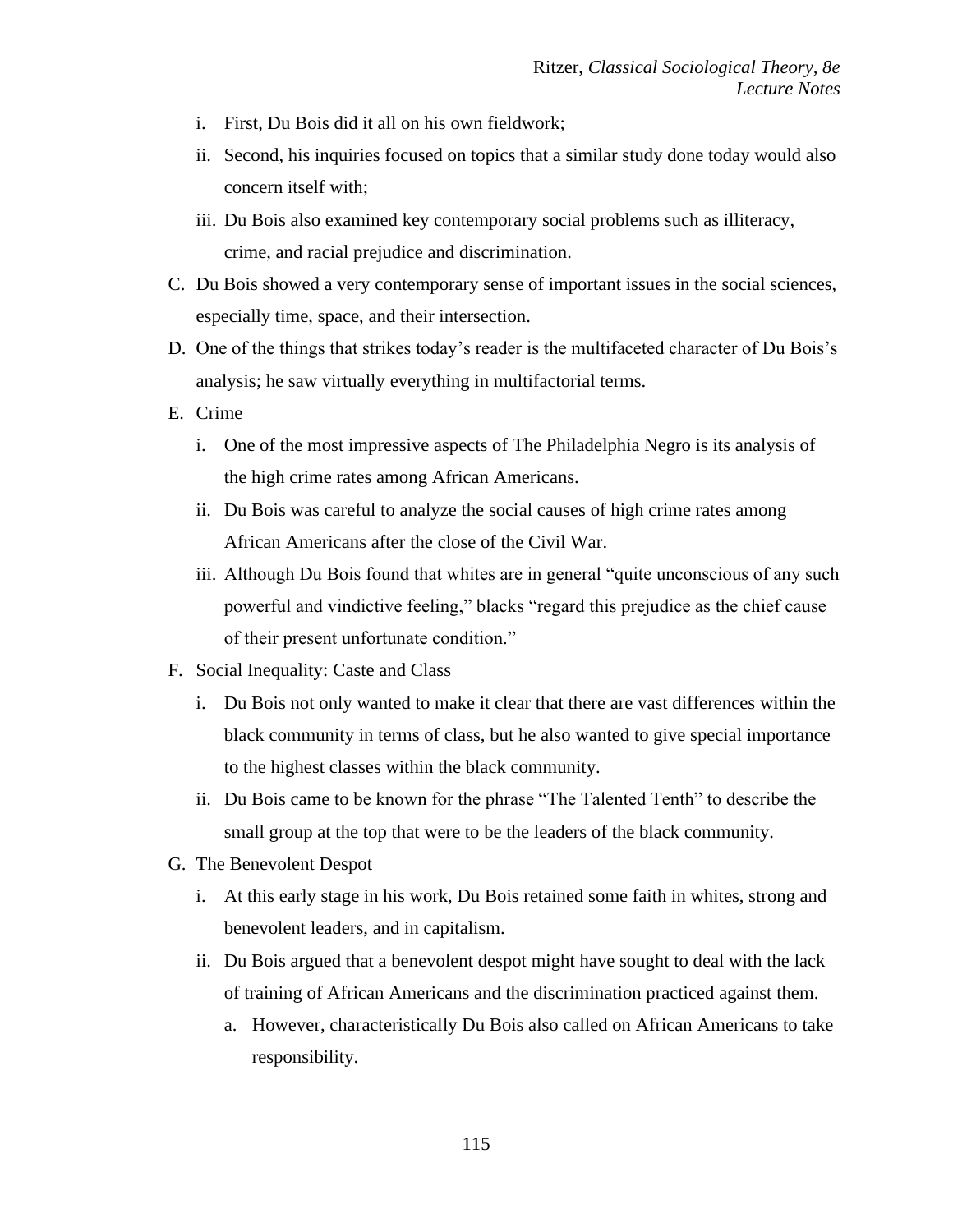- iii. Du Bois did not long hold out much hope for aid from the benevolent despot or, more specifically, from the capitalist.
- H. Appeal to White Self-Interest
	- i. Du Bois argued that whites, as well as society as a whole, would benefit from black educational and economic advancement as well as an amelioration of problems within the black community.
	- ii. The fact that whites were unwilling to recognize this, let alone help blacks, pointed to the fact that "one of the great postulates in the science of economics that men will seek their economic advantage—is in this case untrue."
- IV. Theoretical Contributions
	- A. There is no general theory in his work because he never set out to create one and because he was involved in many other kinds of work, including *The Philadelphia Negro*.
	- B. The Race Concept
		- i. His early ideas were shaped by a German romantic tradition that treated race (sometimes referred to as nation) as a real category of human difference.
		- ii. Du Bois held the racialist view that there are distinct races and that these races have unique qualities.
		- iii. However, as can be seen in the previous quotation, these differences are not biologically determined in any simple sense.
		- iv. The early emphasis on racial and cultural difference also led Du Bois to the view that the goal of African Americans is not necessarily integration or absorption, but rather, to serve as the "advance guard" of "Pan-Negroism."
		- v. The tragedy of modern life is that one race, the white race, had come to dominate and subjugate all others.
		- vi. Along these lines, he made it clear that he was not opposed to segregation per se but segregation accompanied by discrimination.
		- vii. Race, of course, was at the base of what Du Bois famously called the "Negro Problem," or the frictions between the races in America.
		- viii. However, later Du Bois came to broaden his perspective and to see the American case as part of a global color-line.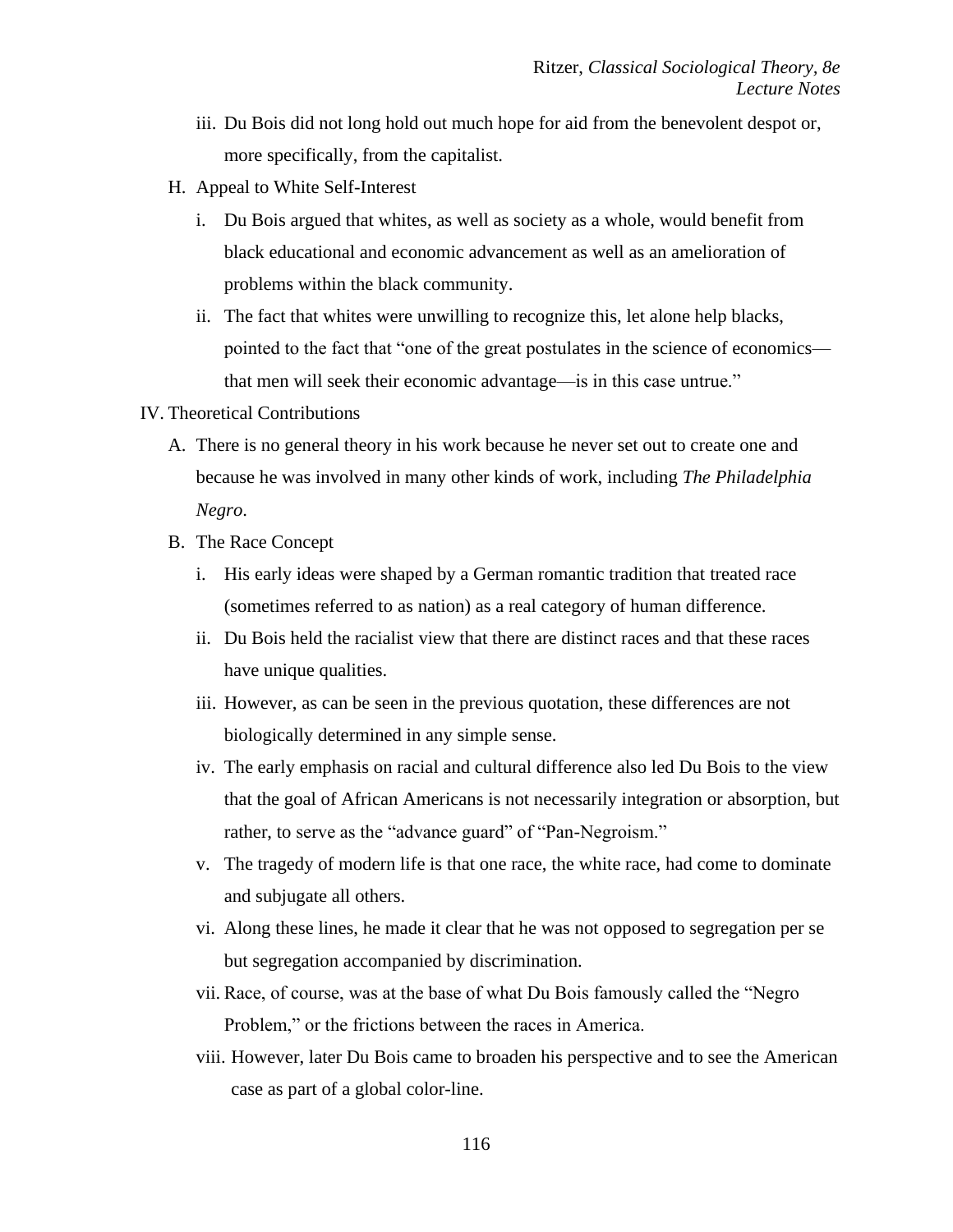- ix. In spite of this focus on race, Du Bois recognized that there were no "pure" races and that the vast majority of the differences between the races stemmed from differences in their environment, especially their social environment.
- x. Du Bois also clearly saw that it was a construction built out of cultural, economic, and political forces, most of which operated against persons of color.
- C. The Veil
	- i. The concepts of the *Veil* are important because they illustrate Du Bois's nuanced understanding of racial division.
	- ii. In using the image of the Veil Du Bois meant that there is a separation, a barrier, between blacks and whites.
		- a. However, the division is not like a wall through which one cannot see.
		- b. Rather, the Veil is a thin, porous material through which members of each race can see the other.
		- c. No matter how thin and porous the Veil, no matter how easy it is to see through, it still clearly separates the races.
	- iii. Overall, "worlds within and without the Veil of Color are changing, and changing rapidly, but not at the same rate, not in the same way; and this must produce a peculiar wrenching of the soul, a peculiar sense of doubt and bewilderment."
	- iv. Among the notable things about this statement is Du Bois's recognition that while the Veil is a "thought thing," an idea or rather a series of ideas, it is not easily lifted, cut, or destroyed.
- D. Double Consciousness, or "Twoness"
	- i. Double consciousness: African Americans were simultaneously outsiders and insiders, or more specifically, outsiders within.
	- ii. Given the existence of this double consciousness, Du Bois argued that the black American longs "to attain self-conscious manhood, to merge his double self into a better and truer self."
	- iii. Du Bois's thinking on double consciousness resonates with a number of classical and contemporary theoretical ideas.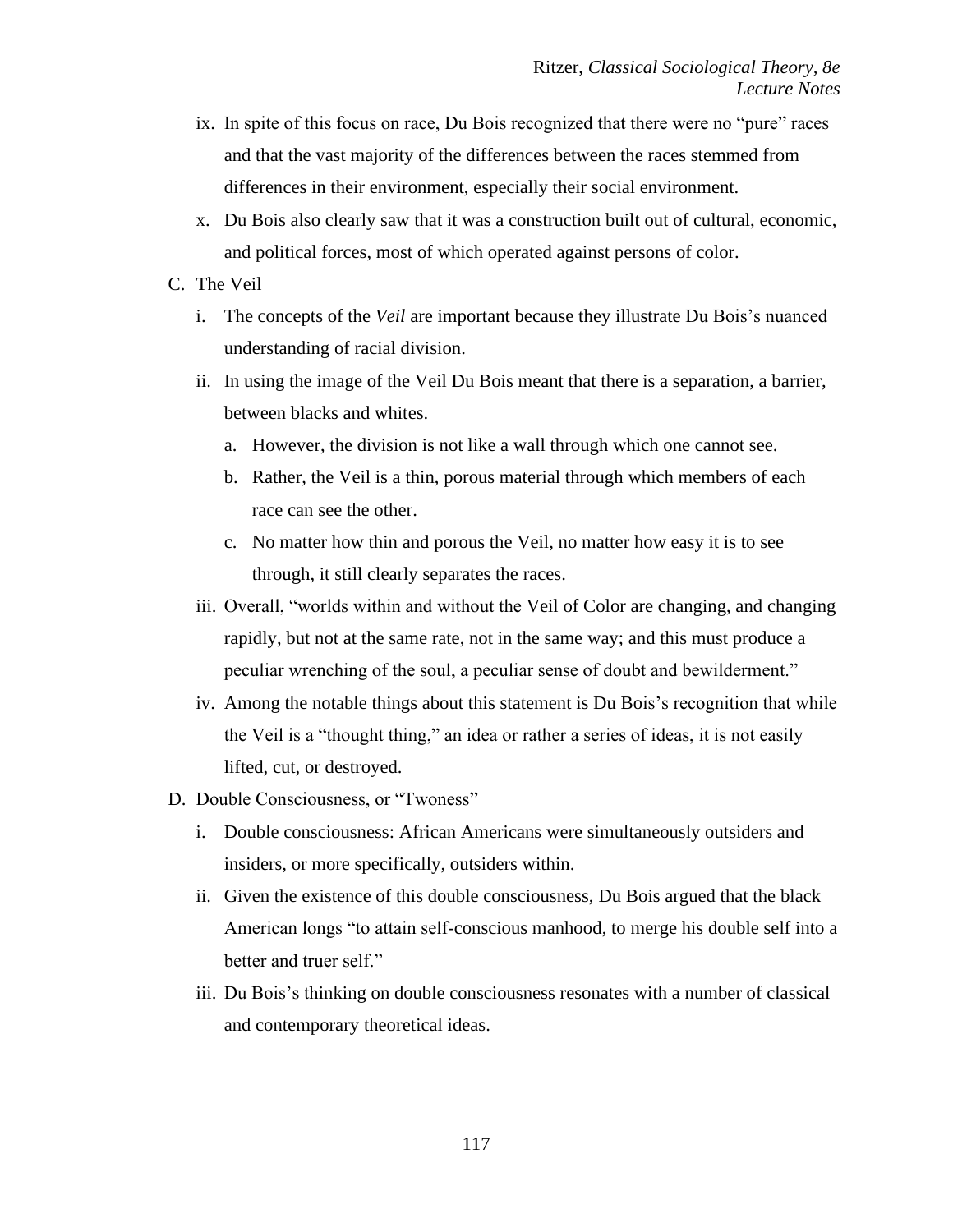- a. It was considered a social psychological theory of self-development equivalent to the theories of William James, George Herbert Mead, and Charles Horton Cooley.
- iv. Although Du Bois was largely ignored by the mainstream within sociology in general, and sociological theory in particular, his ideas do resonate with a number of strands of theory and empirical research within the mainstream.
- V. Economics
	- A. Du Bois devoted a great deal of attention to economic factors, and although he discussed many other factors, in the end he usually came back to economics.
	- B. However, although Du Bois recognized the ultimate importance of economic factors, he was highly critical of the attention accorded, and the amount of time and energy devoted, to the striving for economic success.
	- C. This is part of the reason why Du Bois argued so often and so determinedly for the importance of education, especially higher education, in the black community.
	- D. Education would permit blacks to achieve a range of higher goals and objectives than mere economic success.

#### VI. Karl Marx, Socialism, and Communism

- A. After completing the early scientific phase of his career, he became active in the Niagara Movement and in the NAACP in an effort to improve the situation of black Americans.
- B. At the turn of the twentieth century, Du Bois was critical of socialism, characterizing it as "cheap and dangerous."
- C. Du Bois saw black workers suffering from competition from white laborers, primarily immigrants.
- D. Du Bois came to the conclusion "that without the overthrow of capitalist monopoly the Negro cannot survive in the United States as a self-respecting cultural unit, integrating gradually into the nation, but not on terms which imply self-destruction or loss of his possible gifts to America."
- E. Gradually, in his later years, Du Bois moved fitfully in the direction of communism.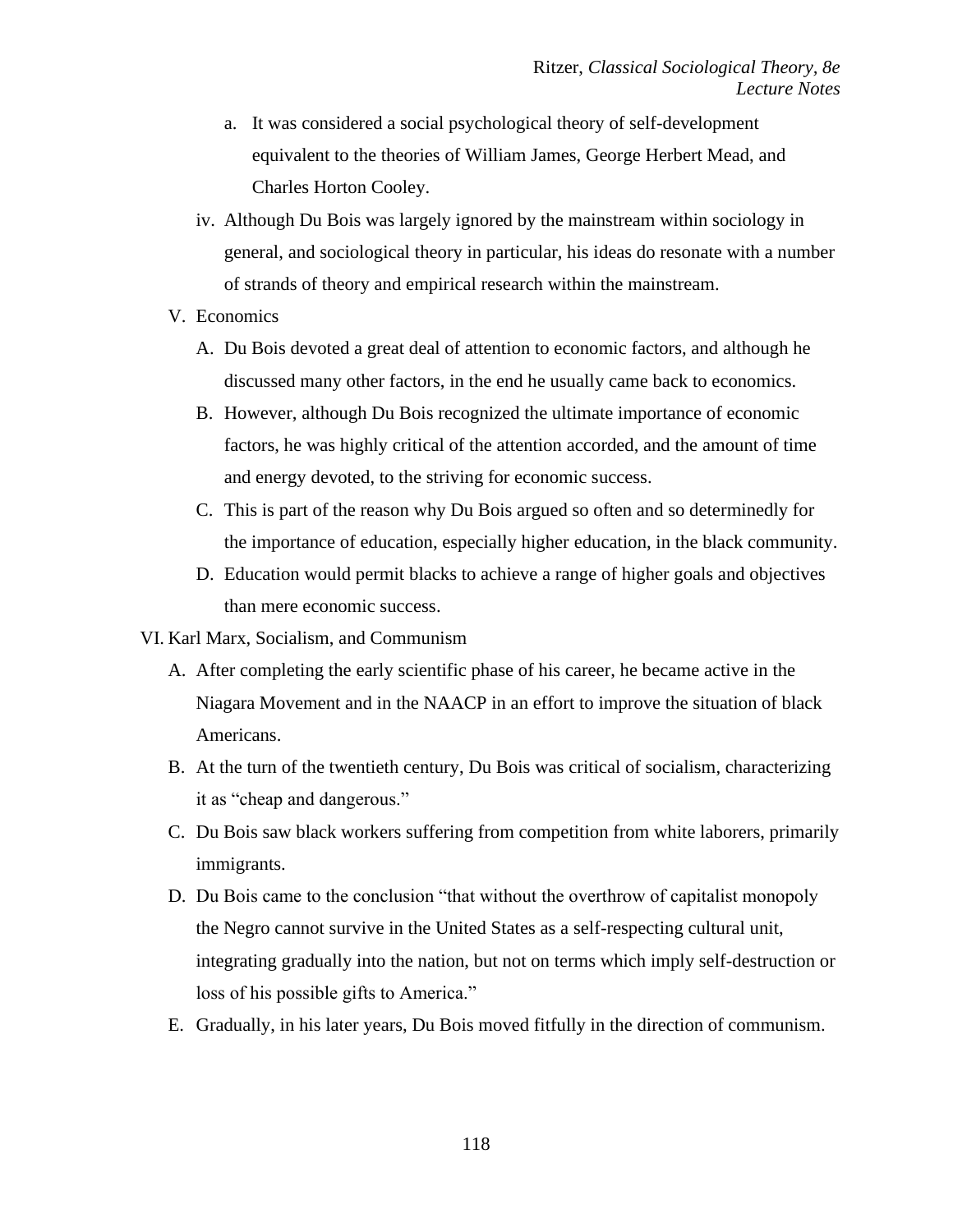- F. By the 1950s, discouraged by the continuing humiliation of, and discrimination against, African Americans, Du Bois was arguing for some sort of socialist/communist change within the United States.
- G. At the age of 93, Du Bois applied for membership in the Communist Party of the United States.
- H. He began to read Marx seriously during World War I and claimed that he later mastered Marx's theory.
- I. Although he was influenced by Marxian theory, Du Bois was disinclined to write scholarly metatheoretical treatises.
- J. It seems fair to say that in Marxian terms, Du Bois was always drawn to an integration of theory and praxis.
- K. To Du Bois, it was capitalism that had undermined Reconstruction and it was that economic system that was destroying America and much of the rest of the world in his day.

VII. Contemporary Applications

- A. Du Bois anticipated the contemporary interest in studies of race, racism, and colonization.
- B. Not only did he introduce concepts that have now become of central importance to sociology, but Du Bois's Atlanta Sociological Laboratory could be considered the first established school of American sociology.
- C. Contemporary scholars have also made use of Du Boisian concepts to understand contemporary social problems.
- D. Du Bois has also been discussed by scholars who study democracy and human rights.
- i. Du Bois, throughout his writing, was concerned with the problem of human dignity, especially the dignity of African Americans.
- E. Du Bois also recognized that the ability for black Americans to express themselves was compromised by macrosociological factors.
- F. Yet at the same time this double consciousness allows black Americans, like Du Bois, to think about human rights and dignity in complex ways that cannot be fully appreciated by those on the other side of the color-line.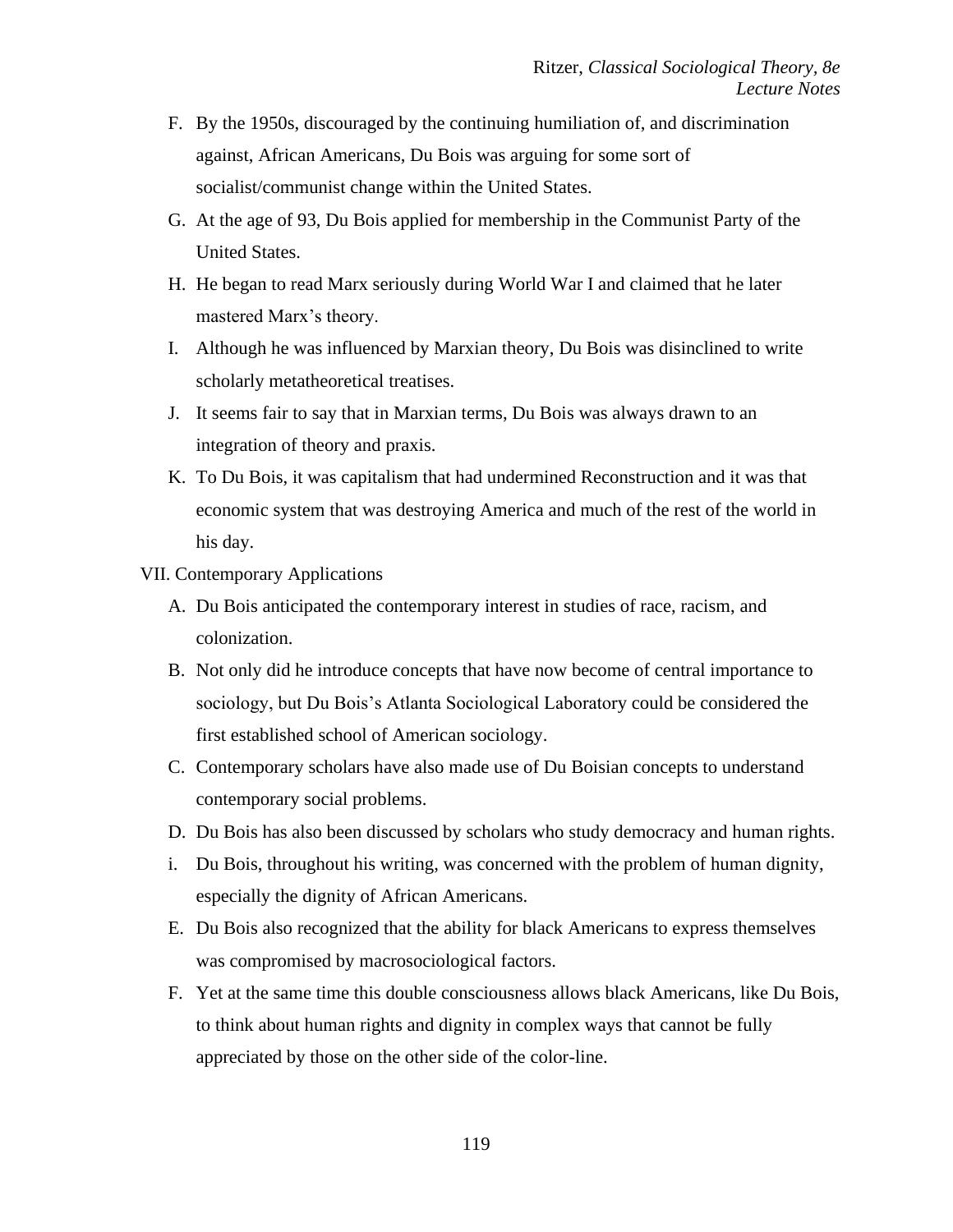G. For these reasons and others, Du Bois's voluminous and varied body of work has become a model for both academics and political activists.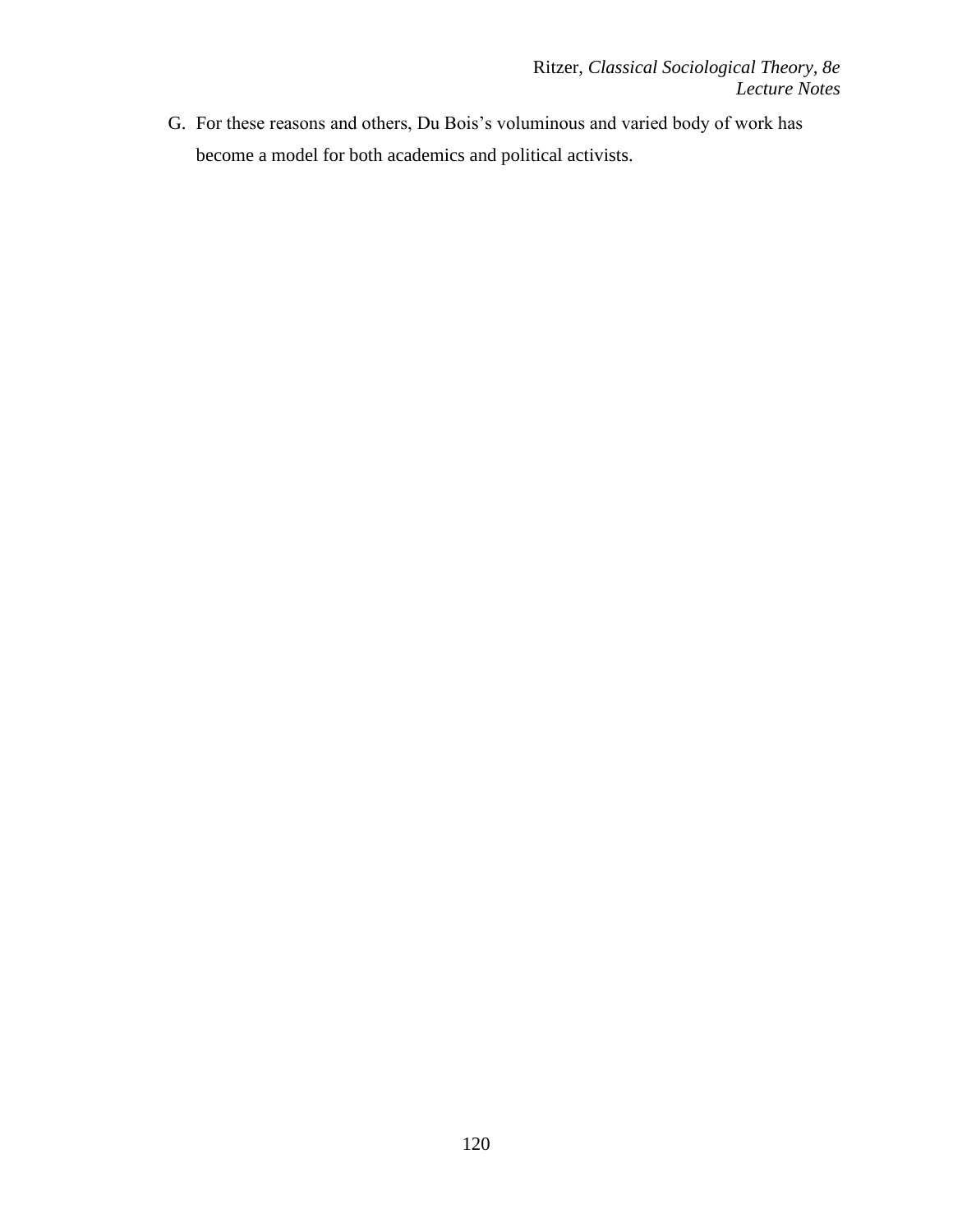# Lecture Notes

## **Chapter 15: George Herbert Mead**

### **Chapter Outline**

- I. Introduction
	- A. Mead is primarily remembered as the founding figure of symbolic interactionism, one of the most important approaches to contemporary social psychology.
- II. Intellectual Roots
	- A. Behaviorism
		- i. Mead defines behaviorism as simply an approach to the study of the experience of the individual from the point of view of his conduct.
		- ii. Mead had no trouble with this approach to behaviorism, but he did have difficulty with the way in which behaviorism came to be defined and practiced by John B. Watson.
		- iii. Mead believed that even inner experience can be studied from the point of view of the behaviorist, as long as this viewpoint is not narrowly conceived.
		- iv. The symbolic-interactionist theory that emerged, in significant part from Mead's theory, is very different from behaviorist theories.
		- v. Mead wanted to study the mind behavioristically, rather than introspectively.
		- vi. Mead defined the mind in *functional* rather than idealist terms.
	- B. Pragmatism
		- i. Pragmatism reflected the triumph of science and the scientific method within American society and their extension into the study of the social world.
		- ii. Mead regarded pragmatism as a "natural American outgrowth."
		- iii. Pragmatists believe in the superiority of scientific data over philosophical dogma and all other types of knowledge.
		- iv. Following the scientific model, they regard all ideas as provisional and subject to change in light of future research.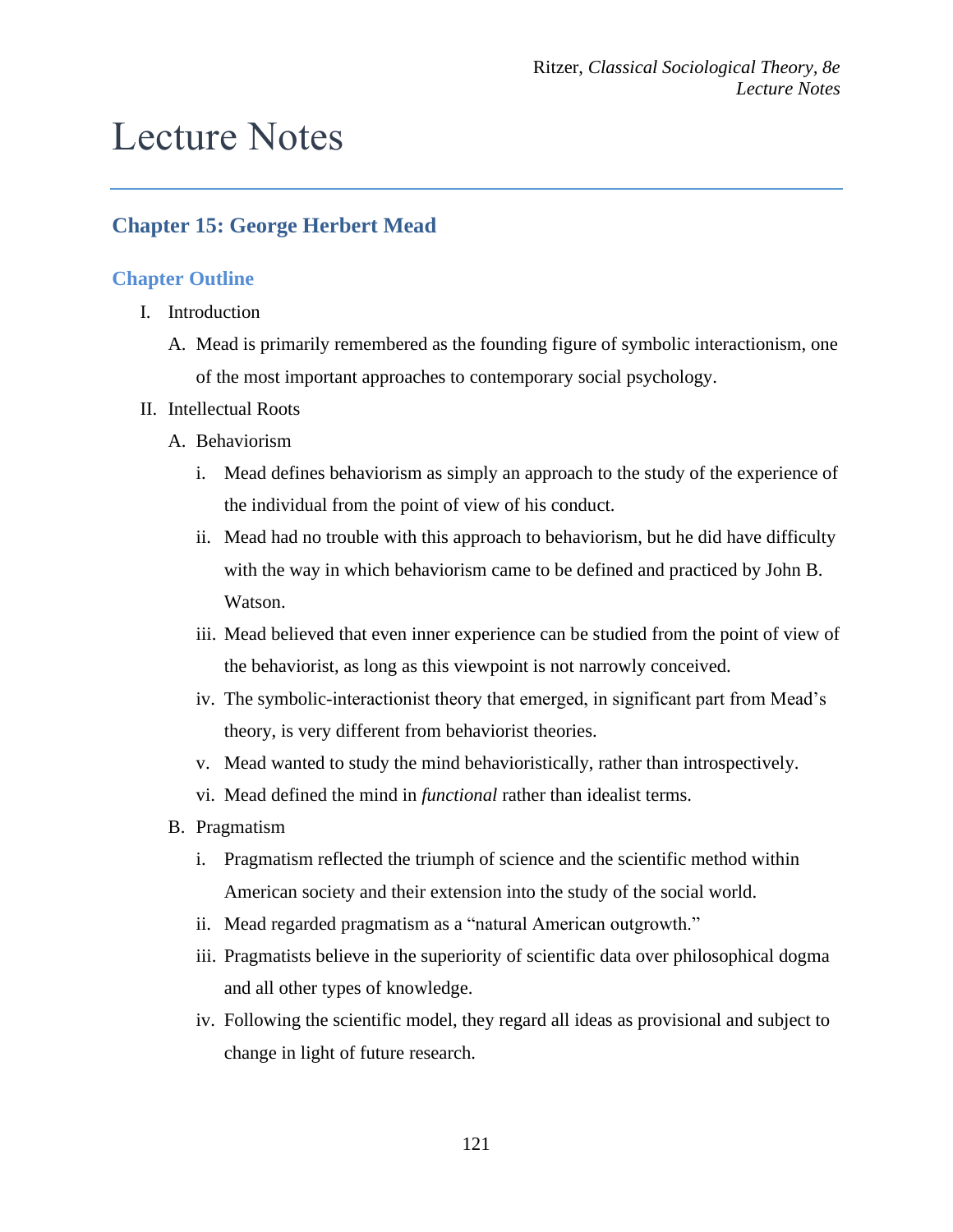- v. Pragmatism also involves a series of ideas that relate more directly to Mead's sociological theory:
	- a. First, to pragmatists, truth and reality do not exist "out there" in the real world; they are "actively created as we act in and toward the world."
	- b. Second, people remember the past and base their knowledge of the world on what has proved useful to them.
	- c. Third, people define the social and physical "objects" that they encounter in the world according to their use for them.
	- d. Finally, if we want to understand actors, we must base our understanding on what they actually do in the world.
- vi. Pragmatism is a "pragmatic" philosophy in several senses:
	- a. It adopts the scientists' focus on the here and now as well as scientific methods;
	- b. It is concerned with what people actually do;
	- c. It is interested in generating practical ideas that can help us cope with society's problems.
- vii. Two strands of pragmatism:
	- a. *Nominalist pragmatism*: although societal phenomena exist, they do not exist independently of people and do not have a determining effect upon individual consciousness and behavior.
	- b. *Philosophical realism*: associated with Mead.
	- c. Elements of both in Mead's thinking: In other words, there is a dialectic between realism and nominalism in Mead's work.
- C. Dialectics
	- i. Another important source of Mead's thinking was the philosophy of G. W. F. Hegel, especially his dialectical approach.
	- ii. Dialectical thinking makes it almost impossible to separate Mead's many theoretical ideas; they are dialectically related to one another.
	- iii. However, adopting the strategy followed by Mead himself, we differentiate among various concepts for the sake of clarity of discussion
- III. The Priority of the Social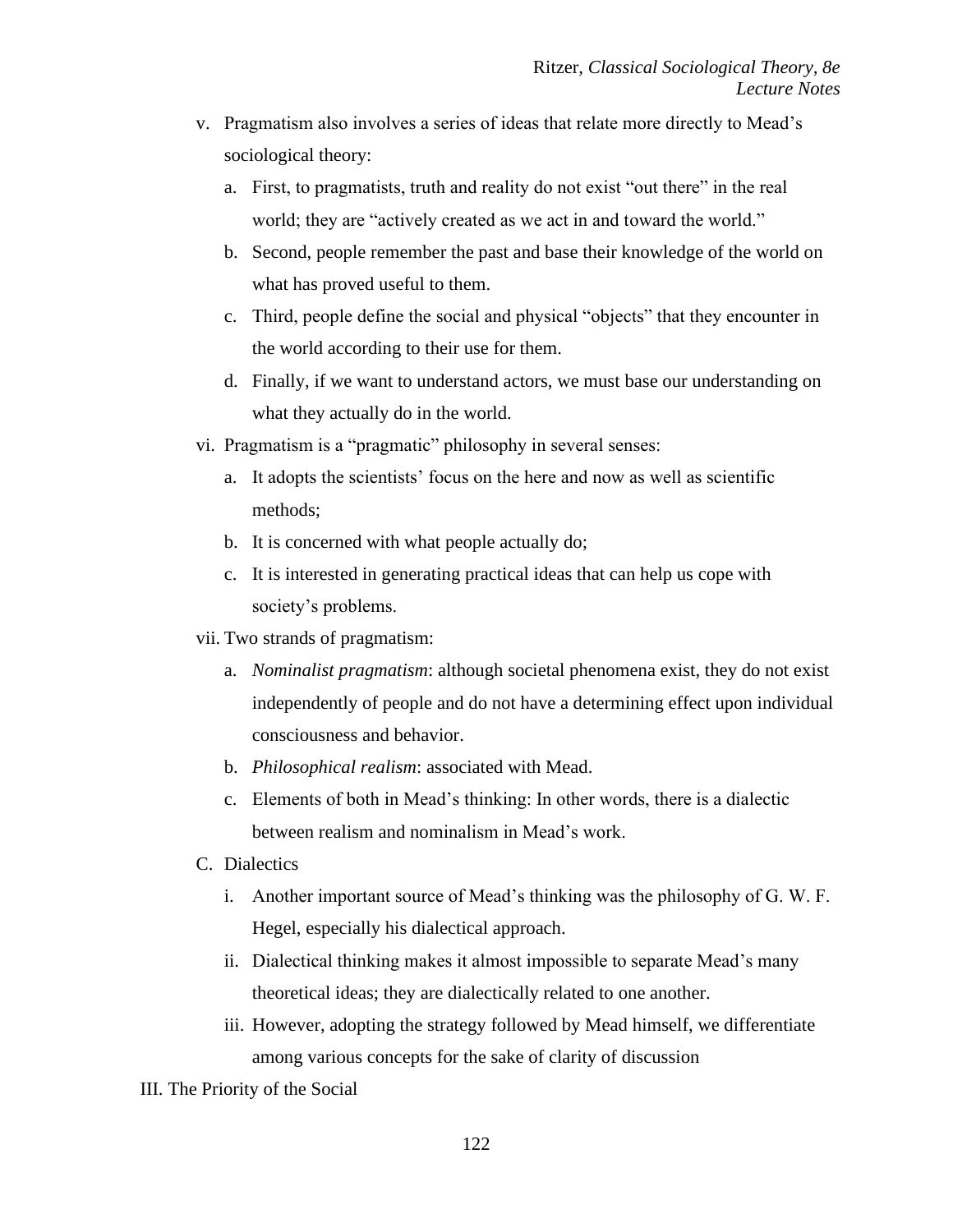- A. In Mead's view, traditional social psychology began with the psychology of the individual in an effort to explain social experience.
- B. In contrast, Mead always gave priority to the social world in understanding social experience.
- C. To Mead, the social whole precedes the individual mind both logically and temporally.
- D. A thinking, self-conscious individual is logically impossible in Mead's theory without a prior social group.
- E. The social group comes first, and it leads to the development of self-conscious mental states.

IV. The Act

- A. Mead considered the act to be the most "primitive unit" in his theory.
- B. Mead said, "We conceive of the stimulus as an occasion or opportunity for the act, not as a compulsion or a mandate."
- C. Stages
	- i. Mead identified four basic and interrelated stages in the act:
		- a. *Impulse*:
			- 1. It involves an "immediate sensuous stimulation" and the actor's reaction to the stimulation, the need to do something about it.
			- 2. The actor (both nonhuman and human) may respond immediately and unthinkingly to the impulse, but more likely the human actor will think about the appropriate response.
		- b. *Perception*:
			- 1. Here the actor searches for and reacts to stimuli that relate to the impulse.
			- 2. Perception involves incoming stimuli, as well as the mental images they create.
			- 3. Perception and object cannot be separated from (are dialectically related to) one another.
		- c. *Manipulation*:
			- 1. It involves taking action with regard to it.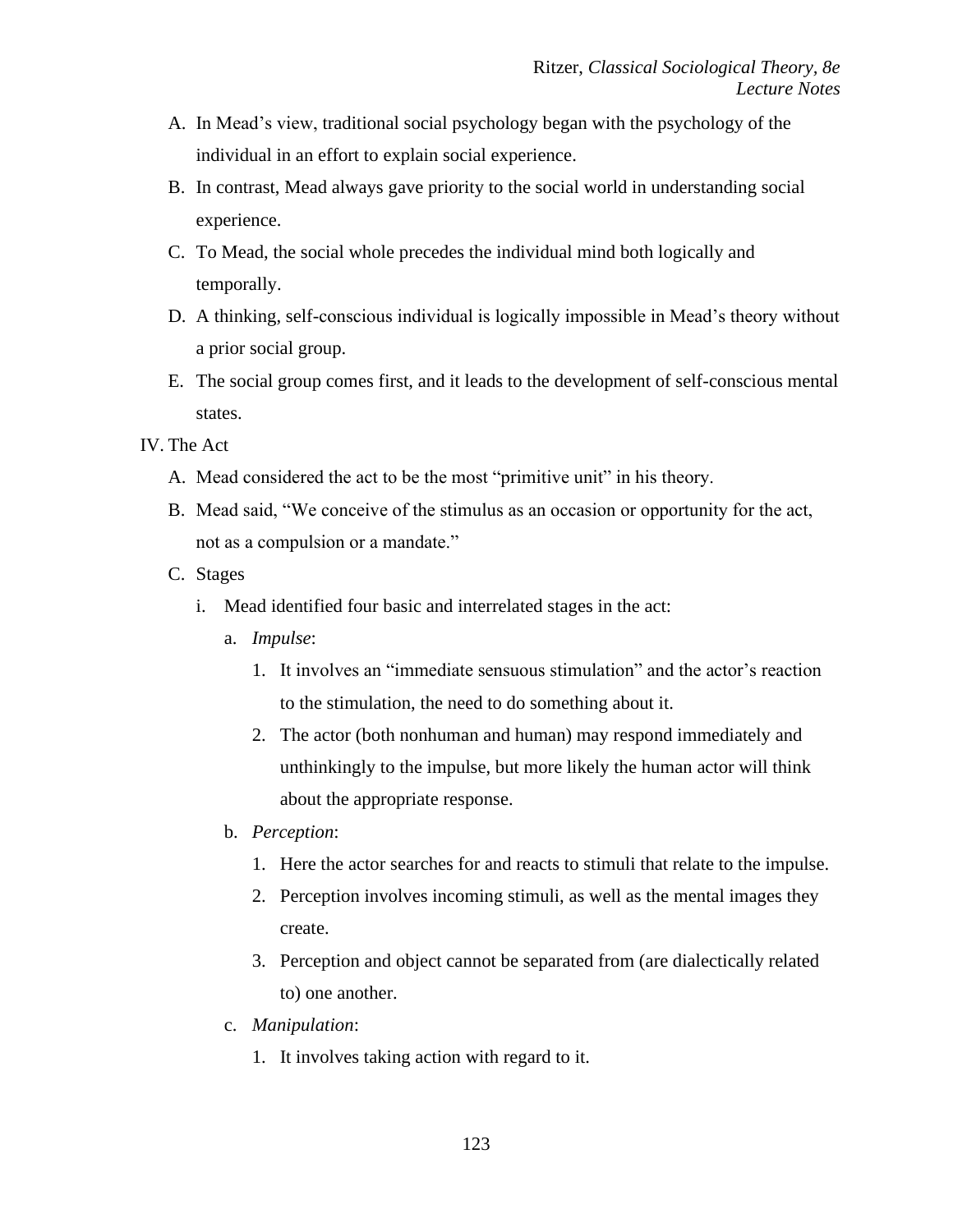- 2. The manipulation phase constitutes an important temporary pause in the process so that a response is not manifested immediately.
- d. *Consummation*: This is the taking of action that satisfies the original impulse.
- ii. Mead saw a dialectical relationship among the four stages: Facets of each part are present at all times from the beginning of the act to the end, such that each part affects the other.
- D. Gestures
	- i. In Mead's view, the *gesture* is the basic mechanism in the social act and in the social process more generally.
	- ii. He defined them, "gestures are movements of the first organism which act as specific stimuli calling forth the (socially) appropriate responses of the second organism."
	- iii. Humans sometimes engage in mindless conversations of gestures: Mead labeled such unconscious actions "nonsignificant" gestures; what distinguishes humans is their ability to employ "significant" gestures, or those that require thought on the part of the actor before a reaction.
	- iv. The vocal gesture is particularly important in the development of significant gestures.
		- a. However, it is the development of vocal gestures, especially in the form of language that is the most important factor in making possible the distinctive development of human life.
		- b. When we make a physical gesture, such as a facial grimace, we cannot see what we are doing.
		- c. On the other hand, when we utter a vocal gesture, we hear ourselves just as others do.
		- d. This ability to control oneself and one's reactions is critical, as we will see, to the other distinctive capabilities of humans.
		- e. More generally, "it has been the vocal gesture that has preeminently provided the medium of social organization in human society.
- E. Significant Symbols
	- i. A *significant symbol* is a kind of gesture, one which only humans can make.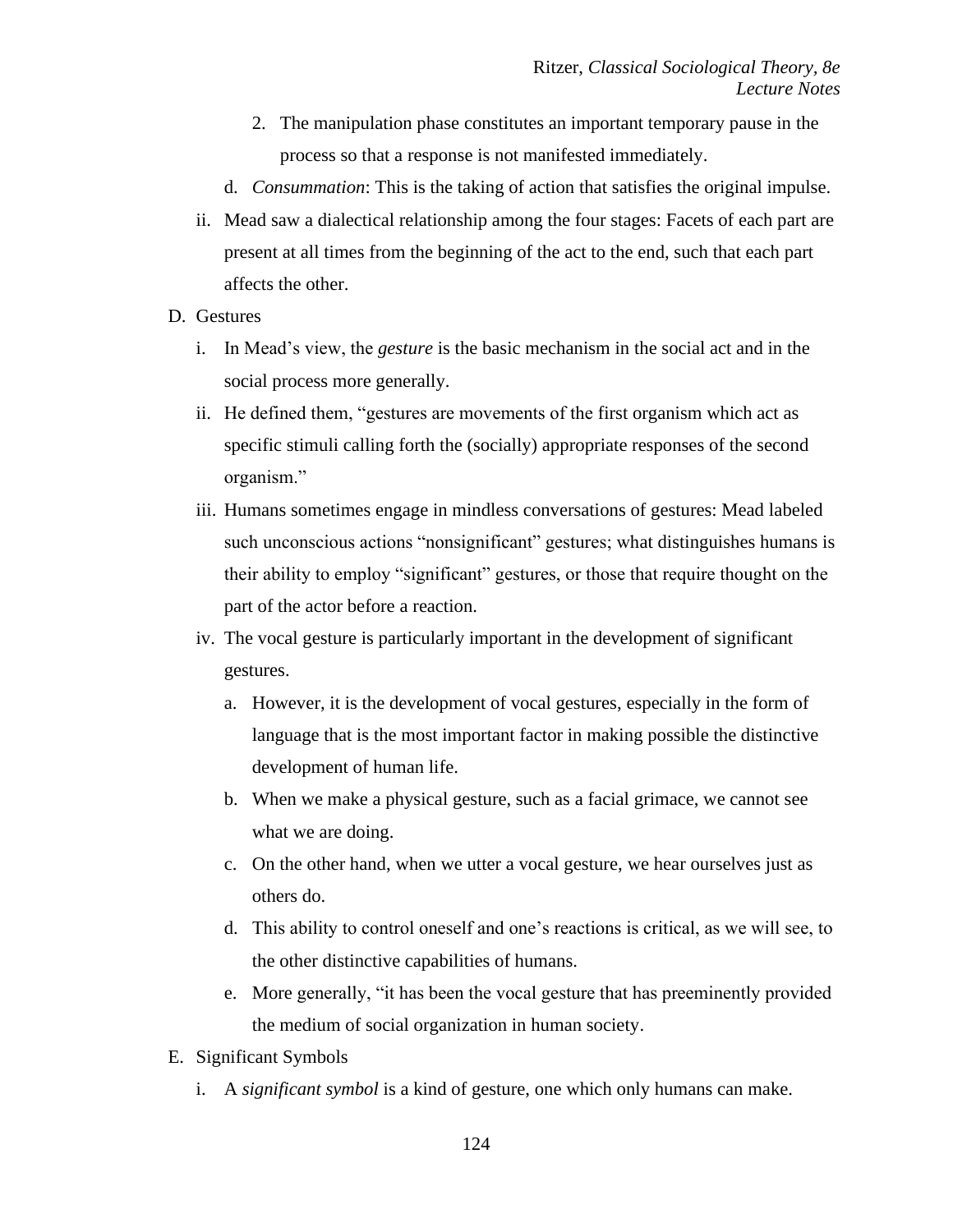- ii. Gestures become significant symbols when they arouse in the individual who is making them the same kind of response.
- iii. Physical gestures can be significant symbols, but as we have seen, they are not ideally suited to be significant symbols because people cannot easily see or hear their own physical gestures.
- iv. One of the things that language, or significant symbols more generally, does is call out the same response in the individual who is speaking as it does in others.
- v. Adopting his pragmatist orientation, Mead also looked at the "functions" of gestures in general and of significant symbols in particular.
	- a. Although the nonsignificant gesture works, the "significant symbol affords far greater facilities for such adjustment and readjustment because it calls out the same attitude toward it.
- vi. Of crucial importance in Mead's theory is another function of significant symbols—that they make the mind, mental processes, and so on, possible.
	- a. *Thinking*: An internalized or implicit conversation of the individual with himself by means of such gestures.
- vii. Significant symbols also make possible symbolic interaction; people can interact with one another not just through gestures but also through significant symbols.
- V. Mental Processes and the Mind
	- A. For Mead, words like "mind" and "mental life" do not refer to a set of established entities that automatically exist within human beings.
	- B. Instead, mental life is the product of ongoing dialectical relationships with other people and the world.
	- C. As a pragmatist, for Mead, minds emerge and develop as people attempt to solve the ever-changing problems presented to them by their environments.
	- D. Intelligence
		- i. The mutual adjustment of the acts of organisms.
			- a. By this definition, lower animals clearly have "intelligence," because in a conversation of gestures they adapt to one another.
			- b. However, what distinguishes humans is that they can also exhibit intelligence, or mutual adaptation, through the use of significant symbols.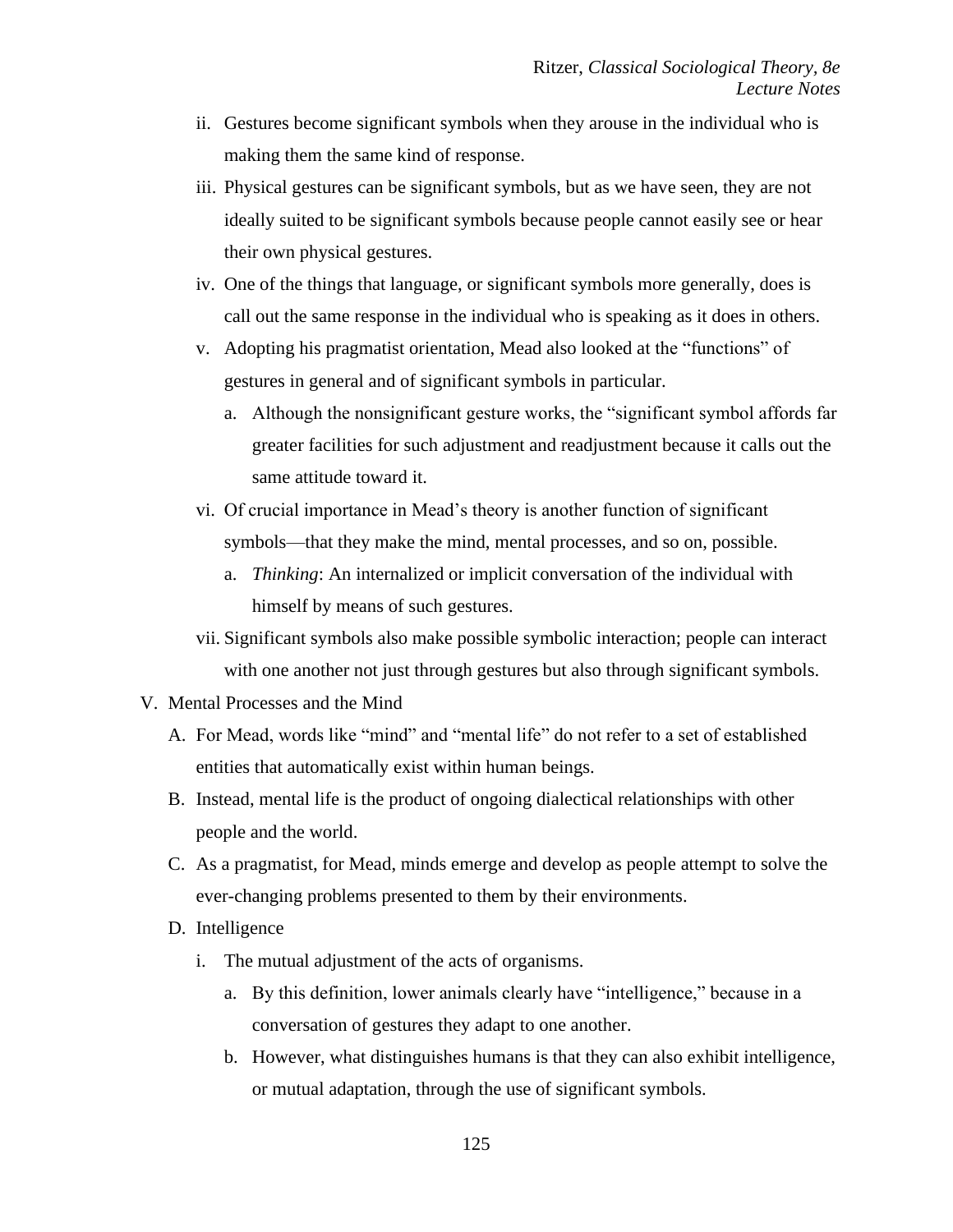- c. Mead argued that animals have "unreasoning intelligence." In contrast, humans have "reason."
- d. What is crucial to the reflective intelligence of humans is their ability to inhibit action temporarily, to delay their reactions to a stimulus.
- e. There are three components here:
	- 1. First, humans, because of their ability to delay reactions, are able to organize in their own minds the array of possible responses to a situation.
	- 2. Second, people are able to test out mentally, again through an internal conversation with themselves, the various courses of action.
	- 3. Finally, humans are able to pick out one stimulus among a set of stimuli rather than simply reacting to the first or strongest stimulus.
- ii. The ability to choose among a range of actions means that the choices of humans are likely to be better adapted to the situation than are the immediate and mindless reactions of lower animals.
- E. Consciousness
	- i. Two distinguishable meanings:
		- a. The first is that to which the actor alone has access, that which is entirely subjective.
		- b. Reflective intelligence.
	- ii. Mead believed that consciousness is not lodged in the brain: Consciousness is functional not substantive.
	- iii. Mead refused to position mental images in the brain, but saw them as social phenomena.
	- iv. Meaning is yet another related concept that Mead addressed behavioristically; he rejected the idea that meaning lies in consciousness.
	- v. Similarly, Mead rejected the idea that meaning is a "psychical" phenomenon or an "idea."
	- vi. Meaning is found in behavior, and meaning becomes conscious when it is associated with symbols.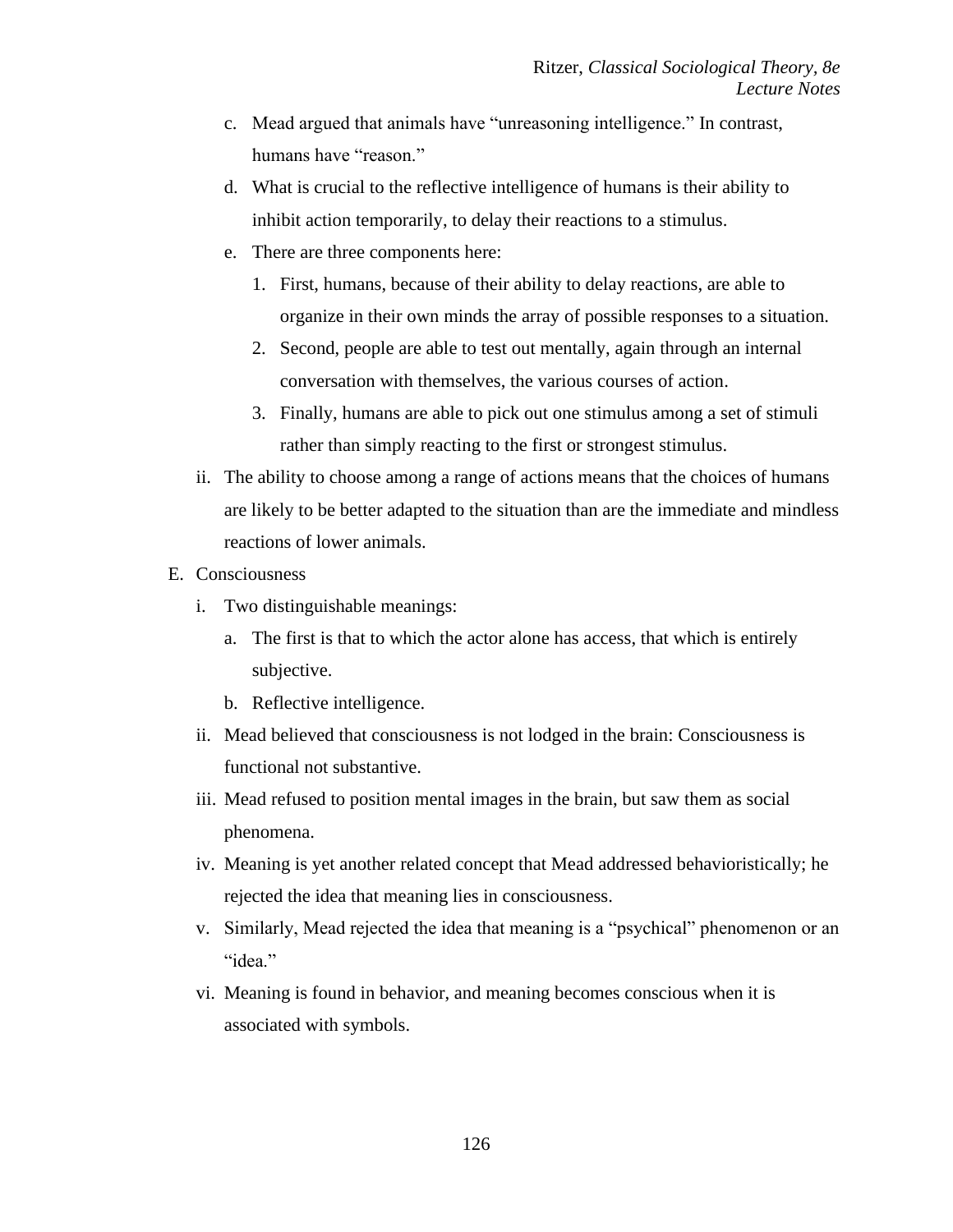- vii. However, although meaning can become conscious among humans, it is present in the social act prior to the emergence of consciousness and the awareness of meaning.
- F. Mind
	- i. The mind, which is defined by Mead as a process and not a thing, as an inner conversation with one's self, is not found within the individual; it is not intracranial but is a social phenomenon.
	- ii. A distinctive characteristic of the mind is the ability of the individual "to call out in himself not simply a single response of the other but the response, so to speak, of the community as a whole.
	- iii. Mead also looked at the mind in another, pragmatic way:
		- a. That is, the mind involves thought processes oriented toward problem solving.
		- b. The real world is rife with problems, and it is the function of the mind to try to solve those problems and permit people to operate more effectively in the world.

#### VI. Self

- A. Self is the peculiar ability to be both subject and object.
- B. It arises with development and through social activity and social relationships.
- C. To Mead, it is impossible to imagine a self-arising in the absence of social experiences.
- D. However, after a self has developed, it is possible for it to continue to exist without social contact.
- E. The self is dialectically related to the mind:
	- i. On one hand, Mead argued that the body is not a self and becomes a self only when a mind has developed.
	- ii. On the other hand, the self, and its reflexiveness, is essential to the development of the mind.
- F. Mead resisted the idea of lodging it in consciousness and instead embedded it in social experience and social processes.
- G. The general mechanism for the development of the self is reflexivity, or the ability to put ourselves unconsciously into others' places and to act as they act.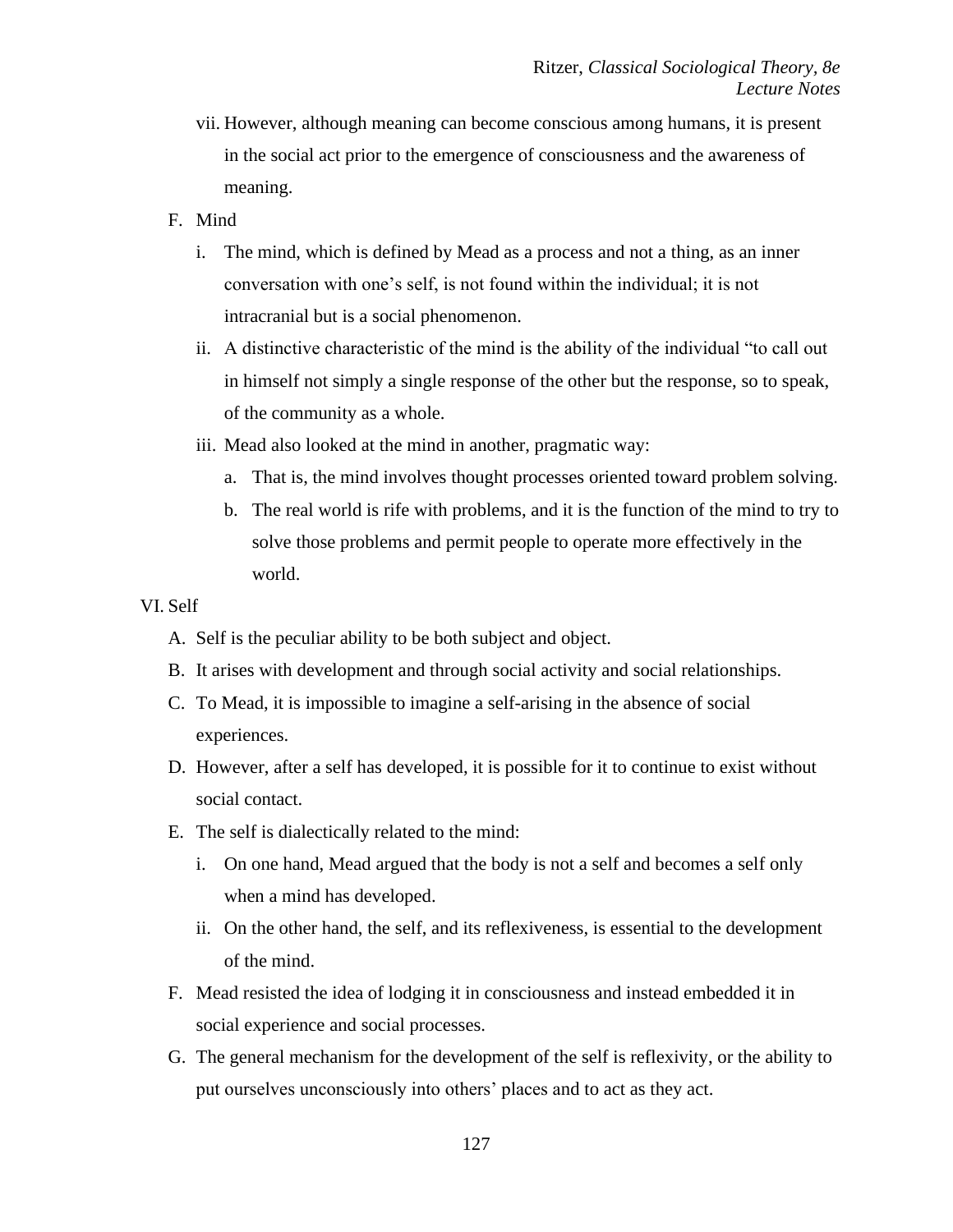- H. The self also allows people to take part in their conversations with others.
- I. To have selves, individuals must be able to get "outside themselves" so that they can evaluate themselves, so they can become objects to themselves.
- J. The standpoint from which one views one's self can be that of a particular individual or that of the social group as a whole.
- K. Child Development
	- i. Mead traced the genesis of the self through two stages in childhood development.
	- ii. *Play Stage*
		- a. It is during this stage that children learn to take the attitude of particular others to themselves.
		- b. Mead gave the example of children imagining invisible companions or playing games in which they pretend to be a mother, teacher, or police officer.
		- c. As a result of such play, the child learns to become both subject and object and begins to become able to build a self.
		- d. However, they lack a more general and organized sense of themselves.
	- iii. *Game Stage*
		- a. It is required if the person is to develop a self in the full sense of the term.
		- b. Whereas in the play stage the child takes the role of discrete others, in the game stage the child must take the role of everyone else involved in the game.
		- c. In the play stage, children are not organized wholes because they play at a series of discrete roles.
		- d. However, in the game stage, such organization begins and a definite personality starts to emerge.
		- e. Children begin to become able to function in organized groups and, most important, to determine what they will do within a specific group.
- L. Generalized Other
	- i. It is the attitude of the entire community or, in the example of the baseball game, the attitude of the entire team.
	- ii. It is also crucial that people be able to evaluate themselves from the point of view of the generalized other and not merely from the viewpoint of discrete others.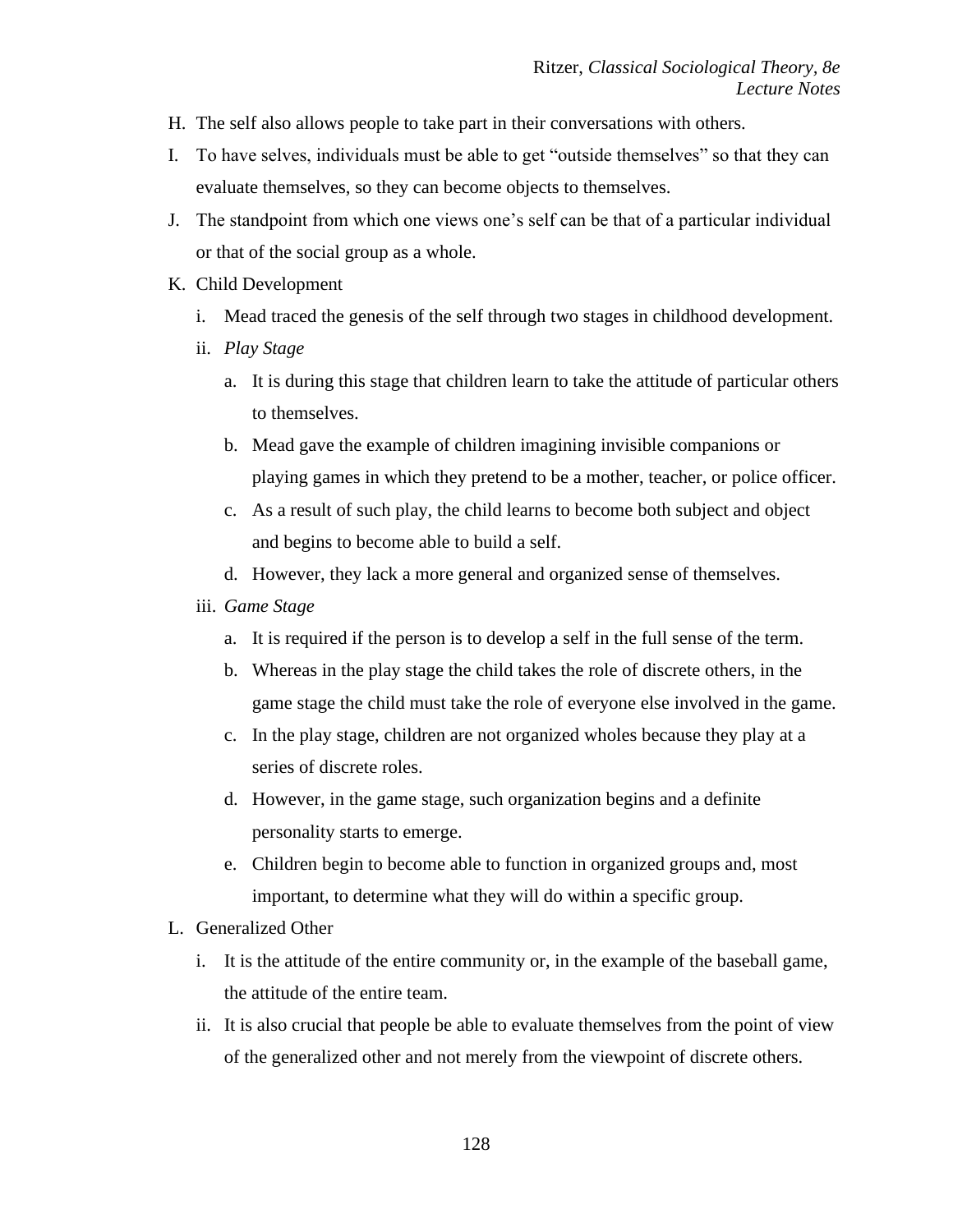- iii. Taking the role of the generalized other, rather than that of discrete others, allows for the possibility of abstract thinking and objectivity.
- iv. Not only is taking the role of the generalized other essential to the self, but it is also crucial for the development of organized group activities.
- v. At the individual level, the self allows the individual to be a more efficient member of the larger society.
	- a. Because individuals can be counted on to do what is expected of them, the group can operate more effectively.
- vi. Selves share a common structure, but each self receives unique biographical articulation.
- vii. Mead identified two aspects, or phases, of the self, which he labeled the "I" and the "me"
	- a. It is important to bear in mind that the "I" and "me" are processes within the larger process of the self; they are not "things."
- M. "I" and "Me"
	- i. The "I" is the immediate response of an individual to others:
		- a. It is the incalculable, unpredictable, and creative aspect of the self.
		- b. We are never totally aware of the "I," and through it we surprise ourselves with our actions.
		- c. We know the "I" only after the act has been carried out.
	- ii. Mead laid great stress on the "I" for four reasons:
		- a. First, it is a key source of novelty in the social process.
		- b. Second, Mead believed that it is in the "I" that our most important values are located.
		- c. Third, the "I" constitutes something that we all seek—the realization of the self. It is the "I" that permits us to develop a "definite personality."
		- d. Finally, Mead saw an evolutionary process in history in which people in primitive societies are dominated more by "me," whereas in modern societies there is a greater component of "I."
	- iii. The "I" gives Mead's theoretical system some much-needed dynamism and creativity.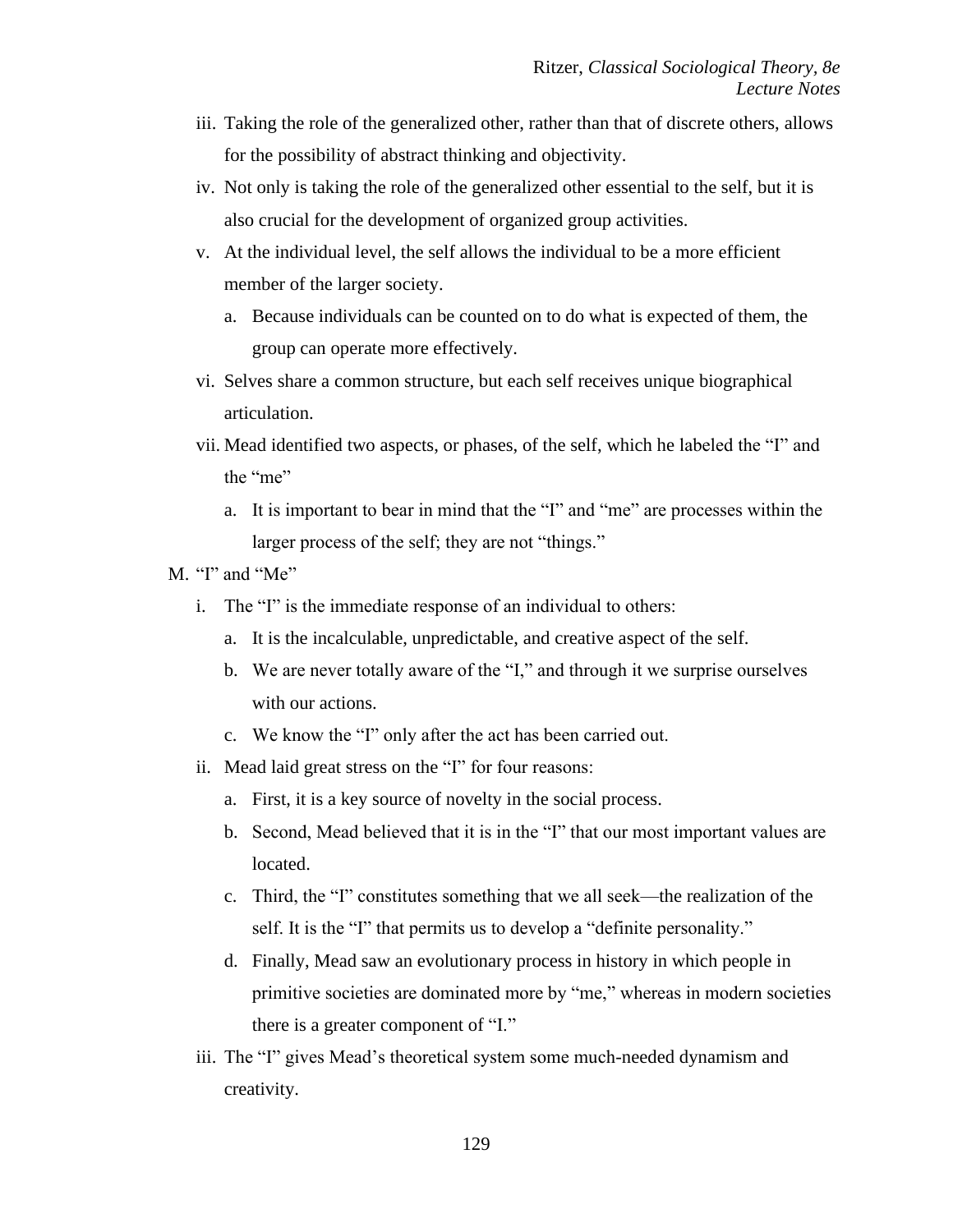- iv. "Me" is the adoption of the generalized other:
	- a. In contrast to the "I," people are conscious of the "me"; the "me" involves conscious responsibility.
	- b. It is through the "me" that society dominates the individual.
	- c. Indeed, Mead defined the idea of social control as the dominance of the expression of the "me" over the expression of the "I."
- v. Mead also looked at the "I" and "me" in pragmatic terms.
- vi. The "me" allows the individual to live comfortably in the social world, whereas the "I" makes the change of society possible.

VII. Society

- A. Mead insisted that the self could not be understood outside of its social context.
- B. A full understanding of Mead's theory of society requires a "critical reconstruction" of Mead's theory of society.
- C. Mead used the term society to mean the ongoing social process that precedes both the mind and the self.
	- i. On the one side of this dialectic, society guides the actions of individuals.
	- ii. On the other side, society depends upon the self-reflective consciousness of its citizens.
	- iii. According to Mead, the emergence of the political institution of "mass democracy" signals a new level of social evolution in which social change depends on the exercise of reflective individual self-consciousness at a collective level.
- D. Mead also used the concept of *emergence* in his work, which describes processes in which unique wholes develop out of the relationship between their parts.
	- i. Emergence involves a reorganization, but the reorganization brings in something that was not there before.
- E. Mead also had a number of things to say about social institutions:
	- i. institutions are stabilized "frameworks of order" that are built up through the "interweaving of action."
	- ii. The whole community acts toward the individual under certain circumstances in an identical way.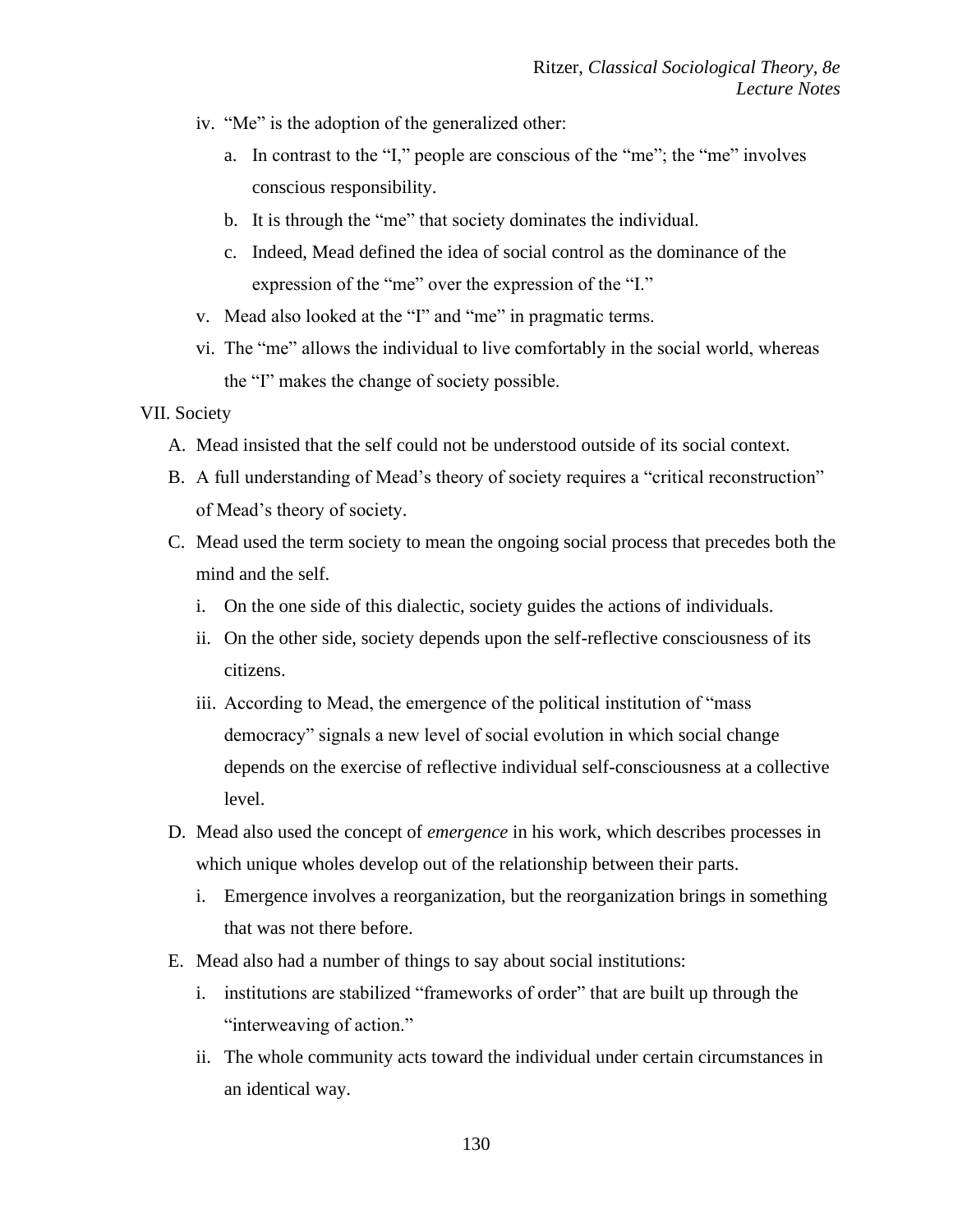- iii. Education is an example of a process by which the common habits of the community (the institution) are "internalized" in the actor.
- iv. To Mead, institutions should define what people ought to do only in a very broad and general sense and should allow plenty of room for individuality and creativity.
- v. Mead was distinct from the other classical theorists in emphasizing the enabling character of society—arguably disregarding society's constraining power.
- VIII. Criticisms and Contemporary Applications
	- A. Mead's theory continues to be influential in contemporary symbolic interactionism, social psychology, and sociology more generally.
	- B. Mead's work still attracts theorists both in the United States and in the rest of the world, in spite of a number of notable weaknesses in his theory.
	- C. Weaknesses of Meads theory:
		- i. Mead has little to offer to our understanding of the macrosocietal level or issues of power and inequality.
		- ii. Some vague and fuzzy concepts:
			- a. An inconsistent definition of concepts (especially intelligence);
			- b. His lack of concern, in spite of his focus on the micro level, for emotional and unconscious aspects of human conduct.
	- D. Currently there is a resurgence that explores the relevance of Mead's ideas beyond the traditional interest in Mead's social psychology.
	- E. His work is particularly important in the current moment when problems such as climate change require that scholars across the sciences understand each other.
	- F. In Meadian terms, society develops not only as humans learn to take the role of other persons but also as they learn to take the role of nonhuman objects and entities.
	- G. Another area of recent growth is "neuropragmatism":
		- i. This field applies the perspectives of pragmatism, including Mead's ideas, to research in neuroscience and cognitive science.
		- ii. Here Mead's pragmatism can contribute to the development of neuroscience that is better attuned to relational conceptions of the human organism.